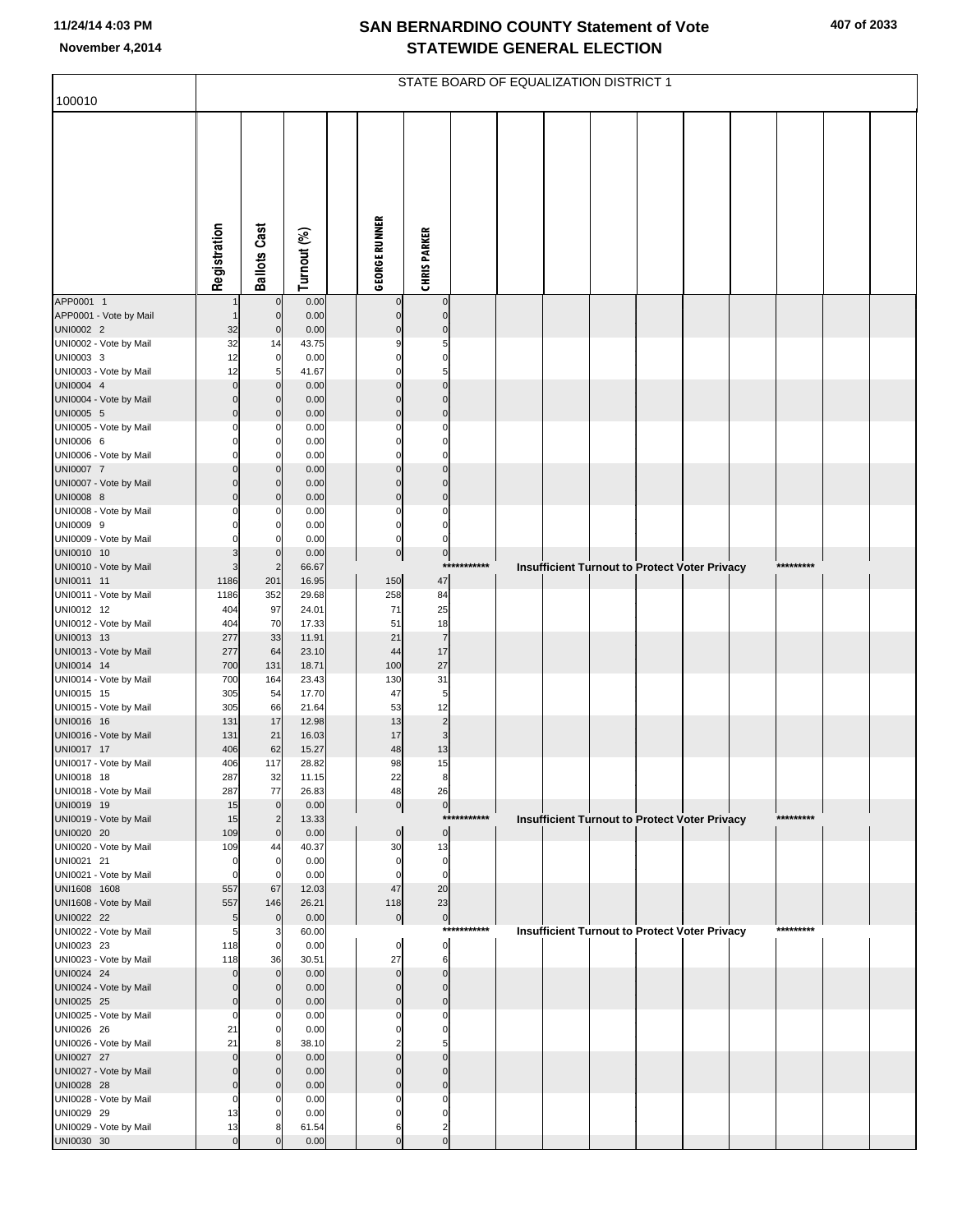| 100010                                 |                                |                               |                |                               |                                  |             | STATE BOARD OF EQUALIZATION DISTRICT 1 |  |                                                      |           |  |
|----------------------------------------|--------------------------------|-------------------------------|----------------|-------------------------------|----------------------------------|-------------|----------------------------------------|--|------------------------------------------------------|-----------|--|
|                                        |                                |                               |                |                               |                                  |             |                                        |  |                                                      |           |  |
|                                        | Registration                   | <b>Ballots Cast</b>           | Turnout (%)    | <b>GEORGE RUNNER</b>          | <b>CHRIS PARKER</b>              |             |                                        |  |                                                      |           |  |
| UNI0030 - Vote by Mail                 | $\overline{0}$                 | $\mathbf 0$                   | 0.00           | $\mathbf 0$                   | $\overline{0}$                   |             |                                        |  |                                                      |           |  |
| UNI0031 31<br>UNI0031 - Vote by Mail   | 463<br>463                     | 72<br>101                     | 15.55          | 57<br>72                      | 12<br>28                         |             |                                        |  |                                                      |           |  |
| UNI0032 32                             |                                | 0                             | 21.81<br>0.00  | 0                             | 0                                |             |                                        |  |                                                      |           |  |
| UNI0032 - Vote by Mail                 |                                | 0                             | 0.00           | $\Omega$                      | $\overline{0}$                   |             |                                        |  |                                                      |           |  |
| UNI0033 33<br>UNI0033 - Vote by Mail   | 0                              | 0                             | 0.00           | $\mathbf 0$                   | $\mathbf{0}$<br>$\overline{0}$   |             |                                        |  |                                                      |           |  |
| UNI0034 34                             | $\overline{0}$<br>28           | $\mathbf 0$<br>$\mathbf 0$    | 0.00<br>0.00   | $\pmb{0}$<br>$\pmb{0}$        | $\overline{0}$                   |             |                                        |  |                                                      |           |  |
| UNI0034 - Vote by Mail                 | 28                             | 13                            | 46.43          | 10                            | $\mathbf{2}$                     |             |                                        |  |                                                      |           |  |
| UNI0035 35                             | 38                             | 0                             | 0.00           | $\mathbf 0$                   | $\mathbf 0$                      |             |                                        |  |                                                      |           |  |
| UNI0035 - Vote by Mail<br>UNI0036 36   | 38<br>15                       | 19<br>$\mathbf 0$             | 50.00<br>0.00  | 16<br>$\mathbf 0$             | 3<br>$\mathbf 0$                 |             |                                        |  |                                                      |           |  |
| UNI0036 - Vote by Mail                 | 15                             | 13                            | 86.67          | 10                            | $\overline{\mathbf{3}}$          |             |                                        |  |                                                      |           |  |
| UNI0037 37                             | 20                             | $\mathbf 0$                   | 0.00           | $\mathbf 0$                   | $\mathbf 0$                      |             |                                        |  |                                                      |           |  |
| UNI0037 - Vote by Mail                 | 20                             | 13                            | 65.00          | 12                            | $\mathbf{1}$                     |             |                                        |  |                                                      |           |  |
| UNI0038 38<br>UNI0038 - Vote by Mail   | 14<br>14                       | 0<br>9                        | 0.00<br>64.29  | $\mathbf 0$<br>7              | 0<br>$\overline{\mathbf{c}}$     |             |                                        |  |                                                      |           |  |
| UNI0039 39                             | 1094                           | 177                           | 16.18          | 100                           | 71                               |             |                                        |  |                                                      |           |  |
| UNI0039 - Vote by Mail                 | 1094                           | 180                           | 16.45          | 107                           | 66                               |             |                                        |  |                                                      |           |  |
| UNI0040 40<br>UNI0040 - Vote by Mail   | 47<br>47                       | 10<br>9                       | 21.28<br>19.15 | 9                             | 4                                |             |                                        |  |                                                      |           |  |
| UNI0041 41                             | 92                             | 0                             | 0.00           | $\mathbf 0$                   | 0                                |             |                                        |  |                                                      |           |  |
| UNI0041 - Vote by Mail                 | 92                             | 40                            | 43.48          | 34                            | 5 <sub>5</sub>                   |             |                                        |  |                                                      |           |  |
| UNI0042 42<br>UNI0042 - Vote by Mail   | 676<br>676                     | 130<br>137                    | 19.23<br>20.27 | 94<br>89                      | 28<br>43                         |             |                                        |  |                                                      |           |  |
| UNI0043 43                             | 166                            | 14                            | 8.43           | 9                             | 5                                |             |                                        |  |                                                      |           |  |
| UNI0043 - Vote by Mail                 | 166                            | 49                            | 29.52          | 25                            | 22                               |             |                                        |  |                                                      |           |  |
| UNI0044 44<br>UNI0044 - Vote by Mail   | 199                            | 40                            | 20.10          | 21<br>38                      | 15<br>16                         |             |                                        |  |                                                      |           |  |
| UNI0045 45                             | 199<br>58                      | 56<br>$\mathbf 0$             | 28.14<br>0.00  | $\mathbf 0$                   | $\overline{0}$                   |             |                                        |  |                                                      |           |  |
| UNI0045 - Vote by Mail                 | 58                             | 29                            | 50.00          | 23                            | 5 <sub>5</sub>                   |             |                                        |  |                                                      |           |  |
| UNI0046 46                             | $\mathbf 0$                    | $\mathbf 0$                   | 0.00           | $\mathbf 0$                   | $\overline{0}$                   |             |                                        |  |                                                      |           |  |
| UNI0046 - Vote by Mail<br>UNI0047 47   | $\overline{0}$<br>$\mathbf{0}$ | 0<br>C                        | 0.00<br>0.00   | $\overline{0}$<br>$\mathbf 0$ | $\overline{0}$<br>$\overline{0}$ |             |                                        |  |                                                      |           |  |
| UNI0047 - Vote by Mail                 |                                | 0                             | 0.00           | 0                             | $\mathbf{0}$                     |             |                                        |  |                                                      |           |  |
| UNI0048 48                             | 3                              | 0                             | 0.00           | $\mathbf{0}$                  | $\overline{0}$                   |             |                                        |  |                                                      | ********* |  |
| UNI0048 - Vote by Mail<br>UNI0049 49   | 3<br>$\Omega$                  | $\overline{2}$<br>$\mathbf 0$ | 66.67<br>0.00  | $\mathbf 0$                   | $\overline{0}$                   | *********** |                                        |  | Insufficient Turnout to Protect Voter Privacy        |           |  |
| UNI0049 - Vote by Mail                 | $\overline{0}$                 | $\mathbf 0$                   | 0.00           | $\overline{0}$                | $\overline{0}$                   |             |                                        |  |                                                      |           |  |
| UNI0050 50                             | 0                              | 0                             | 0.00           | $\mathbf 0$                   | 0                                |             |                                        |  |                                                      |           |  |
| UNI0050 - Vote by Mail<br>UNI0051 51   | 0                              | 0<br>$\Omega$                 | 0.00<br>0.00   | 0<br>$\Omega$                 | $\overline{0}$<br>$\mathbf 0$    |             |                                        |  |                                                      |           |  |
| UNI0051 - Vote by Mail                 | $\Omega$                       | $\mathbf 0$                   | 0.00           | $\pmb{0}$                     | $\overline{0}$                   |             |                                        |  |                                                      |           |  |
| UNI0052 52                             | $\Omega$                       | $\mathbf 0$                   | 0.00           | $\mathbf 0$                   | $\mathbf 0$                      |             |                                        |  |                                                      |           |  |
| UNI0052 - Vote by Mail<br>UNI0053 53   | $\overline{0}$<br>36           | $\mathbf 0$<br>0              | 0.00<br>0.00   | $\mathbf 0$<br>$\Omega$       | $\overline{0}$<br>0              |             |                                        |  |                                                      |           |  |
| UNI0053 - Vote by Mail                 | 36                             | 15                            | 41.67          | 7                             | 8 <sup>1</sup>                   |             |                                        |  |                                                      |           |  |
| UNI1600 1600                           | $\Omega$                       | 0                             | 0.00           | $\Omega$                      | $\mathbf 0$                      |             |                                        |  |                                                      |           |  |
| UNI1600 - Vote by Mail                 | $\mathbf 0$<br>$\Omega$        | $\mathbf 0$                   | 0.00           | $\pmb{0}$<br>$\mathbf 0$      | $\overline{0}$<br>$\mathbf 0$    |             |                                        |  |                                                      |           |  |
| UNI1710 1710<br>UNI1710 - Vote by Mail | $\overline{0}$                 | $\mathbf 0$<br>$\mathbf 0$    | 0.00<br>0.00   | $\overline{0}$                | $\overline{0}$                   |             |                                        |  |                                                      |           |  |
| UNI0054 54                             | 60                             | 0                             | 0.00           | $\mathbf 0$                   | $\Omega$                         |             |                                        |  |                                                      |           |  |
| UNI0054 - Vote by Mail                 | 60                             | 40                            | 66.67          | 37                            | 3                                |             |                                        |  |                                                      |           |  |
| UNI0055 55<br>UNI0055 - Vote by Mail   | $\Omega$<br>$\overline{0}$     | $\mathbf 0$<br>$\mathbf 0$    | 0.00<br>0.00   | $\mathbf 0$<br>$\pmb{0}$      | $\mathbf 0$<br>$\overline{0}$    |             |                                        |  |                                                      |           |  |
| UNI0056 56                             | $\Omega$                       | $\mathbf 0$                   | 0.00           | $\mathbf 0$                   | $\overline{0}$                   |             |                                        |  |                                                      |           |  |
| UNI0056 - Vote by Mail                 | $\overline{0}$                 | $\mathbf 0$                   | 0.00           | $\overline{0}$                | $\overline{0}$                   |             |                                        |  |                                                      |           |  |
| UNI0057 57<br>UNI0057 - Vote by Mail   | 17<br>17                       | 0<br>10                       | 0.00<br>58.82  | $\mathbf 0$<br>5 <sub>5</sub> | 0                                |             |                                        |  |                                                      |           |  |
| UNI0058 58                             | 3                              | 0                             | 0.00           | 이                             | $\overline{0}$                   |             |                                        |  |                                                      |           |  |
| UNI0058 - Vote by Mail                 | $\overline{\mathbf{3}}$        | 3                             | 100.00         |                               |                                  | *********** |                                        |  | <b>Insufficient Turnout to Protect Voter Privacy</b> | ********* |  |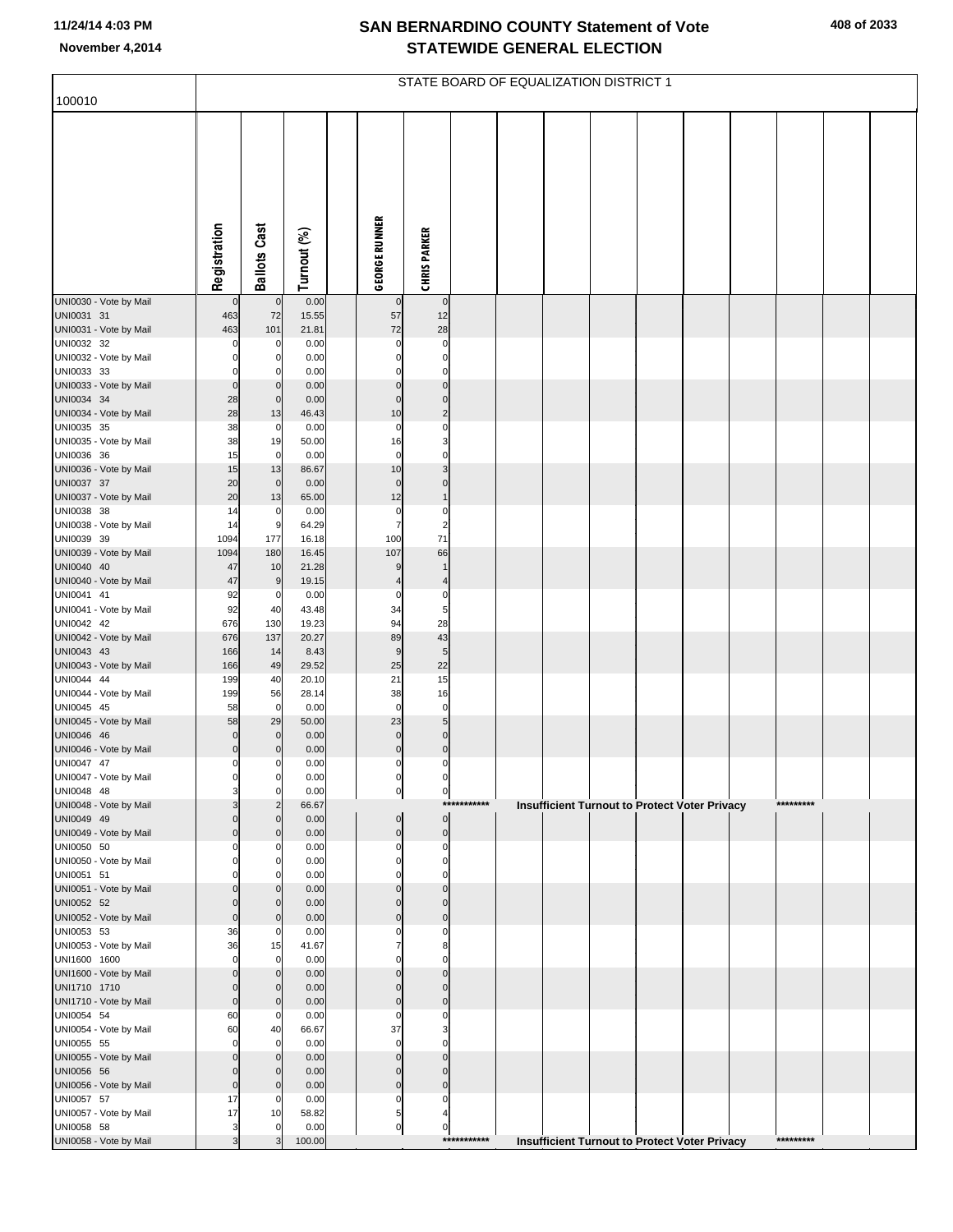| 100010                                 |                         |                     |                |                            |                            |             | STATE BOARD OF EQUALIZATION DISTRICT 1 |  |                                                      |           |  |
|----------------------------------------|-------------------------|---------------------|----------------|----------------------------|----------------------------|-------------|----------------------------------------|--|------------------------------------------------------|-----------|--|
|                                        |                         |                     |                |                            |                            |             |                                        |  |                                                      |           |  |
|                                        |                         |                     |                |                            |                            |             |                                        |  |                                                      |           |  |
|                                        |                         |                     |                |                            |                            |             |                                        |  |                                                      |           |  |
|                                        |                         |                     |                |                            |                            |             |                                        |  |                                                      |           |  |
|                                        |                         |                     |                |                            |                            |             |                                        |  |                                                      |           |  |
|                                        |                         |                     |                |                            |                            |             |                                        |  |                                                      |           |  |
|                                        |                         |                     |                |                            |                            |             |                                        |  |                                                      |           |  |
|                                        |                         |                     |                |                            |                            |             |                                        |  |                                                      |           |  |
|                                        | Registration            | <b>Ballots Cast</b> | Turnout (%)    | <b>GEORGE RUNNER</b>       | <b>CHRIS PARKER</b>        |             |                                        |  |                                                      |           |  |
| UNI0059 59                             | $\mathbf 0$             | 0                   | 0.00           | $\mathbf 0$                | $\mathbf 0$                |             |                                        |  |                                                      |           |  |
| UNI0059 - Vote by Mail                 | $\mathbf 0$             | $\mathbf 0$         | 0.00           | $\overline{0}$             | $\mathbf 0$                |             |                                        |  |                                                      |           |  |
| NEE0060 60<br>NEE0060 - Vote by Mail   | 415<br>415              | 75<br>133           | 18.07<br>32.05 | 50<br>92                   | 18<br>31                   |             |                                        |  |                                                      |           |  |
| NEE0061 61                             | 1451                    | 286                 | 19.71          | 133                        | 131                        |             |                                        |  |                                                      |           |  |
| NEE0061 - Vote by Mail                 | 1451                    | 330                 | 22.74          | 149                        | 160                        |             |                                        |  |                                                      |           |  |
| UNI0062 62<br>UNI0062 - Vote by Mail   | 63<br>63                | $\mathbf 0$<br>37   | 0.00<br>58.73  | $\mathbf 0$<br>26          | $\mathbf 0$<br>10          |             |                                        |  |                                                      |           |  |
| UNI0063 63                             | 399                     | 55                  | 13.78          | 41                         | 9                          |             |                                        |  |                                                      |           |  |
| UNI0063 - Vote by Mail                 | 399                     | 90                  | 22.56          | 66                         | 23                         |             |                                        |  |                                                      |           |  |
| UNI0064 64<br>UNI0064 - Vote by Mail   | 12<br>12                | 0<br>5              | 0.00<br>41.67  | $\mathbf 0$<br>4           | $\mathbf 0$                |             |                                        |  |                                                      |           |  |
| UNI0065 65                             | 9                       | $\mathbf 0$         | 0.00           | $\overline{0}$             | $\overline{0}$             |             |                                        |  |                                                      |           |  |
| UNI0065 - Vote by Mail<br>UNI0066 66   | 9<br>180                | $\mathbf 0$         | 44.44<br>0.00  | $\overline{0}$             | ***<br>$\overline{0}$      | *******     |                                        |  | Insufficient Turnout to Protect Voter Privacy        | ********* |  |
| UNI0066 - Vote by Mail                 | 180                     | 71                  | 39.44          | 51                         | 17                         |             |                                        |  |                                                      |           |  |
| UNI0067 67                             | O                       | 0                   | 0.00           | $\mathbf 0$                | $\mathbf 0$                |             |                                        |  |                                                      |           |  |
| UNI0067 - Vote by Mail<br>UNI0068 68   |                         | O<br>$\mathbf 0$    | 0.00<br>0.00   | $\Omega$<br>$\Omega$       | $\Omega$<br>$\mathbf 0$    |             |                                        |  |                                                      |           |  |
| UNI0068 - Vote by Mail                 |                         | $\Omega$            | 0.00           | $\Omega$                   | $\Omega$                   |             |                                        |  |                                                      |           |  |
| UNI0069 69<br>UNI0069 - Vote by Mail   | $\Omega$<br>$\Omega$    | $\Omega$<br>0       | 0.00<br>0.00   | $\mathbf 0$<br>$\Omega$    | $\mathbf 0$                |             |                                        |  |                                                      |           |  |
| UNI0070 70                             | 28                      | 0                   | 0.00           | $\mathbf 0$                | O                          |             |                                        |  |                                                      |           |  |
| UNI0070 - Vote by Mail                 | 28                      | 13                  | 46.43          | 12                         |                            |             |                                        |  |                                                      |           |  |
| UNI0071 71<br>UNI0071 - Vote by Mail   | 14<br>14                | $\mathbf 0$         | 0.00<br>28.57  | $\overline{0}$             | $\overline{0}$<br>***      | *******     |                                        |  | <b>Insufficient Turnout to Protect Voter Privacy</b> | ********* |  |
| UNI0072 72                             | 3                       | $\Omega$            | 0.00           | 0                          | $\overline{0}$             |             |                                        |  |                                                      |           |  |
| UNI0072 - Vote by Mail<br>UNI0073 73   |                         | 0                   | 33.33<br>0.00  | $\overline{0}$             | ***<br>$\overline{0}$      | *******     |                                        |  | <b>Insufficient Turnout to Protect Voter Privacy</b> | ********* |  |
| UNI0073 - Vote by Mail                 | O                       |                     | 0.00           | $\mathbf 0$                | $\mathbf 0$                |             |                                        |  |                                                      |           |  |
| UNI0074 74                             | $\Omega$                | 0                   | 0.00           | $\mathbf 0$                | $\mathbf 0$                |             |                                        |  |                                                      |           |  |
| UNI0074 - Vote by Mail<br>UNI0075 75   | $\Omega$<br>98          | $\Omega$            | 0.00<br>0.00   | $\mathbf 0$<br>$\mathbf 0$ | $\mathbf 0$<br>$\pmb{0}$   |             |                                        |  |                                                      |           |  |
| UNI0075 - Vote by Mail                 | 98                      | 47                  | 47.96          | 31                         | 12                         |             |                                        |  |                                                      |           |  |
| UNI0076 76<br>UNI0076 - Vote by Mail   | $\Omega$                | 0                   | 0.00<br>0.00   | $\Omega$                   | $\Omega$                   |             |                                        |  |                                                      |           |  |
| UNI0077 77                             | $\Omega$                | $\Omega$            | 0.00           | $\Omega$                   | $\mathbf 0$                |             |                                        |  |                                                      |           |  |
| UNI0077 - Vote by Mail                 | n                       | 0                   | 0.00           | $\Omega$                   | $\Omega$                   |             |                                        |  |                                                      |           |  |
| UNI0078 78<br>UNI0078 - Vote by Mail   | $\Omega$<br>$\Omega$    | $\mathbf 0$<br>0    | 0.00<br>0.00   | $\mathbf 0$<br>$\Omega$    | $\mathbf 0$<br>$\mathbf 0$ |             |                                        |  |                                                      |           |  |
| UNI0079 79                             | 42                      | 0                   | 0.00           | $\mathbf 0$                | $\mathbf 0$                |             |                                        |  |                                                      |           |  |
| UNI0079 - Vote by Mail<br>UNI1704 1704 | 42<br>$\overline{0}$    | 26<br>$\mathbf 0$   | 61.90<br>0.00  | 12<br>$\mathbf 0$          | 12<br>$\mathbf 0$          |             |                                        |  |                                                      |           |  |
| UNI1704 - Vote by Mail                 | $\Omega$                | $\mathbf 0$         | 0.00           | $\mathbf 0$                | $\mathbf 0$                |             |                                        |  |                                                      |           |  |
| UNI1705 1705                           | $\Omega$                | $\Omega$            | 0.00           | $\mathbf 0$                | $\mathbf 0$                |             |                                        |  |                                                      |           |  |
| UNI1705 - Vote by Mail<br>UNI1706 1706 | C<br>$\Omega$           | 0<br>0              | 0.00<br>0.00   | $\Omega$<br>$\Omega$       | 0<br>0                     |             |                                        |  |                                                      |           |  |
| UNI1706 - Vote by Mail                 | $\Omega$                |                     | 0.00           | $\Omega$                   | $\Omega$                   |             |                                        |  |                                                      |           |  |
| UNI0080 80                             | 139                     | $\mathbf 0$         | 0.00           | $\mathbf 0$                | $\overline{0}$             |             |                                        |  |                                                      |           |  |
| UNI0080 - Vote by Mail<br>UNI0081 81   | 139<br>24               | 53<br>$\mathbf 0$   | 38.13<br>0.00  | 32<br>$\mathbf 0$          | 18<br>$\pmb{0}$            |             |                                        |  |                                                      |           |  |
| UNI0081 - Vote by Mail                 | 24                      | 14                  | 58.33          | 9                          | 5                          |             |                                        |  |                                                      |           |  |
| UNI0082 82<br>UNI0082 - Vote by Mail   | $\mathbf 0$<br>$\Omega$ | 0                   | 0.00<br>0.00   | 0<br>$\Omega$              | $\Omega$<br>$\Omega$       |             |                                        |  |                                                      |           |  |
| UNI0083 83                             | $\Omega$                | 0                   | 0.00           | $\mathbf 0$                | $\mathbf 0$                |             |                                        |  |                                                      |           |  |
| UNI0083 - Vote by Mail                 | $\Omega$                | $\Omega$            | 0.00           | $\mathbf 0$                | $\mathbf 0$                |             |                                        |  |                                                      |           |  |
| UNI0084 84<br>UNI0084 - Vote by Mail   | $\overline{2}$          | $\Omega$            | 0.00<br>0.00   | $\mathbf 0$<br>$\mathbf 0$ | $\mathbf 0$<br>0           |             |                                        |  |                                                      |           |  |
| UNI0085 85                             | 3                       | O                   | 0.00           | $\overline{0}$             | $\overline{0}$             |             |                                        |  |                                                      |           |  |
| UNI0085 - Vote by Mail<br>UNI0086 86   | 3<br>$\Omega$           | 2                   | 66.67<br>0.00  | $\overline{0}$             | $\overline{0}$             | *********** |                                        |  | <b>Insufficient Turnout to Protect Voter Privacy</b> | ********* |  |
|                                        |                         |                     |                |                            |                            |             |                                        |  |                                                      |           |  |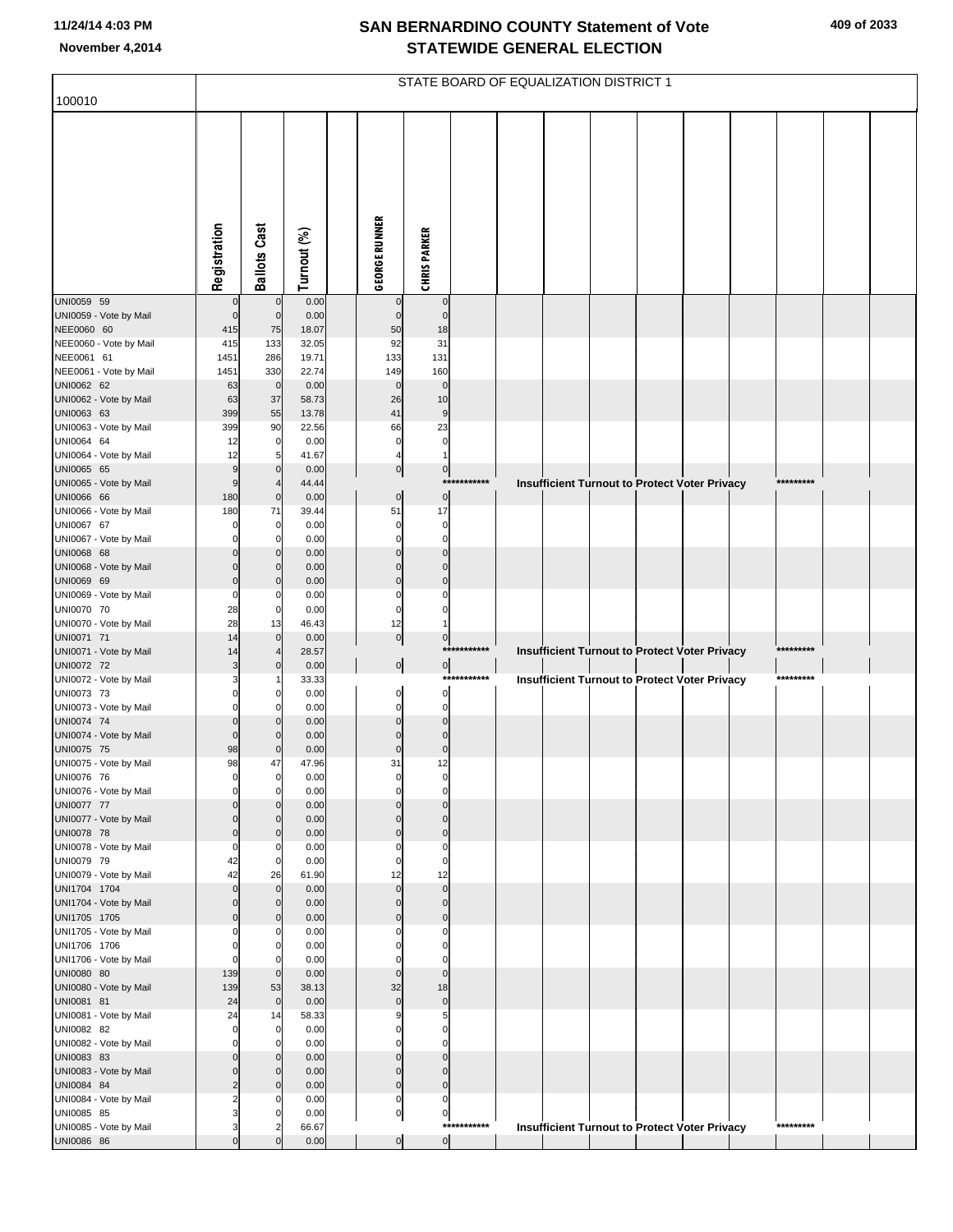|                                       |                      |                                  |                |                            |                         |             | STATE BOARD OF EQUALIZATION DISTRICT 1 |  |                                                      |           |  |
|---------------------------------------|----------------------|----------------------------------|----------------|----------------------------|-------------------------|-------------|----------------------------------------|--|------------------------------------------------------|-----------|--|
| 100010                                |                      |                                  |                |                            |                         |             |                                        |  |                                                      |           |  |
|                                       |                      |                                  |                |                            |                         |             |                                        |  |                                                      |           |  |
|                                       |                      |                                  |                |                            |                         |             |                                        |  |                                                      |           |  |
|                                       |                      |                                  |                |                            |                         |             |                                        |  |                                                      |           |  |
|                                       |                      |                                  |                |                            |                         |             |                                        |  |                                                      |           |  |
|                                       |                      |                                  |                |                            |                         |             |                                        |  |                                                      |           |  |
|                                       |                      |                                  |                |                            |                         |             |                                        |  |                                                      |           |  |
|                                       |                      |                                  |                |                            |                         |             |                                        |  |                                                      |           |  |
|                                       |                      |                                  |                |                            |                         |             |                                        |  |                                                      |           |  |
|                                       | Registration         | <b>Ballots Cast</b>              | Turnout (%)    | <b>GEORGE RUNNER</b>       | <b>CHRIS PARKER</b>     |             |                                        |  |                                                      |           |  |
| UNI0086 - Vote by Mail                |                      | $\mathbf 0$                      | 0.00           |                            | $\mathbf 0$             |             |                                        |  |                                                      |           |  |
| UNI0087 87                            |                      | $\overline{0}$                   | 0.00           | $\Omega$                   | $\Omega$                |             |                                        |  |                                                      |           |  |
| UNI0087 - Vote by Mail                | $\Omega$             | $\mathbf 0$                      | 0.00           | $\Omega$                   | $\mathcal{C}$           |             |                                        |  |                                                      |           |  |
| UNI0088 88                            | 13<br>13             | 0<br>10                          | 0.00<br>76.92  | C<br>9                     | C                       |             |                                        |  |                                                      |           |  |
| UNI0088 - Vote by Mail<br>UNI0089 89  | 134                  | 32                               | 23.88          | 21                         | 8                       |             |                                        |  |                                                      |           |  |
| UNI0089 - Vote by Mail                | 134                  | 32                               | 23.88          | 27                         | 5                       |             |                                        |  |                                                      |           |  |
| UNI0090 90                            | 440                  | 88                               | 20.00          | 57                         | 26                      |             |                                        |  |                                                      |           |  |
| UNI0090 - Vote by Mail<br>UNI0091 91  | 440<br>43            | 96<br>$\overline{0}$             | 21.82<br>0.00  | 57<br>$\mathbf 0$          | 37<br>$\mathsf{C}$      |             |                                        |  |                                                      |           |  |
| UNI0091 - Vote by Mail                | 43                   | 22                               | 51.16          | 19                         | 3                       |             |                                        |  |                                                      |           |  |
| UNI0092 92                            | 19                   | $\mathbf 0$                      | 0.00           | $\mathbf 0$                | $\sqrt{ }$              |             |                                        |  |                                                      |           |  |
| UNI0092 - Vote by Mail<br>UNI0093 93  | 19<br>222            | 11<br>45                         | 57.89<br>20.27 | $\overline{7}$<br>30       | $\overline{4}$<br>14    |             |                                        |  |                                                      |           |  |
| UNI0093 - Vote by Mail                | 222                  | 47                               | 21.17          | 27                         | 20                      |             |                                        |  |                                                      |           |  |
| UNI0094 94                            |                      | 0                                | 0.00           | $\pmb{0}$                  | $\mathbf 0$             |             |                                        |  |                                                      |           |  |
| UNI0094 - Vote by Mail                |                      |                                  | 25.00          |                            |                         | *********** |                                        |  | <b>Insufficient Turnout to Protect Voter Privacy</b> | ********* |  |
| UNI0095 95<br>UNI0095 - Vote by Mail  | 13<br>13             | $\mathbf 0$<br>$5\overline{a}$   | 0.00<br>38.46  | $\Omega$<br>3              | $\Omega$<br>$\mathbf 0$ |             |                                        |  |                                                      |           |  |
| UNI0096 96                            | 116                  | $\mathbf{0}$                     | 0.00           | $\mathbf 0$                | $\mathbf 0$             |             |                                        |  |                                                      |           |  |
| UNI0096 - Vote by Mail                | 116                  | 50                               | 43.10          | 39                         | 11                      |             |                                        |  |                                                      |           |  |
| UNI0097 97<br>UNI0097 - Vote by Mail  | 680<br>680           | 153<br>196                       | 22.50<br>28.82 | 117<br>126                 | 35<br>61                |             |                                        |  |                                                      |           |  |
| UNI0098 98                            | O                    | $\mathbf 0$                      | 0.00           | $\Omega$                   | $\mathsf{C}$            |             |                                        |  |                                                      |           |  |
| UNI0098 - Vote by Mail                |                      | $\mathbf 0$                      | 0.00           | $\Omega$                   | $\Omega$                |             |                                        |  |                                                      |           |  |
| UNI0099 99<br>UNI0099 - Vote by Mail  | $\Omega$             | $\overline{0}$<br>$\overline{0}$ | 0.00<br>0.00   | $\mathbf 0$<br>$\mathbf 0$ | $\Omega$<br>$\mathbf 0$ |             |                                        |  |                                                      |           |  |
| UNI0100 100                           | 6                    | 0                                | 0.00           | 0                          | 0                       |             |                                        |  |                                                      |           |  |
| UNI0100 - Vote by Mail                | 6                    | $\overline{\mathbf{3}}$          | 50.00          |                            |                         | *********** |                                        |  | <b>Insufficient Turnout to Protect Voter Privacy</b> | ********* |  |
| UNI0101 101<br>UNI0101 - Vote by Mail | 253<br>253           | $\mathbf 0$<br>44                | 0.00<br>17.39  | $\mathbf 0$<br>29          | $\Omega$<br>13          |             |                                        |  |                                                      |           |  |
| UNI0102 102                           | $\Omega$             | $\mathbf 0$                      | 0.00           | $\mathbf 0$                | $\mathbf 0$             |             |                                        |  |                                                      |           |  |
| UNI0102 - Vote by Mail                | O                    | $\mathbf 0$                      | 0.00           | $\mathbf 0$                | $\mathbf 0$             |             |                                        |  |                                                      |           |  |
| UNI0103 103<br>UNI0103 - Vote by Mail | 7                    | 0<br>3                           | 0.00           | 0                          | 0                       | *******     |                                        |  |                                                      | ********* |  |
| UNI0104 104                           |                      | $\Omega$                         | 42.86<br>0.00  | $\Omega$                   | $\mathbf 0$             |             |                                        |  | <b>Insufficient Turnout to Protect Voter Privacy</b> |           |  |
| UNI0104 - Vote by Mail                | $\Omega$             | $\overline{0}$                   | 0.00           | $\mathbf 0$                | $\Omega$                |             |                                        |  |                                                      |           |  |
| UNI0105 105<br>UNI0105 - Vote by Mail | $\Omega$<br>$\Omega$ | $\overline{0}$<br>$\overline{0}$ | 0.00<br>0.00   | $\Omega$<br>$\mathbf 0$    | $\Omega$<br>$\mathbf 0$ |             |                                        |  |                                                      |           |  |
| UNI0106 106                           |                      | $\mathbf 0$                      | 0.00           | C                          | C                       |             |                                        |  |                                                      |           |  |
| UNI0106 - Vote by Mail                | 0                    | $\Omega$                         | 0.00           | $\Omega$                   | $\Omega$                |             |                                        |  |                                                      |           |  |
| UNI0107 107                           | $\Omega$             | $\mathbf 0$<br>$\overline{0}$    | 0.00<br>0.00   | $\Omega$                   | $\Omega$                |             |                                        |  |                                                      |           |  |
| UNI0107 - Vote by Mail<br>UNI0108 108 | $\Omega$             | $\mathbf{0}$                     | 0.00           | $\Omega$                   | $\Omega$                |             |                                        |  |                                                      |           |  |
| UNI0108 - Vote by Mail                | $\Omega$             | $\overline{0}$                   | 0.00           | $\mathbf 0$                | $\mathbf 0$             |             |                                        |  |                                                      |           |  |
| UNI0109 109                           | 692                  | 203                              | 29.34          | 124                        | 66                      |             |                                        |  |                                                      |           |  |
| UNI0109 - Vote by Mail<br>ADE0110 110 | 692<br>$\Omega$      | 147<br>$\mathbf{0}$              | 21.24<br>0.00  | 83<br>$\mathbf 0$          | 50<br>$\mathbf 0$       |             |                                        |  |                                                      |           |  |
| ADE0110 - Vote by Mail                | $\Omega$             | $\mathbf{0}$                     | 0.00           | $\Omega$                   | $\Omega$                |             |                                        |  |                                                      |           |  |
| ADE0111 111                           | $\Omega$             | $\overline{0}$                   | 0.00           | $\Omega$                   | $\Omega$                |             |                                        |  |                                                      |           |  |
| ADE0111 - Vote by Mail<br>UNI0112 112 | $\mathbf 0$<br>11    | $\overline{0}$<br>$\mathbf 0$    | 0.00<br>0.00   | $\mathbf 0$<br>0           | $\mathbf 0$<br>0        |             |                                        |  |                                                      |           |  |
| UNI0112 - Vote by Mail                | 11                   | 6                                | 54.55          | $\overline{4}$             | $\overline{2}$          |             |                                        |  |                                                      |           |  |
| UNI0113 113                           | $\overline{2}$       | 0                                | 0.00           | $\pmb{0}$                  | 0                       | *********** |                                        |  |                                                      | ********* |  |
| UNI0113 - Vote by Mail<br>UNI0114 114 | $\overline{2}$       | $\overline{2}$<br>$\overline{0}$ | 100.00<br>0.00 | $\mathbf 0$                | $\mathbf 0$             |             |                                        |  | <b>Insufficient Turnout to Protect Voter Privacy</b> |           |  |
| UNI0114 - Vote by Mail                |                      | $\overline{0}$                   | 0.00           | $\mathbf 0$                | $\mathbf 0$             |             |                                        |  |                                                      |           |  |
| UNI0115 115                           |                      | $\mathbf 0$                      | 0.00           | $\Omega$                   | $\Omega$                |             |                                        |  |                                                      |           |  |
| UNI0115 - Vote by Mail<br>UNI0116 116 | 0<br>З               | $\mathbf{0}$<br>0                | 0.00<br>0.00   | $\Omega$<br>$\Omega$       | $\Omega$<br>$\Omega$    |             |                                        |  |                                                      |           |  |
| UNI0116 - Vote by Mail                |                      | $\Omega$                         | 0.00           | $\Omega$                   | $\Omega$                |             |                                        |  |                                                      |           |  |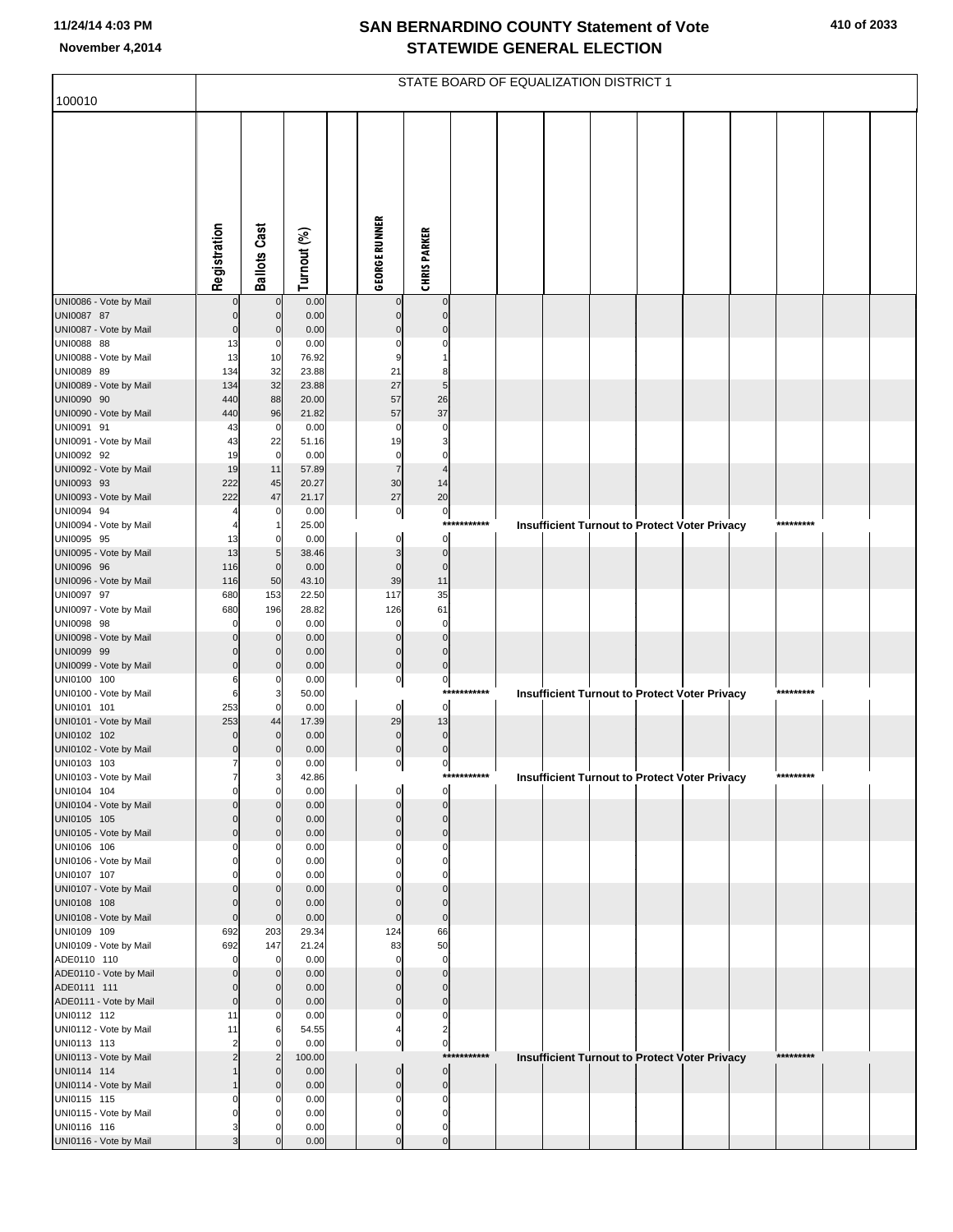|  |  | 411 of 2033 |
|--|--|-------------|
|--|--|-------------|

|                                        |                   |                            |                |                              |                                           |             | STATE BOARD OF EQUALIZATION DISTRICT 1 |  |                                                      |           |  |
|----------------------------------------|-------------------|----------------------------|----------------|------------------------------|-------------------------------------------|-------------|----------------------------------------|--|------------------------------------------------------|-----------|--|
| 100010                                 |                   |                            |                |                              |                                           |             |                                        |  |                                                      |           |  |
|                                        |                   |                            |                |                              |                                           |             |                                        |  |                                                      |           |  |
|                                        |                   |                            |                |                              |                                           |             |                                        |  |                                                      |           |  |
|                                        |                   |                            |                |                              |                                           |             |                                        |  |                                                      |           |  |
|                                        |                   |                            |                |                              |                                           |             |                                        |  |                                                      |           |  |
|                                        |                   |                            |                |                              |                                           |             |                                        |  |                                                      |           |  |
|                                        |                   |                            |                |                              |                                           |             |                                        |  |                                                      |           |  |
|                                        |                   |                            |                |                              |                                           |             |                                        |  |                                                      |           |  |
|                                        |                   |                            |                |                              |                                           |             |                                        |  |                                                      |           |  |
|                                        | Registration      | <b>Ballots Cast</b>        | Turnout (%)    | <b>GEORGE RUNNER</b>         | <b>CHRIS PARKER</b>                       |             |                                        |  |                                                      |           |  |
| UNI0117 117                            |                   | $\mathbf 0$                | 0.00           |                              | $\pmb{0}$                                 |             |                                        |  |                                                      |           |  |
| UNI0117 - Vote by Mail                 |                   | $\mathbf 0$                | 0.00           |                              | $\pmb{0}$                                 |             |                                        |  |                                                      |           |  |
| UNI0118 118<br>UNI0118 - Vote by Mail  |                   | $\mathbf 0$<br>0           | 0.00           |                              | $\pmb{0}$<br>$\pmb{0}$                    |             |                                        |  |                                                      |           |  |
| UNI0119 119                            |                   | 0                          | 0.00<br>0.00   |                              | $\pmb{0}$                                 |             |                                        |  |                                                      |           |  |
| UNI0119 - Vote by Mail                 |                   | $\mathbf 0$                | 0.00           | 0                            | $\mathbf 0$                               |             |                                        |  |                                                      |           |  |
| UNI0120 120<br>UNI0120 - Vote by Mail  | 1690              | 307                        | 18.17          | 216                          | 78                                        |             |                                        |  |                                                      |           |  |
| UNI0121 121                            | 1690<br>1185      | 601<br>221                 | 35.56<br>18.65 | 421<br>163                   | 149<br>$45\,$                             |             |                                        |  |                                                      |           |  |
| UNI0121 - Vote by Mail                 | 1185              | 294                        | 24.81          | 207                          | 77                                        |             |                                        |  |                                                      |           |  |
| UNI0122 122                            | 39                | $\pmb{0}$                  | 0.00           | 0                            | $\pmb{0}$                                 |             |                                        |  |                                                      |           |  |
| UNI0122 - Vote by Mail<br>UNI0123 123  | 39<br>83          | 10<br>$\pmb{0}$            | 25.64<br>0.00  | 7<br>$\Omega$                | $\overline{\mathbf{3}}$<br>$\overline{0}$ |             |                                        |  |                                                      |           |  |
| UNI0123 - Vote by Mail                 | 83                | 29                         | 34.94          | 23                           | 5 <sub>l</sub>                            |             |                                        |  |                                                      |           |  |
| UNI0124 124                            | 89                | $\pmb{0}$                  | 0.00           | $\pmb{0}$                    | $\overline{0}$                            |             |                                        |  |                                                      |           |  |
| UNI0124 - Vote by Mail<br>UNI0125 125  | 89<br>99          | 31<br>$\mathbf 0$          | 34.83<br>0.00  | 25<br>0                      | 4<br>0                                    |             |                                        |  |                                                      |           |  |
| UNI0125 - Vote by Mail                 | 99                | 42                         | 42.42          | 32                           | 9                                         |             |                                        |  |                                                      |           |  |
| UNI0126 126                            |                   | $\mathbf 0$                | 0.00           | 0                            | $\overline{0}$                            |             |                                        |  |                                                      |           |  |
| UNI0126 - Vote by Mail<br>UNI0127 127  | 0<br>35           | $\mathbf 0$<br>$\pmb{0}$   | 0.00<br>0.00   | $\mathbf{0}$<br>$\mathbf{0}$ | $\overline{0}$<br>$\overline{0}$          |             |                                        |  |                                                      |           |  |
| UNI0127 - Vote by Mail                 | 35                | 14                         | 40.00          | 8                            | 4                                         |             |                                        |  |                                                      |           |  |
| UNI0128 128                            |                   | $\mathbf 0$                | 0.00           |                              | 0                                         |             |                                        |  |                                                      |           |  |
| UNI0128 - Vote by Mail<br>UNI0129 129  | 2<br>120          | $\mathbf 0$<br>$\mathbf 0$ | 0.00<br>0.00   | 0<br>$\Omega$                | $\overline{0}$<br>$\overline{0}$          |             |                                        |  |                                                      |           |  |
| UNI0129 - Vote by Mail                 | 120               | 35                         | 29.17          | 16                           | 19                                        |             |                                        |  |                                                      |           |  |
| UNI1601 1601                           |                   | $\pmb{0}$                  | 0.00           | $\mathbf 0$                  | $\overline{0}$                            |             |                                        |  |                                                      |           |  |
| UNI1601 - Vote by Mail<br>UNI1708 1708 |                   | 0<br>0                     | 0.00<br>0.00   | 0                            | $\pmb{0}$<br>$\pmb{0}$                    |             |                                        |  |                                                      |           |  |
| UNI1708 - Vote by Mail                 |                   | $\Omega$                   | 0.00           | $\Omega$                     | $\overline{0}$                            |             |                                        |  |                                                      |           |  |
| UNI1709 1709                           |                   | $\mathbf 0$                | 0.00           |                              | $\overline{0}$                            |             |                                        |  |                                                      |           |  |
| UNI1709 - Vote by Mail<br>UNI1711 1711 | 72                | $\Omega$<br>0              | 0.00<br>0.00   | $\Omega$<br>$\mathbf 0$      | $\overline{0}$<br>$\overline{0}$          |             |                                        |  |                                                      |           |  |
| UNI1711 - Vote by Mail                 | 72                | 23                         | 31.94          | 17                           | 6                                         |             |                                        |  |                                                      |           |  |
| UNI1713 1713                           |                   | 0                          | 0.00           |                              | 0                                         |             |                                        |  |                                                      |           |  |
| UNI1713 - Vote by Mail<br>UNI0130 130  | C<br>101          | $\mathbf 0$<br>$\mathbf 0$ | 0.00<br>0.00   | $\Omega$<br>$\Omega$         | $\Omega$<br>$\mathbf 0$                   |             |                                        |  |                                                      |           |  |
| UNI0130 - Vote by Mail                 | 101               | 46                         | 45.54          | 37                           | $\overline{7}$                            |             |                                        |  |                                                      |           |  |
| UNI0131 131                            | $\mathbf 0$       | $\pmb{0}$                  | 0.00           | $\overline{0}$               | $\overline{0}$                            |             |                                        |  |                                                      |           |  |
| UNI0131 - Vote by Mail<br>BAR0132 132  | $\Omega$<br>480   | $\mathbf 0$<br>63          | 0.00<br>13.13  | 0<br>38                      | $\overline{0}$<br>23                      |             |                                        |  |                                                      |           |  |
| BAR0132 - Vote by Mail                 | 480               | 82                         | 17.08          | 44                           | 36                                        |             |                                        |  |                                                      |           |  |
| BAR0133 133                            | 10                | $\overline{4}$             | 40.00          |                              | $***$                                     | ***         |                                        |  | Insufficient Turnout to Protect Voter Privacy        | ********* |  |
| BAR0133 - Vote by Mail<br>BAR0134 134  | 10<br>27          | $\mathbf 0$<br>5           | 0.00<br>18.52  | $\mathbf 0$<br>5             | $\overline{0}$<br>$\overline{0}$          |             |                                        |  |                                                      |           |  |
| BAR0134 - Vote by Mail                 | 27                | 11                         | 40.74          | 10                           | $\overline{0}$                            |             |                                        |  |                                                      |           |  |
| BAR0135 135                            | 1023              | 134                        | 13.10          | 66                           | 60                                        |             |                                        |  |                                                      |           |  |
| BAR0135 - Vote by Mail<br>BAR0136 136  | 1023<br>923       | 143<br>182                 | 13.98<br>19.72 | 66<br>95                     | 71<br>83                                  |             |                                        |  |                                                      |           |  |
| BAR0136 - Vote by Mail                 | 923               | 190                        | 20.59          | 93                           | 91                                        |             |                                        |  |                                                      |           |  |
| BAR0137 137                            | 1478              | 265                        | 17.93          | 155                          | 105                                       |             |                                        |  |                                                      |           |  |
| BAR0137 - Vote by Mail<br>BAR0138 138  | 1478<br>1273      | 291<br>192                 | 19.69<br>15.08 | 157<br>96                    | 119<br>86                                 |             |                                        |  |                                                      |           |  |
| BAR0138 - Vote by Mail                 | 1273              | 220                        | 17.28          | 101                          | 111                                       |             |                                        |  |                                                      |           |  |
| BAR0139 139                            | 1559              | 246                        | 15.78          | 133                          | 107                                       |             |                                        |  |                                                      |           |  |
| BAR0139 - Vote by Mail<br>BAR0140 140  | 1559<br>1398      | 298<br>250                 | 19.11<br>17.88 | 178<br>119                   | 114<br>113                                |             |                                        |  |                                                      |           |  |
| BAR0140 - Vote by Mail                 | 1398              | 260                        | 18.60          | 125                          | 128                                       |             |                                        |  |                                                      |           |  |
| BAR0141 141                            | 10                | $\mathbf 0$                | 0.00           | $\overline{0}$               | 이                                         |             |                                        |  |                                                      |           |  |
| BAR0141 - Vote by Mail<br>BAR0142 142  | 10<br>$\mathbf 0$ | $\mathbf 0$                | 10.00<br>0.00  | $\overline{0}$               | $\overline{0}$                            | *********** |                                        |  | <b>Insufficient Turnout to Protect Voter Privacy</b> | ********* |  |
|                                        |                   |                            |                |                              |                                           |             |                                        |  |                                                      |           |  |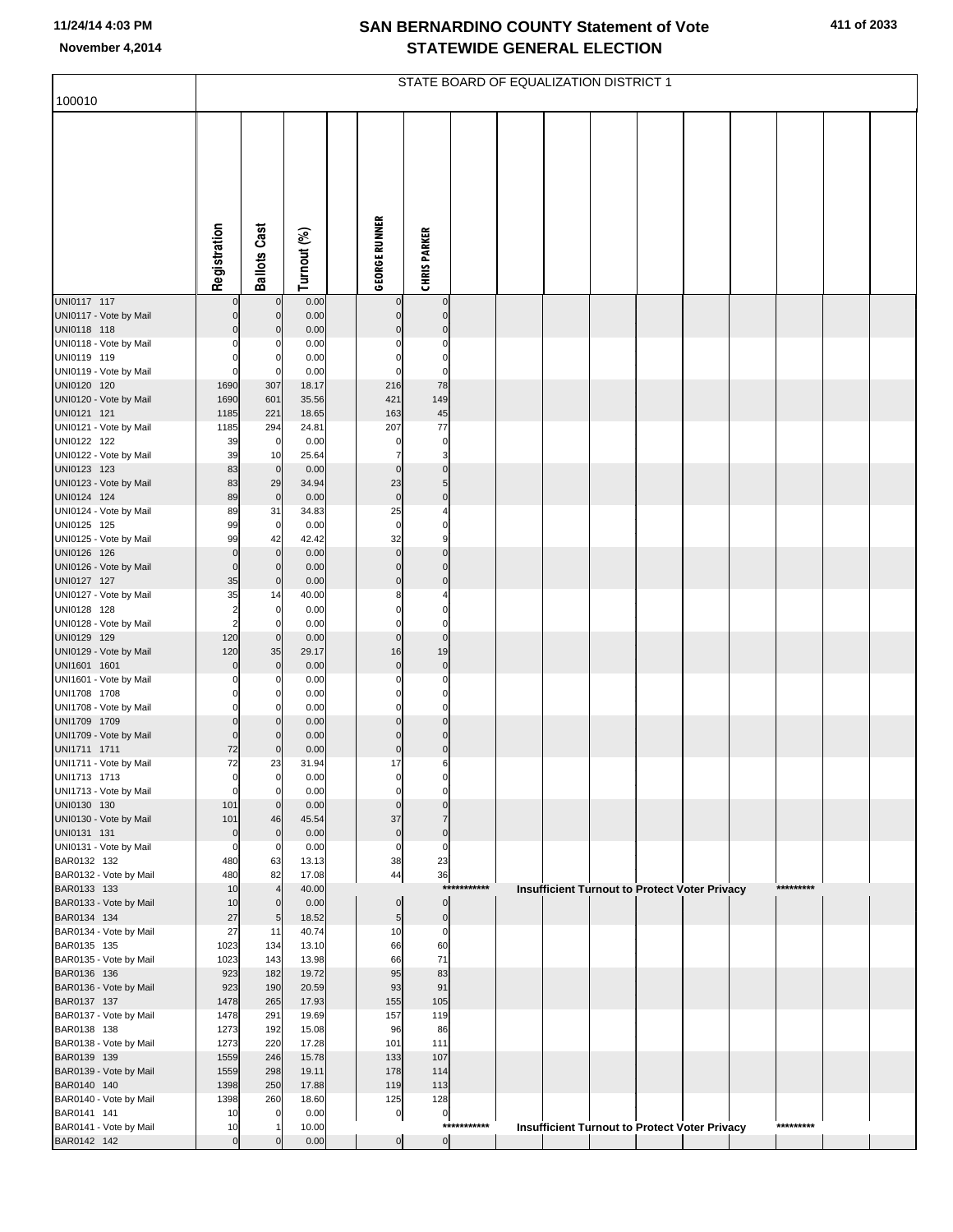| 100010                                |                 |                      |                |                      |                              |             | STATE BOARD OF EQUALIZATION DISTRICT 1 |  |                                               |           |  |
|---------------------------------------|-----------------|----------------------|----------------|----------------------|------------------------------|-------------|----------------------------------------|--|-----------------------------------------------|-----------|--|
|                                       |                 |                      |                |                      |                              |             |                                        |  |                                               |           |  |
|                                       |                 |                      |                |                      |                              |             |                                        |  |                                               |           |  |
|                                       |                 |                      |                |                      |                              |             |                                        |  |                                               |           |  |
|                                       |                 |                      |                |                      |                              |             |                                        |  |                                               |           |  |
|                                       |                 |                      |                |                      |                              |             |                                        |  |                                               |           |  |
|                                       |                 |                      |                |                      |                              |             |                                        |  |                                               |           |  |
|                                       |                 |                      |                |                      |                              |             |                                        |  |                                               |           |  |
|                                       |                 |                      |                |                      |                              |             |                                        |  |                                               |           |  |
|                                       |                 |                      |                |                      |                              |             |                                        |  |                                               |           |  |
|                                       | Registration    | <b>Ballots Cast</b>  | Turnout (%)    | <b>GEORGE RUNNER</b> | <b>CHRIS PARKER</b>          |             |                                        |  |                                               |           |  |
|                                       |                 |                      |                |                      |                              |             |                                        |  |                                               |           |  |
| BAR0142 - Vote by Mail<br>BAR0143 143 | 20              | 0<br>$\mathbf 0$     | 0.00<br>0.00   | O                    | $\mathbf 0$<br>$\mathbf 0$   |             |                                        |  |                                               |           |  |
| BAR0143 - Vote by Mail                | 20              | 12                   | 60.00          |                      | 5                            |             |                                        |  |                                               |           |  |
| BAR0144 144                           | $\Omega$        | 0                    | 0.00           |                      |                              |             |                                        |  |                                               |           |  |
| BAR0144 - Vote by Mail                | $\Omega$        | 0                    | 0.00           |                      | O                            |             |                                        |  |                                               |           |  |
| UNI0145 145<br>UNI0145 - Vote by Mail | 24<br>24        | 0<br>15              | 0.00<br>62.50  | C<br>13              | $\sqrt{ }$<br>$\overline{2}$ |             |                                        |  |                                               |           |  |
| UNI0146 146                           | 119             | $\mathbf 0$          | 0.00           | $\mathbf{0}$         | $\mathcal{C}$                |             |                                        |  |                                               |           |  |
| UNI0146 - Vote by Mail                | 119             | 51                   | 42.86          | 39                   | 9                            |             |                                        |  |                                               |           |  |
| UNI0147 147                           | 43              | $\mathbf 0$          | 0.00           | $\mathbf 0$          | $\sqrt{ }$                   |             |                                        |  |                                               |           |  |
| UNI0147 - Vote by Mail<br>UNI0148 148 | 43<br>1071      | 20<br>210            | 46.51<br>19.61 | 16<br>133            | 4<br>66                      |             |                                        |  |                                               |           |  |
| UNI0148 - Vote by Mail                | 1071            | 297                  | 27.73          | 204                  | 83                           |             |                                        |  |                                               |           |  |
| UNI0149 149                           | 71              | 27                   | 38.03          | 18                   | 8                            |             |                                        |  |                                               |           |  |
| UNI0149 - Vote by Mail                | 71              | 6                    | 8.45           | 3                    | 3                            |             |                                        |  |                                               |           |  |
| UNI0150 150<br>UNI0150 - Vote by Mail | 11<br>11        | $\Omega$<br>6        | 0.00<br>54.55  | 0                    | $\Omega$<br>$\mathbf 0$      |             |                                        |  |                                               |           |  |
| UNI0151 151                           | $\overline{2}$  | $\Omega$             | 0.00           | $\pmb{0}$            | $\overline{0}$               |             |                                        |  |                                               |           |  |
| UNI0151 - Vote by Mail                | $\overline{c}$  | $\overline{c}$       | 100.00         |                      |                              | *********** |                                        |  | Insufficient Turnout to Protect Voter Privacy | ********* |  |
| UNI0152 152                           | $\Omega$        | $\mathbf 0$          | 0.00           | $\pmb{0}$            | $\mathbf 0$                  |             |                                        |  |                                               |           |  |
| UNI0152 - Vote by Mail<br>UNI0153 153 | $\Omega$<br>320 | $\mathbf 0$<br>46    | 0.00<br>14.38  | $\pmb{0}$<br>26      | $\pmb{0}$<br>17              |             |                                        |  |                                               |           |  |
| UNI0153 - Vote by Mail                | 320             | 129                  | 40.31          | 73                   | 46                           |             |                                        |  |                                               |           |  |
| UNI0154 154                           | $\Omega$        | 0                    | 0.00           | $\Omega$             | $\mathbf 0$                  |             |                                        |  |                                               |           |  |
| UNI0154 - Vote by Mail                | $\Omega$        | $\mathbf 0$          | 0.00           | $\Omega$             | $\mathbf 0$                  |             |                                        |  |                                               |           |  |
| UNI0155 155<br>UNI0155 - Vote by Mail | 720<br>720      | 98<br>177            | 13.61<br>24.58 | 71<br>112            | 22<br>56                     |             |                                        |  |                                               |           |  |
| UNI0156 156                           | $\mathbf{0}$    | 0                    | 0.00           | $\Omega$             | $\Omega$                     |             |                                        |  |                                               |           |  |
| UNI0156 - Vote by Mail                | $\Omega$        | $\mathbf 0$          | 0.00           | $\Omega$             | 0                            |             |                                        |  |                                               |           |  |
| UNI0157 157                           | 1664            | 252                  | 15.14          | 172<br>321           | 73<br>134                    |             |                                        |  |                                               |           |  |
| UNI0157 - Vote by Mail<br>UNI0158 158 | 1664<br>224     | 466<br>39            | 28.00<br>17.41 | 32                   | $\overline{5}$               |             |                                        |  |                                               |           |  |
| UNI0158 - Vote by Mail                | 224             | 57                   | 25.45          | 37                   | 20                           |             |                                        |  |                                               |           |  |
| UNI0159 159                           | $\Omega$        | O                    | 0.00           | $\mathbf 0$          | $\mathbf 0$                  |             |                                        |  |                                               |           |  |
| UNI0159 - Vote by Mail<br>UNI0160 160 | $\Omega$        | 0                    | 0.00<br>0.00   | $\Omega$             | O                            |             |                                        |  |                                               |           |  |
| UNI0160 - Vote by Mail                |                 | U                    | 0.00           | O                    | $\Omega$                     |             |                                        |  |                                               |           |  |
| UNI0161 161                           |                 | $\Omega$             | 0.00           | O                    | $\mathsf{C}$                 |             |                                        |  |                                               |           |  |
| UNI0161 - Vote by Mail                |                 | $\Omega$             | 0.00           | $\Omega$             | $\Omega$                     |             |                                        |  |                                               |           |  |
| UNI0162 162<br>UNI0162 - Vote by Mail | $\Omega$        | 0                    | 0.00<br>0.00   |                      | ſ<br>0                       |             |                                        |  |                                               |           |  |
| UNI0163 163                           | 24              | $\Omega$             | 0.00           |                      | $\sqrt{ }$                   |             |                                        |  |                                               |           |  |
| UNI0163 - Vote by Mail                | 24              | 15                   | 62.50          | 8                    |                              |             |                                        |  |                                               |           |  |
| UNI0164 164                           | 162             | $\mathbf 0$          | 0.00           | $\mathbf 0$          | $\mathbf{0}$                 |             |                                        |  |                                               |           |  |
| UNI0164 - Vote by Mail<br>UNI0165 165 | 162<br>$\Omega$ | 90<br>$\Omega$       | 55.56<br>0.00  | 69<br>$\Omega$       | 19<br>$\Omega$               |             |                                        |  |                                               |           |  |
| UNI0165 - Vote by Mail                |                 | $\Omega$             | 0.00           |                      | $\Omega$                     |             |                                        |  |                                               |           |  |
| UNI0595 595                           |                 | n                    | 0.00           |                      | $\Omega$                     |             |                                        |  |                                               |           |  |
| UNI0595 - Vote by Mail                | $\Omega$        | $\mathbf 0$          | 0.00           | 0                    | $\Omega$                     |             |                                        |  |                                               |           |  |
| UNI0596 596<br>UNI0596 - Vote by Mail |                 | $\Omega$<br>$\Omega$ | 0.00<br>0.00   | $\Omega$<br>$\Omega$ | $\Omega$<br>$\mathbf 0$      |             |                                        |  |                                               |           |  |
| UNI1598 1598                          |                 |                      | 0.00           |                      | ſ                            |             |                                        |  |                                               |           |  |
| UNI1598 - Vote by Mail                |                 | $\Omega$             | 0.00           |                      | O                            |             |                                        |  |                                               |           |  |
| UNI0166 166                           |                 |                      | 0.00           |                      |                              |             |                                        |  |                                               |           |  |
| UNI0166 - Vote by Mail<br>UNI0167 167 |                 | $\Omega$<br>$\Omega$ | 0.00<br>0.00   | O<br>$\Omega$        | $\Omega$<br>$\Omega$         |             |                                        |  |                                               |           |  |
| UNI0167 - Vote by Mail                |                 | $\Omega$             | 0.00           | $\Omega$             | $\Omega$                     |             |                                        |  |                                               |           |  |
| UNI0168 168                           |                 |                      | 0.00           |                      | $\Omega$                     |             |                                        |  |                                               |           |  |
| UNI0168 - Vote by Mail<br>UNI0169 169 | C               | 0                    | 0.00<br>0.00   | 0<br>$\Omega$        | $\mathbf 0$<br>$\mathbf 0$   |             |                                        |  |                                               |           |  |
| UNI0169 - Vote by Mail                | $\Omega$        |                      | 0.00           | $\mathbf 0$          | $\pmb{0}$                    |             |                                        |  |                                               |           |  |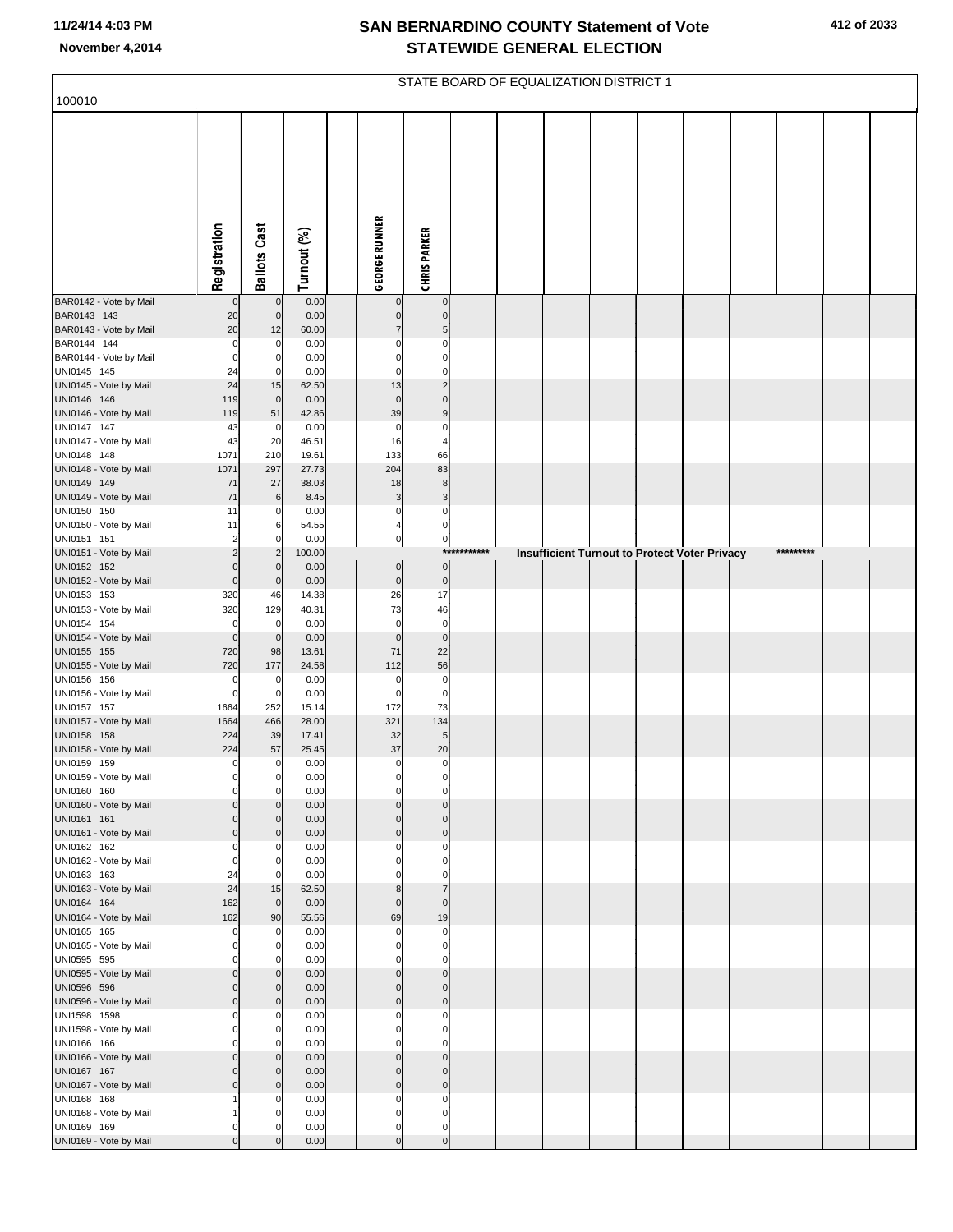| 100010                                |                                  |                              |               |                               |                            |             | STATE BOARD OF EQUALIZATION DISTRICT 1 |                                                      |  |  |           |  |
|---------------------------------------|----------------------------------|------------------------------|---------------|-------------------------------|----------------------------|-------------|----------------------------------------|------------------------------------------------------|--|--|-----------|--|
|                                       |                                  |                              |               |                               |                            |             |                                        |                                                      |  |  |           |  |
|                                       |                                  |                              |               |                               |                            |             |                                        |                                                      |  |  |           |  |
|                                       | Registration                     | <b>Ballots Cast</b>          | Turnout (%)   | <b>GEORGE RUNNER</b>          | <b>CHRIS PARKER</b>        |             |                                        |                                                      |  |  |           |  |
| UNI0170 170                           | $\mathbf 0$                      | $\mathbf 0$                  | 0.00          | 0                             | $\bf{0}$                   |             |                                        |                                                      |  |  |           |  |
| UNI0170 - Vote by Mail                | $\overline{0}$                   | $\mathbf 0$                  | 0.00          | $\overline{0}$                | $\mathbf 0$                |             |                                        |                                                      |  |  |           |  |
| UNI0171 171                           | $\overline{0}$                   | $\mathbf 0$                  | 0.00          | $\mathbf 0$                   | $\pmb{0}$                  |             |                                        |                                                      |  |  |           |  |
| UNI0171 - Vote by Mail                | 0                                | C                            | 0.00          | $\mathbf 0$                   | $\mathbf 0$                |             |                                        |                                                      |  |  |           |  |
| UNI0172 172                           | $\Omega$                         | 0                            | 0.00          | $\mathbf 0$                   | $\mathbf 0$                |             |                                        |                                                      |  |  |           |  |
| UNI0172 - Vote by Mail                | $\Omega$<br>$\overline{0}$       | C                            | 0.00          | $\mathbf 0$<br>$\mathbf 0$    | $\mathbf 0$<br>$\mathbf 0$ |             |                                        |                                                      |  |  |           |  |
| UNI0173 173<br>UNI0173 - Vote by Mail | $\overline{0}$                   | $\mathbf 0$<br>$\Omega$      | 0.00<br>0.00  | $\mathbf 0$                   | $\mathbf 0$                |             |                                        |                                                      |  |  |           |  |
| UNI0174 174                           | $\overline{0}$                   | $\Omega$                     | 0.00          | $\mathbf 0$                   | $\mathbf{0}$               |             |                                        |                                                      |  |  |           |  |
| UNI0174 - Vote by Mail                | $\Omega$                         | C                            | 0.00          | $\mathbf 0$                   | $\mathbf 0$                |             |                                        |                                                      |  |  |           |  |
| UNI0175 175                           | 0                                | 0                            | 0.00          | $\mathbf 0$                   | $\mathbf 0$                |             |                                        |                                                      |  |  |           |  |
| UNI0175 - Vote by Mail                | $\Omega$                         | C                            | 0.00          | $\mathbf 0$                   | $\mathbf 0$                |             |                                        |                                                      |  |  |           |  |
| UNI0176 176<br>UNI0176 - Vote by Mail | $\overline{0}$<br>$\Omega$       | $\mathbf 0$<br>$\Omega$      | 0.00<br>0.00  | $\mathbf 0$<br>$\mathbf 0$    | $\mathbf 0$<br>$\mathbf 0$ |             |                                        |                                                      |  |  |           |  |
| UNI0177 177                           | $\Omega$                         | $\Omega$                     | 0.00          | $\mathbf 0$                   | $\mathbf{0}$               |             |                                        |                                                      |  |  |           |  |
| UNI0177 - Vote by Mail                | $\Omega$                         | C                            | 0.00          | $\mathbf 0$                   | $\mathbf 0$                |             |                                        |                                                      |  |  |           |  |
| UNI0178 178                           | $\Omega$                         | 0                            | 0.00          | $\mathbf 0$                   | $\mathbf 0$                |             |                                        |                                                      |  |  |           |  |
| UNI0178 - Vote by Mail                | $\Omega$                         | $\mathsf{C}$                 | 0.00          | $\mathbf 0$                   | $\mathbf 0$                |             |                                        |                                                      |  |  |           |  |
| BAR0179 179<br>BAR0179 - Vote by Mail | $\overline{0}$<br>$\overline{0}$ | $\mathbf 0$<br>$\Omega$      | 0.00<br>0.00  | $\mathbf 0$<br>$\mathbf 0$    | $\mathbf 0$<br>$\mathbf 0$ |             |                                        |                                                      |  |  |           |  |
| UNI0180 180                           | $\overline{0}$                   | $\Omega$                     | 0.00          | $\mathbf 0$                   | $\mathbf{0}$               |             |                                        |                                                      |  |  |           |  |
| UNI0180 - Vote by Mail                | $\Omega$                         | C                            | 0.00          | $\mathbf 0$                   | $\mathbf 0$                |             |                                        |                                                      |  |  |           |  |
| UNI0181 181                           | 0                                | 0                            | 0.00          | $\mathbf 0$                   | $\mathbf 0$                |             |                                        |                                                      |  |  |           |  |
| UNI0181 - Vote by Mail                | $\Omega$                         | C                            | 0.00          | $\mathbf 0$                   | $\mathbf 0$                |             |                                        |                                                      |  |  |           |  |
| UNI0182 182<br>UNI0182 - Vote by Mail | $\overline{0}$<br>$\Omega$       | $\mathbf 0$<br>$\mathcal{C}$ | 0.00<br>0.00  | $\mathbf 0$<br>$\mathbf 0$    | $\mathbf 0$<br>$\mathbf 0$ |             |                                        |                                                      |  |  |           |  |
| UNI0183 183                           | $\overline{0}$                   | $\Omega$                     | 0.00          | $\mathbf 0$                   | $\mathbf{0}$               |             |                                        |                                                      |  |  |           |  |
| UNI0183 - Vote by Mail                | $\Omega$                         | C                            | 0.00          | $\mathbf 0$                   | $\mathbf 0$                |             |                                        |                                                      |  |  |           |  |
| UNI0184 184                           | $\Omega$                         | 0                            | 0.00          | $\mathbf 0$                   | $\mathbf 0$                |             |                                        |                                                      |  |  |           |  |
| UNI0184 - Vote by Mail                | $\Omega$<br>$\overline{0}$       | C<br>$\Omega$                | 0.00          | $\mathbf 0$<br>$\mathbf 0$    | $\mathbf 0$<br>$\mathbf 0$ |             |                                        |                                                      |  |  |           |  |
| UNI0185 185<br>UNI0185 - Vote by Mail | $\overline{0}$                   | C                            | 0.00<br>0.00  | $\mathbf 0$                   | $\mathbf 0$                |             |                                        |                                                      |  |  |           |  |
| UNI0186 186                           | $\overline{0}$                   | C                            | 0.00          | $\mathbf 0$                   | $\mathbf{0}$               |             |                                        |                                                      |  |  |           |  |
| UNI0186 - Vote by Mail                | 0                                | C                            | 0.00          | $\mathbf 0$                   | 0                          |             |                                        |                                                      |  |  |           |  |
| UNI0196 196                           |                                  |                              | 0.00          |                               | Ч                          |             |                                        |                                                      |  |  |           |  |
| UNI0196 - Vote by Mail<br>UNI0197 197 | $\overline{2}$<br>$\Omega$       | -1<br>$\Omega$               | 50.00<br>0.00 |                               | $\mathbf 0$                | *********** |                                        | <b>Insufficient Turnout to Protect Voter Privacy</b> |  |  | ********* |  |
| UNI0197 - Vote by Mail                | $\Omega$                         | C                            | 0.00          | $\pmb{0}$<br>$\mathbf 0$      | $\mathbf 0$                |             |                                        |                                                      |  |  |           |  |
| UNI0198 198                           | $\Omega$                         | $\mathcal{C}$                | 0.00          | $\overline{0}$                | $\mathbf 0$                |             |                                        |                                                      |  |  |           |  |
| UNI0198 - Vote by Mail                | $\Omega$                         |                              | 0.00          | $\mathbf 0$                   | $\mathbf 0$                |             |                                        |                                                      |  |  |           |  |
| UNI0199 199                           | $\Omega$<br>$\Omega$             | C                            | 0.00<br>0.00  | $\mathbf 0$<br>$\overline{0}$ | $\mathbf 0$<br>$\mathbf 0$ |             |                                        |                                                      |  |  |           |  |
| UNI0199 - Vote by Mail<br>UNI0200 200 | 31                               |                              | 12.90         |                               |                            | *********** |                                        | <b>Insufficient Turnout to Protect Voter Privacy</b> |  |  | ********* |  |
| UNI0200 - Vote by Mail                | 31                               | $\overline{7}$               | 22.58         | $\overline{4}$                | $\overline{\mathbf{3}}$    |             |                                        |                                                      |  |  |           |  |
| UNI0201 201                           | $\mathbf{0}$                     | $\Omega$                     | 0.00          | $\overline{0}$                | $\mathbf 0$                |             |                                        |                                                      |  |  |           |  |
| UNI0201 - Vote by Mail                | $\Omega$                         | C                            | 0.00          | $\mathbf 0$                   | 0                          |             |                                        |                                                      |  |  |           |  |
| UNI0202 202<br>UNI0202 - Vote by Mail | $\Omega$<br>$\Omega$             | C<br>C.                      | 0.00<br>0.00  | $\mathbf 0$<br>$\mathbf 0$    | $\mathbf 0$<br>$\mathbf 0$ |             |                                        |                                                      |  |  |           |  |
| UNI0203 203                           | 357                              | 76                           | 21.29         | 40                            | 35                         |             |                                        |                                                      |  |  |           |  |
| UNI0203 - Vote by Mail                | 357                              | 117                          | 32.77         | 57                            | 56                         |             |                                        |                                                      |  |  |           |  |
| UNI0204 204                           | $\Omega$                         | $\mathbf 0$                  | 0.00          | $\mathbf 0$                   | $\pmb{0}$                  |             |                                        |                                                      |  |  |           |  |
| UNI0204 - Vote by Mail                |                                  | C                            | 0.00          | $\mathbf 0$                   | 0                          |             |                                        |                                                      |  |  |           |  |
| UNI0205 205<br>UNI0205 - Vote by Mail | $\Omega$                         | 0                            | 0.00<br>0.00  | 0<br>$\mathbf 0$              | 0<br>$\mathbf 0$           |             |                                        |                                                      |  |  |           |  |
| UNI0206 206                           | $\Omega$                         | $\Omega$                     | 0.00          | $\pmb{0}$                     | $\mathbf 0$                |             |                                        |                                                      |  |  |           |  |
| UNI0206 - Vote by Mail                | $\Omega$                         | C                            | 0.00          | $\mathbf 0$                   | $\mathbf 0$                |             |                                        |                                                      |  |  |           |  |
| UNI0207 207                           | $\Omega$                         | C                            | 0.00          | $\mathbf 0$                   | $\mathbf 0$                |             |                                        |                                                      |  |  |           |  |
| UNI0207 - Vote by Mail                | $\Omega$                         |                              | 0.00          | $\mathbf 0$                   | $\mathbf 0$                |             |                                        |                                                      |  |  |           |  |
| UNI0208 208<br>UNI0208 - Vote by Mail | $\Omega$<br>0                    |                              | 0.00<br>0.00  | $\mathbf 0$<br>$\mathbf 0$    | 0<br>$\mathbf 0$           |             |                                        |                                                      |  |  |           |  |
| UNI0276 276                           | $\Omega$                         |                              | 0.00          | $\mathbf 0$                   | $\pmb{0}$                  |             |                                        |                                                      |  |  |           |  |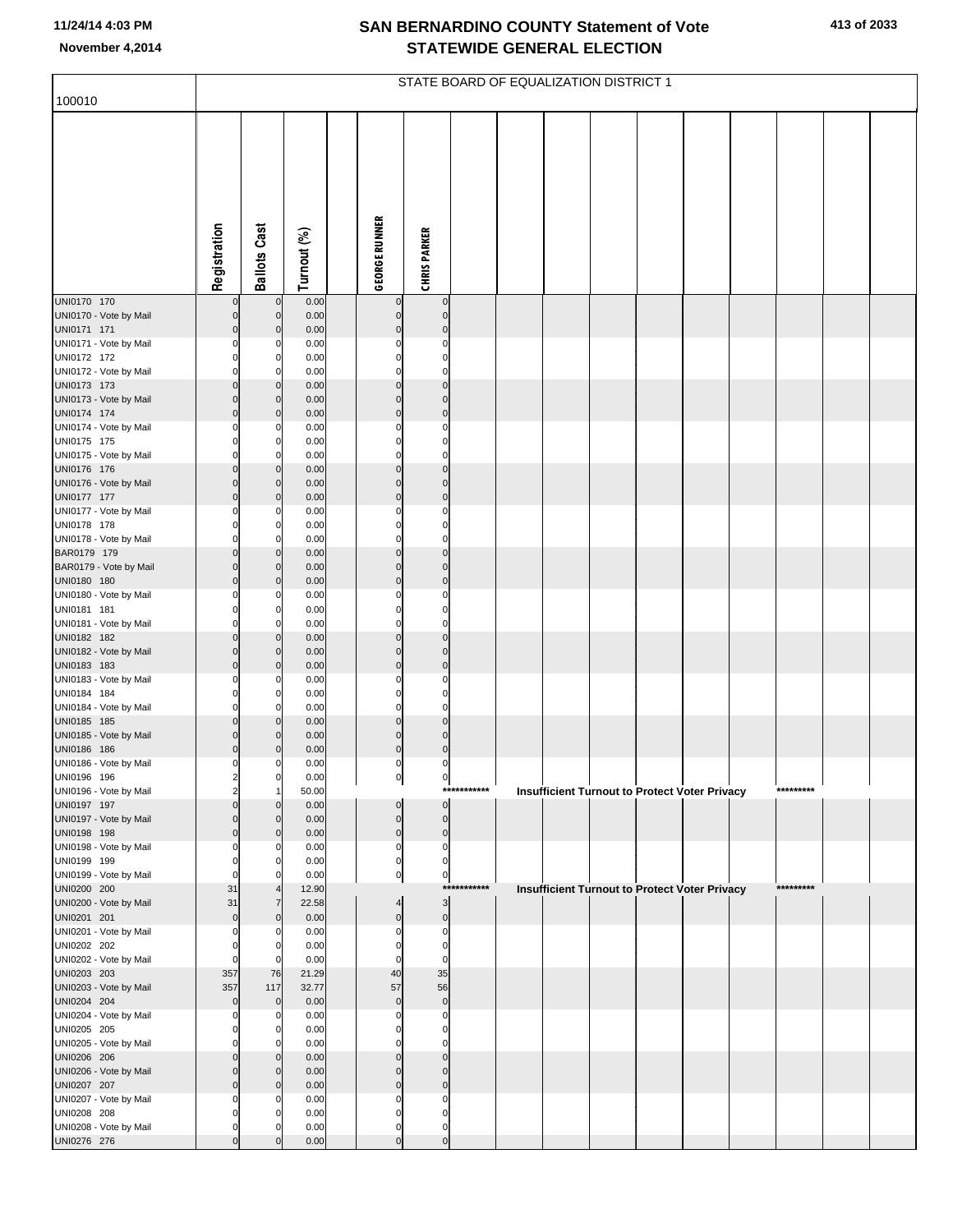| 100010                                 |                         |                            |                |                        |                                  |             | STATE BOARD OF EQUALIZATION DISTRICT 1 |  |                                                      |           |  |
|----------------------------------------|-------------------------|----------------------------|----------------|------------------------|----------------------------------|-------------|----------------------------------------|--|------------------------------------------------------|-----------|--|
|                                        |                         |                            |                |                        |                                  |             |                                        |  |                                                      |           |  |
|                                        | Registration            | <b>Ballots Cast</b>        | Turnout (%)    | <b>GEORGE RUNNER</b>   | <b>CHRIS PARKER</b>              |             |                                        |  |                                                      |           |  |
| UNI0276 - Vote by Mail                 | $\Omega$                | $\mathbf 0$                | 0.00           | 0                      | $\mathbf 0$                      |             |                                        |  |                                                      |           |  |
| UNI0277 277                            | $\Omega$                | $\mathbf 0$                | 0.00           | $\pmb{0}$              | $\mathbf 0$                      |             |                                        |  |                                                      |           |  |
| UNI0277 - Vote by Mail                 | $\Omega$                | $\mathbf 0$                | 0.00           | $\mathbf 0$            | $\mathbf 0$                      |             |                                        |  |                                                      |           |  |
| UNI0278 278<br>UNI0278 - Vote by Mail  | $\Omega$                | C<br>$\Omega$              | 0.00<br>0.00   | $\Omega$<br>$\Omega$   | $\mathbf 0$<br>$\mathbf 0$       |             |                                        |  |                                                      |           |  |
| UNI0279 279                            | $\Omega$                | C                          | 0.00           | $\Omega$               | $\mathbf 0$                      |             |                                        |  |                                                      |           |  |
| UNI0279 - Vote by Mail                 | $\Omega$                | $\mathbf 0$                | 0.00           | $\pmb{0}$              | $\mathbf 0$                      |             |                                        |  |                                                      |           |  |
| UNI0280 280                            | $\Omega$                | $\mathbf 0$                | 0.00           | $\pmb{0}$              | $\mathbf 0$                      |             |                                        |  |                                                      |           |  |
| UNI0280 - Vote by Mail<br>UNI0281 281  | $\Omega$<br>$\Omega$    | $\Omega$<br>C              | 0.00<br>0.00   | $\pmb{0}$<br>$\Omega$  | $\mathbf 0$<br>$\mathbf 0$       |             |                                        |  |                                                      |           |  |
| UNI0281 - Vote by Mail                 |                         | 0                          | 0.00           | $\Omega$               | $\mathbf 0$                      |             |                                        |  |                                                      |           |  |
| UNI0282 282                            | $\Omega$                | C                          | 0.00           | $\Omega$               | $\mathbf 0$                      |             |                                        |  |                                                      |           |  |
| UNI0282 - Vote by Mail                 | $\Omega$                | $\mathbf 0$                | 0.00           | $\mathbf 0$            | $\mathbf 0$                      |             |                                        |  |                                                      |           |  |
| UNI0283 283                            | $\Omega$<br>$\Omega$    | $\Omega$                   | 0.00           | $\mathbf 0$            | $\mathbf 0$<br>$\mathbf 0$       |             |                                        |  |                                                      |           |  |
| UNI0283 - Vote by Mail<br>UNI0284 284  | $\Omega$                | $\mathbf 0$<br>C           | 0.00<br>0.00   | $\pmb{0}$<br>$\Omega$  | $\mathbf 0$                      |             |                                        |  |                                                      |           |  |
| UNI0284 - Vote by Mail                 |                         | $\Omega$                   | 0.00           | $\Omega$               | $\mathbf 0$                      |             |                                        |  |                                                      |           |  |
| UNI0285 285                            | $\Omega$                | C                          | 0.00           | $\Omega$               | $\mathbf 0$                      |             |                                        |  |                                                      |           |  |
| UNI0285 - Vote by Mail                 | $\Omega$<br>$\Omega$    | $\mathbf 0$                | 0.00           | $\pmb{0}$              | $\mathbf 0$<br>$\mathbf 0$       |             |                                        |  |                                                      |           |  |
| UNI0286 286<br>UNI0286 - Vote by Mail  | $\Omega$                | $\mathbf 0$<br>$\Omega$    | 0.00<br>0.00   | $\pmb{0}$<br>$\pmb{0}$ | $\mathbf 0$                      |             |                                        |  |                                                      |           |  |
| UNI0287 287                            |                         | C                          | 0.00           | $\Omega$               | $\mathbf 0$                      |             |                                        |  |                                                      |           |  |
| UNI0287 - Vote by Mail                 |                         | $\Omega$                   | 0.00           | 0                      | $\mathbf 0$                      |             |                                        |  |                                                      |           |  |
| UNI0288 288                            | $\Omega$                | C                          | 0.00           | $\mathbf 0$            | $\mathbf 0$                      |             |                                        |  |                                                      |           |  |
| UNI0288 - Vote by Mail<br>UNI0289 289  | $\Omega$<br>$\Omega$    | $\Omega$<br>$\mathcal{C}$  | 0.00<br>0.00   | $\pmb{0}$<br>$\pmb{0}$ | $\mathbf 0$<br>$\overline{0}$    |             |                                        |  |                                                      |           |  |
| UNI0289 - Vote by Mail                 | $\Omega$                | $\mathbf 0$                | 0.00           | $\mathbf 0$            | $\circ$                          |             |                                        |  |                                                      |           |  |
| UNI0290 290                            | 21                      |                            | 4.76           |                        |                                  | *********** |                                        |  | <b>Insufficient Turnout to Protect Voter Privacy</b> | ********* |  |
| UNI0290 - Vote by Mail                 | 21                      | 11                         | 52.38          | 6<br>$\mathbf 0$       | 5 <sub>5</sub><br>$\overline{0}$ |             |                                        |  |                                                      |           |  |
| UNI0291 291<br>UNI0291 - Vote by Mail  | $\mathbf 0$<br>$\Omega$ | $\mathbf 0$<br>$\mathbf 0$ | 0.00<br>0.00   | $\pmb{0}$              | $\pmb{0}$                        |             |                                        |  |                                                      |           |  |
| UNI0292 292                            | $\Omega$                | C                          | 0.00           | $\mathbf 0$            | $\mathbf 0$                      |             |                                        |  |                                                      |           |  |
| UNI0292 - Vote by Mail                 | $\Omega$                | C                          | 0.00           | $\mathbf 0$            | $\pmb{0}$                        |             |                                        |  |                                                      |           |  |
| UNI0293 293<br>UNI0293 - Vote by Mail  | 0                       | C                          | 0.00           | 0                      | $\mathbf 0$                      |             |                                        |  |                                                      |           |  |
| UNI0294 294                            |                         | $\mathbf 0$                | 0.00<br>0.00   | $\overline{0}$         | $\overline{0}$                   |             |                                        |  |                                                      |           |  |
| UNI0294 - Vote by Mail                 |                         |                            | 100.00         |                        |                                  | *********** |                                        |  | <b>Insufficient Turnout to Protect Voter Privacy</b> | ********* |  |
| UNI0295 295                            | $\Omega$                | $\Omega$                   | 0.00           | $\mathbf 0$            | $\overline{0}$                   |             |                                        |  |                                                      |           |  |
| UNI0295 - Vote by Mail<br>UNI1650 1650 | $\Omega$<br>$\Omega$    | $\mathbf 0$<br>0           | 0.00<br>0.00   | $\pmb{0}$<br>0         | $\overline{0}$<br>$\overline{0}$ |             |                                        |  |                                                      |           |  |
| UNI1650 - Vote by Mail                 | $\Omega$                | 0                          | 0.00           | 0                      | $\mathbf 0$                      |             |                                        |  |                                                      |           |  |
| UNI1651 1651                           | $\Omega$                | C                          | 0.00           | $\Omega$               | $\mathbf 0$                      |             |                                        |  |                                                      |           |  |
| UNI1651 - Vote by Mail                 | $\Omega$                | $\mathbf 0$                | 0.00           | $\mathbf 0$            | $\pmb{0}$                        |             |                                        |  |                                                      |           |  |
| APP0296 296<br>APP0296 - Vote by Mail  | 44<br>44                | $\mathbf 0$<br>24          | 0.00<br>54.55  | $\pmb{0}$<br>13        | $\mathbf 0$<br>$\overline{7}$    |             |                                        |  |                                                      |           |  |
| APP0297 297                            | $\mathbf 0$             | $\mathbf 0$                | 0.00           | 0                      | $\pmb{0}$                        |             |                                        |  |                                                      |           |  |
| APP0297 - Vote by Mail                 | $\mathbf 0$             | $\mathbf 0$                | 0.00           | 0                      | $\mathbf 0$                      |             |                                        |  |                                                      |           |  |
| APP0298 298                            | 496                     | 103                        | 20.77          | 78                     | 22<br>39                         |             |                                        |  |                                                      |           |  |
| APP0298 - Vote by Mail<br>APP0299 299  | 496<br>593              | 179<br>92                  | 36.09<br>15.51 | 132<br>52              | 35                               |             |                                        |  |                                                      |           |  |
| APP0299 - Vote by Mail                 | 593                     | 136                        | 22.93          | 92                     | 42                               |             |                                        |  |                                                      |           |  |
| APP0300 300                            | $\mathbf 0$             | 0                          | 0.00           | 0                      | $\pmb{0}$                        |             |                                        |  |                                                      |           |  |
| APP0300 - Vote by Mail                 | $\mathbf 0$             | 0                          | 0.00           | 0                      | $\mathbf 0$                      |             |                                        |  |                                                      |           |  |
| APP0301 301<br>APP0301 - Vote by Mail  | 1664<br>1664            | 281<br>509                 | 16.89<br>30.59 | 206<br>355             | 67<br>138                        |             |                                        |  |                                                      |           |  |
| APP0302 302                            | 1457                    | 287                        | 19.70          | 209                    | 63                               |             |                                        |  |                                                      |           |  |
| APP0302 - Vote by Mail                 | 1457                    | 452                        | 31.02          | 337                    | 108                              |             |                                        |  |                                                      |           |  |
| APP0303 303                            | 1838                    | 217                        | 11.81          | 131                    | 79                               |             |                                        |  |                                                      |           |  |
| APP0303 - Vote by Mail<br>APP0304 304  | 1838<br>1756            | 293<br>282                 | 15.94<br>16.06 | 159<br>192             | 123<br>78                        |             |                                        |  |                                                      |           |  |
| APP0304 - Vote by Mail                 | 1756                    | 419                        | 23.86          | 285                    | 119                              |             |                                        |  |                                                      |           |  |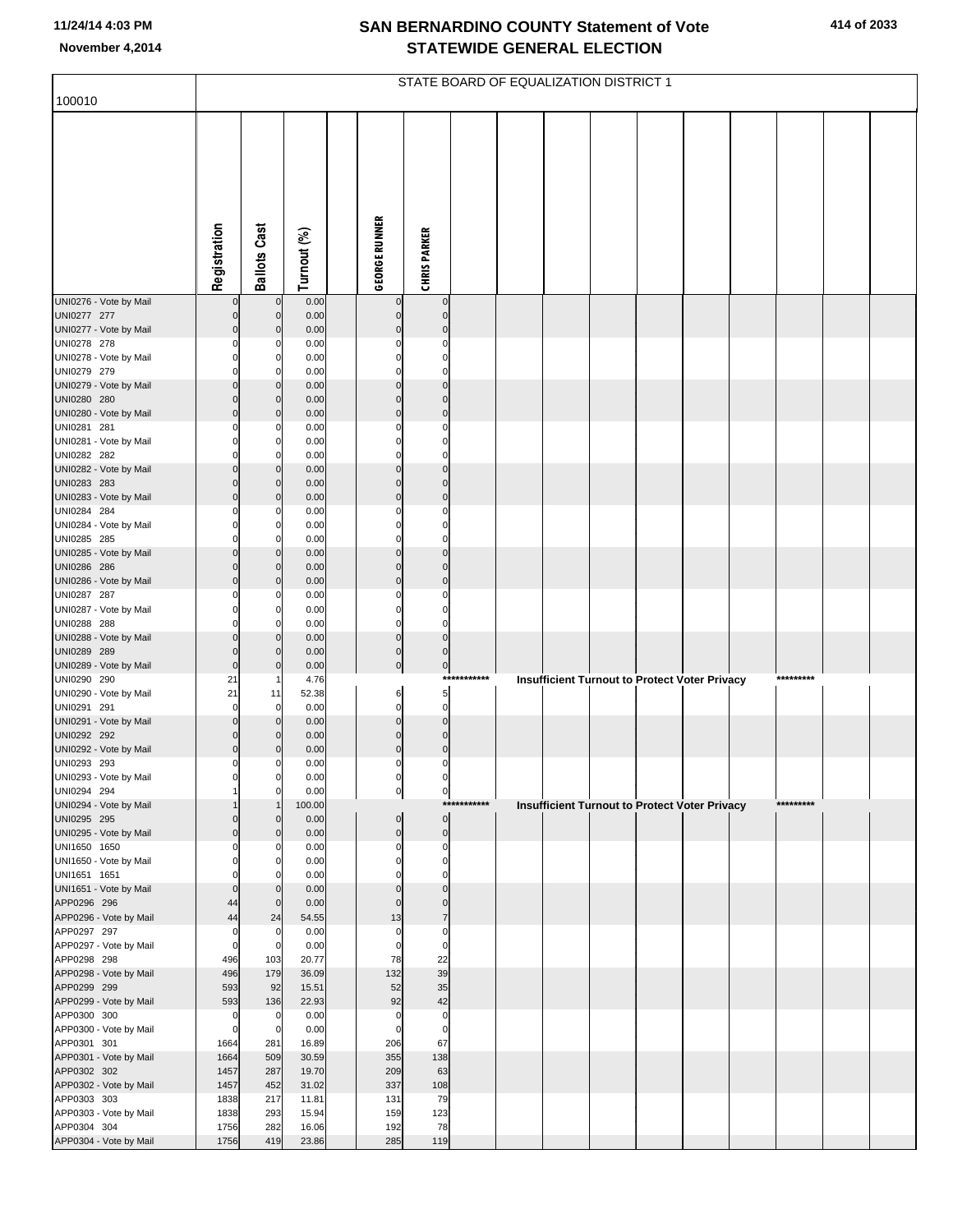| 100010                                 |                  |                      |                |                      |                      | STATE BOARD OF EQUALIZATION DISTRICT 1 |  |  |  |  |
|----------------------------------------|------------------|----------------------|----------------|----------------------|----------------------|----------------------------------------|--|--|--|--|
|                                        |                  |                      |                |                      |                      |                                        |  |  |  |  |
|                                        |                  |                      |                |                      |                      |                                        |  |  |  |  |
|                                        |                  |                      |                |                      |                      |                                        |  |  |  |  |
|                                        |                  |                      |                |                      |                      |                                        |  |  |  |  |
|                                        |                  |                      |                |                      |                      |                                        |  |  |  |  |
|                                        |                  |                      |                |                      |                      |                                        |  |  |  |  |
|                                        |                  |                      |                |                      |                      |                                        |  |  |  |  |
|                                        |                  |                      |                |                      |                      |                                        |  |  |  |  |
|                                        | Registration     | <b>Ballots Cast</b>  | Turnout (%)    | <b>GEORGE RUNNER</b> | <b>CHRISPARKER</b>   |                                        |  |  |  |  |
| APP0305 305                            | 1598             | 222                  | 13.89          | 152                  | 62                   |                                        |  |  |  |  |
| APP0305 - Vote by Mail                 | 1598             | 371                  | 23.22          | 247                  | 111                  |                                        |  |  |  |  |
| APP0306 306                            | 1689             | 233                  | 13.80          | 154                  | 71                   |                                        |  |  |  |  |
| APP0306 - Vote by Mail<br>APP0307 307  | 1689<br>1169     | 321<br>194           | 19.01<br>16.60 | 212<br>146           | 101<br>38            |                                        |  |  |  |  |
| APP0307 - Vote by Mail                 | 1169             | 333                  | 28.49          | 233                  | 86                   |                                        |  |  |  |  |
| APP0308 308                            | 1290             | 219                  | 16.98          | 147                  | 68                   |                                        |  |  |  |  |
| APP0308 - Vote by Mail<br>APP0309 309  | 1290<br>1823     | 337<br>298           | 26.12<br>16.35 | 238<br>220           | 90<br>69             |                                        |  |  |  |  |
| APP0309 - Vote by Mail                 | 1823             | 599                  | 32.86          | 455                  | 125                  |                                        |  |  |  |  |
| APP0310 310                            | 1177             | 242                  | 20.56          | 187                  | 46                   |                                        |  |  |  |  |
| APP0310 - Vote by Mail<br>APP0311 311  | 1177<br>1904     | 305<br>307           | 25.91<br>16.12 | 234<br>221           | 66<br>72             |                                        |  |  |  |  |
| APP0311 - Vote by Mail                 | 1904             | 586                  | 30.78          | 422                  | 144                  |                                        |  |  |  |  |
| APP0312 312                            | 1522             | 269                  | 17.67          | 178                  | 78                   |                                        |  |  |  |  |
| APP0312 - Vote by Mail<br>APP0313 313  | 1522<br>1606     | 384<br>234           | 25.23<br>14.57 | 269<br>157           | 102<br>68            |                                        |  |  |  |  |
| APP0313 - Vote by Mail                 | 1606             | 611                  | 38.04          | 441                  | 147                  |                                        |  |  |  |  |
| APP0314 314                            | 1260             | 238                  | 18.89          | 151                  | 76                   |                                        |  |  |  |  |
| APP0314 - Vote by Mail<br>APP0315 315  | 1260<br>1199     | 390<br>206           | 30.95<br>17.18 | 265<br>135           | 115<br>65            |                                        |  |  |  |  |
| APP0315 - Vote by Mail                 | 1199             | 246                  | 20.52          | 154                  | 80                   |                                        |  |  |  |  |
| APP0316 316                            | 1517             | 185                  | 12.20          | 94                   | 86                   |                                        |  |  |  |  |
| APP0316 - Vote by Mail<br>APP0317 317  | 1517<br>1283     | 239<br>156           | 15.75<br>12.16 | 144<br>87            | 90<br>61             |                                        |  |  |  |  |
| APP0317 - Vote by Mail                 | 1283             | 245                  | 19.10          | 161                  | 74                   |                                        |  |  |  |  |
| APP0318 318                            | 1308             | 135                  | 10.32          | 95                   | 32                   |                                        |  |  |  |  |
| APP0318 - Vote by Mail<br>APP0319 319  | 1308<br>1122     | 286<br>154           | 21.87<br>13.73 | 181<br>98            | 101<br>48            |                                        |  |  |  |  |
| APP0319 - Vote by Mail                 | 1122             | 188                  | 16.76          | 116                  | 67                   |                                        |  |  |  |  |
| APP0320 320                            | 2633             | 437                  | 16.60          | 297                  | 126                  |                                        |  |  |  |  |
| APP0320 - Vote by Mail<br>APP0321 321  | 2633<br>470      | 1426<br>65           | 54.16<br>13.83 | 987<br>54            | 368<br>9             |                                        |  |  |  |  |
| APP0321 - Vote by Mail                 | 470              | 136                  | 28.94          | 84                   | 46                   |                                        |  |  |  |  |
| APP0322 322                            | 1414             | 154                  | 10.89          | 90                   | 56                   |                                        |  |  |  |  |
| APP0322 - Vote by Mail<br>APP0323 323  | 1414<br>1044     | 303<br>120           | 21.43<br>11.49 | 203<br>78            | 91<br>38             |                                        |  |  |  |  |
| APP0323 - Vote by Mail                 | 1044             | 192                  | 18.39          | 114                  | 77                   |                                        |  |  |  |  |
| APP0324 324                            | $\Omega$         | $\mathbf 0$          | 0.00           | $\mathbf 0$          | $\mathbf 0$          |                                        |  |  |  |  |
| APP0324 - Vote by Mail<br>APP1609 1609 | $\Omega$<br>1232 | 0<br>161             | 0.00<br>13.07  | $\mathbf 0$<br>112   | $\mathbf 0$<br>43    |                                        |  |  |  |  |
| APP1609 - Vote by Mail                 | 1232             | 265                  | 21.51          | 153                  | 101                  |                                        |  |  |  |  |
| HES0325 325                            | $\Omega$         | $\mathbf 0$          | 0.00           | $\Omega$             | $\mathbf 0$          |                                        |  |  |  |  |
| HES0325 - Vote by Mail<br>APP0326 326  |                  | $\Omega$<br>$\Omega$ | 0.00<br>0.00   | C<br>C               | $\Omega$<br>$\Omega$ |                                        |  |  |  |  |
| APP0326 - Vote by Mail                 |                  |                      | 0.00           |                      | 0                    |                                        |  |  |  |  |
| APP0327 327                            |                  | 0                    | 0.00           |                      | $\Omega$             |                                        |  |  |  |  |
| APP0327 - Vote by Mail<br>APP0328 328  | $\Omega$         | $\Omega$             | 0.00<br>0.00   | C                    | C<br>$\mathbf 0$     |                                        |  |  |  |  |
| APP0328 - Vote by Mail                 | $\Omega$         | $\Omega$             | 0.00           | O                    | $\Omega$             |                                        |  |  |  |  |
| HES0329 329                            | 1755             | 210                  | 11.97          | 119                  | 85                   |                                        |  |  |  |  |
| HES0329 - Vote by Mail<br>HES0330 330  | 1755<br>1604     | 298<br>162           | 16.98<br>10.10 | 180<br>88            | 112<br>64            |                                        |  |  |  |  |
| HES0330 - Vote by Mail                 | 1604             | 271                  | 16.90          | 167                  | 99                   |                                        |  |  |  |  |
| HES0331 331                            | 1380             | 200                  | 14.49          | 111                  | 80                   |                                        |  |  |  |  |
| HES0331 - Vote by Mail<br>HES0332 332  | 1380<br>1361     | 268<br>207           | 19.42<br>15.21 | 166<br>131           | 89<br>67             |                                        |  |  |  |  |
| HES0332 - Vote by Mail                 | 1361             | 312                  | 22.92          | 201                  | 99                   |                                        |  |  |  |  |
| HES0333 333                            | 1359             | 164                  | 12.07          | 91                   | 68                   |                                        |  |  |  |  |
| HES0333 - Vote by Mail<br>HES0334 334  | 1359<br>137      | 246                  | 18.10<br>5.11  | 146<br>5             | 89<br>$\overline{c}$ |                                        |  |  |  |  |
|                                        |                  |                      |                |                      |                      |                                        |  |  |  |  |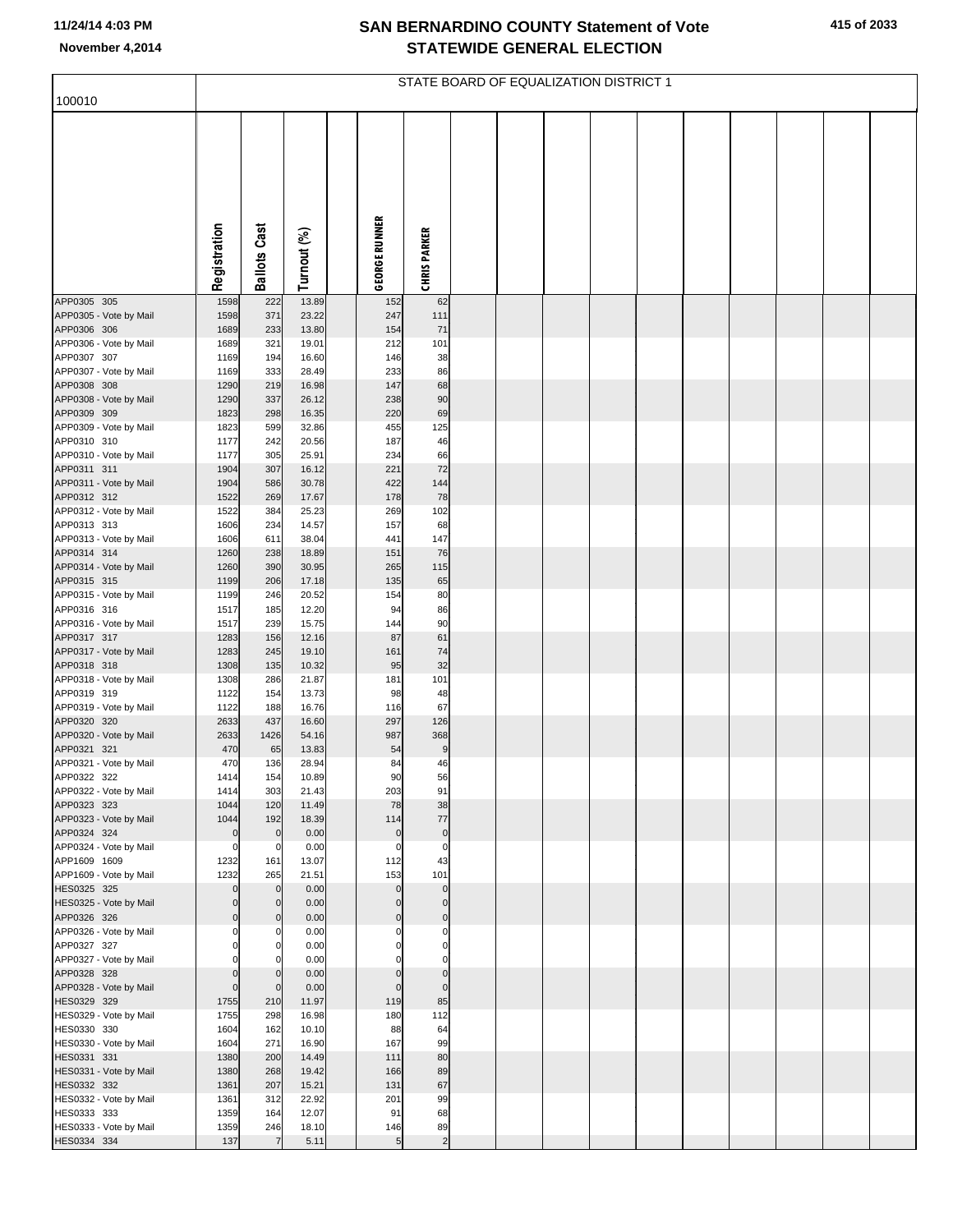| 100010                                 |                  |                             |                |                              |                            |             | STATE BOARD OF EQUALIZATION DISTRICT 1 |  |                                                      |           |  |
|----------------------------------------|------------------|-----------------------------|----------------|------------------------------|----------------------------|-------------|----------------------------------------|--|------------------------------------------------------|-----------|--|
|                                        |                  |                             |                |                              |                            |             |                                        |  |                                                      |           |  |
|                                        |                  |                             |                |                              |                            |             |                                        |  |                                                      |           |  |
|                                        |                  |                             |                |                              |                            |             |                                        |  |                                                      |           |  |
|                                        |                  |                             |                |                              |                            |             |                                        |  |                                                      |           |  |
|                                        |                  |                             |                |                              |                            |             |                                        |  |                                                      |           |  |
|                                        |                  |                             |                |                              |                            |             |                                        |  |                                                      |           |  |
|                                        |                  |                             |                |                              |                            |             |                                        |  |                                                      |           |  |
|                                        |                  |                             |                |                              |                            |             |                                        |  |                                                      |           |  |
|                                        | Registration     | <b>Ballots Cast</b>         | Turnout (%)    | <b>GEORGE RUNNER</b>         | <b>CHRISPARKER</b>         |             |                                        |  |                                                      |           |  |
|                                        |                  |                             |                |                              |                            |             |                                        |  |                                                      |           |  |
| HES0334 - Vote by Mail<br>HES0335 335  | 137<br>993       | 47<br>102                   | 34.31<br>10.27 | 29<br>66                     | 18<br>34                   |             |                                        |  |                                                      |           |  |
| HES0335 - Vote by Mail                 | 993              | 145                         | 14.60          | 81                           | 59                         |             |                                        |  |                                                      |           |  |
| HES0336 336                            | 1407             | 160                         | 11.37          | 103                          | 55                         |             |                                        |  |                                                      |           |  |
| HES0336 - Vote by Mail<br>HES0337 337  | 1407<br>1731     | 234<br>189                  | 16.63<br>10.92 | 149<br>91                    | 77<br>92                   |             |                                        |  |                                                      |           |  |
| HES0337 - Vote by Mail                 | 1731             | 291                         | 16.81          | 165                          | 109                        |             |                                        |  |                                                      |           |  |
| HES0338 338                            | 1495             | 185                         | 12.37          | 135                          | 47                         |             |                                        |  |                                                      |           |  |
| HES0338 - Vote by Mail<br>HES0339 339  | 1495<br>1404     | 273<br>209                  | 18.26<br>14.89 | 161<br>116                   | 101<br>79                  |             |                                        |  |                                                      |           |  |
| HES0339 - Vote by Mail                 | 1404             | 258                         | 18.38          | 163                          | 82                         |             |                                        |  |                                                      |           |  |
| HES0340 340                            | 52               | 8                           | 15.38          | 4                            | $\overline{4}$             |             |                                        |  |                                                      |           |  |
| HES0340 - Vote by Mail<br>HES0341 341  | 52<br>1786       | 17<br>162                   | 32.69<br>9.07  | 8<br>75                      | 8<br>77                    |             |                                        |  |                                                      |           |  |
| HES0341 - Vote by Mail                 | 1786             | 201                         | 11.25          | 102                          | 90                         |             |                                        |  |                                                      |           |  |
| HES0342 342                            | 1631             | 166                         | 10.18          | 80                           | 75                         |             |                                        |  |                                                      |           |  |
| HES0342 - Vote by Mail                 | 1631             | 194                         | 11.89          | 107                          | 79                         |             |                                        |  |                                                      |           |  |
| HES0343 343<br>HES0343 - Vote by Mail  | 1029<br>1029     | 143<br>200                  | 13.90<br>19.44 | 75<br>127                    | 57<br>64                   |             |                                        |  |                                                      |           |  |
| HES0344 344                            | 218              | 27                          | 12.39          | 10                           | 16                         |             |                                        |  |                                                      |           |  |
| HES0344 - Vote by Mail                 | 218              | 59                          | 27.06          | 42                           | 16                         |             |                                        |  |                                                      |           |  |
| HES0345 345<br>HES0345 - Vote by Mail  | 0<br>$\mathbf 0$ | 0<br>$\overline{0}$         | 0.00<br>0.00   | $\mathbf 0$<br>$\mathcal{C}$ | $\mathbf 0$<br>$\mathbf 0$ |             |                                        |  |                                                      |           |  |
| HES0346 346                            | 1436             | 179                         | 12.47          | 128                          | 41                         |             |                                        |  |                                                      |           |  |
| HES0346 - Vote by Mail                 | 1436             | 338                         | 23.54          | 229                          | 99                         |             |                                        |  |                                                      |           |  |
| HES0347 347<br>HES0347 - Vote by Mail  | 1130<br>1130     | 155<br>214                  | 13.72<br>18.94 | 93<br>146                    | 56<br>55                   |             |                                        |  |                                                      |           |  |
| HES0348 348                            | 1292             | 146                         | 11.30          | 87                           | 51                         |             |                                        |  |                                                      |           |  |
| HES0348 - Vote by Mail                 | 1292             | 248                         | 19.20          | 150                          | 96                         |             |                                        |  |                                                      |           |  |
| HES0349 349<br>HES0349 - Vote by Mail  | 1589<br>1589     | 206<br>382                  | 12.96<br>24.04 | 140<br>283                   | 56<br>81                   |             |                                        |  |                                                      |           |  |
| HES0350 350                            | 2050             | 226                         | 11.02          | 138                          | 79                         |             |                                        |  |                                                      |           |  |
| HES0350 - Vote by Mail                 | 2050             | 428                         | 20.88          | 264<br>116                   | 146                        |             |                                        |  |                                                      |           |  |
| HES0351 351<br>HES0351 - Vote by Mail  | 1401<br>1401     | 186<br>235                  | 13.28<br>16.77 | 139                          | 60<br>89                   |             |                                        |  |                                                      |           |  |
| HES0352 352                            | 678              | 114                         | 16.81          | 82                           | 27                         |             |                                        |  |                                                      |           |  |
| HES0352 - Vote by Mail                 | 678              | 178                         | 26.25          | 136                          | 32                         |             |                                        |  |                                                      |           |  |
| HES0353 353<br>HES0353 - Vote by Mail  | 1568<br>1568     | 209<br>381                  | 13.33<br>24.30 | 140<br>268                   | 65<br>99                   |             |                                        |  |                                                      |           |  |
| HES0354 354                            | 1439             | 185                         | 12.86          | 121                          | 56                         |             |                                        |  |                                                      |           |  |
| HES0354 - Vote by Mail<br>HES0355 355  | 1439<br>1751     | 306<br>307                  | 21.26<br>17.53 | 213<br>211                   | 83<br>84                   |             |                                        |  |                                                      |           |  |
| HES0355 - Vote by Mail                 | 1751             | 416                         | 23.76          | 299                          | 102                        |             |                                        |  |                                                      |           |  |
| HES0356 356                            | 1708             | 277                         | 16.22          | 222                          | 45                         |             |                                        |  |                                                      |           |  |
| HES0356 - Vote by Mail<br>HES0357 357  | 1708             | 405<br>$\mathbf 0$          | 23.71<br>0.00  | 300<br>C                     | 94<br>0                    |             |                                        |  |                                                      |           |  |
| HES0357 - Vote by Mail                 |                  | $\mathbf 0$                 | 0.00           | C                            | 0                          |             |                                        |  |                                                      |           |  |
| HES0358 358                            | $\overline{7}$   | $\Omega$                    | 0.00           | 0                            | $\mathbf 0$                |             |                                        |  |                                                      |           |  |
| HES0358 - Vote by Mail<br>HES1606 1606 | 7<br>688         | 81                          | 14.29<br>11.77 | 45                           | 32                         | *********** |                                        |  | Insufficient Turnout to Protect Voter Privacy        | ********* |  |
| HES1606 - Vote by Mail                 | 688              | 125                         | 18.17          | 78                           | 38                         |             |                                        |  |                                                      |           |  |
| HES1607 1607                           | 669              | 91                          | 13.60          | 50                           | 32                         |             |                                        |  |                                                      |           |  |
| HES1607 - Vote by Mail                 | 669              | 99                          | 14.80          | 64<br>$\Omega$               | 33<br>$\mathbf 0$          |             |                                        |  |                                                      |           |  |
| UNI0359 359<br>UNI0359 - Vote by Mail  | 0                | $\mathbf 0$<br>$\mathbf{0}$ | 0.00<br>0.00   | $\mathbf 0$                  | $\mathbf 0$                |             |                                        |  |                                                      |           |  |
| UNI0360 360                            | 6                | $\mathbf{0}$                | 0.00           | $\pmb{0}$                    | $\pmb{0}$                  |             |                                        |  |                                                      |           |  |
| UNI0360 - Vote by Mail                 | 6                |                             | 66.67          |                              |                            | *********** |                                        |  | <b>Insufficient Turnout to Protect Voter Privacy</b> | ********* |  |
| UNI0361 361<br>UNI0361 - Vote by Mail  | 750<br>750       | 115<br>201                  | 15.33<br>26.80 | 82<br>164                    | 25<br>31                   |             |                                        |  |                                                      |           |  |
| UNI0362 362                            | 851              | 134                         | 15.75          | 108                          | 21                         |             |                                        |  |                                                      |           |  |
| UNI0362 - Vote by Mail                 | 851              | 225                         | 26.44          | 158                          | 62                         |             |                                        |  |                                                      |           |  |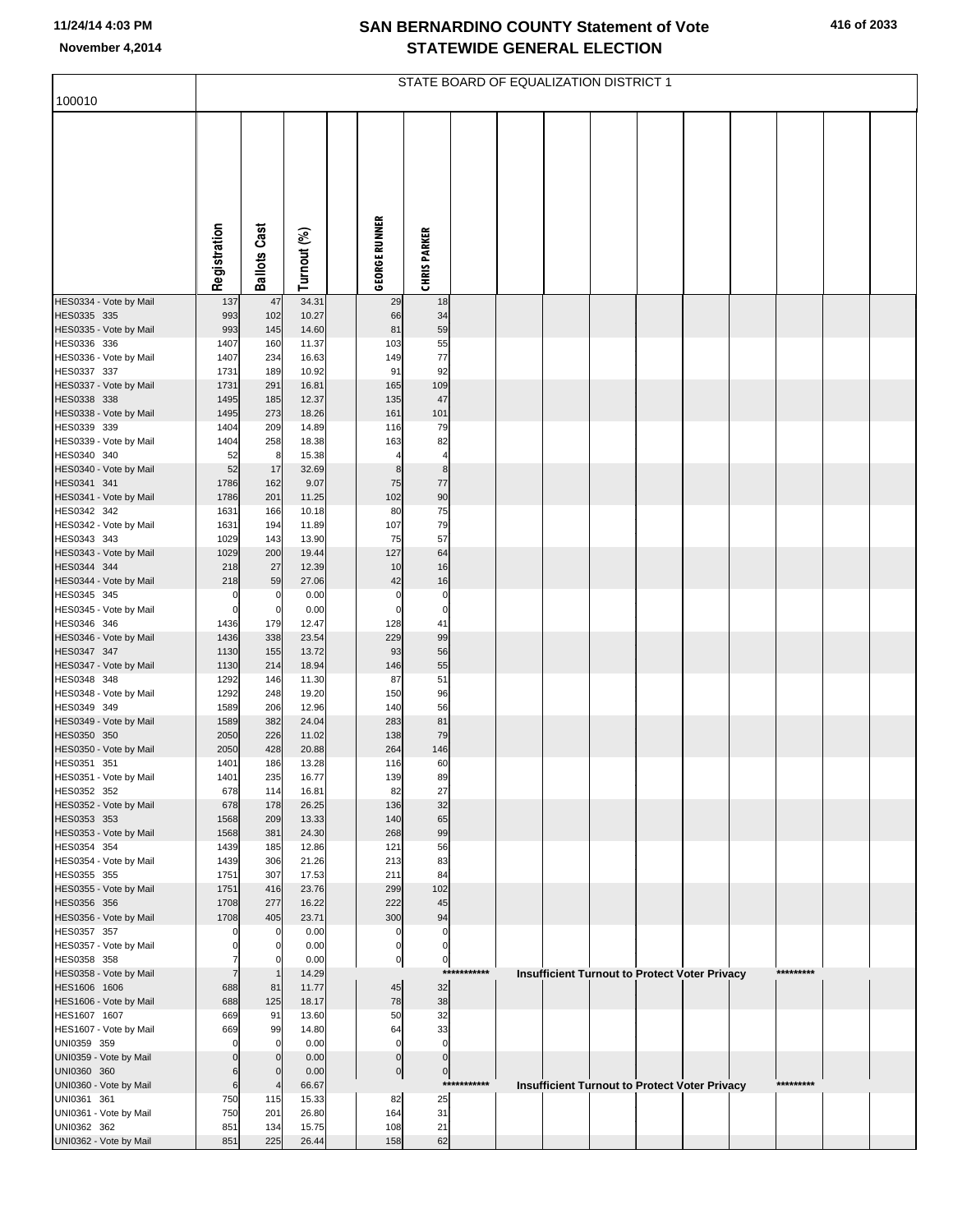|                                       |              |                     |                |                      |                      |             |  | STATE BOARD OF EQUALIZATION DISTRICT 1                                                         |  |           |  |
|---------------------------------------|--------------|---------------------|----------------|----------------------|----------------------|-------------|--|------------------------------------------------------------------------------------------------|--|-----------|--|
| 100010                                |              |                     |                |                      |                      |             |  |                                                                                                |  |           |  |
|                                       |              |                     |                |                      |                      |             |  |                                                                                                |  |           |  |
|                                       | Registration | <b>Ballots Cast</b> | Turnout (%)    | <b>GEORGE RUNNER</b> | <b>CHRISPARKER</b>   |             |  |                                                                                                |  |           |  |
|                                       |              |                     |                |                      |                      |             |  |                                                                                                |  |           |  |
| UNI0363 363<br>UNI0363 - Vote by Mail | 268          | 37<br>61            | 13.81<br>22.76 | 33<br>44             | 15                   |             |  |                                                                                                |  |           |  |
| UNI0364 364                           | 268<br>707   | 104                 | 14.71          | 72                   | 31                   |             |  |                                                                                                |  |           |  |
| UNI0364 - Vote by Mail                | 707          | 152                 | 21.50          | 111                  | 37                   |             |  |                                                                                                |  |           |  |
| UNI0365 365                           | 17           |                     | 5.88           |                      |                      | *********** |  | Insufficient Turnout to Protect Voter Privacy                                                  |  | ********* |  |
| UNI0365 - Vote by Mail                | 17           | 2                   | 11.76          |                      |                      | *********** |  | Insufficient Turnout to Protect Voter Privacy                                                  |  | ********* |  |
| UNI0366 366<br>UNI0366 - Vote by Mail |              |                     | 0.00<br>0.00   |                      | $\Omega$<br>$\Omega$ |             |  |                                                                                                |  |           |  |
| UNI0367 367                           |              |                     | 0.00           |                      | $\Omega$             |             |  |                                                                                                |  |           |  |
| UNI0367 - Vote by Mail                |              |                     | 0.00           |                      | $\Omega$             |             |  |                                                                                                |  |           |  |
| VIC0368 368                           | 469          | 35                  | 7.46           | 16                   | 17                   |             |  |                                                                                                |  |           |  |
| VIC0368 - Vote by Mail                | 469          | 66                  | 14.07          | 29                   | 35                   |             |  |                                                                                                |  |           |  |
| VIC0369 369<br>VIC0369 - Vote by Mail | 1510<br>1510 | 224<br>230          | 14.83<br>15.23 | 145<br>145           | 72<br>75             |             |  |                                                                                                |  |           |  |
| VIC1617 1617                          | 17           |                     | 23.53          |                      |                      | *********** |  | <b>Insufficient Turnout to Protect Voter Privacy</b>                                           |  |           |  |
| VIC1617 - Vote by Mail                | 17           |                     | 5.88           |                      |                      | *********** |  | Insufficient Turnout to Protect Voter Privacy                                                  |  | ********* |  |
| VIC1618 1618                          |              |                     | 100.00         |                      |                      | *********** |  | Insufficient Turnout to Protect Voter Privacy                                                  |  | ********* |  |
| VIC1618 - Vote by Mail                |              |                     | 0.00           | 0                    | $\mathbf{0}$         |             |  |                                                                                                |  |           |  |
| HES0370 370<br>HES0370 - Vote by Mail | 11<br>11     | 2                   | 0.00<br>18.18  | $\mathbf 0$          | $\overline{0}$       | *********** |  |                                                                                                |  | ********* |  |
| HES0371 371                           | 18           |                     | 16.67          |                      |                      | *********** |  | Insufficient Turnout to Protect Voter Privacy<br>Insufficient Turnout to Protect Voter Privacy |  | ********* |  |
| HES0371 - Vote by Mail                | 18           | 6                   | 33.33          |                      | 3                    |             |  |                                                                                                |  |           |  |
| UNI0372 372                           | 1008         | 204                 | 20.24          | 146                  | 49                   |             |  |                                                                                                |  |           |  |
| UNI0372 - Vote by Mail                | 1008         | 217                 | 21.53          | 161                  | 52<br>$\overline{A}$ |             |  |                                                                                                |  |           |  |
| UNI0373 373<br>UNI0373 - Vote by Mail | 242<br>242   | 28<br>58            | 11.57<br>23.97 | 22<br>36             | 20                   |             |  |                                                                                                |  |           |  |
| UNI0374 374                           | 445          | 73                  | 16.40          | 52                   | 19                   |             |  |                                                                                                |  |           |  |
| UNI0374 - Vote by Mail                | 445          | 120                 | 26.97          | 90                   | 26                   |             |  |                                                                                                |  |           |  |
| UNI0375 375                           | 557          | 100                 | 17.95          | 82                   | 14                   |             |  |                                                                                                |  |           |  |
| UNI0375 - Vote by Mail<br>UNI0376 376 | 557<br>1196  | 127<br>227          | 22.80<br>18.98 | 107<br>168           | 19<br>49             |             |  |                                                                                                |  |           |  |
| UNI0376 - Vote by Mail                | 1196         | 315                 | 26.34          | 250                  | 63                   |             |  |                                                                                                |  |           |  |
| UNI1602 1602                          | З            |                     | 33.33          |                      |                      | *********** |  | <b>Insufficient Turnout to Protect Voter Privacy</b>                                           |  | ********* |  |
| UNI1602 - Vote by Mail                | 3            | 2                   | 66.67          |                      |                      | *********** |  | <b>Insufficient Turnout to Protect Voter Privacy</b>                                           |  | ********* |  |
| UNI1603 1603                          | 39           | 3                   | 7.69           |                      |                      | *********** |  | <b>Insufficient Turnout to Protect Voter Privacy</b>                                           |  | ********* |  |
| UNI1603 - Vote by Mail<br>VIC0377 377 | 39<br>1376   | 13<br>127           | 33.33<br>9.23  | 12<br>46             | $\overline{0}$<br>72 |             |  |                                                                                                |  |           |  |
| VIC0377 - Vote by Mail                | 1376         | 186                 | 13.52          | 80                   | 97                   |             |  |                                                                                                |  |           |  |
| VIC0378 378                           | 911          | 101                 | 11.09          | 48                   | 49                   |             |  |                                                                                                |  |           |  |
| VIC0378 - Vote by Mail                | 911          | 125                 | 13.72          | 59                   | 62<br>$***$          |             |  |                                                                                                |  | ********* |  |
| VIC0379 379<br>VIC0379 - Vote by Mail | 3<br>3       | 3<br>0              | 100.00<br>0.00 | 0                    | $\overline{0}$       |             |  | <b>Insufficient Turnout to Protect Voter Privacy</b>                                           |  |           |  |
| ADE0380 380                           | 1117         | 109                 | 9.76           | 40                   | 66                   |             |  |                                                                                                |  |           |  |
| ADE0380 - Vote by Mail                | 1117         | 147                 | 13.16          | 63                   | 80                   |             |  |                                                                                                |  |           |  |
| ADE0381 381                           | 1399         | 111                 | 7.93           | 51                   | 58                   |             |  |                                                                                                |  |           |  |
| ADE0381 - Vote by Mail                | 1399         | 163                 | 11.65          | 77                   | 85                   |             |  |                                                                                                |  |           |  |
| ADE0382 382<br>ADE0382 - Vote by Mail | 1507<br>1507 | 179<br>192          | 11.88<br>12.74 | 69<br>85             | 102<br>94            |             |  |                                                                                                |  |           |  |
| ADE0383 383                           | 1842         | 176                 | 9.55           | 58                   | 116                  |             |  |                                                                                                |  |           |  |
| ADE0383 - Vote by Mail                | 1842         | 304                 | 16.50          | 122                  | 173                  |             |  |                                                                                                |  |           |  |
| ADE0384 384                           | $\Omega$     | $\Omega$            | 0.00           | $\Omega$             | $\pmb{0}$            |             |  |                                                                                                |  |           |  |
| ADE0384 - Vote by Mail<br>ADE0385 385 |              | 0                   | 0.00<br>0.00   |                      | $\Omega$<br>$\Omega$ |             |  |                                                                                                |  |           |  |
| ADE0385 - Vote by Mail                |              |                     | 0.00           |                      | $\Omega$             |             |  |                                                                                                |  |           |  |
| ADE0386 386                           |              |                     | 0.00           |                      | $\Omega$             |             |  |                                                                                                |  |           |  |
| ADE0386 - Vote by Mail                |              |                     | 0.00           | C                    | $\Omega$             |             |  |                                                                                                |  |           |  |
| ADE0387 387                           |              |                     | 0.00           | C                    | $\Omega$             |             |  |                                                                                                |  |           |  |
| ADE0387 - Vote by Mail<br>ADE0388 388 |              |                     | 0.00<br>0.00   | C                    | $\Omega$             |             |  |                                                                                                |  |           |  |
| ADE0388 - Vote by Mail                | 8            |                     | 0.00           | 0                    | $\mathbf 0$          |             |  |                                                                                                |  |           |  |
| ADE0389 389                           | $\mathbf 0$  |                     | 0.00           | $\mathbf 0$          | $\overline{0}$       |             |  |                                                                                                |  |           |  |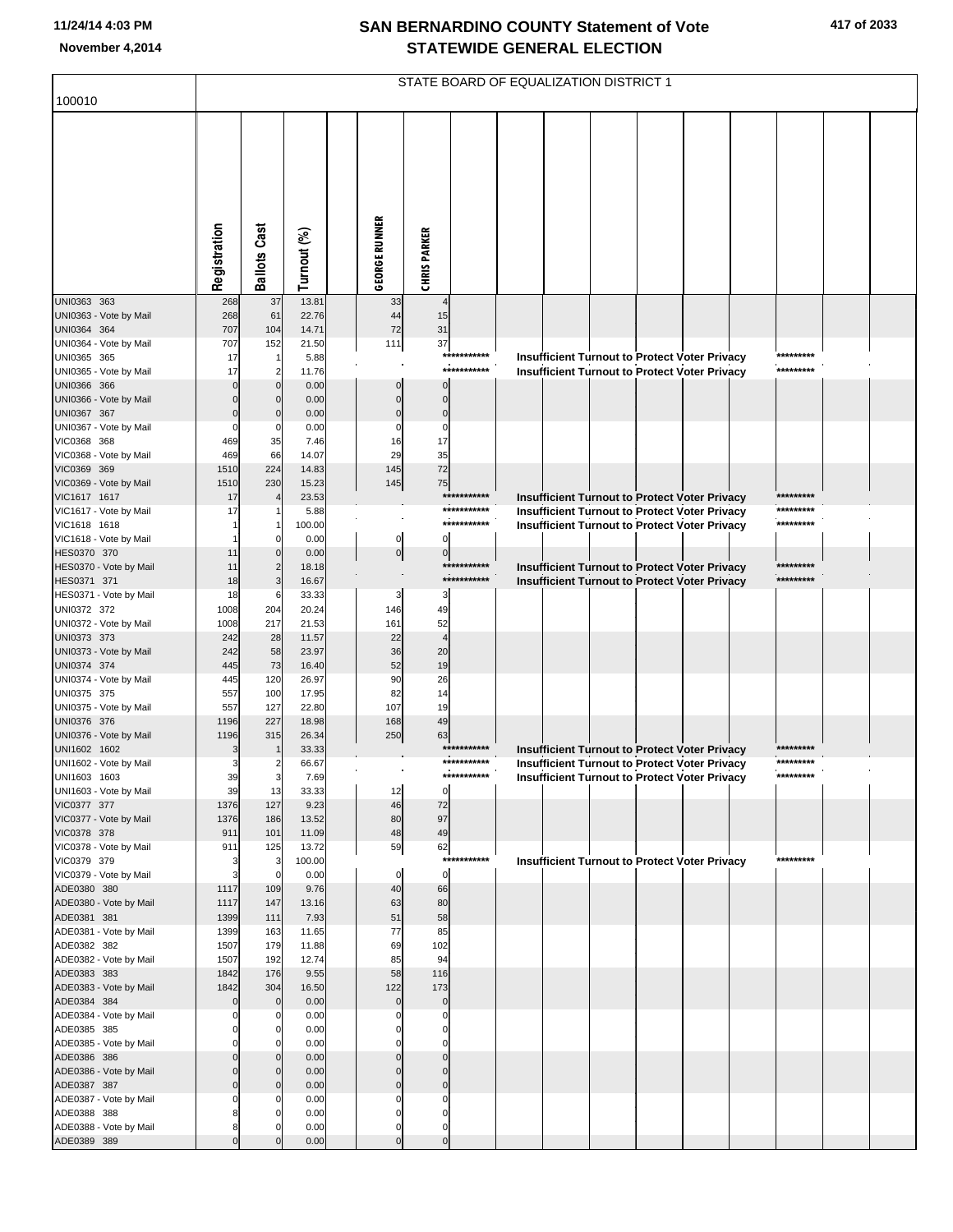| 100010                                |                         |                            |                |                      |                            |             | STATE BOARD OF EQUALIZATION DISTRICT 1 |  |                                                      |                                                      |           |  |
|---------------------------------------|-------------------------|----------------------------|----------------|----------------------|----------------------------|-------------|----------------------------------------|--|------------------------------------------------------|------------------------------------------------------|-----------|--|
|                                       |                         |                            |                |                      |                            |             |                                        |  |                                                      |                                                      |           |  |
|                                       |                         |                            |                |                      |                            |             |                                        |  |                                                      |                                                      |           |  |
|                                       |                         |                            |                |                      |                            |             |                                        |  |                                                      |                                                      |           |  |
|                                       |                         |                            |                |                      |                            |             |                                        |  |                                                      |                                                      |           |  |
|                                       |                         |                            |                |                      |                            |             |                                        |  |                                                      |                                                      |           |  |
|                                       |                         |                            |                |                      |                            |             |                                        |  |                                                      |                                                      |           |  |
|                                       |                         |                            |                |                      |                            |             |                                        |  |                                                      |                                                      |           |  |
|                                       | Registration            | <b>Ballots Cast</b>        | Turnout (%)    | <b>GEORGE RUNNER</b> | <b>CHRIS PARKER</b>        |             |                                        |  |                                                      |                                                      |           |  |
| ADE0389 - Vote by Mail                |                         | $\Omega$                   | 0.00           |                      | $\mathbf 0$                |             |                                        |  |                                                      |                                                      |           |  |
| ADE0390 390<br>ADE0390 - Vote by Mail | $\mathbf 0$<br>$\Omega$ | $\mathbf 0$<br>$\mathbf 0$ | 0.00<br>0.00   | $\Omega$             | $\mathbf 0$<br>$\mathbf 0$ |             |                                        |  |                                                      |                                                      |           |  |
| ADE0391 391                           | 220                     | 16                         | 7.27           |                      | 8                          |             |                                        |  |                                                      |                                                      |           |  |
| ADE0391 - Vote by Mail<br>ADE0392 392 | 220<br>1664             | 37<br>228                  | 16.82<br>13.70 | 9<br>92              | 26<br>120                  |             |                                        |  |                                                      |                                                      |           |  |
| ADE0392 - Vote by Mail                | 1664                    | 271                        | 16.29          | 111                  | 145                        |             |                                        |  |                                                      |                                                      |           |  |
| ADE0393 393<br>ADE0393 - Vote by Mail | 1507                    | 134                        | 8.89           | 42<br>73             | 87                         |             |                                        |  |                                                      |                                                      |           |  |
| ADE0394 394                           | 1507<br>C               | 164<br>0                   | 10.88<br>0.00  | $\Omega$             | 86<br>$\Omega$             |             |                                        |  |                                                      |                                                      |           |  |
| ADE0394 - Vote by Mail                |                         | 0                          | 0.00           | C                    | $\Omega$                   |             |                                        |  |                                                      |                                                      |           |  |
| ADE0395 395<br>ADE0395 - Vote by Mail |                         | n<br>$\mathbf 0$           | 0.00<br>0.00   | 0                    | $\Omega$<br>$\mathbf 0$    |             |                                        |  |                                                      |                                                      |           |  |
| ADE0396 396                           |                         | $\Omega$                   | 0.00           | $\Omega$             | $\Omega$                   |             |                                        |  |                                                      |                                                      |           |  |
| ADE0396 - Vote by Mail<br>ADE0397 397 |                         | $\Omega$                   | 0.00<br>0.00   | C                    | $\Omega$<br>$\Omega$       |             |                                        |  |                                                      |                                                      |           |  |
| ADE0397 - Vote by Mail                |                         | $\Omega$                   | 0.00           |                      | $\Omega$                   |             |                                        |  |                                                      |                                                      |           |  |
| APP0398 398<br>APP0398 - Vote by Mail | $\Omega$<br>$\Omega$    | $\Omega$<br>$\mathbf 0$    | 0.00<br>0.00   | C<br>$\mathbf{0}$    | $\Omega$<br>$\mathbf 0$    |             |                                        |  |                                                      |                                                      |           |  |
| UNI0399 399                           | 252                     | 56                         | 22.22          | 36                   | 18                         |             |                                        |  |                                                      |                                                      |           |  |
| UNI0399 - Vote by Mail<br>UNI0400 400 | 252<br>C                | 45                         | 17.86<br>0.00  | 25<br>$\mathcal{C}$  | 18<br>$\Omega$             |             |                                        |  |                                                      |                                                      |           |  |
| UNI0400 - Vote by Mail                |                         | 0<br>0                     | 0.00           | C                    | 0                          |             |                                        |  |                                                      |                                                      |           |  |
| UNI0401 401                           | $\Omega$                |                            | 0.00           |                      | $\sqrt{ }$                 |             |                                        |  |                                                      |                                                      |           |  |
| UNI0401 - Vote by Mail<br>UNI0402 402 | $\Omega$<br>19          | $\mathbf 0$<br>$\mathbf 0$ | 0.00<br>0.00   | 0<br>$\Omega$        | $\Omega$<br>$\Omega$       |             |                                        |  |                                                      |                                                      |           |  |
| UNI0402 - Vote by Mail                | 19                      | 8                          | 42.11          |                      | 4                          |             |                                        |  |                                                      |                                                      |           |  |
| UNI0403 403<br>UNI0403 - Vote by Mail |                         | $\Omega$                   | 0.00<br>0.00   |                      | ſ<br>$\Omega$              |             |                                        |  |                                                      |                                                      |           |  |
| UNI0404 404                           | 34                      | $\Omega$                   | 0.00           |                      | $\Omega$                   |             |                                        |  |                                                      |                                                      |           |  |
| UNI0404 - Vote by Mail<br>UNI0405 405 | 34<br>$\Omega$          | 9                          | 26.47<br>0.00  |                      | 3<br>$\Omega$              |             |                                        |  |                                                      |                                                      |           |  |
| UNI0405 - Vote by Mail                | $\Omega$                |                            | 0.00           | $\Omega$             | $\Omega$                   |             |                                        |  |                                                      |                                                      |           |  |
| UNI0406 406<br>UNI0406 - Vote by Mail | C                       |                            | 0.00<br>0.00   | C                    | $\Omega$                   |             |                                        |  |                                                      |                                                      |           |  |
| UNI0407 407                           | $\mathbf 0$             | 0                          | 0.00           | $\Omega$             | $\Omega$                   |             |                                        |  |                                                      |                                                      |           |  |
| UNI0407 - Vote by Mail<br>UNI0408 408 | $\mathbf 0$<br>352      | $\mathbf 0$<br>18          | 0.00<br>5.11   | $\Omega$<br>16       | $\mathbf 0$<br>$\mathbf 1$ |             |                                        |  |                                                      |                                                      |           |  |
| UNI0408 - Vote by Mail                | 352                     | 68                         | 19.32          | 44                   | 22                         |             |                                        |  |                                                      |                                                      |           |  |
| UNI0409 409<br>UNI0409 - Vote by Mail | 1376<br>1376            | 190<br>222                 | 13.81<br>16.13 | 122<br>137           | 61<br>79                   |             |                                        |  |                                                      |                                                      |           |  |
| UNI0410 410                           | 251                     | 16                         | 6.37           | 9                    | $\overline{7}$             |             |                                        |  |                                                      |                                                      |           |  |
| UNI0410 - Vote by Mail<br>UNI0411 411 | 251<br>$\mathbf 0$      | 56<br>$\mathbf 0$          | 22.31<br>0.00  | 37<br>$\Omega$       | 18<br>$\mathbf{0}$         |             |                                        |  |                                                      |                                                      |           |  |
| UNI0411 - Vote by Mail                | $\Omega$                | $\mathbf 0$                | 0.00           | $\Omega$             | $\mathbf 0$                |             |                                        |  |                                                      |                                                      |           |  |
| UNI0412 412                           | 795                     | 160                        | 20.13          | 112                  | 40                         |             |                                        |  |                                                      |                                                      |           |  |
| UNI0412 - Vote by Mail<br>UNI0413 413 | 795<br>1624             | 218<br>248                 | 27.42<br>15.27 | 156<br>179           | 54<br>59                   |             |                                        |  |                                                      |                                                      |           |  |
| UNI0413 - Vote by Mail                | 1624                    | 454                        | 27.96          | 333                  | 105                        |             |                                        |  |                                                      |                                                      |           |  |
| UNI0414 414<br>UNI0414 - Vote by Mail | 1678<br>1678            | 264<br>542                 | 15.73<br>32.30 | 188<br>409           | 63<br>110                  |             |                                        |  |                                                      |                                                      |           |  |
| UNI0415 415                           |                         | 0                          | 0.00           | $\Omega$             | $\Omega$                   |             |                                        |  |                                                      |                                                      |           |  |
| UNI0415 - Vote by Mail<br>UNI0416 416 |                         | 0                          | 0.00<br>0.00   | C<br>O               | 0<br>O                     |             |                                        |  |                                                      |                                                      |           |  |
| UNI0416 - Vote by Mail                |                         | $\Omega$                   | 0.00           | $\pmb{0}$            | $\mathbf 0$                |             |                                        |  |                                                      |                                                      |           |  |
| UNI0417 417<br>UNI0417 - Vote by Mail |                         | $\Omega$<br>$\overline{2}$ | 0.00<br>100.00 | $\overline{0}$       | $\overline{0}$             | *********** |                                        |  |                                                      | Insufficient Turnout to Protect Voter Privacy        | ********* |  |
| UNI1712 1712                          |                         |                            | 0.00           | 이                    | $\overline{0}$             |             |                                        |  |                                                      |                                                      |           |  |
| UNI1712 - Vote by Mail<br>VIC0418 418 |                         |                            | 0.00<br>0.00   |                      | $\overline{0}$             | *********** |                                        |  |                                                      | <b>Insufficient Turnout to Protect Voter Privacy</b> | ********* |  |
| VIC0418 - Vote by Mail                |                         |                            | 100.00         | $\overline{0}$       |                            | *********** |                                        |  | <b>Insufficient Turnout to Protect Voter Privacy</b> |                                                      | ********* |  |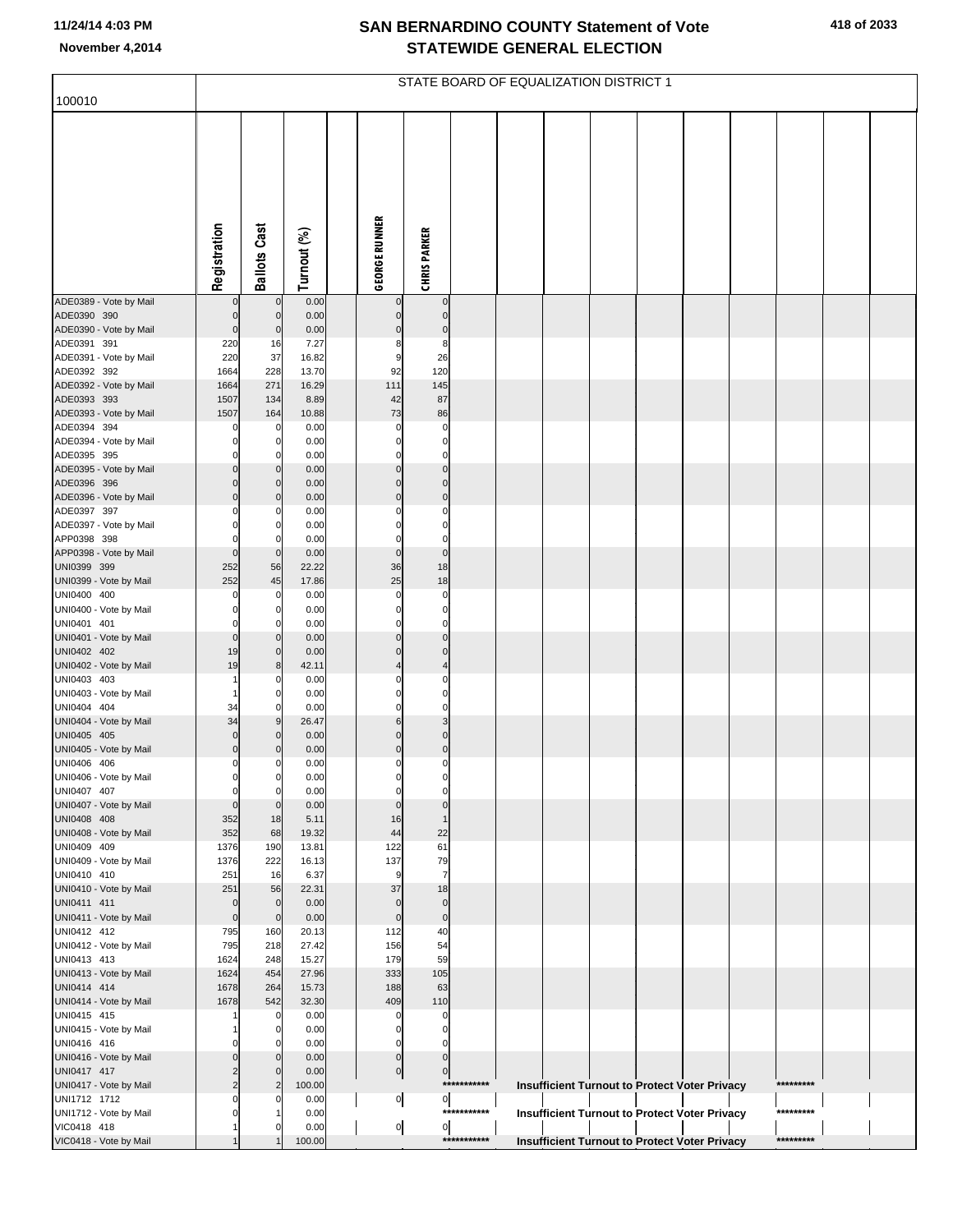| 100010                                |                               |                                  |                |                            |                            |             | STATE BOARD OF EQUALIZATION DISTRICT 1 |  |                                                      |  |           |  |
|---------------------------------------|-------------------------------|----------------------------------|----------------|----------------------------|----------------------------|-------------|----------------------------------------|--|------------------------------------------------------|--|-----------|--|
|                                       |                               |                                  |                |                            |                            |             |                                        |  |                                                      |  |           |  |
|                                       | Registration                  | <b>Ballots Cast</b>              | Turnout (%)    | <b>GEORGE RUNNER</b>       | <b>CHRIS PARKER</b>        |             |                                        |  |                                                      |  |           |  |
| VIC0419 419                           |                               | $\mathbf{0}$                     | 0.00           | 0                          | $\mathbf 0$                |             |                                        |  |                                                      |  |           |  |
| VIC0419 - Vote by Mail<br>VIC0420 420 | $\mathbf{0}$<br>$\mathbf 0$   | $\overline{0}$<br>$\overline{0}$ | 0.00<br>0.00   | $\mathbf 0$<br>$\mathbf 0$ | $\mathbf 0$<br>$\mathbf 0$ |             |                                        |  |                                                      |  |           |  |
| VIC0420 - Vote by Mail                | $\Omega$                      | 0                                | 0.00           | $\mathbf 0$                | $\mathbf 0$                |             |                                        |  |                                                      |  |           |  |
| VIC0421 421                           | $\overline{\mathbf{c}}$       | $\overline{0}$                   | 0.00           | $\bf 0$                    | $\overline{0}$             |             |                                        |  |                                                      |  |           |  |
| VIC0421 - Vote by Mail<br>VIC0422 422 | $\overline{2}$<br>$\mathbf 0$ | 2<br>$\overline{0}$              | 100.00<br>0.00 | $\mathbf 0$                | ***<br>$\pmb{0}$           | *******     |                                        |  | <b>Insufficient Turnout to Protect Voter Privacy</b> |  | ********* |  |
| VIC0422 - Vote by Mail                | $\Omega$                      | $\overline{0}$                   | 0.00           | $\pmb{0}$                  | $\overline{0}$             |             |                                        |  |                                                      |  |           |  |
| VIC0423 423                           | 1                             | $\overline{0}$                   | 0.00           | $\pmb{0}$                  | 0                          |             |                                        |  |                                                      |  |           |  |
| VIC0423 - Vote by Mail                |                               |                                  | 100.00         |                            |                            | *********** |                                        |  | <b>Insufficient Turnout to Protect Voter Privacy</b> |  | ********* |  |
| VIC0424 424                           | $\Omega$                      | $\mathbf 0$                      | 0.00           | $\mathbf 0$                | $\overline{0}$             |             |                                        |  |                                                      |  |           |  |
| VIC0424 - Vote by Mail<br>VIC0425 425 | $\mathbf 0$                   | 0<br>$\overline{0}$              | 0.00<br>0.00   | $\Omega$<br>0              | $\mathbf 0$<br>$\mathbf 0$ |             |                                        |  |                                                      |  |           |  |
| VIC0425 - Vote by Mail                | $\mathbf 0$                   | $\mathbf{0}$                     | 0.00           | $\Omega$                   | $\mathbf 0$                |             |                                        |  |                                                      |  |           |  |
| VIC0426 426                           | 180                           | 16                               | 8.89           | 8                          | 8                          |             |                                        |  |                                                      |  |           |  |
| VIC0426 - Vote by Mail                | 180                           | 34                               | 18.89          | 15                         | 19                         |             |                                        |  |                                                      |  |           |  |
| VIC0427 427<br>VIC0427 - Vote by Mail | 1044<br>1044                  | 131<br>177                       | 12.55<br>16.95 | 74<br>100                  | 55<br>68                   |             |                                        |  |                                                      |  |           |  |
| VIC0428 428                           | 957                           | 82                               | 8.57           | 36                         | 41                         |             |                                        |  |                                                      |  |           |  |
| VIC0428 - Vote by Mail                | 957                           | 109                              | 11.39          | 49                         | 57                         |             |                                        |  |                                                      |  |           |  |
| VIC0429 429                           | 170                           | 14                               | 8.24           | $6\phantom{1}6$            | 8                          |             |                                        |  |                                                      |  |           |  |
| VIC0429 - Vote by Mail                | 170                           | 61                               | 35.88          | 40                         | 18                         |             |                                        |  |                                                      |  |           |  |
| VIC0430 430<br>VIC0430 - Vote by Mail | $\pmb{0}$<br>$\mathbf 0$      | 0<br>$\mathbf 0$                 | 0.00<br>0.00   | $\mathbf 0$<br>$\mathbf 0$ | $\mathbf 0$<br>$\mathbf 0$ |             |                                        |  |                                                      |  |           |  |
| VIC0431 431                           | 913                           | 123                              | 13.47          | 46                         | 72                         |             |                                        |  |                                                      |  |           |  |
| VIC0431 - Vote by Mail                | 913                           | 136                              | 14.90          | 53                         | 77                         |             |                                        |  |                                                      |  |           |  |
| VIC0432 432                           | 1700                          | 223                              | 13.12          | 110                        | 103                        |             |                                        |  |                                                      |  |           |  |
| VIC0432 - Vote by Mail<br>VIC0433 433 | 1700<br>1155                  | 285<br>106                       | 16.76<br>9.18  | 147<br>38                  | 129<br>65                  |             |                                        |  |                                                      |  |           |  |
| VIC0433 - Vote by Mail                | 1155                          | 216                              | 18.70          | 103                        | 105                        |             |                                        |  |                                                      |  |           |  |
| VIC0434 434                           | 977                           | 120                              | 12.28          | 40                         | 76                         |             |                                        |  |                                                      |  |           |  |
| VIC0434 - Vote by Mail                | 977                           | 97                               | 9.93           | 30                         | 61                         |             |                                        |  |                                                      |  |           |  |
| VIC0435 435                           | 1113                          | 121                              | 10.87          | 35<br>60                   | 78                         |             |                                        |  |                                                      |  |           |  |
| VIC0435 - Vote by Mail<br>VIC0436 436 | 1113<br>1423                  | 154<br>180                       | 13.84<br>12.65 | 49                         | 89<br>120                  |             |                                        |  |                                                      |  |           |  |
| VIC0436 - Vote by Mail                | 1423                          | 188                              | 13.21          | 84                         | 95                         |             |                                        |  |                                                      |  |           |  |
| VIC0437 437                           | 1723                          | 180                              | 10.45          | 60                         | 113                        |             |                                        |  |                                                      |  |           |  |
| VIC0437 - Vote by Mail<br>VIC0438 438 | 1723                          | 260                              | 15.09          | 111                        | 137                        |             |                                        |  |                                                      |  |           |  |
| VIC0438 - Vote by Mail                | 1393<br>1393                  | 155<br>188                       | 11.13<br>13.50 | 67<br>79                   | 79<br>97                   |             |                                        |  |                                                      |  |           |  |
| VIC0439 439                           | 317                           | 21                               | 6.62           | 10                         | 10                         |             |                                        |  |                                                      |  |           |  |
| VIC0439 - Vote by Mail                | 317                           | 67                               | 21.14          | 35                         | 29                         |             |                                        |  |                                                      |  |           |  |
| VIC0440 440<br>VIC0440 - Vote by Mail | 975<br>975                    | 90<br>156                        | 9.23<br>16.00  | 38<br>80                   | 48<br>69                   |             |                                        |  |                                                      |  |           |  |
| VIC0441 441                           | 13                            | 6                                | 46.15          | $\overline{\mathbf{c}}$    | $\overline{a}$             |             |                                        |  |                                                      |  |           |  |
| VIC0441 - Vote by Mail                | 13                            | 2                                | 15.38          |                            | $***$                      | *******     |                                        |  | <b>Insufficient Turnout to Protect Voter Privacy</b> |  | ********* |  |
| VIC0442 442                           | 942                           | 107                              | 11.36          | 61                         | 41                         |             |                                        |  |                                                      |  |           |  |
| VIC0442 - Vote by Mail                | 942                           | 149                              | 15.82          | 82                         | 61                         |             |                                        |  |                                                      |  |           |  |
| VIC0443 443<br>VIC0443 - Vote by Mail | 879<br>879                    | 67<br>144                        | 7.62<br>16.38  | 36<br>68                   | 27<br>72                   |             |                                        |  |                                                      |  |           |  |
| VIC0444 444                           | 1583                          | 217                              | 13.71          | 123                        | 88                         |             |                                        |  |                                                      |  |           |  |
| VIC0444 - Vote by Mail                | 1583                          | 346                              | 21.86          | 188                        | 143                        |             |                                        |  |                                                      |  |           |  |
| VIC0445 445                           | 1322                          | 136                              | 10.29          | 77                         | 55                         |             |                                        |  |                                                      |  |           |  |
| VIC0445 - Vote by Mail<br>VIC0446 446 | 1322<br>1724                  | 249<br>183                       | 18.84<br>10.61 | 134<br>90                  | 103<br>81                  |             |                                        |  |                                                      |  |           |  |
| VIC0446 - Vote by Mail                | 1724                          | 268                              | 15.55          | 139                        | 119                        |             |                                        |  |                                                      |  |           |  |
| VIC0447 447                           | 1232                          | 147                              | 11.93          | 61                         | 77                         |             |                                        |  |                                                      |  |           |  |
| VIC0447 - Vote by Mail                | 1232                          | 184                              | 14.94          | 99                         | 81                         |             |                                        |  |                                                      |  |           |  |
| VIC0448 448                           | 0                             | $\mathbf 0$                      | 0.00           | $\mathbf 0$                | $\mathbf 0$                |             |                                        |  |                                                      |  |           |  |
| VIC0448 - Vote by Mail<br>VIC0449 449 | 0<br>806                      | 0<br>59                          | 0.00<br>7.32   | 0<br>33                    | 0<br>26                    |             |                                        |  |                                                      |  |           |  |
|                                       |                               |                                  |                |                            |                            |             |                                        |  |                                                      |  |           |  |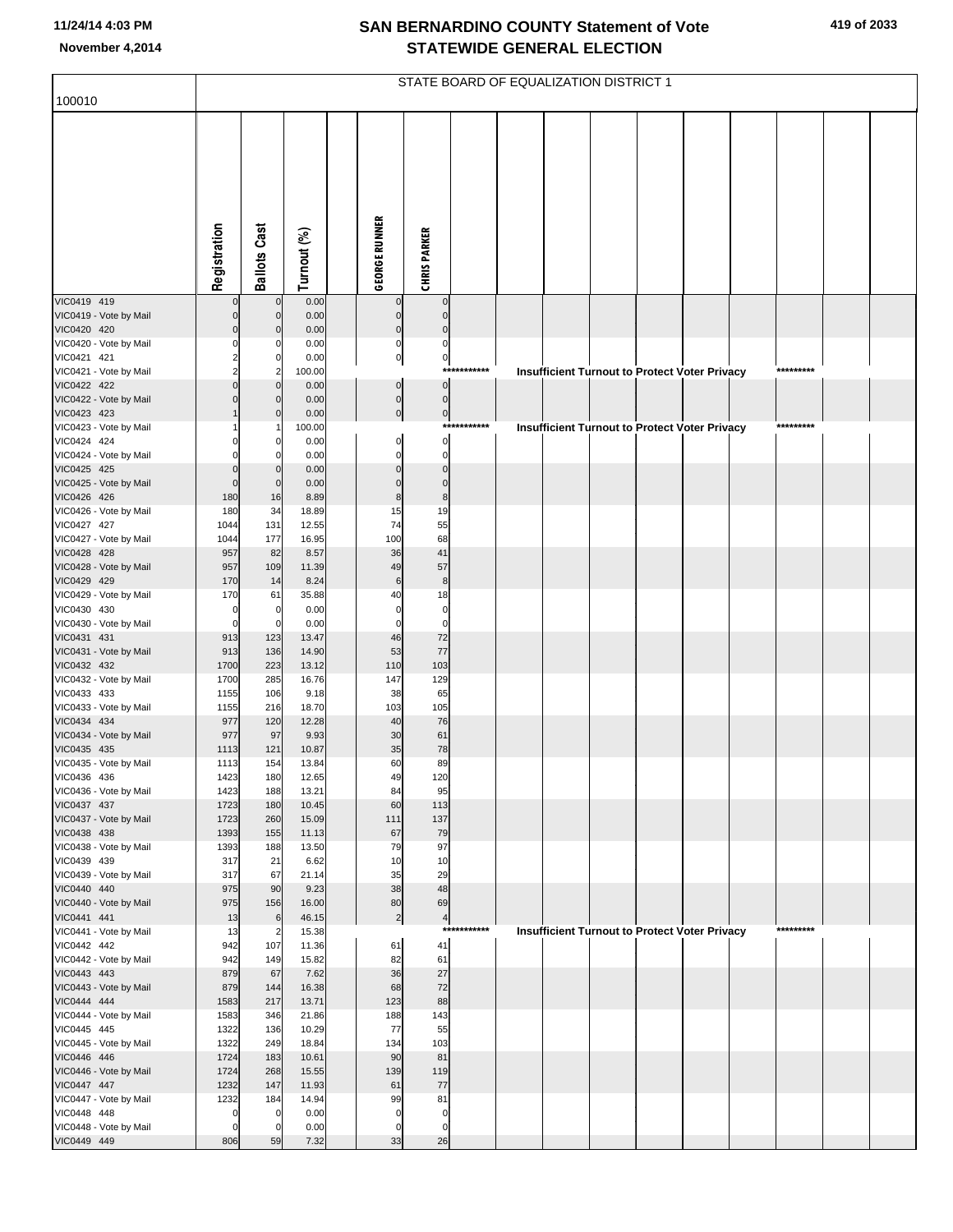| 100010                                 |                         |                            |                |                            |                               |             | STATE BOARD OF EQUALIZATION DISTRICT 1 |  |                                                      |           |  |
|----------------------------------------|-------------------------|----------------------------|----------------|----------------------------|-------------------------------|-------------|----------------------------------------|--|------------------------------------------------------|-----------|--|
|                                        |                         |                            |                |                            |                               |             |                                        |  |                                                      |           |  |
|                                        | Registration            | <b>Ballots Cast</b>        | Turnout (%)    | <b>GEORGE RUNNER</b>       | <b>CHRIS PARKER</b>           |             |                                        |  |                                                      |           |  |
|                                        |                         |                            |                |                            |                               |             |                                        |  |                                                      |           |  |
| VIC0449 - Vote by Mail                 | 806                     | 152                        | 18.86          | 86                         | 58                            |             |                                        |  |                                                      |           |  |
| VIC0450 450<br>VIC0450 - Vote by Mail  | 1387<br>1387            | 134<br>230                 | 9.66<br>16.58  | 70<br>126                  | 58<br>98                      |             |                                        |  |                                                      |           |  |
| VIC0451 451                            | 1479                    | 179                        | 12.10          | 95                         | 77                            |             |                                        |  |                                                      |           |  |
| VIC0451 - Vote by Mail<br>VIC0452 452  | 1479<br>1489            | 290<br>173                 | 19.61<br>11.62 | 150<br>94                  | 128<br>72                     |             |                                        |  |                                                      |           |  |
| VIC0452 - Vote by Mail                 | 1489                    | 283                        | 19.01          | 156                        | 111                           |             |                                        |  |                                                      |           |  |
| VIC0453 453                            | 1564                    | 170                        | 10.87          | 72                         | 89                            |             |                                        |  |                                                      |           |  |
| VIC0453 - Vote by Mail<br>VIC0454 454  | 1564<br>1525            | 261<br>164                 | 16.69<br>10.75 | 119<br>100                 | 133<br>57                     |             |                                        |  |                                                      |           |  |
| VIC0454 - Vote by Mail                 | 1525                    | 313                        | 20.52          | 156                        | 150                           |             |                                        |  |                                                      |           |  |
| VIC0455 455                            | 1355                    | 132                        | 9.74           | 87                         | 43                            |             |                                        |  |                                                      |           |  |
| VIC0455 - Vote by Mail<br>VIC0456 456  | 1355<br>678             | 227<br>72                  | 16.75<br>10.62 | 139<br>38                  | 86<br>29                      |             |                                        |  |                                                      |           |  |
| VIC0456 - Vote by Mail                 | 678                     | 164                        | 24.19          | 109                        | 49                            |             |                                        |  |                                                      |           |  |
| VIC0457 457                            | 1612                    | 138                        | 8.56           | 69                         | 60                            |             |                                        |  |                                                      |           |  |
| VIC0457 - Vote by Mail<br>VIC0458 458  | 1612<br>1781            | 265<br>197                 | 16.44<br>11.06 | 154<br>94                  | 93<br>92                      |             |                                        |  |                                                      |           |  |
| VIC0458 - Vote by Mail                 | 1781                    | 350                        | 19.65          | 191                        | 150                           |             |                                        |  |                                                      |           |  |
| VIC0459 459<br>VIC0459 - Vote by Mail  | 70<br>70                | $\overline{4}$<br>31       | 5.71<br>44.29  | 20                         | ***                           | *******     |                                        |  | Insufficient Turnout to Protect Voter Privacy        | ********* |  |
| VIC0460 460                            | 1687                    | 175                        | 10.37          | 83                         | 10<br>81                      |             |                                        |  |                                                      |           |  |
| VIC0460 - Vote by Mail                 | 1687                    | 346                        | 20.51          | 191                        | 143                           |             |                                        |  |                                                      |           |  |
| VIC1604 1604<br>VIC1604 - Vote by Mail | 512<br>512              | 60<br>61                   | 11.72<br>11.91 | 20<br>20                   | 39<br>41                      |             |                                        |  |                                                      |           |  |
| VIC1605 1605                           | 519                     | 93                         | 17.92          | 47                         | 43                            |             |                                        |  |                                                      |           |  |
| VIC1605 - Vote by Mail                 | 519                     | 78                         | 15.03          | 43                         | 32                            |             |                                        |  |                                                      |           |  |
| UNI0461 461<br>UNI0461 - Vote by Mail  | 0<br>0                  | 0<br>0                     | 0.00<br>0.00   | $\Omega$<br>C              | $\mathbf 0$<br>0              |             |                                        |  |                                                      |           |  |
| UNI0462 462                            | $\Omega$                | 0                          | 0.00           | O                          | $\mathbf 0$                   |             |                                        |  |                                                      |           |  |
| UNI0462 - Vote by Mail                 | $\Omega$                | $\mathbf 0$                | 0.00           | 0                          | $\mathbf 0$                   |             |                                        |  |                                                      |           |  |
| UNI0463 463<br>UNI0463 - Vote by Mail  | $\Omega$<br>$\Omega$    | $\Omega$<br>$\Omega$       | 0.00<br>0.00   | $\Omega$<br>$\mathbf 0$    | $\mathbf 0$<br>$\mathbf 0$    |             |                                        |  |                                                      |           |  |
| UNI0464 464                            | 0                       |                            | 0.00           | 0                          | $\Omega$                      |             |                                        |  |                                                      |           |  |
| UNI0464 - Vote by Mail<br>UNI0465 465  | $\Omega$                | 0                          | 0.00<br>0.00   | $\Omega$                   | O                             |             |                                        |  |                                                      |           |  |
| UNI0465 - Vote by Mail                 | $\Omega$                | $\mathbf{0}$               | 0.00           | $\mathbf 0$                | $\mathbf 0$                   |             |                                        |  |                                                      |           |  |
| UNI0466 466                            | $\Omega$                | $\Omega$                   | 0.00           | $\mathbf 0$                | $\mathbf 0$                   |             |                                        |  |                                                      |           |  |
| UNI0466 - Vote by Mail<br>UNI0467 467  | $\overline{0}$<br>19    | $\mathbf 0$<br>0           | 0.00<br>0.00   | $\mathbf 0$<br>$\pmb{0}$   | $\mathbf 0$<br>$\overline{0}$ |             |                                        |  |                                                      |           |  |
| UNI0467 - Vote by Mail                 | 19                      | 3                          | 15.79          |                            |                               | *********** |                                        |  | <b>Insufficient Turnout to Protect Voter Privacy</b> | ********* |  |
| UNI0468 468                            | $\mathbf 0$             | 0                          | 0.00           | $\mathbf 0$                | $\mathbf 0$                   |             |                                        |  |                                                      |           |  |
| UNI0468 - Vote by Mail<br>UNI0469 469  | $\mathbf 0$<br>81       | $\mathbf 0$<br>$\mathbf 0$ | 0.00<br>0.00   | $\mathbf 0$<br>$\mathbf 0$ | $\mathbf 0$<br>$\mathbf 0$    |             |                                        |  |                                                      |           |  |
| UNI0469 - Vote by Mail                 | 81                      | 39                         | 48.15          | 31                         | 4                             |             |                                        |  |                                                      |           |  |
| UNI0470 470                            | 65                      | 0                          | 0.00           | $\mathbf 0$                | $\Omega$                      |             |                                        |  |                                                      |           |  |
| UNI0470 - Vote by Mail<br>UNI0471 471  | 65<br>$\mathbf 0$       | 35<br>0                    | 53.85<br>0.00  | 29<br>$\Omega$             | 5<br>C                        |             |                                        |  |                                                      |           |  |
| UNI0471 - Vote by Mail                 | $\Omega$                | $\Omega$                   | 0.00           | $\Omega$                   | $\Omega$                      |             |                                        |  |                                                      |           |  |
| UNI0472 472<br>UNI0472 - Vote by Mail  | $\Omega$<br>$\mathbf 0$ | $\mathbf 0$<br>$\mathbf 0$ | 0.00<br>0.00   | C<br>$\mathbf 0$           | $\Omega$<br>$\Omega$          |             |                                        |  |                                                      |           |  |
| UNI0473 473                            | 21                      | 0                          | 0.00           | $\Omega$                   |                               |             |                                        |  |                                                      |           |  |
| UNI0473 - Vote by Mail                 | 21                      | 12                         | 57.14          | 11                         |                               |             |                                        |  |                                                      |           |  |
| UNI0474 474<br>UNI0474 - Vote by Mail  | $\mathbf 0$<br>$\Omega$ | 0<br>$\mathbf 0$           | 0.00<br>0.00   | $\mathbf 0$<br>$\Omega$    | $\Omega$                      |             |                                        |  |                                                      |           |  |
| UNI0475 475                            | $\Omega$                | $\Omega$                   | 0.00           | $\Omega$                   | $\Omega$                      |             |                                        |  |                                                      |           |  |
| UNI0475 - Vote by Mail                 | $\Omega$                | $\mathbf 0$                | 0.00           | $\Omega$                   | $\Omega$                      |             |                                        |  |                                                      |           |  |
| UNI1599 1599<br>UNI1599 - Vote by Mail | C<br>0                  | 0                          | 0.00<br>0.00   | 0                          | U<br>0                        |             |                                        |  |                                                      |           |  |
| UNI0476 476                            | $\Omega$                | n                          | 0.00           | 0                          | $\Omega$                      |             |                                        |  |                                                      |           |  |
| UNI0476 - Vote by Mail                 | $\Omega$                |                            | 0.00           | $\Omega$                   | $\mathbf 0$                   |             |                                        |  |                                                      |           |  |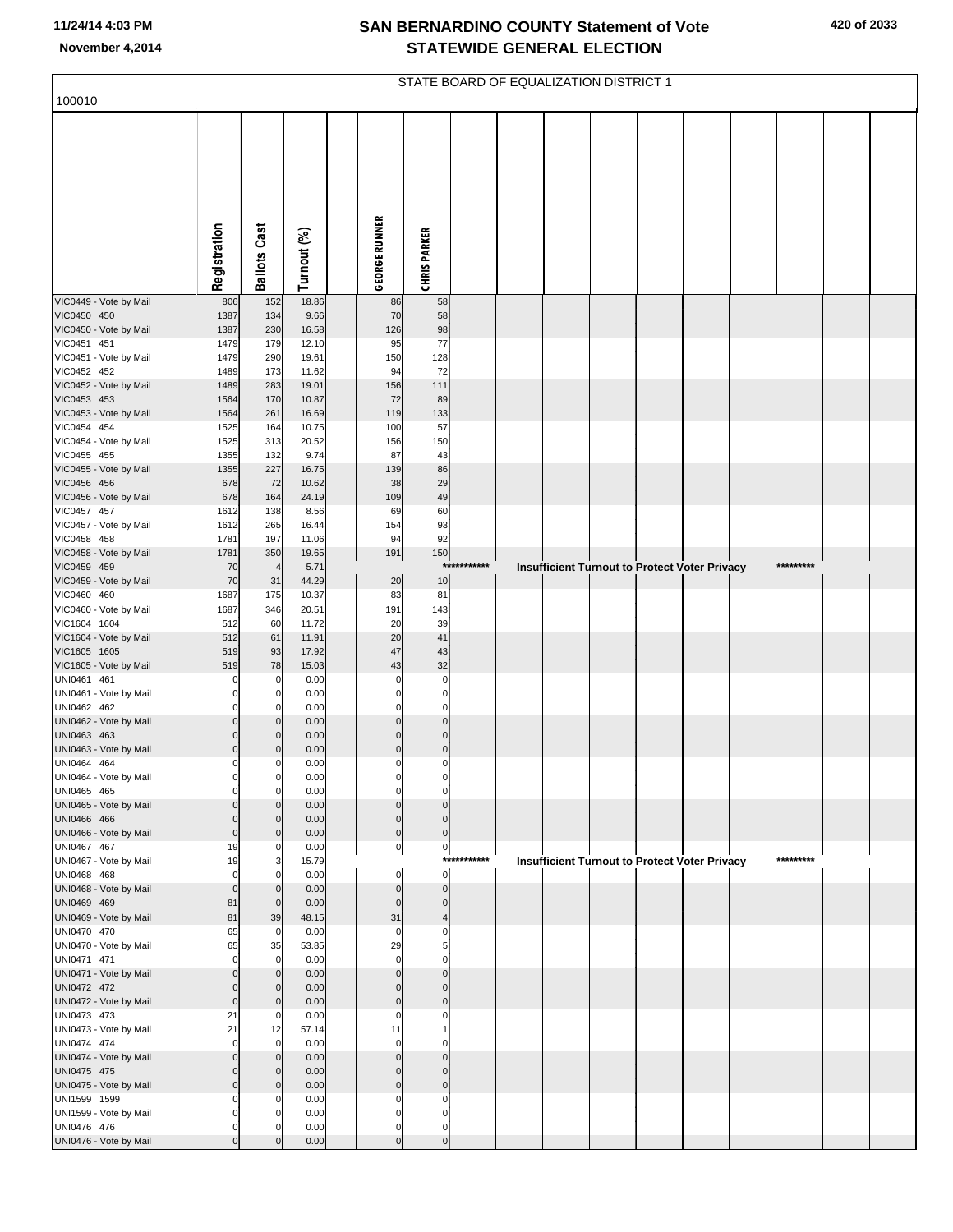|                                        |                    |                                  |                |                            |                            |             | STATE BOARD OF EQUALIZATION DISTRICT 1 |  |                                                      |  |           |  |
|----------------------------------------|--------------------|----------------------------------|----------------|----------------------------|----------------------------|-------------|----------------------------------------|--|------------------------------------------------------|--|-----------|--|
| 100010                                 |                    |                                  |                |                            |                            |             |                                        |  |                                                      |  |           |  |
|                                        | Registration       | <b>Ballots Cast</b>              | Turnout (%)    | <b>GEORGE RUNNER</b>       | <b>CHRIS PARKER</b>        |             |                                        |  |                                                      |  |           |  |
|                                        |                    |                                  |                |                            |                            |             |                                        |  |                                                      |  |           |  |
| UNI0477 477                            |                    | $\mathbf 0$                      | 0.00           |                            | $\mathbf 0$                |             |                                        |  |                                                      |  |           |  |
| UNI0477 - Vote by Mail<br>UNI1697 1697 | $\mathbf 0$        | $\overline{0}$<br>$\mathbf{0}$   | 0.00<br>0.00   | $\mathcal{C}$              | $\mathbf 0$<br>$\mathbf 0$ |             |                                        |  |                                                      |  |           |  |
| UNI1697 - Vote by Mail                 | $\Omega$           | $\Omega$                         | 0.00           | C                          | $\mathbf 0$                |             |                                        |  |                                                      |  |           |  |
| UNI0478 478                            | 1204               | 110                              | 9.14           | 80                         | 29                         |             |                                        |  |                                                      |  |           |  |
| UNI0478 - Vote by Mail                 | 1204               | 306                              | 25.42          | 221                        | 77                         |             |                                        |  |                                                      |  |           |  |
| UNI0479 479                            | 3                  | $\mathbf 0$                      | 0.00           | $\pmb{0}$                  | $\overline{0}$             | *********** |                                        |  |                                                      |  |           |  |
| UNI0479 - Vote by Mail<br>UNI0480 480  | 3<br>1990          | 323                              | 33.33<br>16.23 | 239                        | 74                         |             |                                        |  | <b>Insufficient Turnout to Protect Voter Privacy</b> |  | ********* |  |
| UNI0480 - Vote by Mail                 | 1990               | 495                              | 24.87          | 379                        | 109                        |             |                                        |  |                                                      |  |           |  |
| UNI0481 481                            | $\Omega$           | 0                                | 0.00           | $\pmb{0}$                  | $\overline{0}$             |             |                                        |  |                                                      |  |           |  |
| UNI0481 - Vote by Mail                 |                    |                                  | 0.00           |                            |                            | *********** |                                        |  | <b>Insufficient Turnout to Protect Voter Privacy</b> |  | ********* |  |
| UNI0482 482                            |                    | $\mathbf 0$                      | 0.00           |                            | $\Omega$                   |             |                                        |  |                                                      |  |           |  |
| UNI0482 - Vote by Mail                 | $\Omega$           | $\mathbf 0$                      | 0.00           | $\mathbf 0$<br>$\mathbf 0$ | $\mathbf 0$                |             |                                        |  |                                                      |  |           |  |
| UNI0483 483<br>UNI0483 - Vote by Mail  |                    | $\mathbf 0$<br>0                 | 0.00<br>0.00   | C                          | $\mathbf 0$<br>0           |             |                                        |  |                                                      |  |           |  |
| UNI0484 484                            |                    | $\mathbf 0$                      | 0.00           |                            | $\Omega$                   |             |                                        |  |                                                      |  |           |  |
| UNI0484 - Vote by Mail                 |                    | $\Omega$                         | 0.00           |                            | $\Omega$                   |             |                                        |  |                                                      |  |           |  |
| UNI1578 1578                           | $\Omega$           | $\mathbf 0$                      | 0.00           | C                          | $\Omega$                   |             |                                        |  |                                                      |  |           |  |
| UNI1578 - Vote by Mail                 | $\overline{0}$     | $\mathbf 0$                      | 0.00           | $\mathsf{C}$<br>33         | $\mathbf 0$                |             |                                        |  |                                                      |  |           |  |
| UNI0485 485<br>UNI0485 - Vote by Mail  | 208<br>208         | 48<br>65                         | 23.08<br>31.25 | 42                         | 14<br>21                   |             |                                        |  |                                                      |  |           |  |
| UNI0486 486                            | $\mathbf 0$        | $\overline{0}$                   | 0.00           | $\mathbf 0$                | $\mathbf 0$                |             |                                        |  |                                                      |  |           |  |
| UNI0486 - Vote by Mail                 | $\Omega$           | $\Omega$                         | 0.00           | 0                          | $\mathbf 0$                |             |                                        |  |                                                      |  |           |  |
| UNI0487 487                            | 526                | 116                              | 22.05          | 75                         | 36                         |             |                                        |  |                                                      |  |           |  |
| UNI0487 - Vote by Mail<br>UNI0488 488  | 526<br>228         | 163<br>29                        | 30.99<br>12.72 | 106<br>16                  | 51<br>$\boldsymbol{9}$     |             |                                        |  |                                                      |  |           |  |
| UNI0488 - Vote by Mail                 | 228                | 91                               | 39.91          | 53                         | 35                         |             |                                        |  |                                                      |  |           |  |
| UNI0489 489                            | 1006               | 192                              | 19.09          | 125                        | 58                         |             |                                        |  |                                                      |  |           |  |
| UNI0489 - Vote by Mail                 | 1006               | 284                              | 28.23          | 187                        | 88                         |             |                                        |  |                                                      |  |           |  |
| UNI0490 490                            | 388                | 77                               | 19.85          | 45                         | 29                         |             |                                        |  |                                                      |  |           |  |
| UNI0490 - Vote by Mail<br>UNI0491 491  | 388<br>$\mathbf 0$ | 131<br>$\mathbf 0$               | 33.76<br>0.00  | 78<br>$\pmb{0}$            | 49<br>$\pmb{0}$            |             |                                        |  |                                                      |  |           |  |
| UNI0491 - Vote by Mail                 | $\mathbf 0$        | $\overline{0}$                   | 0.00           | $\mathbf 0$                | $\mathbf 0$                |             |                                        |  |                                                      |  |           |  |
| UNI0492 492                            | 8                  | $\overline{0}$                   | 0.00           | 0                          | $\Omega$                   |             |                                        |  |                                                      |  |           |  |
| UNI0492 - Vote by Mail                 | 8                  | 5                                | 62.50          | 4                          | $\Omega$                   |             |                                        |  |                                                      |  |           |  |
| UNI0493 493<br>UNI0493 - Vote by Mail  | 3                  | $\mathbf{0}$                     | 0.00<br>33.33  | $\pmb{0}$                  | $\overline{0}$             | *********** |                                        |  | <b>Insufficient Turnout to Protect Voter Privacy</b> |  | ********* |  |
| UNI0494 494                            | $\Omega$           | $\overline{0}$                   | 0.00           | $\mathbf 0$                | $\mathbf 0$                |             |                                        |  |                                                      |  |           |  |
| UNI0494 - Vote by Mail                 |                    | 0                                | 0.00           | $\mathsf{C}$               | $\mathbf 0$                |             |                                        |  |                                                      |  |           |  |
| UNI0495 495                            | $\Omega$           | $\mathbf 0$                      | 0.00           | $\mathsf{C}$               | $\mathbf 0$                |             |                                        |  |                                                      |  |           |  |
| UNI0495 - Vote by Mail                 |                    | $\mathbf 0$                      | 0.00           | C                          | $\Omega$                   |             |                                        |  |                                                      |  |           |  |
| UNI0496 496<br>UNI0496 - Vote by Mail  | $\Omega$           | $\mathbf 0$<br>$\overline{0}$    | 0.00<br>0.00   | C<br>$\mathcal{C}$         | $\Omega$<br>$\Omega$       |             |                                        |  |                                                      |  |           |  |
| UNI0497 497                            | $\Omega$           | $\overline{0}$                   | 0.00           | $\Omega$                   | $\mathbf 0$                |             |                                        |  |                                                      |  |           |  |
| UNI0497 - Vote by Mail                 | 0                  | 0                                | 0.00           | 0                          | $\mathbf 0$                |             |                                        |  |                                                      |  |           |  |
| UNI0498 498                            |                    | $\mathbf 0$                      | 0.00           | $\pmb{0}$                  | $\overline{0}$             |             |                                        |  |                                                      |  |           |  |
| UNI0498 - Vote by Mail<br>UNI0499 499  | 4<br>10            | $\overline{2}$<br>$\overline{0}$ | 50.00<br>0.00  | C                          | $\overline{0}$             | *********** |                                        |  | <b>Insufficient Turnout to Protect Voter Privacy</b> |  | ********* |  |
| UNI0499 - Vote by Mail                 | 10                 | 6                                | 60.00          | 6                          | $\mathbf 0$                |             |                                        |  |                                                      |  |           |  |
| UNI0500 500                            | $\mathbf 0$        | $\overline{0}$                   | 0.00           | $\mathbf 0$                | $\mathbf 0$                |             |                                        |  |                                                      |  |           |  |
| UNI0500 - Vote by Mail                 | $\mathbf 0$        | 0                                | 0.00           | C                          | $\mathbf 0$                |             |                                        |  |                                                      |  |           |  |
| UNI0501 501                            | 20                 | $\mathbf 0$                      | 0.00           | C                          | $\Omega$                   |             |                                        |  |                                                      |  |           |  |
| UNI0501 - Vote by Mail<br>UNI0502 502  | 20<br>$\mathbf 0$  | 6<br>$\mathbf 0$                 | 30.00<br>0.00  | ſ                          | 0<br>$\Omega$              |             |                                        |  |                                                      |  |           |  |
| UNI0502 - Vote by Mail                 | $\mathbf 0$        | $\overline{0}$                   | 0.00           | C                          | $\Omega$                   |             |                                        |  |                                                      |  |           |  |
| UNI0503 503                            | 74                 | $\overline{0}$                   | 0.00           | $\mathbf 0$                | $\Omega$                   |             |                                        |  |                                                      |  |           |  |
| UNI0503 - Vote by Mail                 | 74                 | 50                               | 67.57          | 39                         | 9                          |             |                                        |  |                                                      |  |           |  |
| UNI0504 504                            | $\mathbf 0$        | $\mathbf 0$                      | 0.00           | $\mathbf 0$                | $\Omega$                   |             |                                        |  |                                                      |  |           |  |
| UNI0504 - Vote by Mail<br>UNI0505 505  | $\mathbf 0$        | 0                                | 0.00<br>0.00   | 0<br>$\mathcal{C}$         | 0<br>$\mathbf 0$           |             |                                        |  |                                                      |  |           |  |
|                                        |                    |                                  |                |                            |                            |             |                                        |  |                                                      |  |           |  |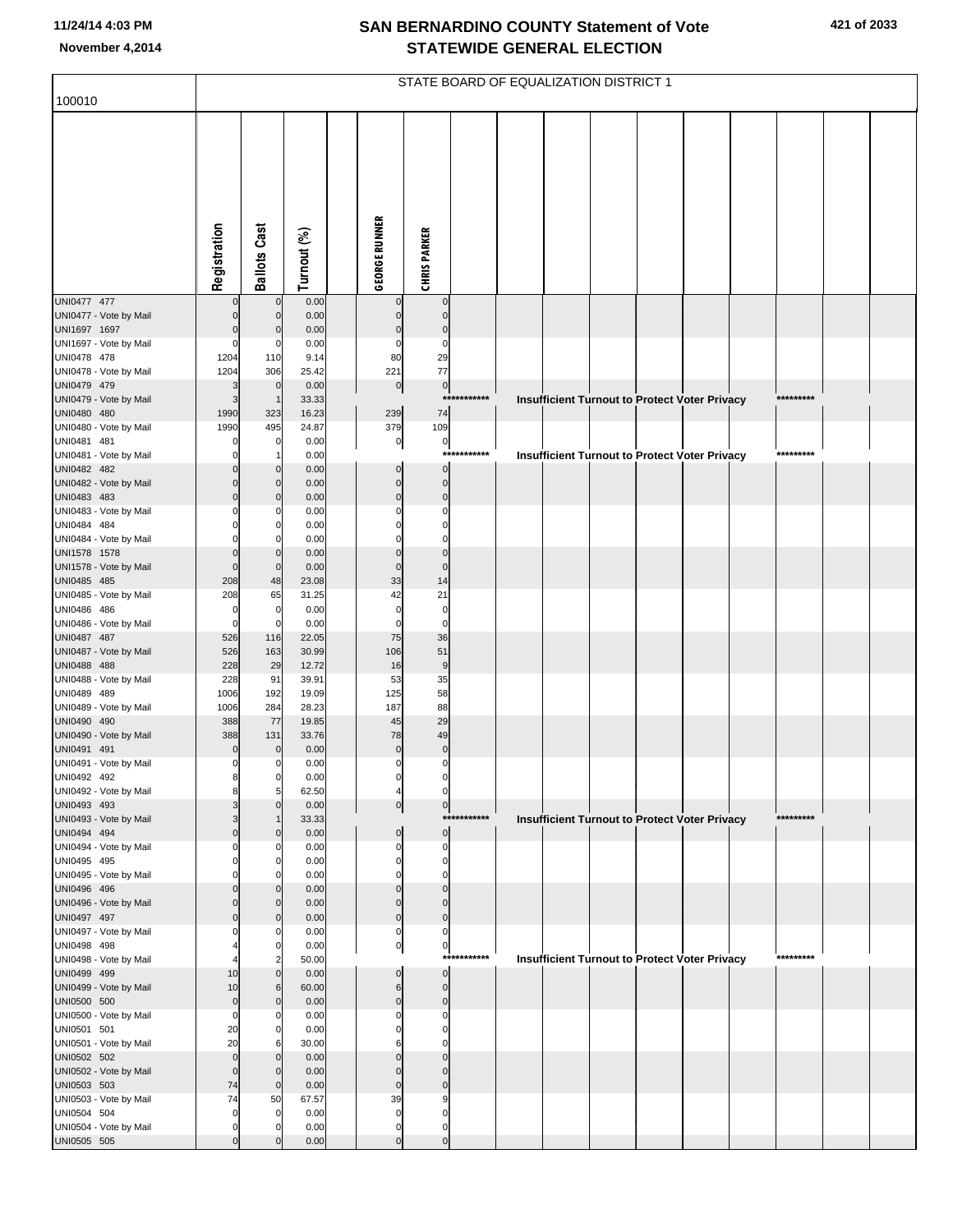| 100010                                |                            |                                  |                |                         |                                    |             | STATE BOARD OF EQUALIZATION DISTRICT 1 |  |                                                      |           |  |
|---------------------------------------|----------------------------|----------------------------------|----------------|-------------------------|------------------------------------|-------------|----------------------------------------|--|------------------------------------------------------|-----------|--|
|                                       |                            |                                  |                |                         |                                    |             |                                        |  |                                                      |           |  |
|                                       |                            |                                  |                |                         |                                    |             |                                        |  |                                                      |           |  |
|                                       |                            |                                  |                |                         |                                    |             |                                        |  |                                                      |           |  |
|                                       |                            |                                  |                |                         |                                    |             |                                        |  |                                                      |           |  |
|                                       |                            |                                  |                |                         |                                    |             |                                        |  |                                                      |           |  |
|                                       |                            |                                  |                |                         |                                    |             |                                        |  |                                                      |           |  |
|                                       |                            |                                  |                |                         |                                    |             |                                        |  |                                                      |           |  |
|                                       |                            |                                  |                |                         |                                    |             |                                        |  |                                                      |           |  |
|                                       |                            |                                  |                |                         |                                    |             |                                        |  |                                                      |           |  |
|                                       | Registration               | <b>Ballots Cast</b>              | Turnout (%)    | <b>GEORGE RUNNER</b>    | <b>CHRISPARKER</b>                 |             |                                        |  |                                                      |           |  |
|                                       |                            |                                  |                |                         |                                    |             |                                        |  |                                                      |           |  |
| UNI0505 - Vote by Mail<br>UNI0506 506 | $\Omega$                   | $\mathbf{0}$<br>$\overline{0}$   | 0.00<br>0.00   | $\Omega$<br>$\mathbf 0$ | $\bf{0}$<br>$\mathbf 0$            |             |                                        |  |                                                      |           |  |
| UNI0506 - Vote by Mail                | $\Omega$                   | $\overline{0}$                   | 0.00           | $\Omega$                | $\Omega$                           |             |                                        |  |                                                      |           |  |
| UNI0507 507                           |                            | 0                                | 0.00           | $\Omega$                | $\Omega$                           |             |                                        |  |                                                      |           |  |
| UNI0507 - Vote by Mail                | 0                          | $\overline{0}$                   | 0.00           | 0                       | 0                                  |             |                                        |  |                                                      |           |  |
| UNI0508 508<br>UNI0508 - Vote by Mail | $\Omega$<br>$\Omega$       | $\Omega$<br>$\overline{0}$       | 0.00<br>0.00   | $\Omega$<br>$\Omega$    | $\Omega$<br>$\Omega$               |             |                                        |  |                                                      |           |  |
| UNI0509 509                           | $\Omega$                   | $\overline{0}$                   | 0.00           | $\Omega$                | $\Omega$                           |             |                                        |  |                                                      |           |  |
| UNI0509 - Vote by Mail                | $\mathbf 0$                | $\overline{0}$                   | 0.00           | $\mathbf 0$             | $\mathbf 0$                        |             |                                        |  |                                                      |           |  |
| UNI0510 510                           | C                          | $\mathbf 0$                      | 0.00           | $\Omega$                | $\Omega$                           |             |                                        |  |                                                      |           |  |
| UNI0510 - Vote by Mail<br>UNI0511 511 | $\Omega$<br>$\Omega$       | $\overline{0}$<br>$\mathbf 0$    | 0.00<br>0.00   | 0<br>$\Omega$           | 0<br>$\Omega$                      |             |                                        |  |                                                      |           |  |
| UNI0511 - Vote by Mail                | $\mathbf 0$                | $\overline{0}$                   | 0.00           | $\Omega$                | $\Omega$                           |             |                                        |  |                                                      |           |  |
| UNI0512 512                           | $\Omega$                   | $\overline{0}$                   | 0.00           | $\Omega$                | $\Omega$                           |             |                                        |  |                                                      |           |  |
| UNI0512 - Vote by Mail                | $\Omega$                   | $\overline{0}$                   | 0.00           | $\Omega$                | $\mathbf 0$                        |             |                                        |  |                                                      |           |  |
| UNI0513 513                           | C<br>O                     | 0<br>$\overline{0}$              | 0.00           | $\Omega$<br>0           | $\Omega$<br>$\mathbf 0$            |             |                                        |  |                                                      |           |  |
| UNI0513 - Vote by Mail<br>UNI0514 514 | $\Omega$                   | $\mathbf 0$                      | 0.00<br>0.00   | $\Omega$                | $\Omega$                           |             |                                        |  |                                                      |           |  |
| UNI0514 - Vote by Mail                | $\Omega$                   | $\overline{0}$                   | 0.00           | $\Omega$                | $\Omega$                           |             |                                        |  |                                                      |           |  |
| UNI0515 515                           | $\Omega$                   | $\overline{0}$                   | 0.00           | $\Omega$                | $\Omega$                           |             |                                        |  |                                                      |           |  |
| UNI0515 - Vote by Mail                | $\mathbf 0$                | $\overline{0}$                   | 0.00           | $\pmb{0}$<br>65         | $\pmb{0}$                          |             |                                        |  |                                                      |           |  |
| UNI0516 516<br>UNI0516 - Vote by Mail | 412<br>412                 | 94<br>128                        | 22.82<br>31.07 | 75                      | 25<br>51                           |             |                                        |  |                                                      |           |  |
| UNI0517 517                           | $\mathbf 0$                | $\mathbf{0}$                     | 0.00           | $\mathbf 0$             | $\mathbf 0$                        |             |                                        |  |                                                      |           |  |
| UNI0517 - Vote by Mail                | $\Omega$                   | $\overline{0}$                   | 0.00           | $\Omega$                | $\Omega$                           |             |                                        |  |                                                      |           |  |
| UNI0518 518                           | $\mathbf 0$<br>$\bf 0$     | $\overline{0}$<br>$\overline{0}$ | 0.00<br>0.00   | $\Omega$<br>$\pmb{0}$   | $\Omega$<br>$\pmb{0}$              |             |                                        |  |                                                      |           |  |
| UNI0518 - Vote by Mail<br>UNI0519 519 | 63                         | 8                                | 12.70          | $\overline{7}$          | $\mathbf 0$                        |             |                                        |  |                                                      |           |  |
| UNI0519 - Vote by Mail                | 63                         | 22                               | 34.92          | 11                      | 10                                 |             |                                        |  |                                                      |           |  |
| UNI0520 520                           | $\mathbf 0$                | $\mathbf 0$                      | 0.00           | $\mathbf 0$             | $\Omega$                           |             |                                        |  |                                                      |           |  |
| UNI0520 - Vote by Mail<br>UNI0521 521 | $\mathbf 0$<br>$\mathbf 0$ | $\mathbf{0}$<br>$\overline{0}$   | 0.00<br>0.00   | $\Omega$<br>$\Omega$    | $\Omega$<br>$\Omega$               |             |                                        |  |                                                      |           |  |
| UNI0521 - Vote by Mail                | $\mathbf 0$                | $\mathbf{0}$                     | 0.00           | $\mathbf 0$             | $\mathbf 0$                        |             |                                        |  |                                                      |           |  |
| UNI0522 522                           | 0                          | $\mathbf{0}$                     | 0.00           | $\Omega$                | $\Omega$                           |             |                                        |  |                                                      |           |  |
| UNI0522 - Vote by Mail                |                            | U                                | 0.00           |                         |                                    |             |                                        |  |                                                      |           |  |
| UNI0523 523<br>UNI0523 - Vote by Mail | 61<br>61                   | 6<br>17                          | 9.84<br>27.87  | 3<br>11                 | $\overline{2}$<br>$6 \overline{6}$ |             |                                        |  |                                                      |           |  |
| UNI0524 524                           | 22                         | 4                                | 18.18          |                         |                                    | *********** |                                        |  | Insufficient Turnout to Protect Voter Privacy        | ********* |  |
| UNI0524 - Vote by Mail                | 22                         | 11                               | 50.00          | $\overline{7}$          | $\mathbf{1}$                       |             |                                        |  |                                                      |           |  |
| UNI0525 525                           | 882                        | 162                              | 18.37          | 125                     | 31                                 |             |                                        |  |                                                      |           |  |
| UNI0525 - Vote by Mail<br>UNI0526 526 | 882<br>95                  | 279<br>19                        | 31.63<br>20.00 | 202<br>14               | 64<br>5                            |             |                                        |  |                                                      |           |  |
| UNI0526 - Vote by Mail                | 95                         | 29                               | 30.53          | 19                      | 8                                  |             |                                        |  |                                                      |           |  |
| UNI0527 527                           | 67                         | 17                               | 25.37          | 11                      | 5                                  |             |                                        |  |                                                      |           |  |
| UNI0527 - Vote by Mail<br>UNI0528 528 | 67<br>0                    | 17<br>$\overline{0}$             | 25.37<br>0.00  | 9<br>$\Omega$           | 6<br>C                             |             |                                        |  |                                                      |           |  |
| UNI0528 - Vote by Mail                | 0                          | $\overline{0}$                   | 0.00           | $\mathbf 0$             | 0                                  |             |                                        |  |                                                      |           |  |
| UNI0529 529                           | 212                        | 29                               | 13.68          | 20                      | 9                                  |             |                                        |  |                                                      |           |  |
| UNI0529 - Vote by Mail                | 212                        | 82                               | 38.68          | 55                      | 20                                 |             |                                        |  |                                                      |           |  |
| UNI0530 530<br>UNI0530 - Vote by Mail | 1779<br>1779               | 296<br>733                       | 16.64<br>41.20 | 196<br>490              | 89<br>198                          |             |                                        |  |                                                      |           |  |
| UNI0531 531                           | 624                        | 118                              | 18.91          | 81                      | 31                                 |             |                                        |  |                                                      |           |  |
| UNI0531 - Vote by Mail                | 624                        | 162                              | 25.96          | 82                      | 67                                 |             |                                        |  |                                                      |           |  |
| UNI0532 532                           | 1889                       | 288                              | 15.25          | 194                     | 79                                 |             |                                        |  |                                                      |           |  |
| UNI0532 - Vote by Mail<br>UNI0533 533 | 1889<br>481                | 672<br>70                        | 35.57<br>14.55 | 453<br>45               | 184<br>20                          |             |                                        |  |                                                      |           |  |
| UNI0533 - Vote by Mail                | 481                        | 157                              | 32.64          | 107                     | 45                                 |             |                                        |  |                                                      |           |  |
| UNI0534 534                           | 248                        | 73                               | 29.44          | 40                      | 29                                 |             |                                        |  |                                                      |           |  |
| UNI0534 - Vote by Mail                | 248                        | 56                               | 22.58          | 30                      | 24                                 |             |                                        |  |                                                      |           |  |
| UNI0535 535<br>UNI0535 - Vote by Mail | -1                         | 0                                | 0.00<br>100.00 | $\pmb{0}$               | $\pmb{0}$                          | *********** |                                        |  | <b>Insufficient Turnout to Protect Voter Privacy</b> | ********* |  |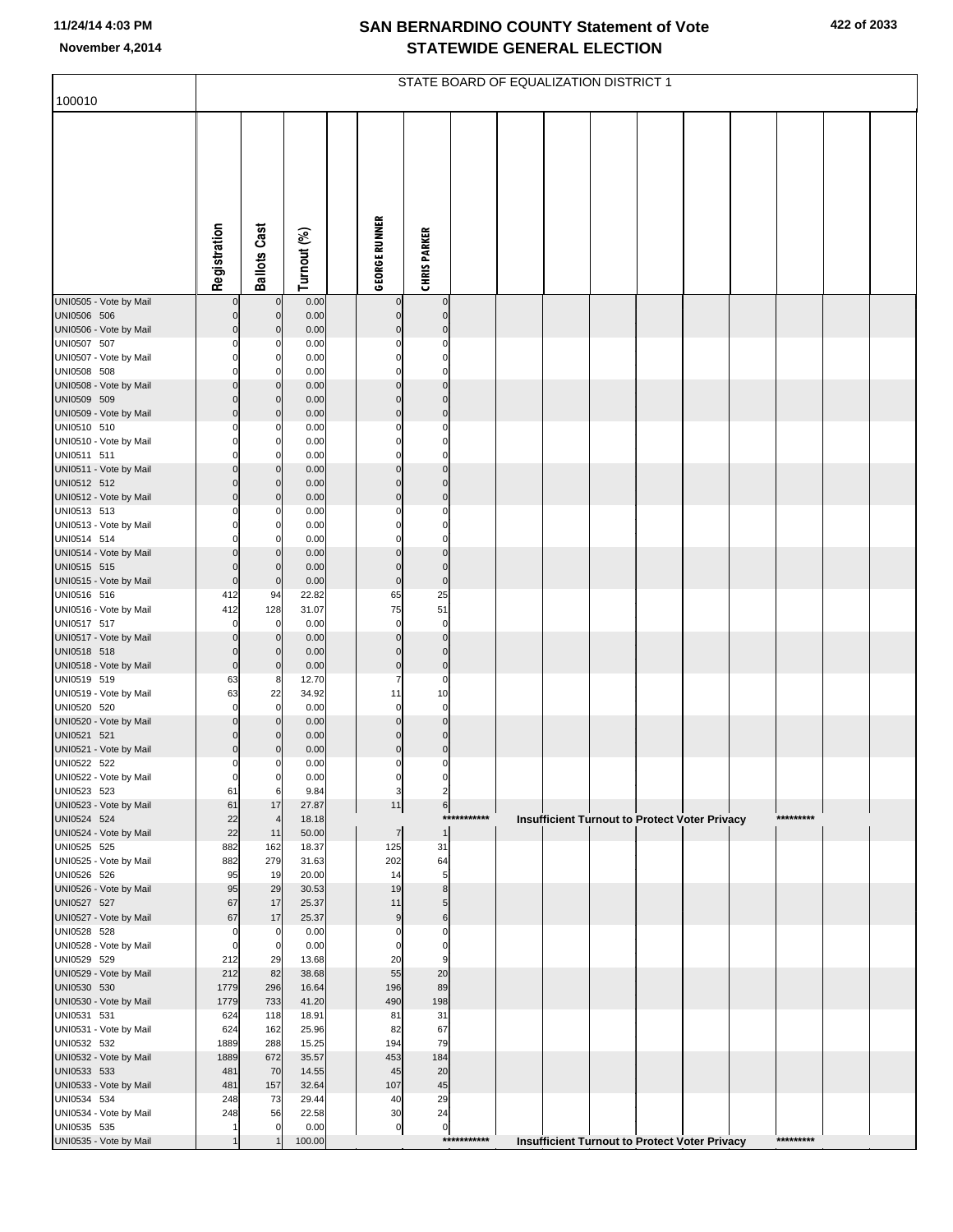|                                       |                                  |                     |                |                          |                            |             | STATE BOARD OF EQUALIZATION DISTRICT 1 |  |                                                                                                              |            |  |
|---------------------------------------|----------------------------------|---------------------|----------------|--------------------------|----------------------------|-------------|----------------------------------------|--|--------------------------------------------------------------------------------------------------------------|------------|--|
| 100010                                |                                  |                     |                |                          |                            |             |                                        |  |                                                                                                              |            |  |
|                                       | Registration                     | <b>Ballots Cast</b> | Turnout (%)    | <b>GEORGE RUNNER</b>     | <b>CHRIS PARKER</b>        |             |                                        |  |                                                                                                              |            |  |
| UNI0536 536                           | 569                              | 114                 | 20.04          | 77                       | 32                         |             |                                        |  |                                                                                                              |            |  |
| UNI0536 - Vote by Mail<br>UNI0537 537 | 569<br>53                        | 190<br>13           | 33.39<br>24.53 | 103<br>9                 | 81                         |             |                                        |  |                                                                                                              |            |  |
| UNI0537 - Vote by Mail                | 53                               | 19                  | 35.85          | 10                       |                            |             |                                        |  |                                                                                                              |            |  |
| UNI0538 538                           | $\Omega$                         | 0                   | 0.00           | $\Omega$                 |                            |             |                                        |  |                                                                                                              |            |  |
| UNI0538 - Vote by Mail                | $\Omega$                         |                     | 0.00           | 0                        |                            |             |                                        |  |                                                                                                              |            |  |
| UNI0539 539                           | $\Omega$<br>$\Omega$             |                     | 0.00           | $\Omega$<br>$\mathbf 0$  | C                          |             |                                        |  |                                                                                                              |            |  |
| UNI0539 - Vote by Mail<br>UNI0540 540 | $\Omega$                         |                     | 0.00<br>0.00   | $\mathbf 0$              | $\mathbf 0$                |             |                                        |  |                                                                                                              |            |  |
| UNI0540 - Vote by Mail                |                                  |                     | 0.00           | 0                        | C                          |             |                                        |  |                                                                                                              |            |  |
| UNI0541 541                           |                                  |                     | 0.00           | $\overline{0}$           | $\pmb{0}$                  |             |                                        |  |                                                                                                              |            |  |
| UNI0541 - Vote by Mail                |                                  |                     | 80.00          |                          | ****                       | ********    |                                        |  | <b>Insufficient Turnout to Protect Voter Privacy</b>                                                         | *********  |  |
| UNI0542 542<br>UNI0542 - Vote by Mail | $\overline{0}$<br>$\overline{0}$ | $\mathbf 0$         | 0.00<br>0.00   | $\mathbf 0$<br>$\pmb{0}$ | $\mathbf 0$<br>$\mathbf 0$ |             |                                        |  |                                                                                                              |            |  |
| UNI0543 543                           | 581                              | 107                 | 18.42          | 72                       | 31                         |             |                                        |  |                                                                                                              |            |  |
| UNI0543 - Vote by Mail                | 581                              | 136                 | 23.41          | 85                       | 46                         |             |                                        |  |                                                                                                              |            |  |
| UNI0544 544                           | 173                              | 30                  | 17.34          | 19                       | 9                          |             |                                        |  |                                                                                                              |            |  |
| UNI0544 - Vote by Mail<br>UNI0545 545 | 173<br>23                        | 60<br>6             | 34.68<br>26.09 | 40<br>5                  | 19                         |             |                                        |  |                                                                                                              |            |  |
| UNI0545 - Vote by Mail                | 23                               | 7                   | 30.43          | 5                        | $\overline{2}$             |             |                                        |  |                                                                                                              |            |  |
| UNI0546 546                           | $\overline{2}$                   | $\Omega$            | 0.00           | $\Omega$                 | $\mathbf 0$                |             |                                        |  |                                                                                                              |            |  |
| UNI0546 - Vote by Mail                | $\overline{2}$                   |                     | 0.00           |                          |                            |             |                                        |  |                                                                                                              |            |  |
| UNI0547 547                           | $\Omega$                         |                     | 0.00           | O                        | C                          |             |                                        |  |                                                                                                              |            |  |
| UNI0547 - Vote by Mail<br>UNI0548 548 | $\Omega$                         |                     | 0.00<br>0.00   | $\mathbf 0$              | $\mathcal{C}$              |             |                                        |  |                                                                                                              |            |  |
| UNI0548 - Vote by Mail                | $\overline{0}$                   | $\mathbf 0$         | 0.00           | $\mathbf 0$              | $\mathcal{C}$              |             |                                        |  |                                                                                                              |            |  |
| UNI0549 549                           | 560                              | 96                  | 17.14          | 61                       | 29                         |             |                                        |  |                                                                                                              |            |  |
| UNI0549 - Vote by Mail                | 560                              | 138                 | 24.64          | 81                       | 54                         | *********** |                                        |  |                                                                                                              | *********  |  |
| UNI0550 550<br>UNI0550 - Vote by Mail | 6<br>6                           |                     | 66.67<br>33.33 |                          |                            | *********** |                                        |  | <b>Insufficient Turnout to Protect Voter Privacy</b><br><b>Insufficient Turnout to Protect Voter Privacy</b> | *********  |  |
| UNI0551 551                           | $\overline{2}$                   | $\Omega$            | 0.00           | $\overline{0}$           | $\overline{0}$             |             |                                        |  |                                                                                                              |            |  |
| UNI0551 - Vote by Mail                | $\overline{2}$                   |                     | 100.00         |                          |                            | *********** |                                        |  | <b>Insufficient Turnout to Protect Voter Privacy</b>                                                         | ********** |  |
| UNI0552 552                           | 65                               |                     | 0.00           | $\overline{0}$           | $\pmb{0}$                  |             |                                        |  |                                                                                                              |            |  |
| UNI0552 - Vote by Mail<br>UNI0553 553 | 65<br>2                          | 37<br>0             | 56.92<br>0.00  | 18<br>$\mathbf{0}$       | 16<br>$\mathbf{0}$         |             |                                        |  |                                                                                                              |            |  |
| UNI0553 - Vote by Mail                | $\overline{\mathbf{c}}$          | $\overline{2}$      | 100.00         |                          |                            | *********** |                                        |  | <b>Insufficient Turnout to Protect Voter Privacy</b>                                                         | *********  |  |
| UNI0554 554                           | 76                               | $\mathbf 0$         | 0.00           | $\mathbf 0$              | $\mathbf 0$                |             |                                        |  |                                                                                                              |            |  |
| UNI0554 - Vote by Mail                | 76                               | 49                  | 64.47          | 42                       | $\overline{7}$             |             |                                        |  |                                                                                                              |            |  |
| UNI0555 555<br>UNI0555 - Vote by Mail | 5<br>5                           | $\mathbf 0$         | 0.00<br>40.00  | $\pmb{0}$                | $\pmb{0}$                  | *********** |                                        |  | <b>Insufficient Turnout to Protect Voter Privacy</b>                                                         | *********  |  |
| UNI0556 556                           | $\Omega$                         |                     | 0.00           | $\mathbf 0$              | $\mathbf 0$                |             |                                        |  |                                                                                                              |            |  |
| UNI0556 - Vote by Mail                |                                  |                     | 0.00           | $\Omega$                 | $\mathbf 0$                |             |                                        |  |                                                                                                              |            |  |
| UNI0557 557                           | $\Omega$<br>$\Omega$             |                     | 0.00           | $\Omega$                 | $\mathbf 0$                |             |                                        |  |                                                                                                              |            |  |
| UNI0557 - Vote by Mail<br>UNI0558 558 | 943                              | $\mathbf 0$<br>145  | 0.00<br>15.38  | $\Omega$<br>88           | $\mathbf 0$<br>51          |             |                                        |  |                                                                                                              |            |  |
| UNI0558 - Vote by Mail                | 943                              | 258                 | 27.36          | 155                      | 93                         |             |                                        |  |                                                                                                              |            |  |
| UNI0559 559                           | 854                              | 124                 | 14.52          | 84                       | 35                         |             |                                        |  |                                                                                                              |            |  |
| UNI0559 - Vote by Mail                | 854                              | 279                 | 32.67          | 177                      | 95                         |             |                                        |  |                                                                                                              |            |  |
| UNI0560 560<br>UNI0560 - Vote by Mail | 908<br>908                       | 164<br>317          | 18.06<br>34.91 | 90<br>175                | 64<br>123                  |             |                                        |  |                                                                                                              |            |  |
| UNI0561 561                           | 8                                | $\mathbf 0$         | 0.00           | $\mathbf 0$              | $\mathbf 0$                |             |                                        |  |                                                                                                              |            |  |
| UNI0561 - Vote by Mail                | 8                                | 6                   | 75.00          | 6                        | $\mathsf{C}$               |             |                                        |  |                                                                                                              |            |  |
| UNI0562 562                           | 59                               | 6                   | 10.17          | $\overline{2}$           | 2                          |             |                                        |  |                                                                                                              |            |  |
| UNI0562 - Vote by Mail<br>UNI0563 563 | 59                               | 23<br>$\Omega$      | 38.98<br>0.00  | 13<br>$\mathbf 0$        | 8<br>$\Omega$              |             |                                        |  |                                                                                                              |            |  |
| UNI0563 - Vote by Mail                |                                  |                     | 0.00           | $\overline{0}$           | $\mathbf 0$                |             |                                        |  |                                                                                                              |            |  |
| UNI0564 564                           | 21                               |                     | 4.76           |                          |                            | *********** |                                        |  | <b>Insufficient Turnout to Protect Voter Privacy</b>                                                         | *********  |  |
| UNI0564 - Vote by Mail                | 21                               | c                   | 42.86          | 6                        | 3                          |             |                                        |  |                                                                                                              |            |  |
| UNI0565 565<br>UNI0565 - Vote by Mail | 124<br>124                       | 17<br>52            | 13.71<br>41.94 | 10<br>29                 | $\overline{7}$<br>22       |             |                                        |  |                                                                                                              |            |  |
| UNI0566 566                           | $\overline{0}$                   | $\mathbf 0$         | 0.00           | $\mathbf 0$              | $\mathbf 0$                |             |                                        |  |                                                                                                              |            |  |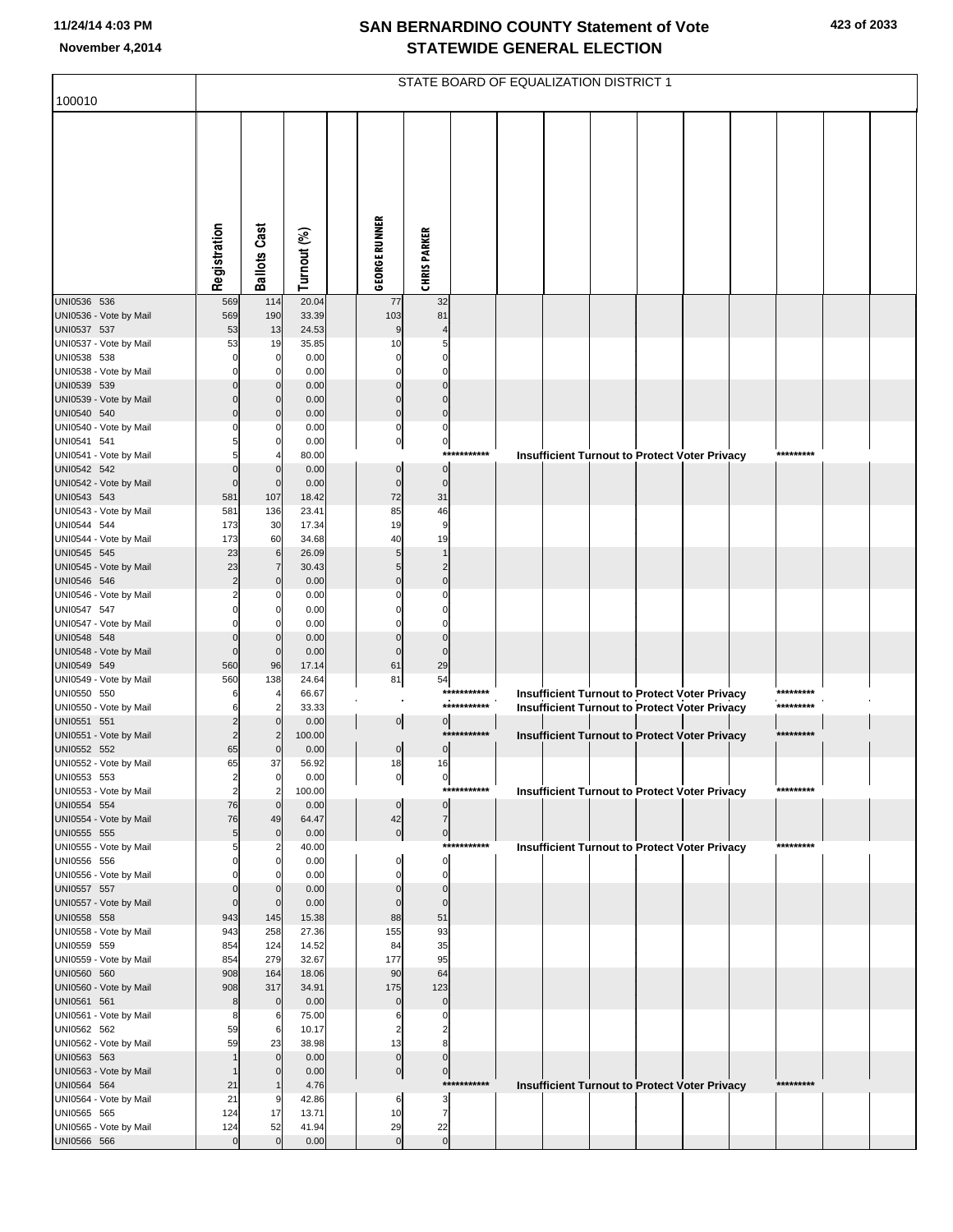|                                        |                            |                                  |                |                            |                             |             | STATE BOARD OF EQUALIZATION DISTRICT 1               |  |  |           |  |
|----------------------------------------|----------------------------|----------------------------------|----------------|----------------------------|-----------------------------|-------------|------------------------------------------------------|--|--|-----------|--|
| 100010                                 |                            |                                  |                |                            |                             |             |                                                      |  |  |           |  |
|                                        | Registration               | <b>Ballots Cast</b>              | Turnout (%)    | <b>GEORGE RUNNER</b>       | <b>CHRIS PARKER</b>         |             |                                                      |  |  |           |  |
|                                        |                            |                                  |                |                            |                             |             |                                                      |  |  |           |  |
| UNI0566 - Vote by Mail                 | 0                          | $\mathbf 0$                      | 0.00           |                            | $\mathbf 0$                 |             |                                                      |  |  |           |  |
| UNI1579 1579                           | $\Omega$                   | $\overline{0}$                   | 0.00           | $\Omega$                   | $\mathbf 0$                 |             |                                                      |  |  |           |  |
| UNI1579 - Vote by Mail                 | $\mathbf 0$                | $\overline{0}$                   | 0.00           | $\Omega$                   | $\Omega$                    |             |                                                      |  |  |           |  |
| UNI1580 1580<br>UNI1580 - Vote by Mail | $\Omega$<br>$\mathbf 0$    | 0<br>$\mathbf{0}$                | 0.00<br>0.00   | 0<br>$\Omega$              | 0<br>$\Omega$               |             |                                                      |  |  |           |  |
| UNI1581 1581                           | $\Omega$                   | O                                | 0.00           | 0                          | $\Omega$                    |             |                                                      |  |  |           |  |
| UNI1581 - Vote by Mail                 | $\Omega$                   | $\overline{0}$                   | 0.00           | $\Omega$                   | $\Omega$                    |             |                                                      |  |  |           |  |
| UNI1582 1582                           | $\Omega$                   | $\overline{0}$                   | 0.00           | $\Omega$                   | $\Omega$                    |             |                                                      |  |  |           |  |
| UNI1582 - Vote by Mail<br>UNI1583 1583 | $\mathbf 0$<br>$\Omega$    | $\overline{0}$<br>0              | 0.00<br>0.00   | $\Omega$<br>0              | $\mathbf 0$<br>$\Omega$     |             |                                                      |  |  |           |  |
| UNI1583 - Vote by Mail                 | $\mathbf 0$                | $\mathbf 0$                      | 0.00           | 0                          | $\mathbf 0$                 |             |                                                      |  |  |           |  |
| UNI1584 1584                           | 92                         | 21                               | 22.83          | 16                         | 5                           |             |                                                      |  |  |           |  |
| UNI1584 - Vote by Mail                 | 92                         | 25                               | 27.17          | 13                         | 12                          |             |                                                      |  |  |           |  |
| UNI1585 1585<br>UNI1585 - Vote by Mail | 111<br>111                 | 21<br>33                         | 18.92<br>29.73 | 12<br>19                   | 8<br>12                     |             |                                                      |  |  |           |  |
| UNI1586 1586                           | $\Omega$                   | 0                                | 0.00           | $\Omega$                   | $\Omega$                    |             |                                                      |  |  |           |  |
| UNI1586 - Vote by Mail                 | $\Omega$                   | $\overline{0}$                   | 0.00           | $\Omega$                   | $\mathbf 0$                 |             |                                                      |  |  |           |  |
| UNI1587 1587                           | $\Omega$                   | $\Omega$                         | 0.00           | $\Omega$                   | $\Omega$                    |             |                                                      |  |  |           |  |
| UNI1587 - Vote by Mail<br>UNI1588 1588 | $\mathbf 0$<br>$\Omega$    | $\overline{0}$<br>$\overline{0}$ | 0.00<br>0.00   | $\Omega$<br>$\Omega$       | $\mathbf{0}$<br>$\Omega$    |             |                                                      |  |  |           |  |
| UNI1588 - Vote by Mail                 | $\mathbf 0$                | $\overline{0}$                   | 0.00           | $\mathbf 0$                | $\mathbf 0$                 |             |                                                      |  |  |           |  |
| UNI1589 1589                           | $\Omega$                   | 0                                | 0.00           | 0                          | 0                           |             |                                                      |  |  |           |  |
| UNI1589 - Vote by Mail                 | $\mathbf 0$                | $\mathbf{0}$                     | 0.00           | $\Omega$                   | $\Omega$                    |             |                                                      |  |  |           |  |
| UNI1590 1590<br>UNI1590 - Vote by Mail | $\Omega$<br>$\mathbf 0$    | O<br>$\overline{0}$              | 0.00<br>0.00   | $\Omega$<br>$\Omega$       | $\Omega$<br>$\mathbf{0}$    |             |                                                      |  |  |           |  |
| UNI1591 1591                           | $\Omega$                   | $\overline{0}$                   | 0.00           | $\Omega$                   | $\Omega$                    |             |                                                      |  |  |           |  |
| UNI1591 - Vote by Mail                 | $\mathbf 0$                | $\overline{0}$                   | 0.00           | $\Omega$                   | $\mathbf 0$                 |             |                                                      |  |  |           |  |
| UNI1592 1592                           | $\Omega$                   | 0                                | 0.00           | 0                          | $\Omega$                    |             |                                                      |  |  |           |  |
| UNI1592 - Vote by Mail<br>UNI1593 1593 | $\mathbf 0$<br>52          | $\overline{0}$<br>16             | 0.00<br>30.77  | $\mathbf 0$<br>9           | $\Omega$<br>6               |             |                                                      |  |  |           |  |
| UNI1593 - Vote by Mail                 | 52                         | 15                               | 28.85          | 10                         | $5\overline{)}$             |             |                                                      |  |  |           |  |
| UNI1594 1594                           | $\mathbf 0$                |                                  | 0.00           |                            |                             | *********** | <b>Insufficient Turnout to Protect Voter Privacy</b> |  |  | ********* |  |
| UNI1594 - Vote by Mail                 | $\mathbf 0$                | 0                                | 0.00           | $\bf{0}$                   | $\pmb{0}$                   |             |                                                      |  |  |           |  |
| UNI1610 1610                           | $\mathbf 0$                | 0<br>$\mathbf{0}$                | 0.00           | $\pmb{0}$                  | $\pmb{0}$                   |             |                                                      |  |  |           |  |
| UNI1610 - Vote by Mail<br>UNI1611 1611 | $\Omega$                   | $\mathbf{0}$                     | 0.00<br>0.00   | $\mathbf 0$                | $\Omega$                    |             |                                                      |  |  |           |  |
| UNI1611 - Vote by Mail                 | $\mathbf 0$                | $\overline{0}$                   | 0.00           | $\mathbf 0$                | $\mathbf{0}$                |             |                                                      |  |  |           |  |
| UNI1612 1612                           | $\mathbf 0$                | $\Omega$                         | 0.00           | $\mathbf 0$                | $\mathbf 0$                 |             |                                                      |  |  |           |  |
| UNI1612 - Vote by Mail<br>UNI1613 1613 | $\mathbf 0$<br>15          | $\overline{0}$                   | 0.00<br>13.33  | $\mathbf 0$                | $\overline{0}$              | *********** | <b>Insufficient Turnout to Protect Voter Privacy</b> |  |  | ********* |  |
| UNI1613 - Vote by Mail                 | 15                         | 6                                | 40.00          | 6                          | $\overline{0}$              |             |                                                      |  |  |           |  |
| UNI1614 1614                           | $\mathbf 0$                | O                                | 0.00           | $\mathbf 0$                | $\mathbf 0$                 |             |                                                      |  |  |           |  |
| UNI1614 - Vote by Mail                 | $\mathbf 0$                | $\overline{0}$                   | 0.00           | $\mathbf 0$                | $\mathbf 0$                 |             |                                                      |  |  |           |  |
| UNI1615 1615<br>UNI1615 - Vote by Mail | $\mathbf 0$<br>$\mathbf 0$ | $\mathbf{0}$<br>$\overline{0}$   | 0.00<br>0.00   | $\mathbf 0$<br>$\mathbf 0$ | $\mathbf{0}$<br>$\mathbf 0$ |             |                                                      |  |  |           |  |
| UNI1616 1616                           | 393                        | 69                               | 17.56          | 39                         | 28                          |             |                                                      |  |  |           |  |
| UNI1616 - Vote by Mail                 | 393                        | 87                               | 22.14          | 54                         | 30                          |             |                                                      |  |  |           |  |
| UNI1679 1679                           | $\Omega$                   | $\mathbf{0}$                     | 0.00           | $\Omega$                   | $\Omega$<br>$\mathbf{0}$    |             |                                                      |  |  |           |  |
| UNI1679 - Vote by Mail<br>UNI1683 1683 | $\mathbf 0$<br>$\mathbf 0$ | $\overline{0}$<br>$\overline{0}$ | 0.00<br>0.00   | $\Omega$<br>$\mathbf 0$    | $\Omega$                    |             |                                                      |  |  |           |  |
| UNI1683 - Vote by Mail                 | $\mathbf 0$                | $\overline{0}$                   | 0.00           | $\mathbf 0$                | $\mathbf 0$                 |             |                                                      |  |  |           |  |
| UNI1684 1684                           | $\Omega$                   | 0                                | 0.00           | 0                          | $\mathbf 0$                 |             |                                                      |  |  |           |  |
| UNI1684 - Vote by Mail                 | $\mathbf 0$<br>$\Omega$    | $\mathbf{0}$                     | 0.00           | $\mathbf 0$                | $\overline{0}$              | *********** |                                                      |  |  | ********* |  |
| UNI1685 1685<br>UNI1685 - Vote by Mail | $\mathbf 0$                | $\overline{0}$                   | 0.00<br>0.00   | $\mathbf 0$                | $\mathbf 0$                 |             | <b>Insufficient Turnout to Protect Voter Privacy</b> |  |  |           |  |
| UNI1686 1686                           | 84                         | 18                               | 21.43          | 14                         | $\mathbf{1}$                |             |                                                      |  |  |           |  |
| UNI1686 - Vote by Mail                 | 84                         | 29                               | 34.52          | 23                         | $\,6$                       |             |                                                      |  |  |           |  |
| UNI1687 1687                           | 51                         | $\overline{0}$                   | 0.00           | $\mathbf 0$                | $\mathbf 0$                 |             |                                                      |  |  |           |  |
| UNI1687 - Vote by Mail<br>UNI1688 1688 | 51<br>$\mathbf 0$          | 35<br>0                          | 68.63<br>0.00  | 16<br>0                    | 15<br>$\mathbf 0$           |             |                                                      |  |  |           |  |
| UNI1688 - Vote by Mail                 | $\mathbf 0$                | $\Omega$                         | 0.00           | $\mathbf{0}$               | $\mathbf 0$                 |             |                                                      |  |  |           |  |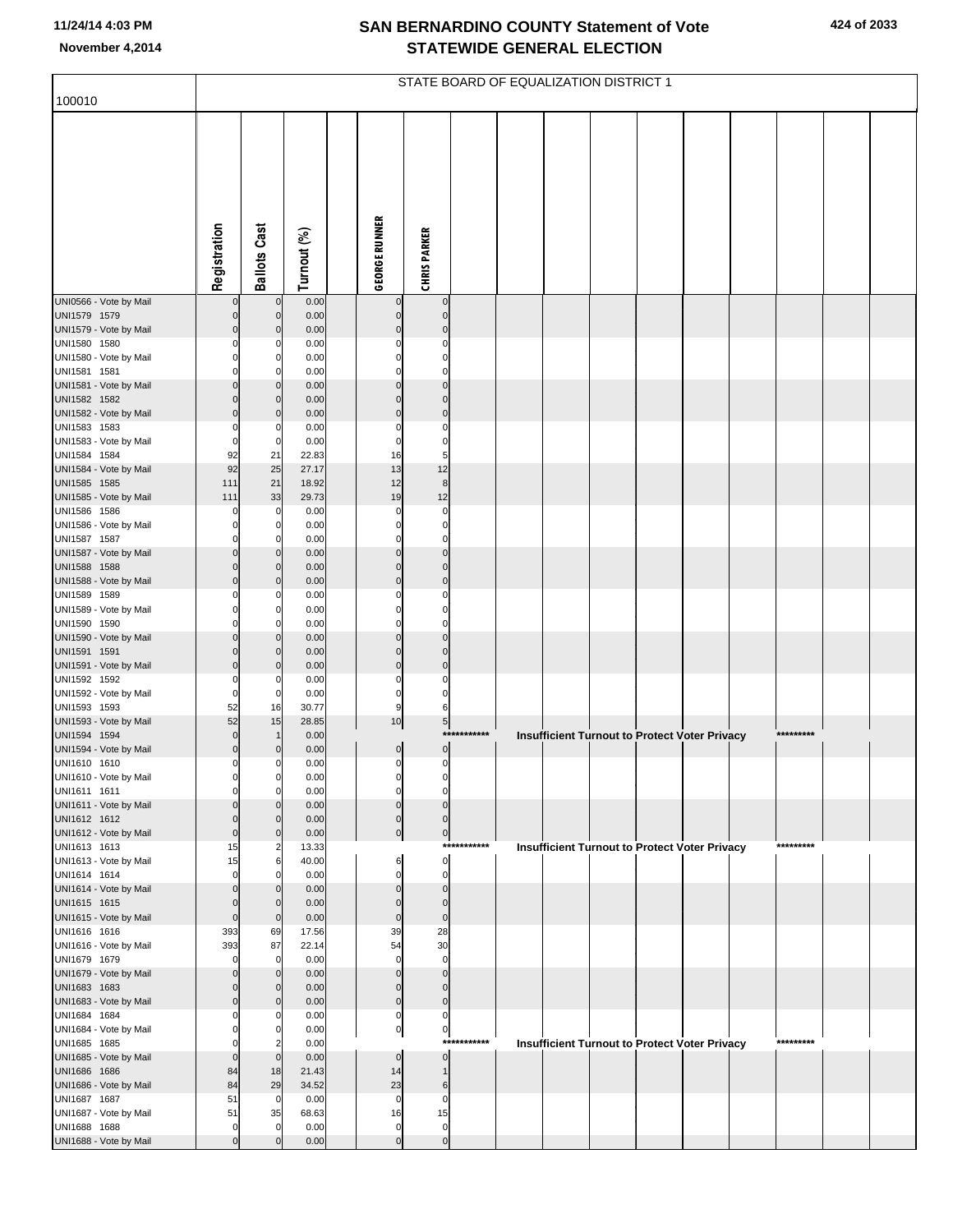|                                        |                            |                            |                |                               | STATE BOARD OF EQUALIZATION DISTRICT 1 |             |  |                                                      |  |           |  |
|----------------------------------------|----------------------------|----------------------------|----------------|-------------------------------|----------------------------------------|-------------|--|------------------------------------------------------|--|-----------|--|
| 100010                                 |                            |                            |                |                               |                                        |             |  |                                                      |  |           |  |
|                                        | Registration               | <b>Ballots Cast</b>        | Turnout (%)    | <b>GEORGE RUNNER</b>          | <b>CHRIS PARKER</b>                    |             |  |                                                      |  |           |  |
| UNI1689 1689                           | 27                         | 8                          | 29.63          |                               | 2                                      |             |  |                                                      |  |           |  |
| UNI1689 - Vote by Mail<br>UNI1690 1690 | 27<br>$\overline{0}$       | 16<br>$\mathbf 0$          | 59.26<br>0.00  | 11<br>$\Omega$                | 5                                      |             |  |                                                      |  |           |  |
| UNI1690 - Vote by Mail                 | $\Omega$                   | 0                          | 0.00           | 0                             |                                        |             |  |                                                      |  |           |  |
| UNI1691 1691                           |                            | $\Omega$                   | 0.00           | 0                             |                                        |             |  |                                                      |  |           |  |
| UNI1691 - Vote by Mail<br>UNI1692 1692 | $\Omega$                   | 0                          | 0.00<br>0.00   | $\Omega$                      |                                        |             |  |                                                      |  |           |  |
| UNI1692 - Vote by Mail                 | $\Omega$                   | $\overline{0}$             | 0.00           | $\boldsymbol{0}$              | $\boldsymbol{0}$                       |             |  |                                                      |  |           |  |
| UNI1693 1693                           | 11                         | 3                          | 27.27          |                               |                                        | *********** |  | <b>Insufficient Turnout to Protect Voter Privacy</b> |  | ********* |  |
| UNI1693 - Vote by Mail<br>UNI1694 1694 | 11<br>$\Omega$             | 2<br>0                     | 18.18<br>0.00  | 0                             | $\Omega$                               | *********** |  | Insufficient Turnout to Protect Voter Privacy        |  | ********* |  |
| UNI1694 - Vote by Mail                 | $\Omega$                   | 0                          | 0.00           | $\mathbf 0$                   | $\mathbf 0$                            |             |  |                                                      |  |           |  |
| UNI1698 1698                           |                            | $\Omega$                   | 0.00           | $\Omega$                      | $\Omega$                               |             |  |                                                      |  |           |  |
| UNI1698 - Vote by Mail                 | $\Omega$                   | $\mathbf{0}$               | 0.00           | $\mathbf 0$                   | $\Omega$                               |             |  |                                                      |  |           |  |
| UNI1699 1699<br>UNI1699 - Vote by Mail |                            | $\mathbf{0}$<br>0          | 0.00<br>0.00   | $\Omega$<br>$\Omega$          | $\Omega$<br>O                          |             |  |                                                      |  |           |  |
| UNI1700 1700                           |                            |                            | 0.00           | 0                             |                                        |             |  |                                                      |  |           |  |
| UNI1700 - Vote by Mail                 | $\Omega$                   | 0                          | 0.00           | $\pmb{0}$                     | $\pmb{0}$                              |             |  |                                                      |  |           |  |
| UNI3000 3000<br>UNI3000 - Vote by Mail | 17<br>17                   | 6                          | 23.53<br>35.29 |                               | $\overline{0}$                         | *********** |  | Insufficient Turnout to Protect Voter Privacy        |  | ********* |  |
| UNI3001 3001                           | 127                        | 29                         | 22.83          | 6<br>23                       | $\overline{4}$                         |             |  |                                                      |  |           |  |
| UNI3001 - Vote by Mail                 | 127                        | 32                         | 25.20          | 21                            | 10                                     |             |  |                                                      |  |           |  |
| UNI3002 3002                           | 17                         |                            | 5.88           |                               |                                        | *********** |  | <b>Insufficient Turnout to Protect Voter Privacy</b> |  | ********* |  |
| UNI3002 - Vote by Mail<br>UNI3003 3003 | 17<br>5                    | 6                          | 35.29<br>40.00 | $\overline{2}$                | $\overline{2}$                         | *********** |  | <b>Insufficient Turnout to Protect Voter Privacy</b> |  | ********* |  |
| UNI3003 - Vote by Mail                 | 5                          | $\mathbf{0}$               | 0.00           | $\bf{0}$                      | $\mathbf 0$                            |             |  |                                                      |  |           |  |
| UNI3004 3004                           | $\Omega$                   | $\mathbf{0}$               | 0.00           | $\pmb{0}$                     | $\mathbf{0}$                           |             |  |                                                      |  |           |  |
| UNI3004 - Vote by Mail<br>UNI3005 3005 |                            | 0                          | 0.00<br>0.00   | 0<br>0                        | 0                                      |             |  |                                                      |  |           |  |
| UNI3005 - Vote by Mail                 |                            | $\Omega$                   | 0.00           | $\Omega$                      |                                        |             |  |                                                      |  |           |  |
| UNI3006 3006                           |                            |                            | 0.00           | $\mathbf 0$                   | $\pmb{0}$                              |             |  |                                                      |  |           |  |
| UNI3006 - Vote by Mail<br>UNI0567 567  |                            | $\Omega$                   | 100.00         |                               |                                        | *********** |  | Insufficient Turnout to Protect Voter Privacy        |  | ********* |  |
| UNI0567 - Vote by Mail                 | $\mathbf 0$                | $\overline{0}$             | 0.00<br>0.00   | $\boldsymbol{0}$<br>$\pmb{0}$ | $\pmb{0}$<br>$\mathbf 0$               |             |  |                                                      |  |           |  |
| UNI0568 568                            | $\Omega$                   | $\mathbf{0}$               | 0.00           |                               |                                        |             |  |                                                      |  |           |  |
| UNI0568 - Vote by Mail                 | $\mathbf 0$                | 0                          | 0.00           | $\Omega$                      | $\Omega$                               |             |  |                                                      |  |           |  |
| UNI0569 569<br>UNI0569 - Vote by Mail  | $\Omega$<br>$\mathbf 0$    | $\Omega$<br>$\overline{0}$ | 0.00<br>0.00   | $\Omega$<br>$\Omega$          | $\Omega$<br>$\mathbf{0}$               |             |  |                                                      |  |           |  |
| UNI0570 570                            | $\mathbf 0$                | $\mathbf 0$                | 0.00           | $\Omega$                      | $\mathbf{0}$                           |             |  |                                                      |  |           |  |
| UNI0570 - Vote by Mail                 | $\Omega$                   | $\mathbf{0}$               | 0.00           | $\Omega$                      | 0                                      |             |  |                                                      |  |           |  |
| UNI0571 571<br>UNI0571 - Vote by Mail  | $\mathbf 0$<br>$\mathbf 0$ | 0<br>$\mathbf 0$           | 0.00<br>0.00   | $\Omega$<br>$\Omega$          | $\mathbf 0$<br>$\mathbf 0$             |             |  |                                                      |  |           |  |
| BIG0572 572                            | 617                        | 123                        | 19.94          | 71                            | 36                                     |             |  |                                                      |  |           |  |
| BIG0572 - Vote by Mail                 | 617                        | 214                        | 34.68          | 144                           | 57                                     |             |  |                                                      |  |           |  |
| BIG0573 573<br>BIG0573 - Vote by Mail  | 694<br>694                 | 100<br>248                 | 14.41<br>35.73 | 69<br>172                     | 23<br>62                               |             |  |                                                      |  |           |  |
| BIG0574 574                            | 957                        | 162                        | 16.93          | 114                           | 36                                     |             |  |                                                      |  |           |  |
| BIG0574 - Vote by Mail                 | 957                        | 412                        | 43.05          | 288                           | 107                                    |             |  |                                                      |  |           |  |
| BIG0575 575<br>BIG0575 - Vote by Mail  | 411<br>411                 | 97<br>122                  | 23.60<br>29.68 | 58<br>69                      | 36<br>43                               |             |  |                                                      |  |           |  |
| BIG0576 576                            | $\pmb{0}$                  | $\overline{0}$             | 0.00           | $\mathbf 0$                   | $\pmb{0}$                              |             |  |                                                      |  |           |  |
| BIG0576 - Vote by Mail                 | 0                          | $\overline{0}$             | 0.00           | 0                             | $\pmb{0}$                              |             |  |                                                      |  |           |  |
| UNI0577 577                            | 335<br>335                 | 64<br>107                  | 19.10<br>31.94 | 35<br>54                      | 23<br>46                               |             |  |                                                      |  |           |  |
| UNI0577 - Vote by Mail<br>UNI0578 578  | $\mathbf 0$                | $\overline{0}$             | 0.00           | $\mathbf{0}$                  | $\mathbf{0}$                           |             |  |                                                      |  |           |  |
| UNI0578 - Vote by Mail                 | $\mathbf 0$                | $\overline{0}$             | 0.00           | $\mathbf 0$                   | $\mathbf{0}$                           |             |  |                                                      |  |           |  |
| UNI0579 579                            | $\mathbf 0$                | $\mathbf 0$                | 0.00           | $\mathbf 0$                   | $\mathbf 0$                            |             |  |                                                      |  |           |  |
| UNI0579 - Vote by Mail<br>UNI0580 580  | $\mathbf 0$<br>$\mathbf 0$ | 0                          | 0.00<br>0.00   | $\Omega$<br>$\Omega$          | $\Omega$<br>$\Omega$                   |             |  |                                                      |  |           |  |
| UNI0580 - Vote by Mail                 | $\mathbf 0$                | O                          | 0.00           | $\mathbf 0$                   | $\mathbf 0$                            |             |  |                                                      |  |           |  |
| UNI0581 581                            | $\mathbf 0$                | $\Omega$                   | 0.00           | $\mathbf{0}$                  | $\mathbf 0$                            |             |  |                                                      |  |           |  |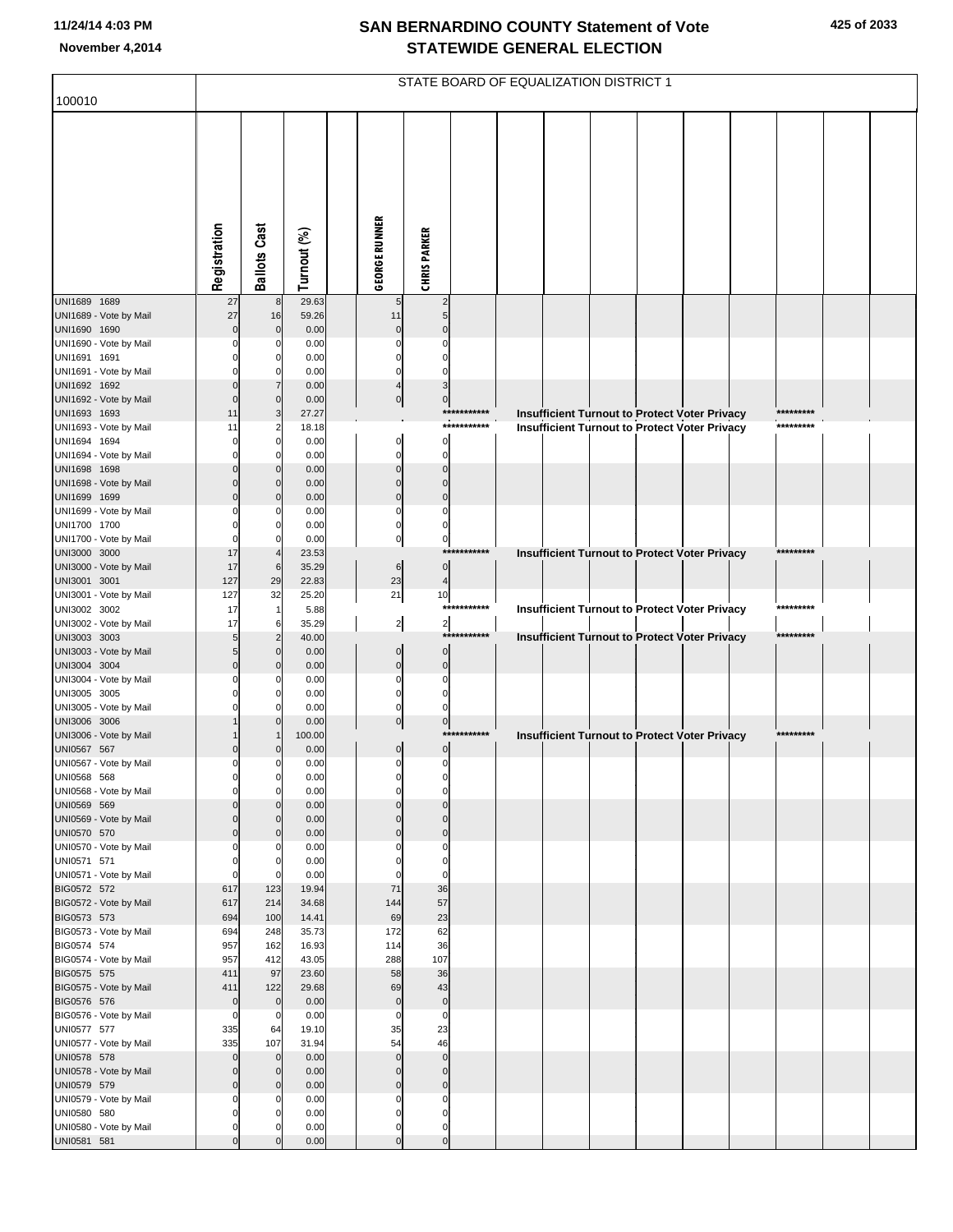|                                        |                      |                                |                |                      |                          |                            | STATE BOARD OF EQUALIZATION DISTRICT 1                                                                       |  |  |                        |  |
|----------------------------------------|----------------------|--------------------------------|----------------|----------------------|--------------------------|----------------------------|--------------------------------------------------------------------------------------------------------------|--|--|------------------------|--|
| 100010                                 |                      |                                |                |                      |                          |                            |                                                                                                              |  |  |                        |  |
|                                        | Registration         | <b>Ballots Cast</b>            | Turnout (%)    | <b>GEORGE RUNNER</b> | <b>CHRIS PARKER</b>      |                            |                                                                                                              |  |  |                        |  |
| UNI0581 - Vote by Mail                 |                      | $\mathbf 0$                    | 0.00           | $\mathsf{C}$         | $\mathbf 0$              |                            |                                                                                                              |  |  |                        |  |
| UNI0582 582<br>UNI0582 - Vote by Mail  | 73<br>73             | 15<br>35                       | 20.55<br>47.95 | 12<br>25             | $\overline{7}$           |                            |                                                                                                              |  |  |                        |  |
| UNI0583 583                            | 0                    | $\mathbf 0$                    | 0.00           | $\mathbf 0$          | $\Omega$                 |                            |                                                                                                              |  |  |                        |  |
| UNI0583 - Vote by Mail                 |                      |                                | 0.00           | 0                    | 0                        |                            |                                                                                                              |  |  |                        |  |
| UNI0584 584                            | 5                    | 0                              | 0.00           | $\pmb{0}$            | $\overline{0}$<br>***    | *******                    |                                                                                                              |  |  | *********              |  |
| UNI0584 - Vote by Mail<br>UNI0585 585  | 5<br>902             | 146                            | 80.00<br>16.19 | 83                   | 50                       |                            | <b>Insufficient Turnout to Protect Voter Privacy</b>                                                         |  |  |                        |  |
| UNI0585 - Vote by Mail                 | 902                  | 245                            | 27.16          | 174                  | 58                       |                            |                                                                                                              |  |  |                        |  |
| UNI0586 586                            | 114                  | 22                             | 19.30          | 14                   | 6                        |                            |                                                                                                              |  |  |                        |  |
| UNI0586 - Vote by Mail                 | 114                  | 55                             | 48.25          | 44                   | 9                        |                            |                                                                                                              |  |  |                        |  |
| UNI0587 587                            | 1597                 | 327                            | 20.48          | 231                  | 78                       |                            |                                                                                                              |  |  |                        |  |
| UNI0587 - Vote by Mail<br>UNI0588 588  | 1597<br>761          | 468<br>149                     | 29.30<br>19.58 | 291<br>110           | 135<br>33                |                            |                                                                                                              |  |  |                        |  |
| UNI0588 - Vote by Mail                 | 761                  | 214                            | 28.12          | 128                  | 74                       |                            |                                                                                                              |  |  |                        |  |
| UNI0589 589                            | 1119                 | 210                            | 18.77          | 130                  | 65                       |                            |                                                                                                              |  |  |                        |  |
| UNI0589 - Vote by Mail                 | 1119                 | 374                            | 33.42          | 283                  | 70                       |                            |                                                                                                              |  |  |                        |  |
| UNI0590 590<br>UNI0590 - Vote by Mail  | 464<br>464           | 103<br>93                      | 22.20<br>20.04 | 63<br>54             | 36<br>33                 |                            |                                                                                                              |  |  |                        |  |
| UNI0591 591                            |                      | $\mathbf 0$                    | 0.00           | $\Omega$             | $\mathbf 0$              |                            |                                                                                                              |  |  |                        |  |
| UNI0591 - Vote by Mail                 |                      | $\mathbf 0$                    | 0.00           |                      | $\mathbf 0$              |                            |                                                                                                              |  |  |                        |  |
| UNI0592 592                            |                      |                                | 0.00           |                      | 0                        |                            |                                                                                                              |  |  |                        |  |
| UNI0592 - Vote by Mail<br>UNI0593 593  |                      | 0                              | 0.00<br>0.00   |                      | $\Omega$<br>0            |                            |                                                                                                              |  |  |                        |  |
| UNI0593 - Vote by Mail                 | $\Omega$             | $\mathbf 0$                    | 0.00           | $\mathbf 0$          | $\Omega$                 |                            |                                                                                                              |  |  |                        |  |
| UNI0594 594                            | 268                  | 28                             | 10.45          | 22                   | 6                        |                            |                                                                                                              |  |  |                        |  |
| UNI0594 - Vote by Mail                 | 268                  | 102                            | 38.06          | 76                   | 24                       |                            |                                                                                                              |  |  |                        |  |
| UNI0597 597<br>UNI0597 - Vote by Mail  | $\Omega$<br>$\Omega$ | 0<br>$\Omega$                  | 0.00           | C<br>$\mathsf{C}$    | $\Omega$<br>$\Omega$     |                            |                                                                                                              |  |  |                        |  |
| UNI0598 598                            | 11                   | 0                              | 0.00<br>0.00   | 0                    | 0                        |                            |                                                                                                              |  |  |                        |  |
| UNI0598 - Vote by Mail                 | 11                   | 10                             | 90.91          | 10                   | $\mathbf 0$              |                            |                                                                                                              |  |  |                        |  |
| UNI0599 599                            | $\mathbf 0$          | $\mathbf 0$                    | 0.00           | $\mathbf 0$          | $\Omega$                 |                            |                                                                                                              |  |  |                        |  |
| UNI0599 - Vote by Mail                 | $\mathbf 0$          |                                | 0.00           | $\mathbf 0$          | 0                        | ***********                |                                                                                                              |  |  | *********              |  |
| UNI1566 1566<br>UNI1566 - Vote by Mail | 11<br>11             | 3                              | 9.09<br>27.27  |                      |                          | ***********                | <b>Insufficient Turnout to Protect Voter Privacy</b><br><b>Insufficient Turnout to Protect Voter Privacy</b> |  |  | *********              |  |
| UNI1595 1595                           | $\mathbf 0$          | $\mathbf{0}$                   | 0.00           | 0                    | $\overline{0}$           |                            |                                                                                                              |  |  |                        |  |
| UNI1595 - Vote by Mail                 | $\Omega$             |                                | 0.00           | $\overline{0}$       | $\overline{0}$           |                            |                                                                                                              |  |  |                        |  |
| UNI1596 1596                           | 11<br>11             |                                | 9.09           |                      |                          | ***********<br>*********** | <b>Insufficient Turnout to Protect Voter Privacy</b>                                                         |  |  | *********<br>********* |  |
| UNI1596 - Vote by Mail<br>UNI1597 1597 | 973                  | 160                            | 36.36<br>16.44 | 90                   | 58                       |                            | <b>Insufficient Turnout to Protect Voter Privacy</b>                                                         |  |  |                        |  |
| UNI1597 - Vote by Mail                 | 973                  | 291                            | 29.91          | 168                  | 112                      |                            |                                                                                                              |  |  |                        |  |
| UNI0600 600                            | $\Omega$             | $\mathbf 0$                    | 0.00           | $\mathsf{C}$         | $\mathbf 0$              |                            |                                                                                                              |  |  |                        |  |
| UNI0600 - Vote by Mail                 |                      | $\mathbf{0}$                   | 0.00           | C                    | $\mathbf 0$              |                            |                                                                                                              |  |  |                        |  |
| UNI0601 601<br>UNI0601 - Vote by Mail  | O<br>$\Omega$        | $\mathbf{0}$<br>$\overline{0}$ | 0.00<br>0.00   | C                    | $\Omega$<br>$\Omega$     |                            |                                                                                                              |  |  |                        |  |
| UNI0602 602                            |                      | 0                              | 0.00           | C                    | $\Omega$                 |                            |                                                                                                              |  |  |                        |  |
| UNI0602 - Vote by Mail                 |                      | $\mathbf 0$                    | 0.00           |                      | 0                        |                            |                                                                                                              |  |  |                        |  |
| UNI0603 603                            | 6                    | $\mathbf 0$                    | 0.00           |                      | 0                        |                            |                                                                                                              |  |  |                        |  |
| UNI0603 - Vote by Mail<br>HIG0604 604  | 6<br>$\Omega$        | 5<br>$\overline{0}$            | 83.33<br>0.00  |                      | $\Omega$                 |                            |                                                                                                              |  |  |                        |  |
| HIG0604 - Vote by Mail                 | $\Omega$             | $\mathbf 0$                    | 0.00           | $\mathcal{C}$        | $\Omega$                 |                            |                                                                                                              |  |  |                        |  |
| UNI0605 605                            |                      | 0                              | 0.00           |                      | $\Omega$                 |                            |                                                                                                              |  |  |                        |  |
| UNI0605 - Vote by Mail                 |                      | $\mathbf 0$                    | 0.00           |                      | $\Omega$                 |                            |                                                                                                              |  |  |                        |  |
| UNI0606 606                            | $\mathbf{0}$         | 0<br>$\mathbf 0$               | 0.00<br>0.00   | $\Omega$             | $\Omega$<br>$\mathbf{0}$ |                            |                                                                                                              |  |  |                        |  |
| UNI0606 - Vote by Mail<br>UNI0607 607  | 570                  | 169                            | 29.65          | 86                   | 74                       |                            |                                                                                                              |  |  |                        |  |
| UNI0607 - Vote by Mail                 | 570                  | 130                            | 22.81          | 76                   | 51                       |                            |                                                                                                              |  |  |                        |  |
| UNI0608 608                            |                      | 0                              | 0.00           | C                    | 0                        |                            |                                                                                                              |  |  |                        |  |
| UNI0608 - Vote by Mail<br>UNI0609 609  | 0                    | 0                              | 0.00<br>0.00   | C                    | 0                        |                            |                                                                                                              |  |  |                        |  |
| UNI0609 - Vote by Mail                 |                      |                                | 0.00           | $\mathcal{C}$        | 0<br>$\bf{0}$            |                            |                                                                                                              |  |  |                        |  |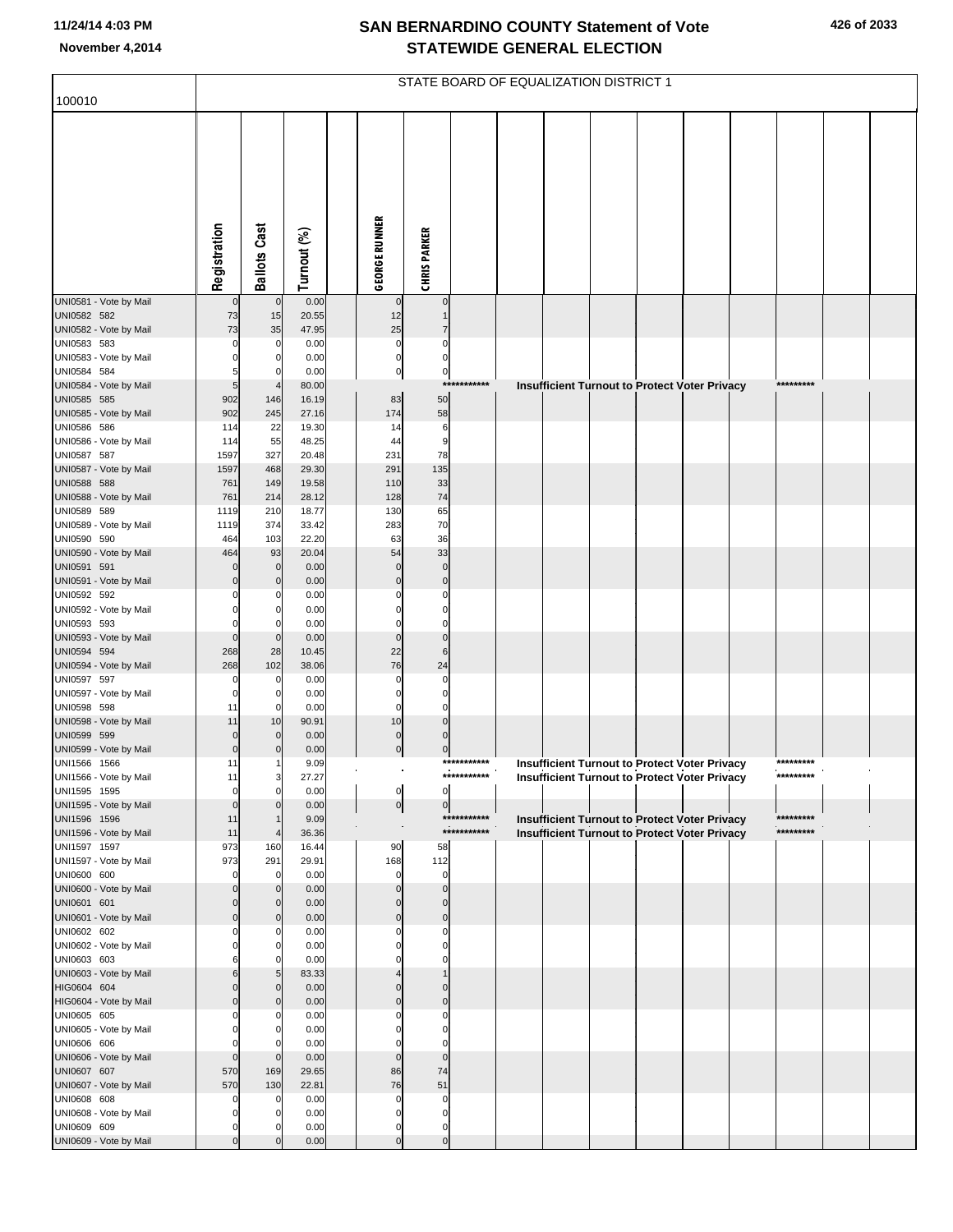| 100010                                 |                      |                            |                |              |                               |                                           |             | STATE BOARD OF EQUALIZATION DISTRICT 1 |  |                                                      |              |  |
|----------------------------------------|----------------------|----------------------------|----------------|--------------|-------------------------------|-------------------------------------------|-------------|----------------------------------------|--|------------------------------------------------------|--------------|--|
|                                        |                      |                            |                |              |                               |                                           |             |                                        |  |                                                      |              |  |
|                                        |                      |                            |                |              |                               |                                           |             |                                        |  |                                                      |              |  |
|                                        |                      |                            |                |              |                               |                                           |             |                                        |  |                                                      |              |  |
|                                        |                      |                            |                |              |                               |                                           |             |                                        |  |                                                      |              |  |
|                                        |                      |                            |                |              |                               |                                           |             |                                        |  |                                                      |              |  |
|                                        |                      |                            |                |              |                               |                                           |             |                                        |  |                                                      |              |  |
|                                        |                      |                            |                |              |                               |                                           |             |                                        |  |                                                      |              |  |
|                                        |                      |                            |                |              |                               |                                           |             |                                        |  |                                                      |              |  |
|                                        | Registration         | <b>Ballots Cast</b>        | Turnout (%)    |              | <b>GEORGE RUNNER</b>          | <b>CHRIS PARKER</b>                       |             |                                        |  |                                                      |              |  |
| UNI0610 610                            |                      | $\mathbf 0$                | 0.00           |              | 0                             | $\pmb{0}$                                 |             |                                        |  |                                                      |              |  |
| UNI0610 - Vote by Mail                 | $\Omega$             | $\mathbf 0$                | 0.00           |              | $\mathbf 0$                   | $\pmb{0}$                                 |             |                                        |  |                                                      |              |  |
| UNI1682 1682<br>UNI1682 - Vote by Mail | $\Omega$             | $\mathbf 0$<br>C           | 0.00<br>0.00   |              | $\mathbf 0$                   | $\mathbf 0$<br>$\mathbf 0$                |             |                                        |  |                                                      |              |  |
| UNI1702 1702                           |                      | 0                          | 0.00           |              | 0                             | $\mathbf 0$                               |             |                                        |  |                                                      |              |  |
| UNI1702 - Vote by Mail                 | $\Omega$             | 0                          | 0.00           |              | 0                             | $\mathbf 0$<br>$\mathbf 0$                |             |                                        |  |                                                      |              |  |
| UNI0611 611<br>UNI0611 - Vote by Mail  | $\Omega$             | $\mathbf 0$<br>$\mathbf 0$ | 0.00<br>0.00   |              | $\mathbf 0$<br>$\mathbf 0$    | $\mathbf 0$                               |             |                                        |  |                                                      |              |  |
| UNI0612 612                            | $\Omega$             | $\mathbf 0$                | 0.00           |              | $\pmb{0}$                     | $\mathbf 0$                               |             |                                        |  |                                                      |              |  |
| UNI0612 - Vote by Mail                 |                      | C                          | 0.00           |              |                               | $\mathbf 0$<br>$\mathbf 0$                |             |                                        |  |                                                      |              |  |
| UNI0613 613<br>UNI0613 - Vote by Mail  |                      | 0<br>C                     | 0.00<br>0.00   |              | 0<br>ŋ                        | $\mathbf 0$                               |             |                                        |  |                                                      |              |  |
| UNI0614 614                            | $\Omega$             | $\mathbf 0$                | 0.00           |              | $\mathbf 0$                   | $\mathbf 0$                               |             |                                        |  |                                                      |              |  |
| UNI0614 - Vote by Mail                 | $\Omega$             | $\mathbf 0$                | 0.00           |              | $\mathbf 0$                   | $\mathbf 0$<br>$\mathbf 0$                |             |                                        |  |                                                      |              |  |
| UNI1701 1701<br>UNI1701 - Vote by Mail | $\Omega$             | $\mathbf 0$<br>C           | 0.00<br>0.00   |              | $\pmb{0}$                     | $\mathbf 0$                               |             |                                        |  |                                                      |              |  |
| UNI1703 1703                           |                      | 0                          | 0.00           |              | 0                             | $\mathbf 0$                               |             |                                        |  |                                                      |              |  |
| UNI1703 - Vote by Mail<br>SB40615 615  | 5                    | C<br>$\mathbf 0$           | 0.00<br>0.00   |              | $\Omega$<br>$\pmb{0}$         | $\mathbf 0$<br>$\mathbf 0$                |             |                                        |  |                                                      |              |  |
| SB40615 - Vote by Mail                 | 5                    | 5                          | 100.00         |              | 5                             | $\mathbf 0$                               |             |                                        |  |                                                      |              |  |
| SB40616 616                            | $\Omega$             | $\mathbf 0$                | 0.00           |              | $\mathbf 0$                   | $\mathbf 0$                               |             |                                        |  |                                                      |              |  |
| SB40616 - Vote by Mail<br>SB40617 617  |                      | C<br>0                     | 0.00<br>0.00   |              | 0                             | $\mathbf 0$<br>$\mathbf 0$                |             |                                        |  |                                                      |              |  |
| SB40617 - Vote by Mail                 |                      | C                          | 0.00           |              | $\Omega$                      | $\mathbf 0$                               |             |                                        |  |                                                      |              |  |
| SB40618 618                            | $\Omega$             | 0                          | 0.00           |              | $\pmb{0}$                     | $\overline{0}$                            |             |                                        |  |                                                      |              |  |
| SB40618 - Vote by Mail<br>UNI0619 619  | $\Omega$             | 0<br>$\mathbf 0$           | 0.00<br>0.00   |              | $\pmb{0}$<br>$\overline{0}$   | $\overline{0}$<br>$\overline{0}$          |             |                                        |  |                                                      |              |  |
| UNI0619 - Vote by Mail                 |                      |                            | 50.00          |              |                               | $***$                                     | *******     |                                        |  | <b>Insufficient Turnout to Protect Voter Privacy</b> | *********    |  |
| UNI0620 620<br>UNI0620 - Vote by Mail  | O                    | 0<br>C                     | 0.00<br>0.00   |              | $\overline{0}$<br>$\mathbf 0$ | $\overline{0}$<br>$\overline{0}$          |             |                                        |  |                                                      |              |  |
| UNI0621 621                            | $\Omega$             | 0                          | 0.00           |              | $\overline{0}$                | $\circ$                                   |             |                                        |  |                                                      |              |  |
| UNI0621 - Vote by Mail                 |                      | C                          | 0.00           |              | $\pmb{0}$                     | $\overline{0}$                            |             |                                        |  |                                                      |              |  |
| UNI0622 622<br>UNI0622 - Vote by Mail  |                      | C                          | 0.00<br>100.00 |              | $\overline{0}$                | $\overline{0}$                            | *********** |                                        |  | Insufficient Turnout to Protect Voter Privacy        | *********    |  |
| UNI0623 623                            |                      | 0                          | 0.00           | $\mathbf{I}$ | $\sim$                        | $\mathsf{d}$                              |             |                                        |  |                                                      | $\mathbf{I}$ |  |
| UNI0623 - Vote by Mail                 |                      | 0                          | 0.00           |              | 0                             | 0                                         |             |                                        |  |                                                      |              |  |
| UNI0624 624<br>UNI0624 - Vote by Mail  | $\Omega$<br>$\Omega$ | $\Omega$<br>0              | 0.00<br>0.00   |              | $\pmb{0}$<br>$\pmb{0}$        | $\mathbf 0$<br>$\mathbf 0$                |             |                                        |  |                                                      |              |  |
| UNI0625 625                            | 20                   | $\mathbf 0$                | 0.00           |              | $\pmb{0}$                     | $\mathbf 0$                               |             |                                        |  |                                                      |              |  |
| UNI0625 - Vote by Mail<br>UNI0626 626  | 20<br>16             | 16<br>0                    | 80.00<br>0.00  |              | 6<br>$\overline{0}$           | $\overline{\mathbf{3}}$<br>$\overline{0}$ |             |                                        |  |                                                      |              |  |
| UNI0626 - Vote by Mail                 | 16                   | $\overline{2}$             | 12.50          |              |                               | $***$                                     | *******     |                                        |  | <b>Insufficient Turnout to Protect Voter Privacy</b> | *********    |  |
| UNI0627 627                            | 19                   | $\mathbf 0$                | 0.00           |              | $\mathbf 0$                   | $\pmb{0}$                                 |             |                                        |  |                                                      |              |  |
| UNI0627 - Vote by Mail<br>UNI0628 628  | 19<br>$\Omega$       | 6<br>$\Omega$              | 31.58<br>0.00  |              | $\overline{4}$<br>$\pmb{0}$   | $\overline{c}$<br>$\overline{0}$          |             |                                        |  |                                                      |              |  |
| UNI0628 - Vote by Mail                 | O                    | C                          | 0.00           |              | 0                             | $\mathbf 0$                               |             |                                        |  |                                                      |              |  |
| UNI0629 629                            |                      | 0                          | 0.00           |              | $\mathbf 0$                   | $\overline{0}$                            |             |                                        |  |                                                      |              |  |
| UNI0629 - Vote by Mail<br>UNI1676 1676 |                      | $\Omega$                   | 0.00<br>0.00   |              | $\mathbf 0$<br>$\overline{0}$ | $\mathbf 0$<br>$\overline{0}$             |             |                                        |  |                                                      |              |  |
| UNI1676 - Vote by Mail                 |                      |                            | 14.29          |              |                               |                                           | *********** |                                        |  | <b>Insufficient Turnout to Protect Voter Privacy</b> | *********    |  |
| UNI1677 1677<br>UNI1677 - Vote by Mail | $\Omega$             | $\Omega$<br>0              | 0.00<br>0.00   |              | $\pmb{0}$<br>$\Omega$         | $\overline{0}$<br>$\mathbf 0$             |             |                                        |  |                                                      |              |  |
| UNI1680 1680                           | 0                    | 0                          | 0.00           |              | 0                             | $\pmb{0}$                                 |             |                                        |  |                                                      |              |  |
| UNI1680 - Vote by Mail                 | $\Omega$             |                            | 0.00           |              | ŋ                             | $\mathbf 0$                               |             |                                        |  |                                                      |              |  |
| UNI1681 1681<br>UNI1681 - Vote by Mail | 14<br>14             | $\mathbf 0$<br>6           | 0.00<br>42.86  |              | $\mathbf 0$<br>5              | $\pmb{0}$<br>$\mathbf 0$                  |             |                                        |  |                                                      |              |  |
| UNI0630 630                            | $\Omega$             | $\Omega$                   | 0.00           |              | $\pmb{0}$                     | $\pmb{0}$                                 |             |                                        |  |                                                      |              |  |
| UNI0630 - Vote by Mail                 |                      |                            | 0.00           |              | 0                             | $\mathbf 0$                               |             |                                        |  |                                                      |              |  |
| UNI0631 631<br>UNI0631 - Vote by Mail  | 0                    |                            | 0.00<br>0.00   |              | $\Omega$<br>0                 | $\mathbf 0$<br>$\mathbf 0$                |             |                                        |  |                                                      |              |  |
| UNI0632 632                            | 121                  |                            | 0.00           |              | $\mathbf 0$                   | $\overline{0}$                            |             |                                        |  |                                                      |              |  |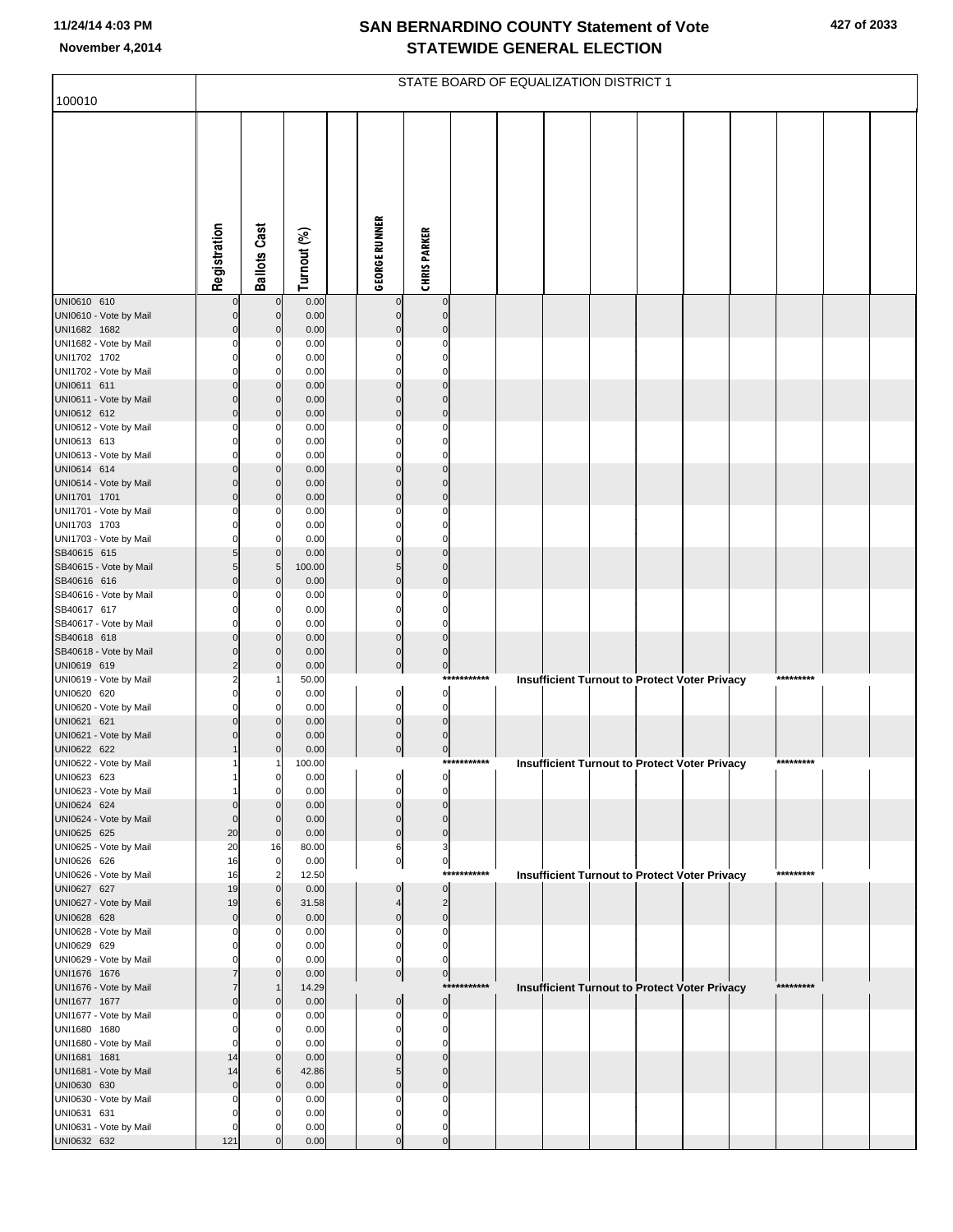|                                       |                      |                                  |                |                      |                         |                               |             | STATE BOARD OF EQUALIZATION DISTRICT 1 |                                                      |  |           |  |
|---------------------------------------|----------------------|----------------------------------|----------------|----------------------|-------------------------|-------------------------------|-------------|----------------------------------------|------------------------------------------------------|--|-----------|--|
| 100010                                |                      |                                  |                |                      |                         |                               |             |                                        |                                                      |  |           |  |
|                                       | Registration         | <b>Ballots Cast</b>              | Turnout (%)    | <b>GEORGE RUNNER</b> |                         | <b>CHRISPARKER</b>            |             |                                        |                                                      |  |           |  |
| UNI0632 - Vote by Mail                | 121                  | 55                               | 45.45          |                      | 38                      | 16                            |             |                                        |                                                      |  |           |  |
| UNI0633 633<br>UNI0633 - Vote by Mail |                      | $\overline{0}$<br>$\mathbf{0}$   | 0.00<br>0.00   |                      | $\mathbf 0$<br>$\Omega$ | $\mathbf{0}$<br>$\mathbf 0$   |             |                                        |                                                      |  |           |  |
| UNI0634 634                           |                      | 0                                | 0.00           |                      | $\Omega$                | $\mathbf 0$                   |             |                                        |                                                      |  |           |  |
| UNI0634 - Vote by Mail                |                      | 5                                | 62.50          |                      | 5                       | $\mathbf 0$                   |             |                                        |                                                      |  |           |  |
| UNI0635 635                           |                      | <sup>0</sup>                     | 0.00           |                      | $\overline{0}$          | $\overline{0}$                | *********** |                                        |                                                      |  | ********* |  |
| UNI0635 - Vote by Mail<br>UNI0636 636 |                      | $\mathbf{0}$                     | 66.67<br>0.00  |                      | $\circ$                 | $\overline{0}$                |             |                                        | <b>Insufficient Turnout to Protect Voter Privacy</b> |  |           |  |
| UNI0636 - Vote by Mail                | 3                    | $\overline{2}$                   | 66.67          |                      |                         |                               | *********** |                                        | <b>Insufficient Turnout to Protect Voter Privacy</b> |  | ********* |  |
| SB40637 637                           |                      | O                                | 0.00           |                      | $\Omega$                | $\mathbf 0$                   |             |                                        |                                                      |  |           |  |
| SB40637 - Vote by Mail                |                      | 0                                | 0.00           |                      | $\Omega$                | $\mathbf 0$                   |             |                                        |                                                      |  |           |  |
| SB40638 638<br>SB40638 - Vote by Mail | $\Omega$             | O<br>$\mathbf{0}$                | 0.00<br>0.00   |                      | C<br>$\Omega$           | $\Omega$<br>$\Omega$          |             |                                        |                                                      |  |           |  |
| UNI0639 639                           |                      | $\mathbf{0}$                     | 0.00           |                      | ſ                       | $\Omega$                      |             |                                        |                                                      |  |           |  |
| UNI0639 - Vote by Mail                | $\mathbf{0}$         | $\mathbf{0}$                     | 0.00           |                      | $\Omega$                | $\mathbf 0$                   |             |                                        |                                                      |  |           |  |
| UNI0640 640                           | 45                   | 0                                | 0.00           |                      | C                       | $\Omega$                      |             |                                        |                                                      |  |           |  |
| UNI0640 - Vote by Mail                | 45                   | 18                               | 40.00          |                      |                         | 10                            |             |                                        |                                                      |  |           |  |
| UNI0641 641<br>UNI0641 - Vote by Mail | 16<br>16             | 0<br>14                          | 0.00<br>87.50  |                      | C<br>12                 | $\mathbf 0$<br>$\overline{2}$ |             |                                        |                                                      |  |           |  |
| UNI0648 648                           | 1468                 | 280                              | 19.07          |                      | 206                     | 68                            |             |                                        |                                                      |  |           |  |
| UNI0648 - Vote by Mail                | 1468                 | 355                              | 24.18          |                      | 259                     | 84                            |             |                                        |                                                      |  |           |  |
| UNI0649 649                           | 1711                 | 309                              | 18.06          |                      | 204                     | 92                            |             |                                        |                                                      |  |           |  |
| UNI0649 - Vote by Mail<br>UNI0650 650 | 1711<br>1960         | 368<br>267                       | 21.51<br>13.62 |                      | 252<br>223              | 107<br>39                     |             |                                        |                                                      |  |           |  |
| UNI0650 - Vote by Mail                | 1960                 | 633                              | 32.30          |                      | 446                     | 166                           |             |                                        |                                                      |  |           |  |
| UNI0651 651                           | $\Omega$             | $\mathbf 0$                      | 0.00           |                      | $\Omega$                | $\mathbf 0$                   |             |                                        |                                                      |  |           |  |
| UNI0651 - Vote by Mail                | $\mathbf 0$          | $\mathbf 0$                      | 0.00           |                      | $\mathbf 0$             | $\pmb{0}$                     |             |                                        |                                                      |  |           |  |
| UNI0652 652<br>UNI0652 - Vote by Mail | 1594<br>1594         | 233                              | 14.62<br>28.48 |                      | 174<br>345              | 52<br>92                      |             |                                        |                                                      |  |           |  |
| UNI0653 653                           |                      | 454<br>O                         | 0.00           |                      |                         | $\mathbf 0$                   |             |                                        |                                                      |  |           |  |
| UNI0653 - Vote by Mail                |                      | $\Omega$                         | 0.00           |                      |                         | $\Omega$                      |             |                                        |                                                      |  |           |  |
| UNI0654 654                           |                      | $\Omega$                         | 0.00           |                      |                         | $\Omega$                      |             |                                        |                                                      |  |           |  |
| UNI0654 - Vote by Mail                | $\Omega$             | $\mathbf 0$                      | 0.00           |                      | $\mathbf 0$             | $\pmb{0}$                     |             |                                        |                                                      |  |           |  |
| UNI0655 655<br>UNI0655 - Vote by Mail | 1703<br>1703         | 388<br>494                       | 22.78<br>29.01 |                      | 257<br>344              | 113<br>136                    |             |                                        |                                                      |  |           |  |
| UNI0656 656                           | $\mathbf 0$          | $\overline{0}$                   | 0.00           |                      | $\mathbf 0$             | $\mathbf 0$                   |             |                                        |                                                      |  |           |  |
| UNI0656 - Vote by Mail                | $\mathbf{0}$         | $\mathbf 0$                      | 0.00           |                      | $\Omega$                | $\mathbf 0$                   |             |                                        |                                                      |  |           |  |
| UNI0657 657                           | 860                  | 149                              | 17.33          |                      | 105                     | 37                            |             |                                        |                                                      |  |           |  |
| UNI0657 - Vote by Mail<br>UNI0658 658 | 860<br>$\Omega$      | 291<br>$\mathbf 0$               | 33.84<br>0.00  |                      | 194<br>$\mathcal{C}$    | 85<br>$\Omega$                |             |                                        |                                                      |  |           |  |
| UNI0658 - Vote by Mail                | $\Omega$             | 0                                | 0.00           |                      | C                       | $\mathbf 0$                   |             |                                        |                                                      |  |           |  |
| UNI0659 659                           |                      | O                                | 0.00           |                      |                         | $\Omega$                      |             |                                        |                                                      |  |           |  |
| UNI0659 - Vote by Mail                | $\Omega$<br>$\Omega$ | $\mathbf{0}$                     | 0.00           |                      | $\Omega$<br>$\Omega$    | $\Omega$<br>$\Omega$          |             |                                        |                                                      |  |           |  |
| UNI0660 660<br>UNI0660 - Vote by Mail | $\Omega$             | $\overline{0}$<br>$\overline{0}$ | 0.00<br>0.00   |                      | $\Omega$                | $\mathbf 0$                   |             |                                        |                                                      |  |           |  |
| UNI0661 661                           | O                    | 0                                | 0.00           |                      | C                       | $\Omega$                      |             |                                        |                                                      |  |           |  |
| UNI0661 - Vote by Mail                | $\Omega$             | $\mathbf 0$                      | 0.00           |                      | $\Omega$                | $\Omega$                      |             |                                        |                                                      |  |           |  |
| UNI0662 662                           |                      | <sup>0</sup>                     | 0.00           |                      | C                       | $\Omega$                      |             |                                        |                                                      |  |           |  |
| UNI0662 - Vote by Mail<br>UNI0663 663 | $\Omega$<br>$\Omega$ | $\overline{0}$<br>$\mathbf{0}$   | 0.00<br>0.00   |                      | $\Omega$<br>$\Omega$    | $\mathbf{0}$<br>$\mathbf 0$   |             |                                        |                                                      |  |           |  |
| UNI0663 - Vote by Mail                | $\mathbf{0}$         | $\overline{0}$                   | 0.00           |                      | $\mathbf 0$             | $\Omega$                      |             |                                        |                                                      |  |           |  |
| UNI0664 664                           | $\overline{2}$       | 0                                | 0.00           |                      | $\pmb{0}$               | $\overline{0}$                |             |                                        |                                                      |  |           |  |
| UNI0664 - Vote by Mail                | $\overline{2}$       | $\overline{2}$                   | 100.00         |                      |                         |                               | *********** |                                        | <b>Insufficient Turnout to Protect Voter Privacy</b> |  | ********* |  |
| UNI0665 665                           | 6                    | <sup>0</sup>                     | 0.00           |                      | $\Omega$                | $\mathbf 0$                   |             |                                        |                                                      |  |           |  |
| UNI0665 - Vote by Mail<br>UNI0666 666 | 6                    | 5<br>$\mathbf 0$                 | 83.33<br>0.00  |                      | 5<br>$\overline{0}$     | $\mathbf 0$<br>$\overline{0}$ |             |                                        |                                                      |  |           |  |
| UNI0666 - Vote by Mail                |                      |                                  | 100.00         |                      |                         |                               | *********** |                                        | <b>Insufficient Turnout to Protect Voter Privacy</b> |  | ********* |  |
| UNI0667 667                           |                      | $\Omega$                         | 0.00           |                      | $\Omega$                | $\mathbf 0$                   |             |                                        |                                                      |  |           |  |
| UNI0667 - Vote by Mail                |                      | <sup>0</sup>                     | 0.00           |                      | $\mathbf 0$             | $\mathbf 0$                   |             |                                        |                                                      |  |           |  |
| UNI0668 668<br>UNI0668 - Vote by Mail | $\Omega$             | $\Omega$                         | 0.00<br>0.00   |                      | $\Omega$<br>$\Omega$    | $\mathbf 0$<br>$\mathbf 0$    |             |                                        |                                                      |  |           |  |
|                                       |                      |                                  |                |                      |                         |                               |             |                                        |                                                      |  |           |  |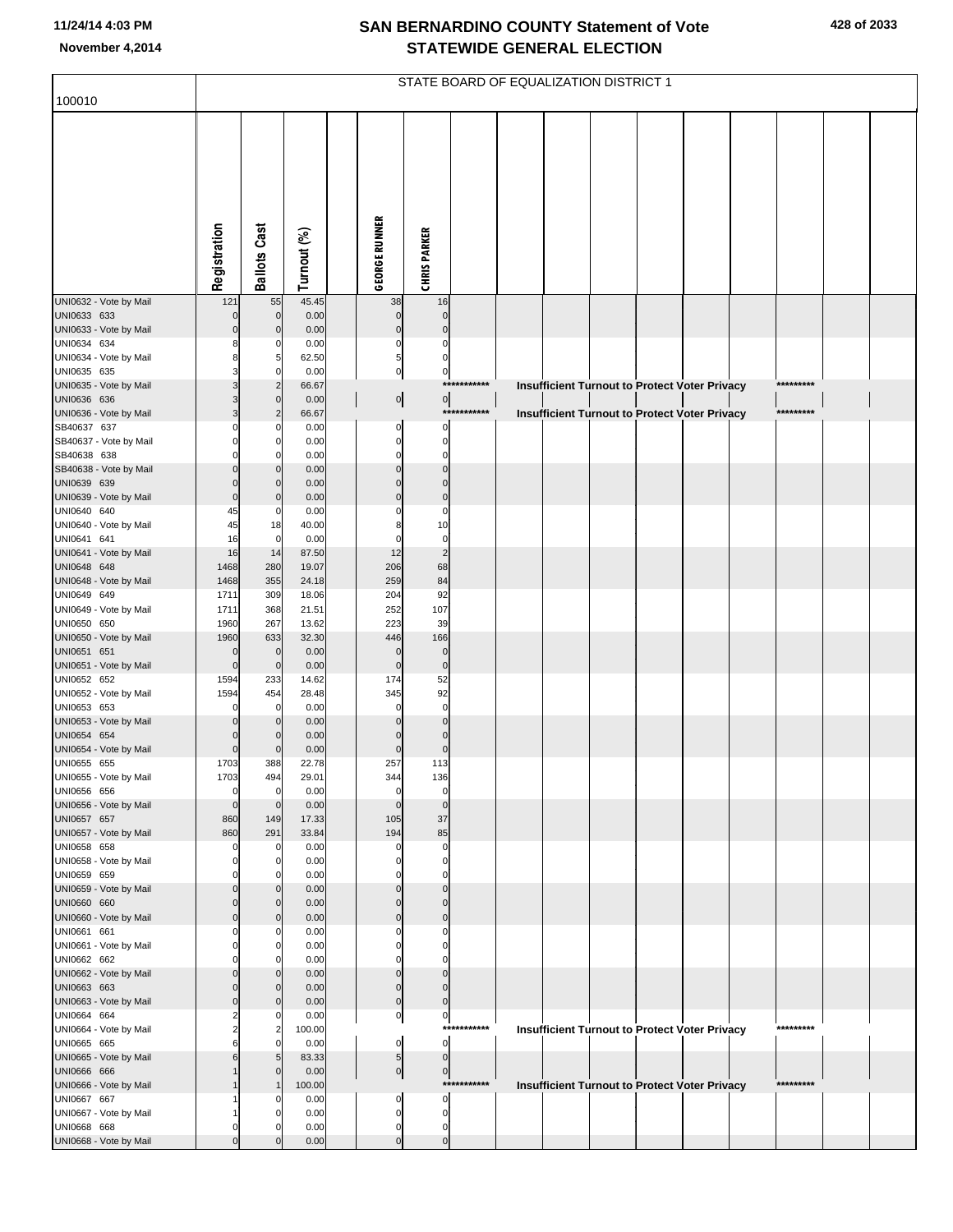|  |  | 429 of 2033 |
|--|--|-------------|
|--|--|-------------|

| 100010                                |                       |                             |               |                            |                               |             | STATE BOARD OF EQUALIZATION DISTRICT 1 |  |                                               |           |  |
|---------------------------------------|-----------------------|-----------------------------|---------------|----------------------------|-------------------------------|-------------|----------------------------------------|--|-----------------------------------------------|-----------|--|
|                                       |                       |                             |               |                            |                               |             |                                        |  |                                               |           |  |
|                                       | Registration          | <b>Ballots Cast</b>         | Turnout (%)   | <b>GEORGE RUNNER</b>       | <b>CHRIS PARKER</b>           |             |                                        |  |                                               |           |  |
| UNI0669 669                           | 2                     | $\mathbf 0$                 | 0.00          | $\Omega$                   | $\pmb{0}$                     |             |                                        |  |                                               |           |  |
| UNI0669 - Vote by Mail                | $\overline{2}$        | $\mathbf 0$                 | 0.00          | $\Omega$                   | $\pmb{0}$                     |             |                                        |  |                                               |           |  |
| UNI0670 670                           | $\overline{0}$        | $\mathbf 0$                 | 0.00          | $\Omega$                   | $\pmb{0}$                     |             |                                        |  |                                               |           |  |
| UNI0670 - Vote by Mail<br>UNI0671 671 | 0<br>0                | 0<br>0                      | 0.00<br>0.00  | 0<br>0                     | 0<br>$\mathbf 0$              |             |                                        |  |                                               |           |  |
| UNI0671 - Vote by Mail                |                       | 0                           | 0.00          | 0                          | $\Omega$                      |             |                                        |  |                                               |           |  |
| UNI0672 672                           | $\Omega$              | $\mathbf 0$                 | 0.00          | $\Omega$                   | $\pmb{0}$                     |             |                                        |  |                                               |           |  |
| UNI0672 - Vote by Mail<br>UNI0673 673 | $\Omega$<br>$\Omega$  | $\mathbf 0$<br>$\mathbf 0$  | 0.00<br>0.00  | $\mathbf 0$<br>$\mathbf 0$ | $\pmb{0}$<br>$\overline{0}$   |             |                                        |  |                                               |           |  |
| UNI0673 - Vote by Mail                | 0                     | 0                           | 0.00          | 0                          | 0                             |             |                                        |  |                                               |           |  |
| UNI0674 674                           | O                     | 0                           | 0.00          | 0                          | $\mathbf 0$                   |             |                                        |  |                                               |           |  |
| UNI0674 - Vote by Mail                |                       | $\Omega$                    | 0.00          | 0                          | $\Omega$                      |             |                                        |  |                                               |           |  |
| UNI0675 675<br>UNI0675 - Vote by Mail | $\Omega$<br>0         | $\mathbf 0$<br>$\mathbf 0$  | 0.00<br>0.00  | $\Omega$<br>$\Omega$       | $\pmb{0}$<br>$\mathbf 0$      |             |                                        |  |                                               |           |  |
| UNI0676 676                           | $\Omega$              | $\mathbf 0$                 | 0.00          | $\Omega$                   | $\mathbf 0$                   |             |                                        |  |                                               |           |  |
| UNI0676 - Vote by Mail                | $\Omega$              | 0                           | 0.00          | 0                          | $\mathbf 0$                   |             |                                        |  |                                               |           |  |
| UNI0677 677<br>UNI0677 - Vote by Mail | 262<br>262            | 5<br>100                    | 1.91<br>38.17 | 3<br>67                    | $\overline{c}$<br>26          |             |                                        |  |                                               |           |  |
| UNI0678 678                           | $\mathbf 0$           | $\pmb{0}$                   | 0.00          | $\mathbf 0$                | $\overline{0}$                |             |                                        |  |                                               |           |  |
| UNI0678 - Vote by Mail                | $\Omega$              | $\mathbf 0$                 | 0.00          | 0                          | $\overline{0}$                |             |                                        |  |                                               |           |  |
| UNI0679 679                           |                       | $\mathbf 0$<br>$\mathbf{1}$ | 0.00          | 이                          | $\overline{0}$                | *********** |                                        |  |                                               | ********* |  |
| UNI0679 - Vote by Mail<br>UNI0680 680 |                       | 0                           | 14.29<br>0.00 | 0                          | $\overline{0}$                |             |                                        |  | Insufficient Turnout to Protect Voter Privacy |           |  |
| UNI0680 - Vote by Mail                |                       | $\Omega$                    | 0.00          | 0                          | $\mathbf 0$                   |             |                                        |  |                                               |           |  |
| UNI0681 681                           | $\Omega$<br>$\Omega$  | $\mathbf 0$                 | 0.00          | $\mathbf 0$<br>$\mathbf 0$ | $\overline{0}$<br>$\pmb{0}$   |             |                                        |  |                                               |           |  |
| UNI0681 - Vote by Mail<br>UNI0682 682 | $\Omega$              | $\mathbf 0$<br>$\mathbf 0$  | 0.00<br>0.00  | $\Omega$                   | $\overline{0}$                |             |                                        |  |                                               |           |  |
| UNI0682 - Vote by Mail                | 0                     | 0                           | 0.00          | 0                          | 0                             |             |                                        |  |                                               |           |  |
| UNI0683 683                           | 0                     | 0                           | 0.00          | 0                          | 0                             |             |                                        |  |                                               |           |  |
| UNI0683 - Vote by Mail<br>UNI0684 684 | O<br>$\Omega$         | $\Omega$<br>$\mathbf 0$     | 0.00<br>0.00  | 0<br>$\Omega$              | $\Omega$<br>$\pmb{0}$         |             |                                        |  |                                               |           |  |
| UNI0684 - Vote by Mail                | $\mathbf 0$           | $\mathbf 0$                 | 0.00          | 0                          | $\pmb{0}$                     |             |                                        |  |                                               |           |  |
| UNI0685 685                           | $\overline{0}$        | $\Omega$                    | 0.00          | 0                          | $\overline{0}$                |             |                                        |  |                                               |           |  |
| UNI0685 - Vote by Mail<br>UNI0686 686 | 0<br>33               | 0<br> 0                     | 0.00<br>0.00  | 0<br>0                     | $\overline{0}$<br>0           |             |                                        |  |                                               |           |  |
| UNI0686 - Vote by Mail                | 33                    | 12                          | 36.36         | 11                         | $\mathbf 0$                   |             |                                        |  |                                               |           |  |
| UNI0687 687                           | $\mathbf 0$           | $\mathbf 0$                 | 0.00          | $\Omega$                   | $\pmb{0}$                     |             |                                        |  |                                               |           |  |
| UNI0687 - Vote by Mail<br>UNI0688 688 | $\overline{0}$<br>132 | $\mathbf 0$<br>70           | 0.00<br>53.03 | $\mathbf 0$<br>36          | $\pmb{0}$<br>28               |             |                                        |  |                                               |           |  |
| UNI0688 - Vote by Mail                | 132                   | 23                          | 17.42         | 14                         | 8                             |             |                                        |  |                                               |           |  |
| UNI0689 689                           | 0                     | $\pmb{0}$                   | 0.00          | 0                          | $\overline{0}$                |             |                                        |  |                                               |           |  |
| UNI0689 - Vote by Mail<br>UNI0690 690 |                       | 0<br>$\mathbf 0$            | 0.00<br>0.00  | n<br>$\mathbf 0$           | $\mathbf 0$<br>$\pmb{0}$      |             |                                        |  |                                               |           |  |
| UNI0690 - Vote by Mail                |                       | $\mathbf 0$                 | 0.00          | 0                          | $\pmb{0}$                     |             |                                        |  |                                               |           |  |
| UNI0691 691                           | 440                   | 120                         | 27.27         | 79                         | 38                            |             |                                        |  |                                               |           |  |
| UNI0691 - Vote by Mail<br>UNI0692 692 | 440                   | 89<br>0                     | 20.23<br>0.00 | 57<br>$\Omega$             | 25<br>$\mathbf 0$             |             |                                        |  |                                               |           |  |
| UNI0692 - Vote by Mail                |                       | 0                           | 0.00          | $\Omega$                   | $\mathbf 0$                   |             |                                        |  |                                               |           |  |
| UNI0693 693                           | $\Omega$              | $\mathbf 0$                 | 0.00          | $\Omega$                   | $\pmb{0}$                     |             |                                        |  |                                               |           |  |
| UNI0693 - Vote by Mail                | $\Omega$              | $\mathbf 0$                 | 0.00          | 0                          | $\overline{0}$                |             |                                        |  |                                               |           |  |
| UNI0694 694<br>UNI0694 - Vote by Mail | $\Omega$<br>0         | $\mathbf 0$<br>0            | 0.00<br>0.00  | $\mathbf 0$<br>$\Omega$    | $\overline{0}$<br>$\mathbf 0$ |             |                                        |  |                                               |           |  |
| UNI0695 695                           | O                     | 0                           | 0.00          | 0                          | $\overline{0}$                |             |                                        |  |                                               |           |  |
| UNI0695 - Vote by Mail                |                       | $\Omega$                    | 0.00          | 0                          | $\mathbf 0$                   |             |                                        |  |                                               |           |  |
| SB00696 696<br>SB00696 - Vote by Mail | $\Omega$<br>$\Omega$  | $\mathbf 0$<br>$\mathbf 0$  | 0.00<br>0.00  | $\Omega$<br>$\mathbf 0$    | $\pmb{0}$<br>$\mathbf 0$      |             |                                        |  |                                               |           |  |
| SB00697 697                           | $\overline{0}$        | $\mathbf 0$                 | 0.00          | $\mathbf 0$                | $\overline{0}$                |             |                                        |  |                                               |           |  |
| SB00697 - Vote by Mail                | $\Omega$              | 0                           | 0.00          | 0                          | 0                             |             |                                        |  |                                               |           |  |
| UNI0698 698<br>UNI0698 - Vote by Mail | 23<br>23              | 0<br>6                      | 0.00<br>26.09 | 0<br>6                     | $\mathbf 0$<br>$\overline{0}$ |             |                                        |  |                                               |           |  |
| UNI0699 699                           | $\mathbf 0$           | $\Omega$                    | 0.00          | $\mathbf 0$                | $\overline{0}$                |             |                                        |  |                                               |           |  |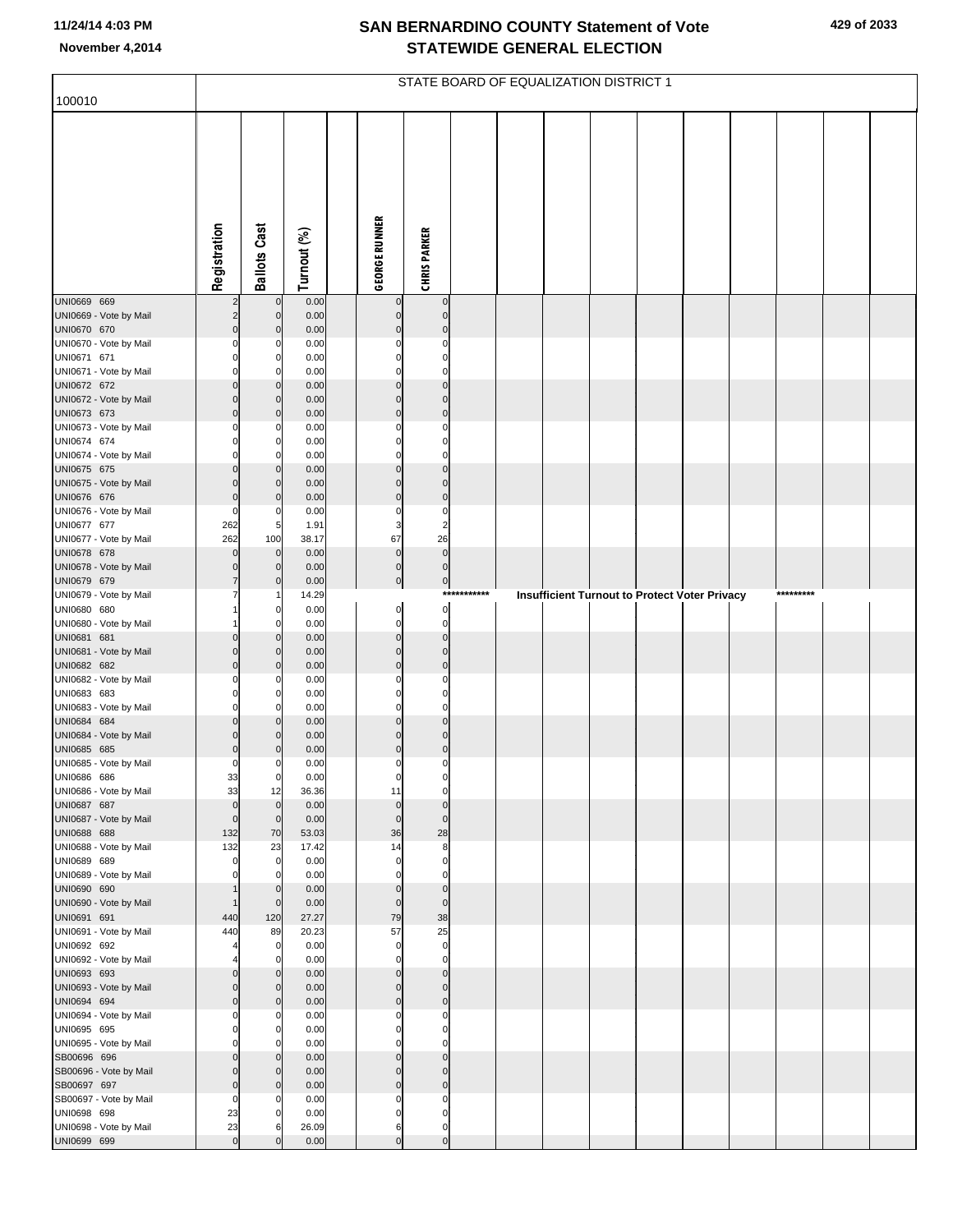| 100010                                |                               |                                  |                |                                  |                                        |             | STATE BOARD OF EQUALIZATION DISTRICT 1        |  |  |           |  |
|---------------------------------------|-------------------------------|----------------------------------|----------------|----------------------------------|----------------------------------------|-------------|-----------------------------------------------|--|--|-----------|--|
|                                       |                               |                                  |                |                                  |                                        |             |                                               |  |  |           |  |
|                                       |                               |                                  |                |                                  |                                        |             |                                               |  |  |           |  |
|                                       |                               |                                  |                |                                  |                                        |             |                                               |  |  |           |  |
|                                       |                               |                                  |                |                                  |                                        |             |                                               |  |  |           |  |
|                                       |                               |                                  |                |                                  |                                        |             |                                               |  |  |           |  |
|                                       |                               |                                  |                |                                  |                                        |             |                                               |  |  |           |  |
|                                       |                               |                                  |                |                                  |                                        |             |                                               |  |  |           |  |
|                                       |                               |                                  |                |                                  |                                        |             |                                               |  |  |           |  |
|                                       | Registration                  | <b>Ballots Cast</b>              | Turnout (%)    | <b>GEORGE RUNNER</b>             | <b>CHRIS PARKER</b>                    |             |                                               |  |  |           |  |
|                                       |                               |                                  |                |                                  |                                        |             |                                               |  |  |           |  |
| UNI0699 - Vote by Mail<br>UNI0700 700 | $\mathbf 0$<br>$\pmb{0}$      | $\mathbf 0$<br>$\mathbf 0$       | 0.00<br>0.00   | 0<br>$\overline{0}$              | $\bf{0}$<br>$\mathbf 0$                |             |                                               |  |  |           |  |
| UNI0700 - Vote by Mail                | $\pmb{0}$                     | $\mathbf 0$                      | 0.00           | $\overline{0}$                   | $\pmb{0}$                              |             |                                               |  |  |           |  |
| UNI0701 701<br>UNI0701 - Vote by Mail | 786<br>786                    | 154<br>198                       | 19.59<br>25.19 | 112<br>128                       | 31<br>65                               |             |                                               |  |  |           |  |
| UNI0702 702                           | $\mathbf 0$                   | 0                                | 0.00           | $\mathbf 0$                      | $\mathbf 0$                            |             |                                               |  |  |           |  |
| UNI0702 - Vote by Mail                | $\mathbf 0$                   | $\mathbf 0$                      | 0.00           | $\pmb{0}$                        | $\pmb{0}$                              |             |                                               |  |  |           |  |
| UNI0703 703<br>UNI0703 - Vote by Mail | $\mathbf 0$<br>$\mathbf 0$    | $\mathbf 0$<br>$\mathbf 0$       | 0.00<br>0.00   | $\mathbf 0$<br>$\overline{0}$    | $\mathbf 0$<br>$\mathbf{0}$            |             |                                               |  |  |           |  |
| UNI0704 704                           | 0                             | $\Omega$                         | 0.00           | $\overline{0}$                   | $\mathbf 0$                            |             |                                               |  |  |           |  |
| UNI0704 - Vote by Mail                | $\mathbf 0$                   | $\Omega$                         | 0.00           | $\overline{0}$                   | $\bf{0}$                               |             |                                               |  |  |           |  |
| UNI0705 705<br>UNI0705 - Vote by Mail | 12<br>12                      | $\Omega$                         | 0.00<br>8.33   | $\overline{0}$                   | $\overline{0}$                         | *********** | Insufficient Turnout to Protect Voter Privacy |  |  | ********* |  |
| UNI0706 706                           | 11                            |                                  | 9.09           |                                  |                                        | *********** | Insufficient Turnout to Protect Voter Privacy |  |  | ********* |  |
| UNI0706 - Vote by Mail<br>UNI0707 707 | 11<br>$\mathbf 0$             | $\overline{7}$<br>$\Omega$       | 63.64<br>0.00  | 5 <sub>5</sub><br>$\overline{0}$ | $\overline{\mathbf{c}}$<br>$\bf{0}$    |             |                                               |  |  |           |  |
| UNI0707 - Vote by Mail                | $\mathbf 0$                   | 0                                | 0.00           | $\mathbf{0}$                     | $\mathbf 0$                            |             |                                               |  |  |           |  |
| UNI0708 708                           | 5                             | 0                                | 0.00           | $\mathbf 0$                      | $\mathbf 0$                            |             |                                               |  |  |           |  |
| UNI0708 - Vote by Mail<br>UNI0709 709 | 5 <sub>5</sub><br>$\mathbf 0$ | 0<br>$\mathbf{0}$                | 0.00<br>0.00   | $\mathbf 0$<br>$\mathbf 0$       | $\mathbf 0$<br>$\mathbf 0$             |             |                                               |  |  |           |  |
| UNI0709 - Vote by Mail                | $\mathbf 0$                   | 0                                | 0.00           | $\mathbf 0$                      | $\mathbf{0}$                           |             |                                               |  |  |           |  |
| SB40710 710                           | 0                             | $\Omega$                         | 0.00           | $\mathbf 0$                      | $\mathbf 0$                            |             |                                               |  |  |           |  |
| SB40710 - Vote by Mail<br>UNI0711 711 | 0<br>$\Omega$                 | 0<br>$\Omega$                    | 0.00<br>0.00   | $\pmb{0}$<br>$\mathbf 0$         | $\mathbf 0$<br>$\mathbf 0$             |             |                                               |  |  |           |  |
| UNI0711 - Vote by Mail                | $\mathbf 0$                   | 0                                | 0.00           | $\pmb{0}$                        | $\mathbf 0$                            |             |                                               |  |  |           |  |
| SB40712 712<br>SB40712 - Vote by Mail | $\mathbf 0$<br>$\mathbf 0$    | $\mathbf 0$<br>$\mathbf 0$       | 0.00<br>0.00   | $\mathbf 0$<br>$\mathbf 0$       | $\mathbf 0$<br>$\mathbf 0$             |             |                                               |  |  |           |  |
| UNI0713 713                           | 11                            | 0                                | 0.00           | $\mathbf 0$                      | 0                                      |             |                                               |  |  |           |  |
| UNI0713 - Vote by Mail                | 11                            | $\overline{7}$                   | 63.64          |                                  | $\overline{\mathbf{c}}$<br>$\mathbf 0$ |             |                                               |  |  |           |  |
| UNI0714 714<br>UNI0714 - Vote by Mail | $\mathbf 0$<br>$\mathbf 0$    | $\Omega$<br>$\mathbf 0$          | 0.00<br>0.00   | $\mathbf 0$<br>$\pmb{0}$         | $\mathbf 0$                            |             |                                               |  |  |           |  |
| UNI0715 715                           | 31                            | 8                                | 25.81          | $\bf8$                           | $\mathbf 0$                            |             |                                               |  |  |           |  |
| UNI0715 - Vote by Mail<br>UNI0716 716 | 31<br>0                       | 6<br>0                           | 19.35<br>0.00  | $\mathbf 6$<br>$\mathbf 0$       | $\pmb{0}$<br>$\mathbf 0$               |             |                                               |  |  |           |  |
| UNI0716 - Vote by Mail                | U                             | - U                              | 0.00           |                                  |                                        |             |                                               |  |  |           |  |
| UNI0834 834                           | 116                           | 53                               | 45.69          | 21                               | 27                                     |             |                                               |  |  |           |  |
| UNI0834 - Vote by Mail<br>RAN0835 835 | 116<br>$\pmb{0}$              | 25<br>$\mathbf 0$                | 21.55<br>0.00  | $\boldsymbol{9}$<br>$\mathbf 0$  | 11<br>$\bf{0}$                         |             |                                               |  |  |           |  |
| RAN0835 - Vote by Mail                | $\overline{0}$                | $\mathbf 0$                      | 0.00           | $\pmb{0}$                        | $\mathbf 0$                            |             |                                               |  |  |           |  |
| UPL0836 836                           | 178                           | 19                               | 10.67          | 14                               | 3<br>27                                |             |                                               |  |  |           |  |
| UPL0836 - Vote by Mail<br>UPL0837 837 | 178<br>229                    | 73<br>26                         | 41.01<br>11.35 | 42<br>16                         | 8                                      |             |                                               |  |  |           |  |
| UPL0837 - Vote by Mail                | 229                           | 128                              | 55.90          | 98                               | 26                                     |             |                                               |  |  |           |  |
| UNI0838 838<br>UNI0838 - Vote by Mail | 14<br>14                      | $\overline{0}$<br>$\overline{7}$ | 0.00<br>50.00  | $\pmb{0}$<br>$\overline{7}$      | $\bf{0}$<br>$\mathbf{0}$               |             |                                               |  |  |           |  |
| UNI0839 839                           | 1217                          | 236                              | 19.39          | 163                              | 65                                     |             |                                               |  |  |           |  |
| UNI0839 - Vote by Mail                | 1217                          | 321                              | 26.38          | 213                              | 91                                     |             |                                               |  |  |           |  |
| UNI0840 840<br>UNI0840 - Vote by Mail | 1037<br>1037                  | 212<br>269                       | 20.44<br>25.94 | 145<br>191                       | 56<br>63                               |             |                                               |  |  |           |  |
| UPL0841 841                           | 1818                          | 337                              | 18.54          | 179                              | 126                                    |             |                                               |  |  |           |  |
| UPL0841 - Vote by Mail                | 1818                          | 516                              | 28.38<br>20.74 | 327<br>263                       | 149<br>119                             |             |                                               |  |  |           |  |
| UPL0842 842<br>UPL0842 - Vote by Mail | 1938<br>1938                  | 402<br>619                       | 31.94          | 384                              | 186                                    |             |                                               |  |  |           |  |
| UPL0843 843                           | 1547                          | 283                              | 18.29          | 157                              | 112                                    |             |                                               |  |  |           |  |
| UPL0843 - Vote by Mail<br>UPL0844 844 | 1547<br>1174                  | 404<br>252                       | 26.12<br>21.47 | 230<br>169                       | 145<br>65                              |             |                                               |  |  |           |  |
| UPL0844 - Vote by Mail                | 1174                          | 385                              | 32.79          | 263                              | 101                                    |             |                                               |  |  |           |  |
| UPL0845 845                           | 1144                          | 265                              | 23.16          | 186                              | 70                                     |             |                                               |  |  |           |  |
| UPL0845 - Vote by Mail<br>UPL0846 846 | 1144<br>828                   | 319<br>121                       | 27.88<br>14.61 | 230<br>70                        | 68<br>48                               |             |                                               |  |  |           |  |
| UPL0846 - Vote by Mail                | 828                           | 188                              | 22.71          | 113                              | 68                                     |             |                                               |  |  |           |  |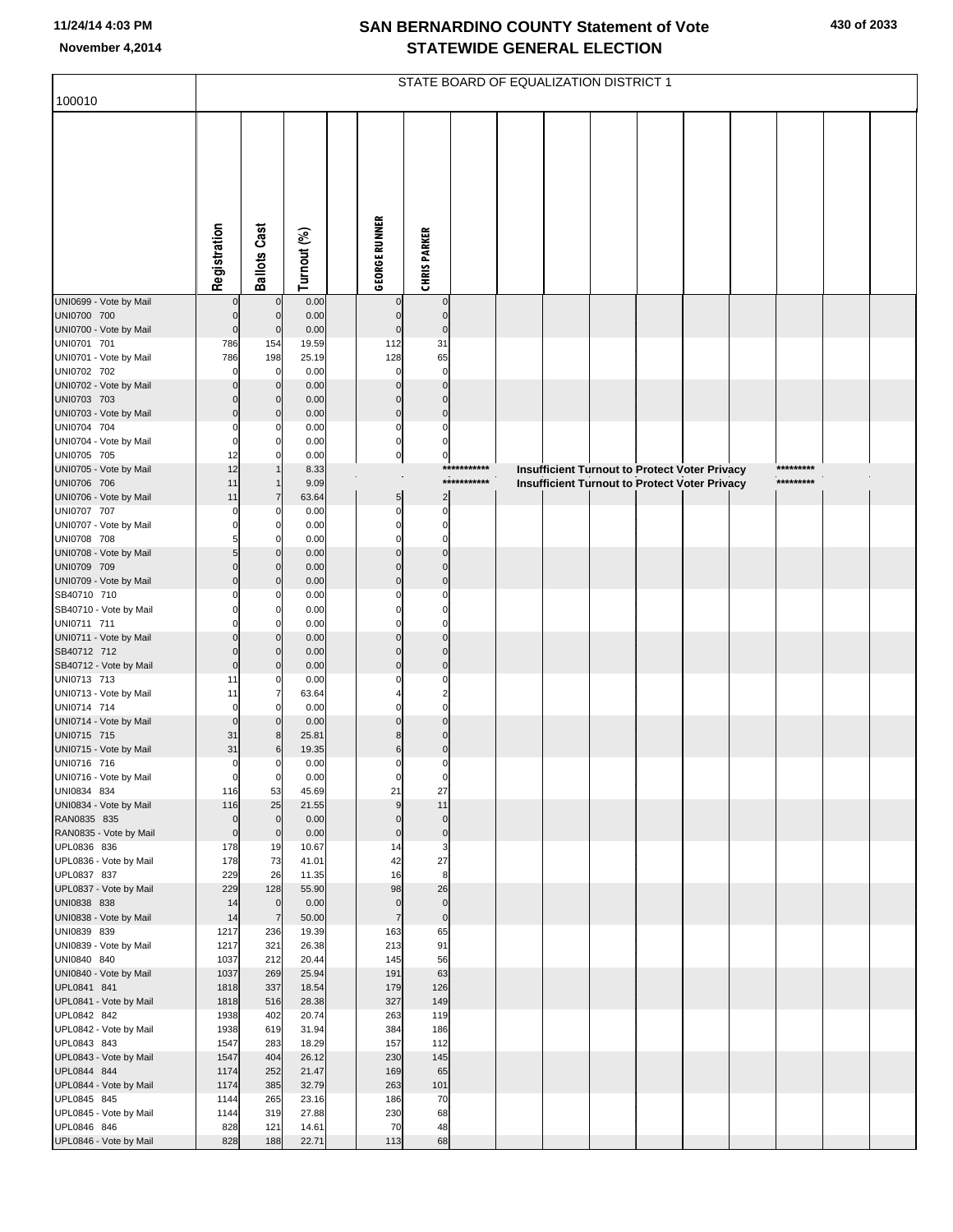| 100010                                 |                            |                                  |                |                               |                            |             | STATE BOARD OF EQUALIZATION DISTRICT 1 |  |                                                      |           |  |
|----------------------------------------|----------------------------|----------------------------------|----------------|-------------------------------|----------------------------|-------------|----------------------------------------|--|------------------------------------------------------|-----------|--|
|                                        |                            |                                  |                |                               |                            |             |                                        |  |                                                      |           |  |
|                                        | Registration               | <b>Ballots Cast</b>              | Turnout (%)    | <b>GEORGE RUNNER</b>          | <b>CHRIS PARKER</b>        |             |                                        |  |                                                      |           |  |
| UPL0847 847                            | 1711                       | 285                              | 16.66          | 191                           | 81                         |             |                                        |  |                                                      |           |  |
| UPL0847 - Vote by Mail                 | 1711                       | 550                              | 32.14          | 355                           | 157                        |             |                                        |  |                                                      |           |  |
| UPL0848 848<br>UPL0848 - Vote by Mail  | 133<br>133                 | 28<br>28                         | 21.05<br>21.05 | 13<br>21                      | 15<br>6                    |             |                                        |  |                                                      |           |  |
| UPL0849 849                            | 1781                       | 337                              | 18.92          | 197                           | 114                        |             |                                        |  |                                                      |           |  |
| UPL0849 - Vote by Mail                 | 1781                       | 529                              | 29.70          | 340                           | 151                        |             |                                        |  |                                                      |           |  |
| UPL0850 850                            | 1855                       | 316                              | 17.04          | 185                           | 111                        |             |                                        |  |                                                      |           |  |
| UPL0850 - Vote by Mail                 | 1855                       | 635                              | 34.23          | 426                           | 183                        |             |                                        |  |                                                      |           |  |
| UPL0851 851<br>UPL0851 - Vote by Mail  | 1770<br>1770               | 340<br>555                       | 19.21<br>31.36 | 209<br>356                    | 107<br>171                 |             |                                        |  |                                                      |           |  |
| UPL0852 852                            | 1343                       | 271                              | 20.18          | 145                           | 110                        |             |                                        |  |                                                      |           |  |
| UPL0852 - Vote by Mail                 | 1343                       | 359                              | 26.73          | 223                           | 119                        |             |                                        |  |                                                      |           |  |
| UPL0853 853                            | 1600                       | 331                              | 20.69          | 186                           | 127                        |             |                                        |  |                                                      |           |  |
| UPL0853 - Vote by Mail                 | 1600                       | 455                              | 28.44          | 234                           | 194                        |             |                                        |  |                                                      |           |  |
| UPL0854 854<br>UPL0854 - Vote by Mail  | 150<br>150                 | 21<br>36                         | 14.00<br>24.00 | 13<br>21                      | 8<br>14                    |             |                                        |  |                                                      |           |  |
| UPL0855 855                            | 360                        | 91                               | 25.28          | 47                            | 41                         |             |                                        |  |                                                      |           |  |
| UPL0855 - Vote by Mail                 | 360                        | 103                              | 28.61          | 58                            | 36                         |             |                                        |  |                                                      |           |  |
| UNI0856 856                            | $\mathbf 0$                | $\overline{0}$                   | 0.00           | $\mathbf 0$                   | $\mathbf 0$                |             |                                        |  |                                                      |           |  |
| UNI0856 - Vote by Mail<br>UNI0857 857  | $\mathbf 0$<br>46          | $\mathbf 0$<br>$\overline{0}$    | 0.00<br>0.00   | $\mathbf 0$<br>$\pmb{0}$      | $\mathbf 0$<br>$\pmb{0}$   |             |                                        |  |                                                      |           |  |
| UNI0857 - Vote by Mail                 | 46                         | 19                               | 41.30          | 13                            | 5                          |             |                                        |  |                                                      |           |  |
| UNI0858 858                            | $\overline{7}$             | $\overline{0}$                   | 0.00           | $\pmb{0}$                     | $\pmb{0}$                  |             |                                        |  |                                                      |           |  |
| UNI0858 - Vote by Mail                 | $\overline{7}$             | $\overline{2}$                   | 28.57          |                               |                            | *********** |                                        |  | <b>Insufficient Turnout to Protect Voter Privacy</b> | ********* |  |
| UNI0859 859<br>UNI0859 - Vote by Mail  | $\mathbf 0$<br>$\mathbf 0$ | $\overline{0}$<br>$\overline{0}$ | 0.00<br>0.00   | $\mathbf 0$<br>$\mathbf 0$    | $\Omega$<br>$\mathbf 0$    |             |                                        |  |                                                      |           |  |
| UNI0860 860                            | $\mathbf 0$                | $\overline{0}$                   | 0.00           | $\mathbf 0$                   | $\mathbf 0$                |             |                                        |  |                                                      |           |  |
| UNI0860 - Vote by Mail                 | $\Omega$                   | 0                                | 0.00           | $\Omega$                      | $\mathbf 0$                |             |                                        |  |                                                      |           |  |
| UNI0861 861                            | $\mathbf 0$                | $\overline{0}$                   | 0.00           | $\mathbf 0$                   | $\mathbf 0$                |             |                                        |  |                                                      |           |  |
| UNI0861 - Vote by Mail                 | $\mathbf 0$                | $\mathbf 0$                      | 0.00           | $\mathbf 0$<br>$\overline{0}$ | $\Omega$                   |             |                                        |  |                                                      |           |  |
| UNI0862 862<br>UNI0862 - Vote by Mail  | $\mathbf 0$<br>$\mathbf 0$ | $\overline{0}$<br>$\mathbf{0}$   | 0.00<br>0.00   | $\mathbf 0$                   | $\mathbf 0$<br>$\mathbf 0$ |             |                                        |  |                                                      |           |  |
| UNI1645 1645                           | $\mathbf 0$                | $\overline{0}$                   | 0.00           | $\mathbf 0$                   | $\mathbf 0$                |             |                                        |  |                                                      |           |  |
| UNI1645 - Vote by Mail                 | $\Omega$                   | 0                                | 0.00           | $\Omega$                      | 0                          |             |                                        |  |                                                      |           |  |
| UNI1646 1646                           |                            | 0                                | 0.00           |                               |                            |             |                                        |  |                                                      |           |  |
| UNI1646 - Vote by Mail<br>UNI1647 1647 | 0<br>$\Omega$              | $\mathbf 0$<br>$\mathbf 0$       | 0.00<br>0.00   | $\mathbf 0$<br>$\Omega$       | C<br>$\Omega$              |             |                                        |  |                                                      |           |  |
| UNI1647 - Vote by Mail                 | $\Omega$                   | $\mathbf{0}$                     | 0.00           | $\Omega$                      | $\Omega$                   |             |                                        |  |                                                      |           |  |
| UNI1648 1648                           | $\mathbf 0$                | $\overline{0}$                   | 0.00           | $\mathbf 0$                   | $\mathbf 0$                |             |                                        |  |                                                      |           |  |
| UNI1648 - Vote by Mail                 | 0                          | 0                                | 0.00           | C                             | C                          |             |                                        |  |                                                      |           |  |
| SB00863 863<br>SB00863 - Vote by Mail  | 0<br>O                     | $\overline{0}$<br>$\mathbf 0$    | 0.00<br>0.00   | $\Omega$<br>$\Omega$          | 0<br>C                     |             |                                        |  |                                                      |           |  |
| UNI0864 864                            | $\mathbf 0$                | $\overline{0}$                   | 0.00           | $\Omega$                      | $\Omega$                   |             |                                        |  |                                                      |           |  |
| UNI0864 - Vote by Mail                 | $\Omega$                   | $\mathbf 0$                      | 0.00           | $\Omega$                      | $\Omega$                   |             |                                        |  |                                                      |           |  |
| UNI0865 865                            | $\Omega$                   | $\overline{0}$                   | 0.00           | $\mathbf 0$                   | $\mathbf 0$                |             |                                        |  |                                                      |           |  |
| UNI0865 - Vote by Mail                 | 0<br>$\Omega$              | 0<br>$\mathbf 0$                 | 0.00           | 0<br>$\mathbf 0$              | $\Omega$<br>$\mathbf 0$    |             |                                        |  |                                                      |           |  |
| UNI1649 1649<br>UNI1649 - Vote by Mail | 0                          | 0                                | 0.00<br>0.00   | $\pmb{0}$                     | 0                          |             |                                        |  |                                                      |           |  |
| RIA0866 866                            | 21                         | 3                                | 14.29          | $\alpha$                      |                            | *********** |                                        |  | Insufficient Turnout to Protect Voter Privacy        | ********* |  |
| RIA0866 - Vote by Mail                 | 21                         | $\overline{2}$                   | 9.52           |                               |                            | *********** |                                        |  | <b>Insufficient Turnout to Protect Voter Privacy</b> | ********* |  |
| UNI0867 867                            | 1199                       | 197                              | 16.43          | 73                            | 112                        |             |                                        |  |                                                      |           |  |
| UNI0867 - Vote by Mail<br>UNI0868 868  | 1199<br>0                  | 262<br>0                         | 21.85<br>0.00  | 128<br>$\mathbf 0$            | 122<br>0                   |             |                                        |  |                                                      |           |  |
| UNI0868 - Vote by Mail                 | $\mathbf 0$                | 0                                | 0.00           | $\mathbf 0$                   | $\Omega$                   |             |                                        |  |                                                      |           |  |
| UNI0869 869                            | 59                         | $\mathbf 0$                      | 0.00           | $\Omega$                      | $\Omega$                   |             |                                        |  |                                                      |           |  |
| UNI0869 - Vote by Mail                 | 59                         | 17                               | 28.81          | 9                             | 8                          |             |                                        |  |                                                      |           |  |
| UNI0870 870<br>UNI0870 - Vote by Mail  | $\mathbf 0$<br>0           | $\overline{0}$<br>0              | 0.00<br>0.00   | $\mathbf 0$<br>$\Omega$       | $\mathbf 0$<br>C           |             |                                        |  |                                                      |           |  |
| UNI0871 871                            | $\mathbf 0$                | $\mathbf 0$                      | 0.00           | $\mathbf 0$                   | $\Omega$                   |             |                                        |  |                                                      |           |  |
| UNI0871 - Vote by Mail                 | $\mathbf 0$                | 0                                | 0.00           | 0                             | $\Omega$                   |             |                                        |  |                                                      |           |  |
| RIA0872 872                            | $\mathbf{0}$               | $\overline{0}$                   | 0.00           | $\Omega$                      | $\Omega$                   |             |                                        |  |                                                      |           |  |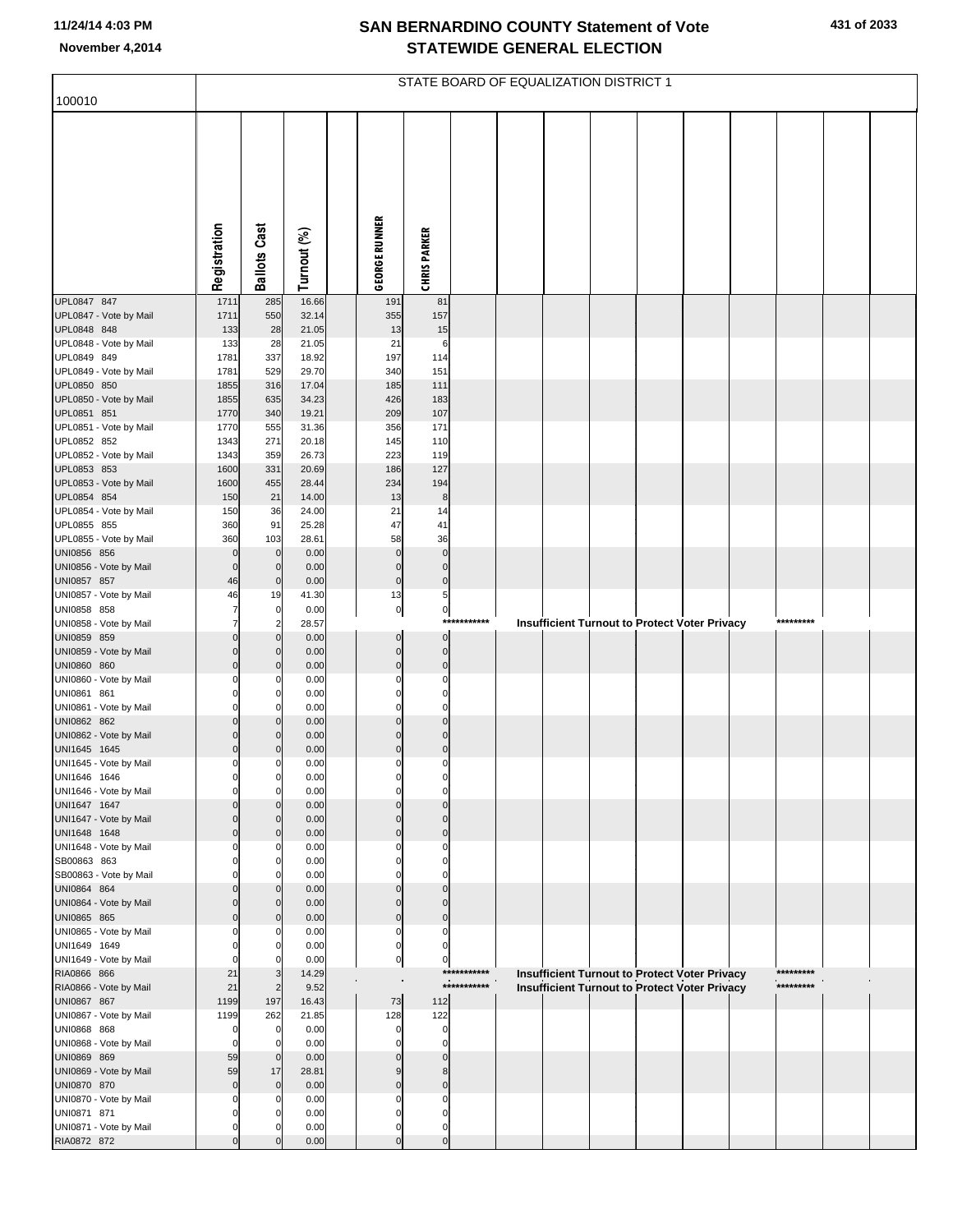| 100010                                 |              |                         |                |                             |                                  |             | STATE BOARD OF EQUALIZATION DISTRICT 1 |  |                                                      |  |           |  |
|----------------------------------------|--------------|-------------------------|----------------|-----------------------------|----------------------------------|-------------|----------------------------------------|--|------------------------------------------------------|--|-----------|--|
|                                        |              |                         |                |                             |                                  |             |                                        |  |                                                      |  |           |  |
|                                        |              |                         |                |                             |                                  |             |                                        |  |                                                      |  |           |  |
|                                        |              |                         |                |                             |                                  |             |                                        |  |                                                      |  |           |  |
|                                        |              |                         |                |                             |                                  |             |                                        |  |                                                      |  |           |  |
|                                        |              |                         |                |                             |                                  |             |                                        |  |                                                      |  |           |  |
|                                        |              |                         |                |                             |                                  |             |                                        |  |                                                      |  |           |  |
|                                        |              |                         |                |                             |                                  |             |                                        |  |                                                      |  |           |  |
|                                        |              |                         |                |                             |                                  |             |                                        |  |                                                      |  |           |  |
|                                        | Registration | <b>Ballots Cast</b>     | Turnout (%)    | <b>GEORGE RUNNER</b>        | <b>CHRIS PARKER</b>              |             |                                        |  |                                                      |  |           |  |
|                                        |              |                         |                |                             |                                  |             |                                        |  |                                                      |  |           |  |
| RIA0872 - Vote by Mail<br>SB60873 873  | $\Omega$     | $\Omega$<br>$\mathbf 0$ | 0.00<br>0.00   | 0<br>$\mathbf 0$            | $\mathbf 0$<br>$\mathbf 0$       |             |                                        |  |                                                      |  |           |  |
| SB60873 - Vote by Mail                 | $\Omega$     | $\mathbf 0$             | 0.00           | $\Omega$                    | $\Omega$                         |             |                                        |  |                                                      |  |           |  |
| SB61654 1654<br>SB61654 - Vote by Mail | C            | 0                       | 0.00<br>0.00   | C<br>$\Omega$               | $\Omega$<br>0                    |             |                                        |  |                                                      |  |           |  |
| UNI0874 874                            | O            | O                       | 0.00           | C                           | $\Omega$                         |             |                                        |  |                                                      |  |           |  |
| UNI0874 - Vote by Mail                 | $\mathbf 0$  | $\mathbf 0$             | 0.00           | $\Omega$                    | $\mathbf 0$                      |             |                                        |  |                                                      |  |           |  |
| UNI0875 875<br>UNI0875 - Vote by Mail  | 35<br>35     | $\mathbf 0$<br>8        | 0.00<br>22.86  | $\Omega$<br>4               | $\Omega$<br>4                    |             |                                        |  |                                                      |  |           |  |
| UNI0876 876                            | 86           | 0                       | 0.00           | $\Omega$                    | $\mathbf 0$                      |             |                                        |  |                                                      |  |           |  |
| UNI0876 - Vote by Mail                 | 86           | 28                      | 32.56          | 21<br>26                    | $\overline{7}$<br>30             |             |                                        |  |                                                      |  |           |  |
| UNI0877 877<br>UNI0877 - Vote by Mail  | 810<br>810   | 67<br>147               | 8.27<br>18.15  | 68                          | 74                               |             |                                        |  |                                                      |  |           |  |
| UNI0878 878                            | $\Omega$     | $\mathbf 0$             | 0.00           | $\mathbf 0$                 | $\mathbf 0$                      |             |                                        |  |                                                      |  |           |  |
| UNI0878 - Vote by Mail<br>UNI0879 879  | $\Omega$     | 0<br>0                  | 0.00<br>0.00   | $\mathbf 0$<br>$\Omega$     | $\mathbf 0$<br>$\Omega$          |             |                                        |  |                                                      |  |           |  |
| UNI0879 - Vote by Mail                 | C            | 0                       | 0.00           | $\mathbf 0$                 | $\mathbf 0$                      |             |                                        |  |                                                      |  |           |  |
| UNI0880 880                            |              | O                       | 0.00           | $\Omega$                    | $\mathbf 0$                      |             |                                        |  |                                                      |  |           |  |
| UNI0880 - Vote by Mail<br>UNI1652 1652 | $\Omega$     | $\mathbf 0$<br>$\Omega$ | 0.00<br>0.00   | $\pmb{0}$<br>$\overline{0}$ | $\overline{0}$<br>$\overline{0}$ |             |                                        |  |                                                      |  |           |  |
| UNI1652 - Vote by Mail                 | 3            | $\overline{2}$          | 66.67          |                             |                                  | *********** |                                        |  | <b>Insufficient Turnout to Protect Voter Privacy</b> |  | ********* |  |
| UNI1653 1653<br>UNI1653 - Vote by Mail |              | 0                       | 0.00<br>0.00   | $\Omega$<br>0               | 0<br>$\overline{0}$              |             |                                        |  |                                                      |  |           |  |
| ONT1027 1027                           |              |                         | 0.00           | $\Omega$                    | $\Omega$                         |             |                                        |  |                                                      |  |           |  |
| ONT1027 - Vote by Mail                 | $\mathbf 0$  | $\mathbf 0$             | 0.00           | $\mathbf 0$                 | $\mathbf 0$                      |             |                                        |  |                                                      |  |           |  |
| RAN1028 1028<br>RAN1028 - Vote by Mail | 1385<br>1385 | 230<br>329              | 16.61<br>23.75 | 124<br>196                  | 93<br>111                        |             |                                        |  |                                                      |  |           |  |
| RAN1029 1029                           | 1592         | 319                     | 20.04          | 176                         | 125                              |             |                                        |  |                                                      |  |           |  |
| RAN1029 - Vote by Mail<br>RAN1030 1030 | 1592<br>1602 | 266<br>246              | 16.71<br>15.36 | 164<br>132                  | 81<br>101                        |             |                                        |  |                                                      |  |           |  |
| RAN1030 - Vote by Mail                 | 1602         | 354                     | 22.10          | 213                         | 125                              |             |                                        |  |                                                      |  |           |  |
| RAN1031 1031<br>RAN1031 - Vote by Mail | 1901<br>1901 | 258<br>562              | 13.57<br>29.56 | 153<br>312                  | 92<br>215                        |             |                                        |  |                                                      |  |           |  |
| RAN1032 1032                           | 1661         | 219                     | 13.18          | 123                         | 83                               |             |                                        |  |                                                      |  |           |  |
| RAN1032 - Vote by Mail                 | 1661         | 419                     | 25.23          | 255                         | 139                              |             |                                        |  |                                                      |  |           |  |
| RAN1033 1033<br>RAN1033 - Vote by Mail | 1584<br>1584 | 221<br>297              | 13.95<br>18.75 | 106<br>164                  | 96<br>109                        |             |                                        |  |                                                      |  |           |  |
| RAN1034 1034                           | 1457         | 180                     | 12.35          | 80                          | 94                               |             |                                        |  |                                                      |  |           |  |
| RAN1034 - Vote by Mail<br>RAN1035 1035 | 1457<br>938  | 260<br>155              | 17.84<br>16.52 | 132<br>86                   | 111<br>64                        |             |                                        |  |                                                      |  |           |  |
| RAN1035 - Vote by Mail                 | 938          | 240                     | 25.59          | 122                         | 101                              |             |                                        |  |                                                      |  |           |  |
| RAN1036 1036                           | 1273         | 183                     | 14.38          | 128                         | 45                               |             |                                        |  |                                                      |  |           |  |
| RAN1036 - Vote by Mail<br>RAN1037 1037 | 1273<br>1534 | 384<br>260              | 30.16<br>16.95 | 260<br>156                  | 102<br>85                        |             |                                        |  |                                                      |  |           |  |
| RAN1037 - Vote by Mail                 | 1534         | 288                     | 18.77          | 157                         | 113                              |             |                                        |  |                                                      |  |           |  |
| RAN1038 1038<br>RAN1038 - Vote by Mail | 1420<br>1420 | 266<br>269              | 18.73<br>18.94 | 161<br>159                  | 85<br>99                         |             |                                        |  |                                                      |  |           |  |
| RAN1039 1039                           | 1504         | 260                     | 17.29          | 141                         | 97                               |             |                                        |  |                                                      |  |           |  |
| RAN1039 - Vote by Mail                 | 1504         | 387                     | 25.73          | 235                         | 131                              |             |                                        |  |                                                      |  |           |  |
| RAN1040 1040<br>RAN1040 - Vote by Mail | 1289<br>1289 | 198<br>239              | 15.36<br>18.54 | 121<br>130                  | 64<br>89                         |             |                                        |  |                                                      |  |           |  |
| RAN1041 1041                           | 1797         | 205                     | 11.41          | 98                          | 97                               |             |                                        |  |                                                      |  |           |  |
| RAN1041 - Vote by Mail<br>RAN1042 1042 | 1797<br>1780 | 402<br>173              | 22.37<br>9.72  | 191<br>70                   | 185<br>91                        |             |                                        |  |                                                      |  |           |  |
| RAN1042 - Vote by Mail                 | 1780         | 357                     | 20.06          | 165                         | 176                              |             |                                        |  |                                                      |  |           |  |
| RAN1043 1043                           | 1688         | 201                     | 11.91          | 96                          | 92                               |             |                                        |  |                                                      |  |           |  |
| RAN1043 - Vote by Mail<br>RAN1044 1044 | 1688<br>1574 | 291<br>164              | 17.24<br>10.42 | 154<br>68                   | 116<br>85                        |             |                                        |  |                                                      |  |           |  |
| RAN1044 - Vote by Mail                 | 1574         | 278                     | 17.66          | 135                         | 130                              |             |                                        |  |                                                      |  |           |  |
| RAN1045 1045<br>RAN1045 - Vote by Mail | 1805<br>1805 | 229<br>394              | 12.69<br>21.83 | 114<br>199                  | 103<br>177                       |             |                                        |  |                                                      |  |           |  |
|                                        |              |                         |                |                             |                                  |             |                                        |  |                                                      |  |           |  |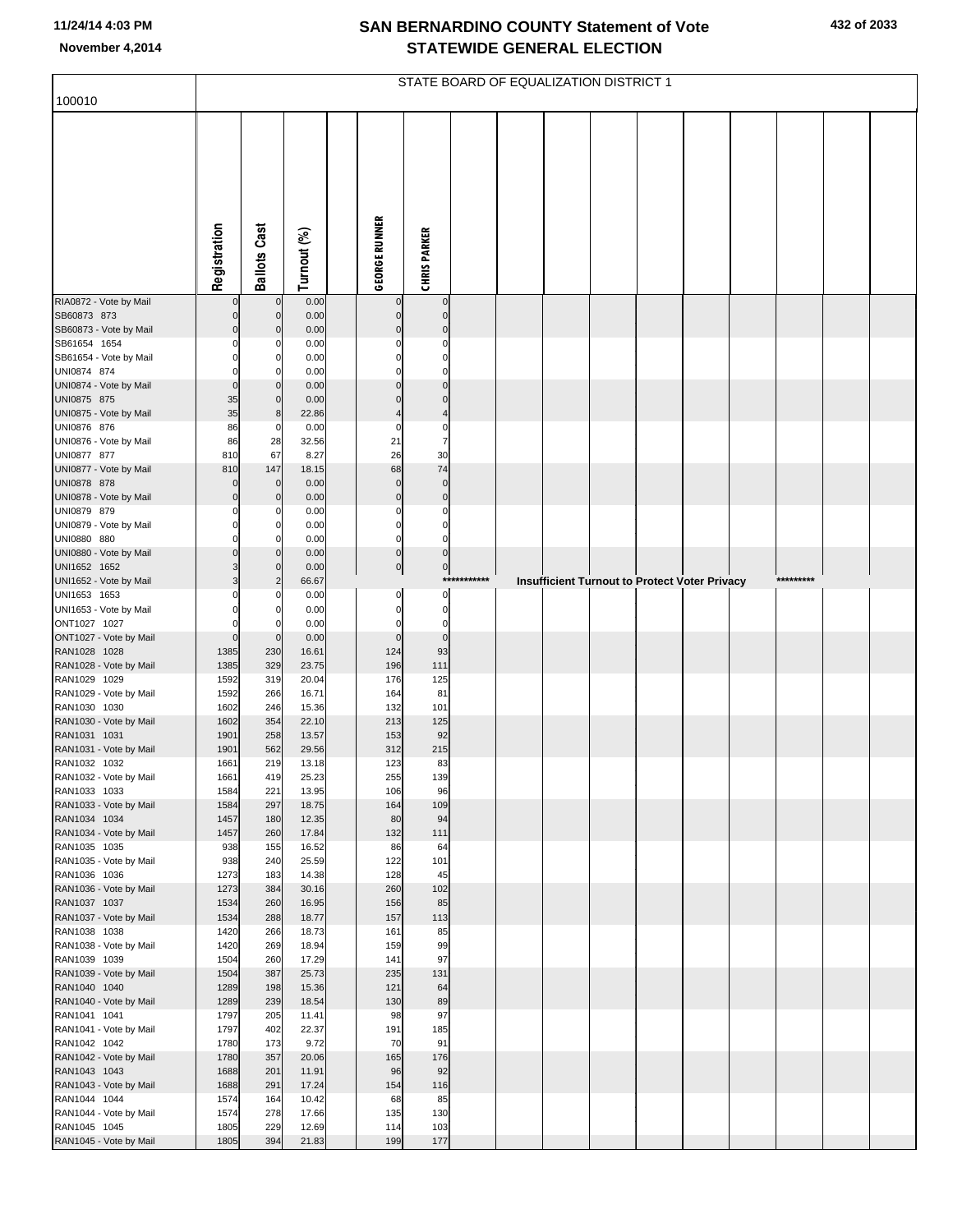| 100010                                 |                     |                        |                |                      |                    |  | STATE BOARD OF EQUALIZATION DISTRICT 1 |  |  |  |
|----------------------------------------|---------------------|------------------------|----------------|----------------------|--------------------|--|----------------------------------------|--|--|--|
|                                        |                     |                        |                |                      |                    |  |                                        |  |  |  |
|                                        |                     |                        |                |                      |                    |  |                                        |  |  |  |
|                                        |                     |                        |                |                      |                    |  |                                        |  |  |  |
|                                        |                     |                        |                |                      |                    |  |                                        |  |  |  |
|                                        |                     |                        |                |                      |                    |  |                                        |  |  |  |
|                                        |                     |                        |                |                      |                    |  |                                        |  |  |  |
|                                        |                     |                        |                |                      |                    |  |                                        |  |  |  |
|                                        |                     |                        |                |                      |                    |  |                                        |  |  |  |
|                                        | Registration        | <b>Ballots Cast</b>    | Turnout (%)    | <b>GEORGE RUNNER</b> | <b>CHRISPARKER</b> |  |                                        |  |  |  |
|                                        |                     |                        |                |                      |                    |  |                                        |  |  |  |
| RAN1046 1046<br>RAN1046 - Vote by Mail | 1581<br>1581        | 248<br>331             | 15.69<br>20.94 | 153<br>191           | 75<br>124          |  |                                        |  |  |  |
| RAN1047 1047                           | 1614                | 218                    | 13.51          | 115                  | 92                 |  |                                        |  |  |  |
| RAN1047 - Vote by Mail                 | 1614                | 286                    | 17.72          | 173                  | 99                 |  |                                        |  |  |  |
| RAN1048 1048<br>RAN1048 - Vote by Mail | 1431<br>1431        | 197<br>306             | 13.77<br>21.38 | 120<br>157           | 68<br>136          |  |                                        |  |  |  |
| RAN1049 1049                           | 1310                | 166                    | 12.67          | 101                  | 58                 |  |                                        |  |  |  |
| RAN1049 - Vote by Mail                 | 1310                | 299                    | 22.82          | 175                  | 105                |  |                                        |  |  |  |
| RAN1050 1050                           | 877                 | 135                    | 15.39          | 78                   | 48                 |  |                                        |  |  |  |
| RAN1050 - Vote by Mail<br>RAN1051 1051 | 877<br>1338         | 244<br>131             | 27.82<br>9.79  | 156<br>51            | 78<br>75           |  |                                        |  |  |  |
| RAN1051 - Vote by Mail                 | 1338                | 257                    | 19.21          | 118                  | 123                |  |                                        |  |  |  |
| RAN1052 1052                           | 627                 | 45                     | 7.18           | 10                   | 31                 |  |                                        |  |  |  |
| RAN1052 - Vote by Mail<br>RAN1053 1053 | 627<br>961          | 53<br>135              | 8.45<br>14.05  | 12<br>73             | 40<br>55           |  |                                        |  |  |  |
| RAN1053 - Vote by Mail                 | 961                 | 150                    | 15.61          | 86                   | 59                 |  |                                        |  |  |  |
| RAN1054 1054                           | 942                 | 144                    | 15.29          | 87                   | 45                 |  |                                        |  |  |  |
| RAN1054 - Vote by Mail<br>RAN1055 1055 | 942<br>1747         | 200<br>226             | 21.23<br>12.94 | 116<br>119           | 76<br>89           |  |                                        |  |  |  |
| RAN1055 - Vote by Mail                 | 1747                | 365                    | 20.89          | 220                  | 129                |  |                                        |  |  |  |
| RAN1056 1056                           | 2004                | 280                    | 13.97          | 150                  | 112                |  |                                        |  |  |  |
| RAN1056 - Vote by Mail<br>RAN1057 1057 | 2004<br>1340        | 515<br>239             | 25.70<br>17.84 | 305<br>129           | 174<br>99          |  |                                        |  |  |  |
| RAN1057 - Vote by Mail                 | 1340                | 331                    | 24.70          | 204                  | 100                |  |                                        |  |  |  |
| RAN1058 1058                           | 1557                | 240                    | 15.41          | 155                  | 71                 |  |                                        |  |  |  |
| RAN1058 - Vote by Mail<br>RAN1059 1059 | 1557<br>1126        | 421<br>232             | 27.04<br>20.60 | 266<br>136           | 131<br>80          |  |                                        |  |  |  |
| RAN1059 - Vote by Mail                 | 1126                | 348                    | 30.91          | 231                  | 95                 |  |                                        |  |  |  |
| RAN1060 1060                           | 1616                | 193                    | 11.94          | 96                   | 83                 |  |                                        |  |  |  |
| RAN1060 - Vote by Mail<br>RAN1061 1061 | 1616<br>1589        | 344<br>260             | 21.29<br>16.36 | 163<br>138           | 154<br>104         |  |                                        |  |  |  |
| RAN1061 - Vote by Mail                 | 1589                | 320                    | 20.14          | 166                  | 136                |  |                                        |  |  |  |
| RAN1062 1062                           | 1486                | 151                    | 10.16          | 65                   | 79                 |  |                                        |  |  |  |
| RAN1062 - Vote by Mail<br>RAN1063 1063 | 1486<br>811         | 345<br>10 <sup>1</sup> | 23.22<br>12.45 | 146<br>41            | 177<br>55          |  |                                        |  |  |  |
| RAN1063 - Vote by Mail                 | 811                 | 142                    | 17.51          | 58                   | 74                 |  |                                        |  |  |  |
| RAN1064 1064                           | 1512                | 195                    | 12.90          | 87                   | 98                 |  |                                        |  |  |  |
| RAN1064 - Vote by Mail<br>RAN1065 1065 | 1512<br>1575        | 263<br>245             | 17.39<br>15.56 | 127<br>122           | 123<br>100         |  |                                        |  |  |  |
| RAN1065 - Vote by Mail                 | 1575                | 357                    | 22.67          | 194                  | 150                |  |                                        |  |  |  |
| RAN1066 1066                           | 1715                | 256                    | 14.93          | 137                  | 109                |  |                                        |  |  |  |
| RAN1066 - Vote by Mail<br>RAN1067 1067 | 1715<br>1271        | 361<br>150             | 21.05<br>11.80 | 208<br>84            | 138<br>60          |  |                                        |  |  |  |
| RAN1067 - Vote by Mail                 | 1271                | 253                    | 19.91          | 138                  | 101                |  |                                        |  |  |  |
| RAN1068 1068                           | 1533                | 167                    | 10.89          | 83                   | 72                 |  |                                        |  |  |  |
| RAN1068 - Vote by Mail<br>RAN1069 1069 | 1533<br>1578        | 294<br>212             | 19.18<br>13.43 | 137<br>91            | 140<br>106         |  |                                        |  |  |  |
| RAN1069 - Vote by Mail                 | 1578                | 308                    | 19.52          | 150                  | 138                |  |                                        |  |  |  |
| RAN1070 1070                           | 1507                | 201                    | 13.34          | 102                  | 82                 |  |                                        |  |  |  |
| RAN1070 - Vote by Mail<br>RAN1071 1071 | 1507<br>$\mathbf 0$ | 315<br>$\mathbf 0$     | 20.90<br>0.00  | 171<br>$\mathbf 0$   | 124<br>$\mathbf 0$ |  |                                        |  |  |  |
| RAN1071 - Vote by Mail                 | 0                   | $\mathbf 0$            | 0.00           | $\Omega$             | $\Omega$           |  |                                        |  |  |  |
| RAN1072 1072                           | 1270                | 127                    | 10.00          | 41                   | 73                 |  |                                        |  |  |  |
| RAN1072 - Vote by Mail                 | 1270                | 190                    | 14.96          | 56                   | 124                |  |                                        |  |  |  |
| RAN1073 1073<br>RAN1073 - Vote by Mail | 475<br>475          | 51<br>41               | 10.74<br>8.63  | 20<br>19             | 30<br>21           |  |                                        |  |  |  |
| RAN1074 1074                           | $\mathbf 0$         | $\mathbf 0$            | 0.00           | $\mathbf 0$          | $\mathbf 0$        |  |                                        |  |  |  |
| RAN1074 - Vote by Mail                 | 0                   | $\Omega$               | 0.00           | $\mathbf 0$          | $\Omega$           |  |                                        |  |  |  |
| RAN1075 1075<br>RAN1075 - Vote by Mail | 1071<br>1071        | 110<br>208             | 10.27<br>19.42 | 45<br>89             | 61<br>108          |  |                                        |  |  |  |
| RAN1076 1076                           | 1576                | 172                    | 10.91          | 58                   | 99                 |  |                                        |  |  |  |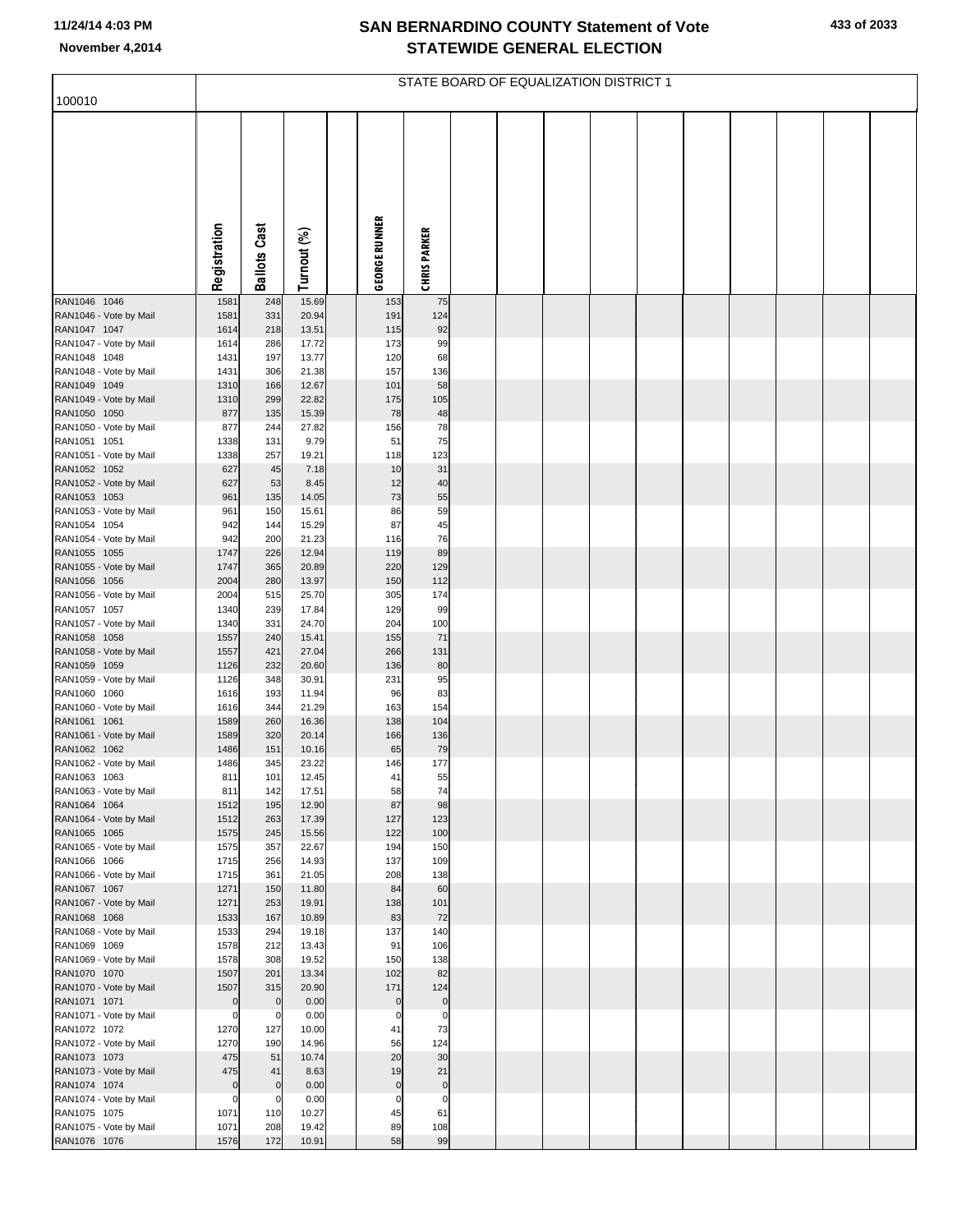| 100010                                 |                            |                         |                |                            |                            |             | STATE BOARD OF EQUALIZATION DISTRICT 1 |  |                                                      |           |  |
|----------------------------------------|----------------------------|-------------------------|----------------|----------------------------|----------------------------|-------------|----------------------------------------|--|------------------------------------------------------|-----------|--|
|                                        |                            |                         |                |                            |                            |             |                                        |  |                                                      |           |  |
|                                        |                            |                         |                |                            |                            |             |                                        |  |                                                      |           |  |
|                                        |                            |                         |                |                            |                            |             |                                        |  |                                                      |           |  |
|                                        |                            |                         |                |                            |                            |             |                                        |  |                                                      |           |  |
|                                        |                            |                         |                |                            |                            |             |                                        |  |                                                      |           |  |
|                                        |                            |                         |                |                            |                            |             |                                        |  |                                                      |           |  |
|                                        |                            |                         |                |                            |                            |             |                                        |  |                                                      |           |  |
|                                        |                            |                         |                |                            |                            |             |                                        |  |                                                      |           |  |
|                                        | Registration               | <b>Ballots Cast</b>     | Turnout (%)    | <b>GEORGE RUNNER</b>       | <b>CHRIS PARKER</b>        |             |                                        |  |                                                      |           |  |
| RAN1076 - Vote by Mail                 | 1576                       | 239                     | 15.16          | 95                         | 133                        |             |                                        |  |                                                      |           |  |
| RAN1077 1077                           | 1762                       | 184                     | 10.44          | 69                         | 105                        |             |                                        |  |                                                      |           |  |
| RAN1077 - Vote by Mail<br>RAN1078 1078 | 1762                       | 313<br>0                | 17.76<br>0.00  | 138<br>$\mathbf 0$         | 165<br>$\mathbf 0$         |             |                                        |  |                                                      |           |  |
| RAN1078 - Vote by Mail                 |                            | $\Omega$                | 0.00           | 0                          | $\mathbf 0$                |             |                                        |  |                                                      |           |  |
| RAN1079 1079                           |                            |                         | 0.00           |                            | $\Omega$                   |             |                                        |  |                                                      |           |  |
| RAN1079 - Vote by Mail<br>RAN1080 1080 | $\Omega$<br>$\Omega$       | $\Omega$<br>$\Omega$    | 0.00<br>0.00   | $\Omega$<br>$\Omega$       | $\Omega$<br>$\Omega$       |             |                                        |  |                                                      |           |  |
| RAN1080 - Vote by Mail                 | $\Omega$                   | $\mathbf 0$             | 0.00           | $\Omega$                   | $\mathbf 0$                |             |                                        |  |                                                      |           |  |
| RAN1081 1081                           |                            |                         | 0.00           |                            | $\Omega$                   |             |                                        |  |                                                      |           |  |
| RAN1081 - Vote by Mail<br>RAN1082 1082 | $\Omega$                   | 0                       | 0.00<br>0.00   | 0                          | $\Omega$<br>$\Omega$       |             |                                        |  |                                                      |           |  |
| RAN1082 - Vote by Mail                 | $\Omega$                   | $\Omega$                | 0.00           | $\Omega$                   | $\mathbf 0$                |             |                                        |  |                                                      |           |  |
| RAN1083 1083                           | $\Omega$<br>$\mathbf 0$    | $\Omega$<br>$\mathbf 0$ | 0.00<br>0.00   | $\Omega$<br>$\mathbf 0$    | $\Omega$<br>$\mathbf 0$    |             |                                        |  |                                                      |           |  |
| RAN1083 - Vote by Mail<br>RAN1568 1568 | 874                        | 83                      | 9.50           | 33                         | 45                         |             |                                        |  |                                                      |           |  |
| RAN1568 - Vote by Mail                 | 874                        | 104                     | 11.90          | 47                         | 49                         |             |                                        |  |                                                      |           |  |
| RAN1569 1569<br>RAN1569 - Vote by Mail | 358<br>358                 | 35<br>52                | 9.78<br>14.53  | 15<br>31                   | 17<br>18                   |             |                                        |  |                                                      |           |  |
| RAN1573 1573                           | 1094                       | 137                     | 12.52          | 55                         | 71                         |             |                                        |  |                                                      |           |  |
| RAN1573 - Vote by Mail                 | 1094                       | 172                     | 15.72          | 71                         | 90                         | *********** |                                        |  |                                                      |           |  |
| RAN1574 1574<br>RAN1574 - Vote by Mail | 7<br>7                     | 2<br>0                  | 28.57<br>0.00  | $\overline{0}$             | $\overline{0}$             |             |                                        |  | Insufficient Turnout to Protect Voter Privacy        | ********* |  |
| RAN1084 1084                           | 53                         |                         | 1.89           |                            |                            | *********** |                                        |  | <b>Insufficient Turnout to Protect Voter Privacy</b> | ********* |  |
| RAN1084 - Vote by Mail<br>SB51085 1085 | 53<br>$\mathbf 0$          | 12<br>$\mathbf 0$       | 22.64<br>0.00  | 5<br>$\mathbf 0$           | 6<br>$\mathbf 0$           |             |                                        |  |                                                      |           |  |
| SB51085 - Vote by Mail                 | $\mathbf 0$                | $\Omega$                | 0.00           | $\mathbf 0$                | $\mathbf 0$                |             |                                        |  |                                                      |           |  |
| RAN1086 1086                           | 44                         |                         | 18.18          | 8                          | $\Omega$                   |             |                                        |  |                                                      |           |  |
| RAN1086 - Vote by Mail<br>SB51087 1087 | 44<br>1350                 | 6<br>215                | 13.64<br>15.93 | $\Omega$<br>128            | 5<br>76                    |             |                                        |  |                                                      |           |  |
| SB51087 - Vote by Mail                 | 1350                       | 300                     | 22.22          | 152                        | 124                        |             |                                        |  |                                                      |           |  |
| SB51088 1088<br>SB51088 - Vote by Mail | 1372<br>1372               | 217<br>302              | 15.82<br>22.01 | 114<br>163                 | 99<br>126                  |             |                                        |  |                                                      |           |  |
| SB51089 1089                           | 1342                       | 211                     | 15.72          | 76                         | 113                        |             |                                        |  |                                                      |           |  |
| SB51089 - Vote by Mail                 | 1342                       | 216                     | 16.10          | 84                         | 120                        |             |                                        |  |                                                      |           |  |
| SB51090 1090<br>SB51090 - Vote by Mail | 1358<br>1358               | 137<br>201              | 10.09<br>14.80 | 60<br>98                   | 70<br>95                   |             |                                        |  |                                                      |           |  |
| RAN1260 1260                           | 1686                       | 286                     | 16.96          | 193                        | 72                         |             |                                        |  |                                                      |           |  |
| RAN1260 - Vote by Mail<br>RAN1261 1261 | 1686<br>1721               | 524<br>284              | 31.08<br>16.50 | 378<br>185                 | 126<br>83                  |             |                                        |  |                                                      |           |  |
| RAN1261 - Vote by Mail                 | 1721                       | 496                     | 28.82          | 335                        | 127                        |             |                                        |  |                                                      |           |  |
| RAN1262 1262                           | 1637                       | 275                     | 16.80          | 189                        | 72                         |             |                                        |  |                                                      |           |  |
| RAN1262 - Vote by Mail<br>RAN1263 1263 | 1637<br>1672               | 476<br>311              | 29.08<br>18.60 | 314<br>195                 | 132<br>96                  |             |                                        |  |                                                      |           |  |
| RAN1263 - Vote by Mail                 | 1672                       | 486                     | 29.07          | 328                        | 133                        |             |                                        |  |                                                      |           |  |
| RAN1264 1264                           | 1694                       | 303                     | 17.89          | 193                        | 80                         |             |                                        |  |                                                      |           |  |
| RAN1264 - Vote by Mail<br>RAN1265 1265 | 1694<br>1851               | 563<br>308              | 33.23<br>16.64 | 364<br>212                 | 167<br>78                  |             |                                        |  |                                                      |           |  |
| RAN1265 - Vote by Mail                 | 1851                       | 547                     | 29.55          | 367                        | 148                        |             |                                        |  |                                                      |           |  |
| RAN1266 1266<br>RAN1266 - Vote by Mail | 1620<br>1620               | 240<br>362              | 14.81<br>22.35 | 132<br>214                 | 96<br>131                  |             |                                        |  |                                                      |           |  |
| RAN1267 1267                           | 1638                       | 290                     | 17.70          | 194                        | 81                         |             |                                        |  |                                                      |           |  |
| RAN1267 - Vote by Mail                 | 1638                       | 477                     | 29.12          | 340                        | 108                        |             |                                        |  |                                                      |           |  |
| UNI1268 1268<br>UNI1268 - Vote by Mail | $\mathbf 0$<br>$\mathbf 0$ | 0<br>$\mathbf 0$        | 0.00<br>0.00   | $\Omega$<br>$\Omega$       | $\mathbf 0$<br>$\mathbf 0$ |             |                                        |  |                                                      |           |  |
| UNI1269 1269                           | $\Omega$                   | $\mathbf 0$             | 0.00           | $\mathbf 0$                | $\Omega$                   |             |                                        |  |                                                      |           |  |
| UNI1269 - Vote by Mail                 | $\mathbf 0$<br>$\Omega$    | $\mathbf 0$             | 0.00           | $\mathbf 0$<br>$\mathbf 0$ | $\mathbf 0$<br>$\Omega$    |             |                                        |  |                                                      |           |  |
| UNI1270 1270<br>UNI1270 - Vote by Mail | $\Omega$                   |                         | 0.00<br>0.00   | $\mathbf 0$                | $\mathbf 0$                |             |                                        |  |                                                      |           |  |
| UNI1271 1271                           | 9                          |                         | 0.00           | $\overline{0}$             | 0                          |             |                                        |  |                                                      |           |  |
| UNI1271 - Vote by Mail                 | 9                          |                         | 11.11          |                            |                            | *********** |                                        |  | <b>Insufficient Turnout to Protect Voter Privacy</b> | ********* |  |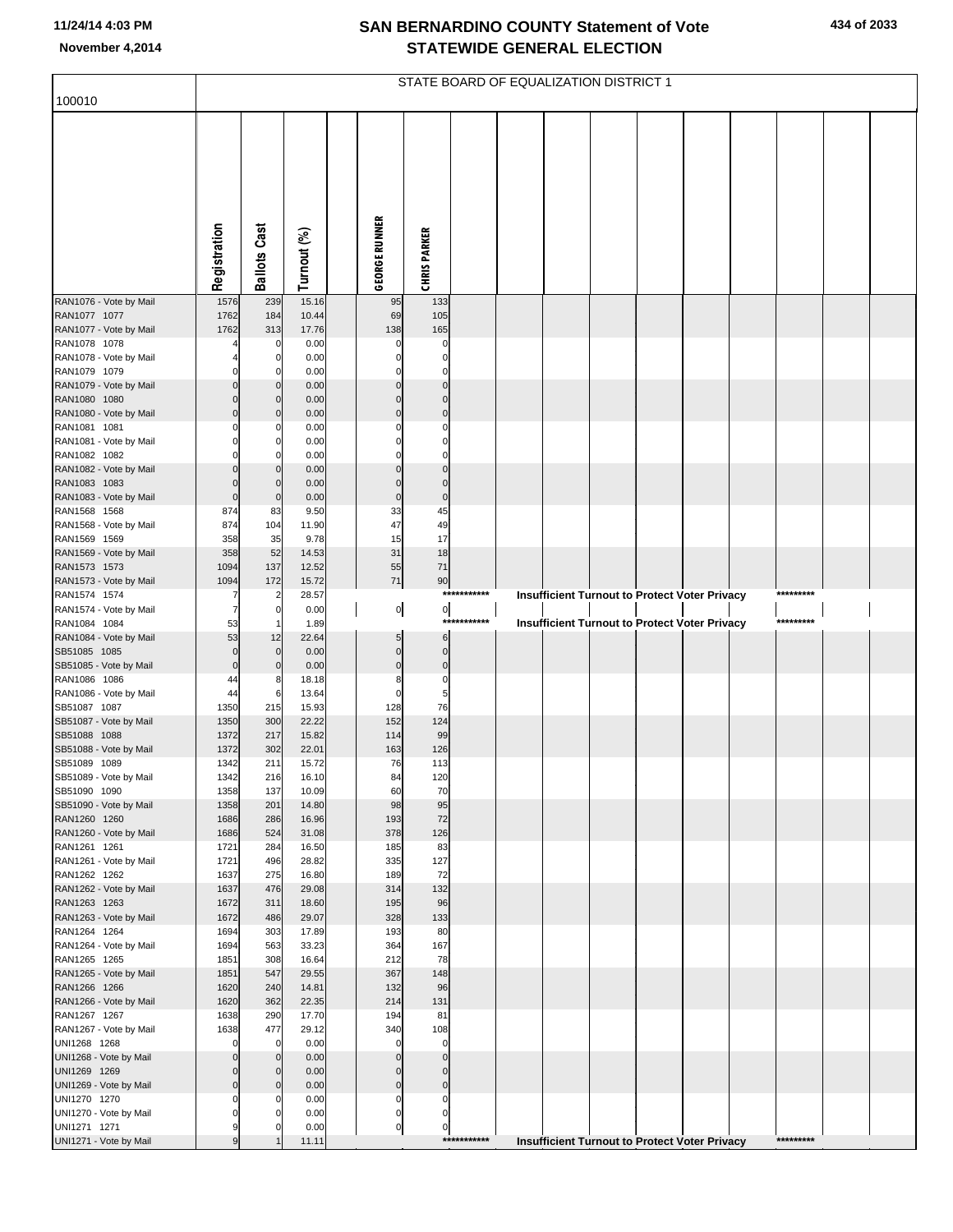| 100010                                 |              |                            |                |                       |                      |             | STATE BOARD OF EQUALIZATION DISTRICT 1                                                         |  |  |           |  |
|----------------------------------------|--------------|----------------------------|----------------|-----------------------|----------------------|-------------|------------------------------------------------------------------------------------------------|--|--|-----------|--|
|                                        |              |                            |                |                       |                      |             |                                                                                                |  |  |           |  |
|                                        |              |                            |                |                       |                      |             |                                                                                                |  |  |           |  |
|                                        |              |                            |                |                       |                      |             |                                                                                                |  |  |           |  |
|                                        |              |                            |                |                       |                      |             |                                                                                                |  |  |           |  |
|                                        |              |                            |                |                       |                      |             |                                                                                                |  |  |           |  |
|                                        |              |                            |                |                       |                      |             |                                                                                                |  |  |           |  |
|                                        |              |                            |                |                       |                      |             |                                                                                                |  |  |           |  |
|                                        |              |                            |                |                       |                      |             |                                                                                                |  |  |           |  |
|                                        |              |                            |                |                       |                      |             |                                                                                                |  |  |           |  |
|                                        | Registration | <b>Ballots Cast</b>        | Turnout (%)    | <b>GEORGE RUNNER</b>  | <b>CHRISPARKER</b>   |             |                                                                                                |  |  |           |  |
| RAN1272 1272                           | 45           | $\mathbf 0$                | 0.00           |                       | $\Omega$             |             |                                                                                                |  |  |           |  |
| RAN1272 - Vote by Mail                 | 45           | 16                         | 35.56          | 9                     | 6                    |             |                                                                                                |  |  |           |  |
| UPL1275 1275                           | 47           | 14                         | 29.79          | 10                    |                      |             |                                                                                                |  |  |           |  |
| UPL1275 - Vote by Mail<br>UPL1276 1276 | 47<br>1611   | 16<br>297                  | 34.04<br>18.44 | 12<br>160             | 2<br>122             |             |                                                                                                |  |  |           |  |
| UPL1276 - Vote by Mail                 | 1611         | 464                        | 28.80          | 275                   | 161                  |             |                                                                                                |  |  |           |  |
| UPL1277 1277                           | 983          | 156                        | 15.87          | 91                    | 44                   |             |                                                                                                |  |  |           |  |
| UPL1277 - Vote by Mail<br>UPL1278 1278 | 983<br>16    | 330<br>$\overline{2}$      | 33.57<br>12.50 | 184                   | 132                  | *********** | Insufficient Turnout to Protect Voter Privacy                                                  |  |  | ********* |  |
| UPL1278 - Vote by Mail                 | 16           | 6                          | 37.50          | $\circ$               | 6                    |             |                                                                                                |  |  |           |  |
| UPL1279 1279                           | 1            |                            | 200.00         |                       |                      | *********** | <b>Insufficient Turnout to Protect Voter Privacy</b>                                           |  |  | ********* |  |
| UPL1279 - Vote by Mail<br>UPL1280 1280 | 373          | $\mathbf 0$<br>74          | 0.00<br>19.84  | $\pmb{0}$<br>32       | $\mathbf 0$<br>37    |             |                                                                                                |  |  |           |  |
| UPL1280 - Vote by Mail                 | 373          | 76                         | 20.38          | 47                    | 19                   |             |                                                                                                |  |  |           |  |
| UPL1281 1281                           | 1034         | 141                        | 13.64          | 66                    | 67                   |             |                                                                                                |  |  |           |  |
| UPL1281 - Vote by Mail<br>UPL1282 1282 | 1034<br>920  | 209<br>184                 | 20.21<br>20.00 | 117<br>96             | 83<br>76             |             |                                                                                                |  |  |           |  |
| UPL1282 - Vote by Mail                 | 920          | 213                        | 23.15          | 126                   | 79                   |             |                                                                                                |  |  |           |  |
| UPL1283 1283                           | 1257         | 198                        | 15.75          | 85                    | 103                  |             |                                                                                                |  |  |           |  |
| UPL1283 - Vote by Mail<br>UPL1284 1284 | 1257<br>26   | 191<br>3                   | 15.19<br>11.54 | 82                    | 100                  | *********** |                                                                                                |  |  | ********* |  |
| UPL1284 - Vote by Mail                 | 26           | $\overline{2}$             | 7.69           |                       |                      | *********** | Insufficient Turnout to Protect Voter Privacy<br>Insufficient Turnout to Protect Voter Privacy |  |  | ********* |  |
| UPL1285 1285                           | 54           | 6                          | 11.11          | 3                     | 3                    |             |                                                                                                |  |  |           |  |
| UPL1285 - Vote by Mail                 | 54           | 12<br>215                  | 22.22<br>13.07 | $\overline{7}$<br>108 | $\overline{4}$<br>92 |             |                                                                                                |  |  |           |  |
| UPL1286 1286<br>UPL1286 - Vote by Mail | 1645<br>1645 | 351                        | 21.34          | 166                   | 164                  |             |                                                                                                |  |  |           |  |
| UPL1287 1287                           | 1519         | 170                        | 11.19          | 71                    | 86                   |             |                                                                                                |  |  |           |  |
| UPL1287 - Vote by Mail<br>UPL1288 1288 | 1519<br>1411 | 288<br>267                 | 18.96<br>18.92 | 111<br>126            | 160<br>126           |             |                                                                                                |  |  |           |  |
| UPL1288 - Vote by Mail                 | 1411         | 268                        | 18.99          | 136                   | 123                  |             |                                                                                                |  |  |           |  |
| UPL1289 1289                           | 1506         | 221                        | 14.67          | 119                   | 88                   |             |                                                                                                |  |  |           |  |
| UPL1289 - Vote by Mail<br>UPL1290 1290 | 1506         | 249<br>224                 | 16.53          | 120                   | 111                  |             |                                                                                                |  |  |           |  |
| UPL1290 - Vote by Mail                 | 1465<br>1465 | 316                        | 15.29<br>21.57 | 124<br>165            | 89<br>133            |             |                                                                                                |  |  |           |  |
| UPL1291 1291                           | 1834         | 207                        | 11.29          | 68                    | 123                  |             |                                                                                                |  |  |           |  |
| UPL1291 - Vote by Mail                 | 1834         | 326                        | 17.78          | 154                   | 155                  |             |                                                                                                |  |  |           |  |
| UPL1292 1292<br>UPL1292 - Vote by Mail | 1688<br>1688 | 178<br>281                 | 10.55<br>16.65 | 68<br>125             | 94<br>142            |             |                                                                                                |  |  |           |  |
| UPL1293 1293                           | $\Omega$     | $\mathbf 0$                | 0.00           | $\mathbf 0$           | $\pmb{0}$            |             |                                                                                                |  |  |           |  |
| UPL1293 - Vote by Mail                 |              | 0                          | 0.00           | C                     | $\Omega$             |             |                                                                                                |  |  |           |  |
| UPL1294 1294<br>UPL1294 - Vote by Mail |              | $\mathbf 0$<br>$\mathbf 0$ | 0.00<br>0.00   | C                     | C<br>C               |             |                                                                                                |  |  |           |  |
| UNI1386 1386                           |              | $\mathbf 0$                | 0.00           | C                     | $\Omega$             |             |                                                                                                |  |  |           |  |
| UNI1386 - Vote by Mail                 |              | $\mathbf 0$                | 0.00           | $\mathcal{C}$         | $\Omega$             |             |                                                                                                |  |  |           |  |
| UNI1387 1387<br>UNI1387 - Vote by Mail |              | $\mathbf 0$<br>0           | 0.00<br>0.00   | $\mathcal{C}$<br>C    | $\mathbf 0$<br>C     |             |                                                                                                |  |  |           |  |
| CHI1388 1388                           | 0            | $\mathbf 0$                | 0.00           | C                     | $\Omega$             |             |                                                                                                |  |  |           |  |
| CHI1388 - Vote by Mail                 | $\Omega$     |                            | 0.00           | $\mathcal{C}$         | $\Omega$             |             |                                                                                                |  |  |           |  |
| MON1389 1389<br>MON1389 - Vote by Mail | 1393<br>1393 | 168<br>214                 | 12.06<br>15.36 | 55<br>81              | 93<br>126            |             |                                                                                                |  |  |           |  |
| MON1390 1390                           | 1271         | 172                        | 13.53          | 65                    | 98                   |             |                                                                                                |  |  |           |  |
| MON1390 - Vote by Mail                 | 1271         | 214                        | 16.84          | 88                    | 117                  |             |                                                                                                |  |  |           |  |
| MON1391 1391<br>MON1391 - Vote by Mail | 1171<br>1171 | 180<br>209                 | 15.37<br>17.85 | 56<br>97              | 110<br>101           |             |                                                                                                |  |  |           |  |
| MON1392 1392                           | 1408         | 214                        | 15.20          | 81                    | 119                  |             |                                                                                                |  |  |           |  |
| MON1392 - Vote by Mail                 | 1408         | 266                        | 18.89          | 117                   | 127                  |             |                                                                                                |  |  |           |  |
| MON1393 1393<br>MON1393 - Vote by Mail | 1692<br>1692 | 247<br>311                 | 14.60<br>18.38 | 105<br>120            | 132<br>180           |             |                                                                                                |  |  |           |  |
| MON1394 1394                           | 1568         | 165                        | 10.52          | 41                    | 112                  |             |                                                                                                |  |  |           |  |
| MON1394 - Vote by Mail                 | 1568         | 204                        | 13.01          | 69                    | 130                  |             |                                                                                                |  |  |           |  |
| MON1395 1395                           | 1241         | 172                        | 13.86          | 62                    | 98                   |             |                                                                                                |  |  |           |  |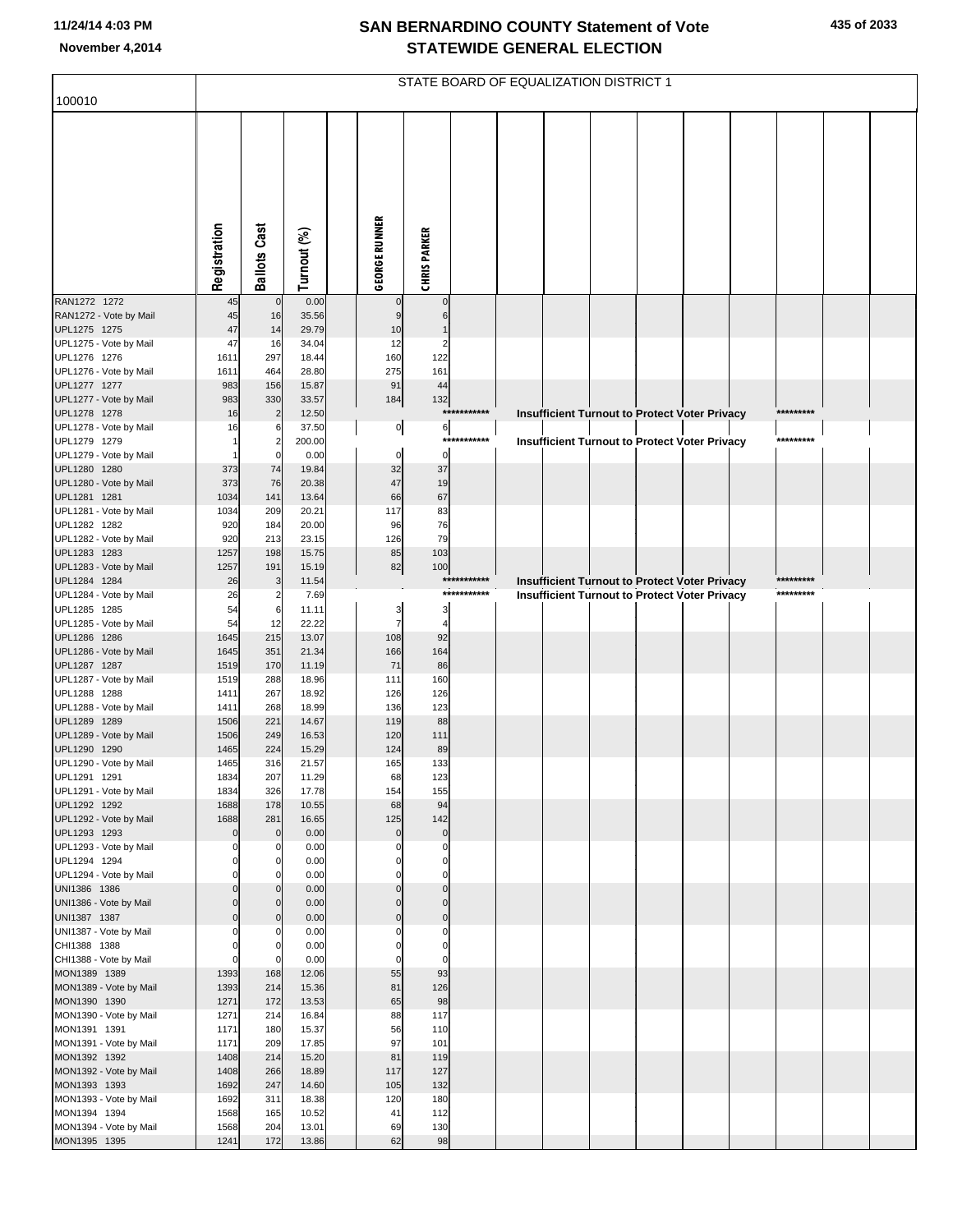|                                        |                                           |                            |                |                      |                       |                            | STATE BOARD OF EQUALIZATION DISTRICT 1 |  |                                                      |                        |  |
|----------------------------------------|-------------------------------------------|----------------------------|----------------|----------------------|-----------------------|----------------------------|----------------------------------------|--|------------------------------------------------------|------------------------|--|
| 100010                                 |                                           |                            |                |                      |                       |                            |                                        |  |                                                      |                        |  |
|                                        |                                           |                            |                |                      |                       |                            |                                        |  |                                                      |                        |  |
|                                        |                                           |                            |                |                      |                       |                            |                                        |  |                                                      |                        |  |
|                                        |                                           |                            |                |                      |                       |                            |                                        |  |                                                      |                        |  |
|                                        |                                           |                            |                |                      |                       |                            |                                        |  |                                                      |                        |  |
|                                        |                                           |                            |                |                      |                       |                            |                                        |  |                                                      |                        |  |
|                                        |                                           |                            |                |                      |                       |                            |                                        |  |                                                      |                        |  |
|                                        |                                           |                            |                |                      |                       |                            |                                        |  |                                                      |                        |  |
|                                        |                                           |                            |                |                      |                       |                            |                                        |  |                                                      |                        |  |
|                                        | Registration                              | <b>Ballots Cast</b>        | Turnout (%)    | <b>GEORGE RUNNER</b> | <b>CHRISPARKER</b>    |                            |                                        |  |                                                      |                        |  |
|                                        |                                           |                            |                |                      |                       |                            |                                        |  |                                                      |                        |  |
| MON1395 - Vote by Mail<br>MON1396 1396 | 1241<br>1345                              | 188<br>174                 | 15.15<br>12.94 | 69<br>50             | 103<br>112            |                            |                                        |  |                                                      |                        |  |
| MON1396 - Vote by Mail                 | 1345                                      | 169                        | 12.57          | 83                   | 81                    |                            |                                        |  |                                                      |                        |  |
| MON1397 1397                           | 1655                                      | 255                        | 15.41          | 95                   | 145                   |                            |                                        |  |                                                      |                        |  |
| MON1397 - Vote by Mail                 | 1655                                      | 331                        | 20.00          | 153                  | 154                   |                            |                                        |  |                                                      |                        |  |
| ONT1398 1398<br>ONT1398 - Vote by Mail | 1242<br>1242                              | 172<br>213                 | 13.85<br>17.15 | 82<br>103            | 74<br>96              |                            |                                        |  |                                                      |                        |  |
| ONT1399 1399                           | 862                                       | 99                         | 11.48          | 45                   | 49                    |                            |                                        |  |                                                      |                        |  |
| ONT1399 - Vote by Mail                 | 862                                       | 169                        | 19.61          | 79                   | 86                    |                            |                                        |  |                                                      |                        |  |
| ONT1400 1400                           | $\mathbf 0$                               | 0                          | 0.00           | $\mathsf{C}$         | $\pmb{0}$             |                            |                                        |  |                                                      |                        |  |
| ONT1400 - Vote by Mail<br>ONT1401 1401 | $\mathbf 0$<br>1099                       | $\mathbf 0$<br>227         | 0.00<br>20.66  | $\mathsf{C}$<br>119  | $\mathbf 0$<br>97     |                            |                                        |  |                                                      |                        |  |
| ONT1401 - Vote by Mail                 | 1099                                      | 208                        | 18.93          | 143                  | 59                    |                            |                                        |  |                                                      |                        |  |
| ONT1402 1402                           | 1757                                      | 213                        | 12.12          | 89                   | 118                   |                            |                                        |  |                                                      |                        |  |
| ONT1402 - Vote by Mail                 | 1757                                      | 317                        | 18.04          | 130                  | 168                   |                            |                                        |  |                                                      |                        |  |
| ONT1403 1403                           | 1701<br>1701                              | 226<br>298                 | 13.29<br>17.52 | 79<br>111            | 132<br>174            |                            |                                        |  |                                                      |                        |  |
| ONT1403 - Vote by Mail<br>ONT1404 1404 | 862                                       | 162                        | 18.79          | 80                   | 75                    |                            |                                        |  |                                                      |                        |  |
| ONT1404 - Vote by Mail                 | 862                                       | 213                        | 24.71          | 133                  | 59                    |                            |                                        |  |                                                      |                        |  |
| ONT1405 1405                           | 1680                                      | 267                        | 15.89          | 132                  | 122                   |                            |                                        |  |                                                      |                        |  |
| ONT1405 - Vote by Mail<br>ONT1406 1406 | 1680                                      | 351                        | 20.89<br>17.60 | 183<br>95            | 135                   |                            |                                        |  |                                                      |                        |  |
| ONT1406 - Vote by Mail                 | 1386<br>1386                              | 244<br>204                 | 14.72          | 94                   | 135<br>99             |                            |                                        |  |                                                      |                        |  |
| ONT1407 1407                           | 752                                       | 82                         | 10.90          | 25                   | 52                    |                            |                                        |  |                                                      |                        |  |
| ONT1407 - Vote by Mail                 | 752                                       | 131                        | 17.42          | 44                   | 79                    |                            |                                        |  |                                                      |                        |  |
| ONT1408 1408<br>ONT1408 - Vote by Mail | 155<br>155                                | $\overline{7}$<br>17       | 4.52<br>10.97  |                      | $\sqrt{5}$<br>12      |                            |                                        |  |                                                      |                        |  |
| ONT1409 1409                           | $\pmb{0}$                                 | 0                          | 0.00           | C                    | $\pmb{0}$             |                            |                                        |  |                                                      |                        |  |
| ONT1409 - Vote by Mail                 | $\mathbf 0$                               | $\mathbf 0$                | 0.00           | 0                    | $\mathbf 0$           |                            |                                        |  |                                                      |                        |  |
| ONT1410 1410                           | 1380                                      | 122                        | 8.84           | 30                   | 87                    |                            |                                        |  |                                                      |                        |  |
| ONT1410 - Vote by Mail<br>ONT1411 1411 | 1380<br>858                               | 149<br>95                  | 10.80<br>11.07 | 49<br>24             | 94<br>66              |                            |                                        |  |                                                      |                        |  |
| ONT1411 - Vote by Mail                 | 858                                       | 127                        | 14.80          | 29                   | 91                    |                            |                                        |  |                                                      |                        |  |
| ONT1412 1412                           | 1507                                      | 120                        | 7.96           | 36                   | 78                    |                            |                                        |  |                                                      |                        |  |
| ONT1412 - Vote by Mail<br>ONT1413 1413 | 1507                                      | 194                        | 12.87<br>9.94  | 59                   | 128                   |                            |                                        |  |                                                      |                        |  |
| ONT1413 - Vote by Mail                 | 543<br>543                                | 54<br>57                   | 10.50          | 23<br>31             | 23<br>24              |                            |                                        |  |                                                      |                        |  |
| ONT1414 1414                           | 1275                                      | 147                        | 11.53          | 51                   | 87                    |                            |                                        |  |                                                      |                        |  |
| ONT1414 - Vote by Mail                 | 1275                                      | 188                        | 14.75          | 65                   | 114                   |                            |                                        |  |                                                      |                        |  |
| ONT1415 1415<br>ONT1415 - Vote by Mail | $\overline{2}$<br>$\overline{\mathbf{c}}$ | $\mathbf 0$<br>$\mathbf 0$ | 0.00<br>0.00   | $\mathbf 0$<br>0     | 0<br>0                |                            |                                        |  |                                                      |                        |  |
| ONT1416 1416                           | 1060                                      | 118                        | 11.13          | 36                   | 73                    |                            |                                        |  |                                                      |                        |  |
| ONT1416 - Vote by Mail                 | 1060                                      | 149                        | 14.06          | 49                   | 90                    |                            |                                        |  |                                                      |                        |  |
| ONT1417 1417                           | 11                                        | $\mathbf{1}$               | 9.09           |                      |                       | ***********<br>*********** |                                        |  | <b>Insufficient Turnout to Protect Voter Privacy</b> | *********<br>********* |  |
| ONT1417 - Vote by Mail<br>ONT1418 1418 | 11<br>1221                                | $\overline{2}$<br>108      | 18.18<br>8.85  | 32                   | 65                    |                            |                                        |  | <b>Insufficient Turnout to Protect Voter Privacy</b> |                        |  |
| ONT1418 - Vote by Mail                 | 1221                                      | 211                        | 17.28          | 74                   | 120                   |                            |                                        |  |                                                      |                        |  |
| ONT1419 1419                           | 668                                       | 90                         | 13.47          | 28                   | 57                    |                            |                                        |  |                                                      |                        |  |
| ONT1419 - Vote by Mail                 | 668                                       | 122                        | 18.26          | 53                   | 61                    |                            |                                        |  |                                                      |                        |  |
| ONT1420 1420<br>ONT1420 - Vote by Mail | 1142<br>1142                              | 112<br>206                 | 9.81<br>18.04  | 36<br>87             | 67<br>104             |                            |                                        |  |                                                      |                        |  |
| ONT1421 1421                           | 1217                                      | 153                        | 12.57          | 48                   | 93                    |                            |                                        |  |                                                      |                        |  |
| ONT1421 - Vote by Mail                 | 1217                                      | 157                        | 12.90          | 64                   | 83                    |                            |                                        |  |                                                      |                        |  |
| ONT1422 1422                           | 1367                                      | 205                        | 15.00          | 96                   | 99                    |                            |                                        |  |                                                      |                        |  |
| ONT1422 - Vote by Mail<br>ONT1423 1423 | 1367<br>9                                 | 314<br>$\mathbf 0$         | 22.97<br>0.00  | 190<br>$\pmb{0}$     | 110<br>$\overline{0}$ |                            |                                        |  |                                                      |                        |  |
| ONT1423 - Vote by Mail                 | 9                                         |                            | 44.44          |                      |                       | ***********                |                                        |  | Insufficient Turnout to Protect Voter Privacy        | *********              |  |
| ONT1424 1424                           | 767                                       | 92                         | 11.99          | 51                   | 38                    |                            |                                        |  |                                                      |                        |  |
| ONT1424 - Vote by Mail<br>ONT1425 1425 | 767<br>158                                | 240<br>9                   | 31.29<br>5.70  | 166<br>0             | 63<br>8               |                            |                                        |  |                                                      |                        |  |
| ONT1425 - Vote by Mail                 | 158                                       | 20                         | 12.66          | 4                    | 13                    |                            |                                        |  |                                                      |                        |  |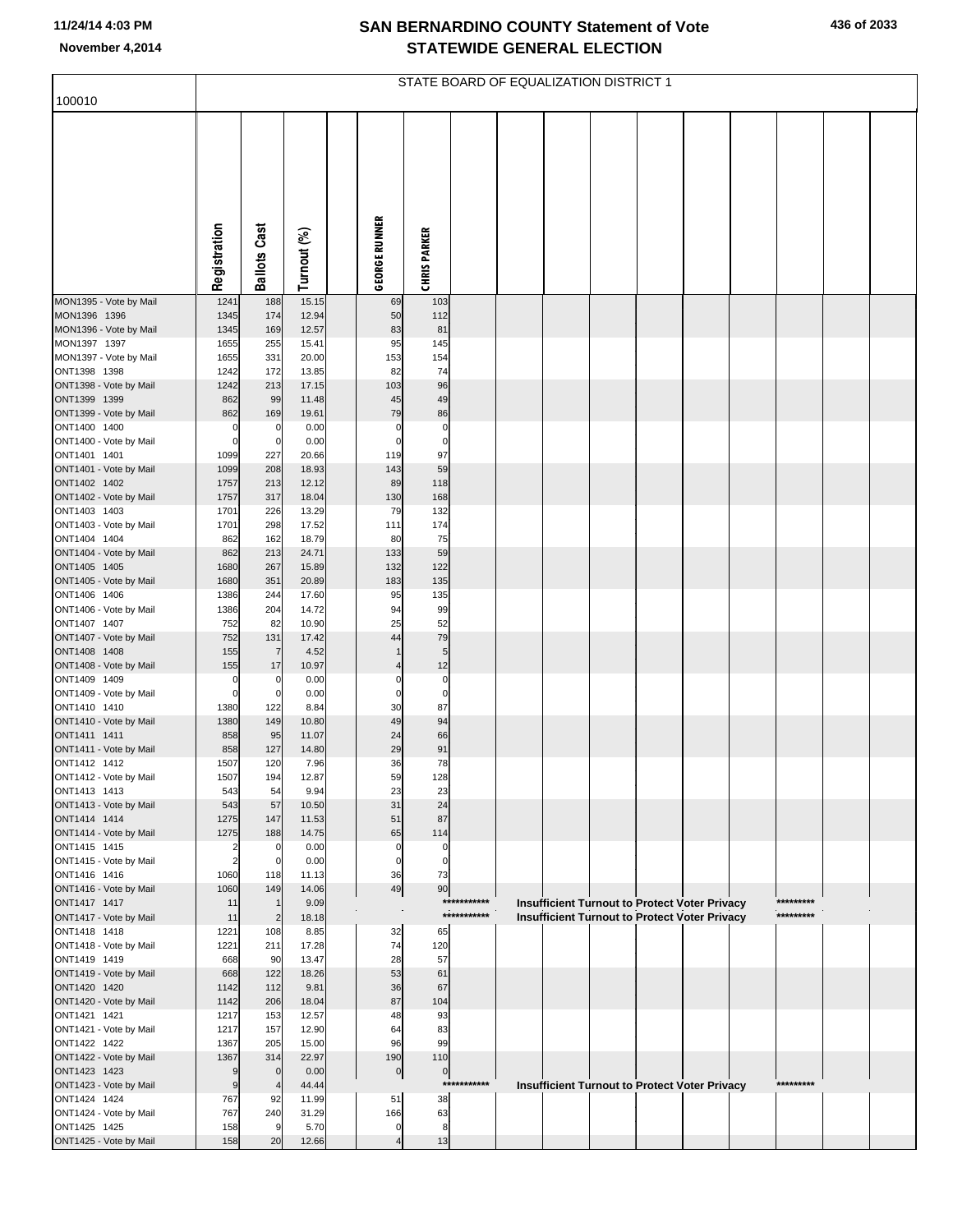| 100010                                 |                  |                       |                |                            |                                 |             | STATE BOARD OF EQUALIZATION DISTRICT 1 |  |                                                      |           |  |
|----------------------------------------|------------------|-----------------------|----------------|----------------------------|---------------------------------|-------------|----------------------------------------|--|------------------------------------------------------|-----------|--|
|                                        | Registration     | <b>Ballots Cast</b>   | Turnout (%)    | <b>GEORGE RUNNER</b>       | <b>CHRISPARKER</b>              |             |                                        |  |                                                      |           |  |
| ONT1426 1426<br>ONT1426 - Vote by Mail | 981<br>981       | 98<br>207             | 9.99<br>21.10  | 50<br>93                   | 43<br>104                       |             |                                        |  |                                                      |           |  |
| ONT1427 1427                           | 677              | 60                    | 8.86           | 29                         | 28                              |             |                                        |  |                                                      |           |  |
| ONT1427 - Vote by Mail                 | 677              | 89                    | 13.15          | 42                         | 39                              |             |                                        |  |                                                      |           |  |
| ONT1428 1428<br>ONT1428 - Vote by Mail | 1353<br>1353     | 162<br>168            | 11.97<br>12.42 | 38<br>34                   | 112<br>124                      |             |                                        |  |                                                      |           |  |
| ONT1429 1429                           | 1418             | 152                   | 10.72          | 50                         | 91                              |             |                                        |  |                                                      |           |  |
| ONT1429 - Vote by Mail                 | 1418             | 207                   | 14.60          | 79                         | 122                             |             |                                        |  |                                                      |           |  |
| ONT1430 1430<br>ONT1430 - Vote by Mail | 1501<br>1501     | 195<br>270            | 12.99<br>17.99 | 70<br>125                  | 115<br>133                      |             |                                        |  |                                                      |           |  |
| ONT1431 1431                           | 1353             | 196                   | 14.49          | 60                         | 116                             |             |                                        |  |                                                      |           |  |
| ONT1431 - Vote by Mail                 | 1353             | 197                   | 14.56          | 70                         | 117                             |             |                                        |  |                                                      |           |  |
| ONT1432 1432<br>ONT1432 - Vote by Mail | 1552<br>1552     | 122<br>168            | 7.86<br>10.82  | 27<br>35                   | 89<br>125                       |             |                                        |  |                                                      |           |  |
| ONT1433 1433                           | 1472             | 149                   | 10.12          | 37                         | 100                             |             |                                        |  |                                                      |           |  |
| ONT1433 - Vote by Mail                 | 1472             | 231                   | 15.69          | 92                         | 122                             |             |                                        |  |                                                      |           |  |
| ONT1434 1434                           | 1697             | 203                   | 11.96          | 80                         | 107                             |             |                                        |  |                                                      |           |  |
| ONT1434 - Vote by Mail<br>ONT1435 1435 | 1697<br>1185     | 344<br>162            | 20.27<br>13.67 | 163<br>50                  | 160<br>104                      |             |                                        |  |                                                      |           |  |
| ONT1435 - Vote by Mail                 | 1185             | 191                   | 16.12          | 84                         | 97                              |             |                                        |  |                                                      |           |  |
| ONT1436 1436                           | 1000             | 89                    | 8.90           | 43                         | 43                              |             |                                        |  |                                                      |           |  |
| ONT1436 - Vote by Mail<br>ONT1437 1437 | 1000<br>97       | 130<br>11             | 13.00<br>11.34 | 55<br>5                    | 69<br>6                         |             |                                        |  |                                                      |           |  |
| ONT1437 - Vote by Mail                 | 97               | 16                    | 16.49          | $\overline{5}$             | 10                              |             |                                        |  |                                                      |           |  |
| ONT1438 1438                           | 35               | 3                     | 8.57           |                            | $\mathbf{1}$                    | *********** |                                        |  | Insufficient Turnout to Protect Voter Privacy        | ********* |  |
| ONT1438 - Vote by Mail<br>ONT1439 1439 | 35<br>1532       | $\overline{7}$<br>228 | 20.00<br>14.88 | 6<br>105                   | 111                             |             |                                        |  |                                                      |           |  |
| ONT1439 - Vote by Mail                 | 1532             | 284                   | 18.54          | 156                        | 110                             |             |                                        |  |                                                      |           |  |
| ONT1440 1440                           | 1728             | 223                   | 12.91          | 92                         | 120                             |             |                                        |  |                                                      |           |  |
| ONT1440 - Vote by Mail<br>ONT1441 1441 | 1728<br>1323     | 321<br>186            | 18.58<br>14.06 | 164<br>91                  | 142<br>88                       |             |                                        |  |                                                      |           |  |
| ONT1441 - Vote by Mail                 | 1323             | 187                   | 14.13          | 81                         | 97                              |             |                                        |  |                                                      |           |  |
| ONT1442 1442                           | 1479             | 207                   | 14.00          | 90                         | 98                              |             |                                        |  |                                                      |           |  |
| ONT1442 - Vote by Mail<br>ONT1443 1443 | 1479<br>1689     | 283<br>220            | 19.13<br>13.03 | 148<br>97                  | 116<br>106                      |             |                                        |  |                                                      |           |  |
| ONT1443 - Vote by Mail                 | 1689             | 295                   | 17.47          | 156                        | 120                             |             |                                        |  |                                                      |           |  |
| ONT1444 1444                           | 1468             | 212                   | 14.44          | 92                         | 106                             |             |                                        |  |                                                      |           |  |
| ONT1444 - Vote by Mail<br>ONT1445 1445 | 1468<br>$\Omega$ | 241<br>$\mathbf{0}$   | 16.42<br>0.00  | 129<br>$\bf{0}$            | 105<br>$\bf{0}$                 |             |                                        |  |                                                      |           |  |
| ONT1445 - Vote by Mail                 |                  |                       | 0.00           | $\boldsymbol{0}$           | $\boldsymbol{0}$                |             |                                        |  |                                                      |           |  |
| ONT1446 1446                           |                  |                       | 100.00         |                            |                                 | *********** |                                        |  | <b>Insufficient Turnout to Protect Voter Privacy</b> | ********* |  |
| ONT1446 - Vote by Mail<br>ONT1447 1447 |                  | O<br>$\Omega$         | 0.00<br>0.00   | $\mathbf 0$<br>$\mathbf 0$ | $\mathbf 0$<br>$\mathbf 0$      |             |                                        |  |                                                      |           |  |
| ONT1447 - Vote by Mail                 | $\Omega$         | $\Omega$              | 0.00           | $\Omega$                   | $\mathbf 0$                     |             |                                        |  |                                                      |           |  |
| ONT1448 1448                           | $\Omega$         | $\Omega$              | 0.00           | $\Omega$                   | $\mathbf 0$                     |             |                                        |  |                                                      |           |  |
| ONT1448 - Vote by Mail<br>ONT1449 1449 |                  | $\Omega$              | 0.00<br>0.00   |                            | n                               |             |                                        |  |                                                      |           |  |
| ONT1449 - Vote by Mail                 |                  | O                     | 0.00           | O                          |                                 |             |                                        |  |                                                      |           |  |
| ONT1450 1450                           |                  | $\mathbf 0$           | 0.00           | $\Omega$                   | $\Omega$                        |             |                                        |  |                                                      |           |  |
| ONT1450 - Vote by Mail<br>ONT1451 1451 | 8                | $\Omega$<br>$\Omega$  | 0.00<br>0.00   | $\Omega$<br>$\pmb{0}$      | $\Omega$<br>$\mathbf 0$         |             |                                        |  |                                                      |           |  |
| ONT1451 - Vote by Mail                 |                  |                       | 50.00          |                            |                                 | *********** |                                        |  | Insufficient Turnout to Protect Voter Privacy        | ********* |  |
| ONT1452 1452                           | 1452             | 139                   | 9.57           | 40                         | 88                              |             |                                        |  |                                                      |           |  |
| ONT1452 - Vote by Mail<br>ONT1453 1453 | 1452<br>40       | 192<br>$\overline{5}$ | 13.22<br>12.50 | 70<br>$\mathbf{1}$         | 106<br>$\overline{\mathcal{A}}$ |             |                                        |  |                                                      |           |  |
| ONT1453 - Vote by Mail                 | 40               | 3                     | 7.50           |                            |                                 | *********** |                                        |  | Insufficient Turnout to Protect Voter Privacy        | ********* |  |
| ONT1570 1570                           | 631              | 55                    | 8.72           | 16                         | 34                              |             |                                        |  |                                                      |           |  |
| ONT1570 - Vote by Mail                 | 631              | 62                    | 9.83           | 21                         | 39                              |             |                                        |  |                                                      |           |  |
| ONT1571 1571<br>ONT1571 - Vote by Mail | 1176<br>1176     | 194<br>248            | 16.50<br>21.09 | 96<br>106                  | 90<br>127                       |             |                                        |  |                                                      |           |  |
| ONT1572 1572                           | 663              | 70                    | 10.56          | 17                         | 45                              |             |                                        |  |                                                      |           |  |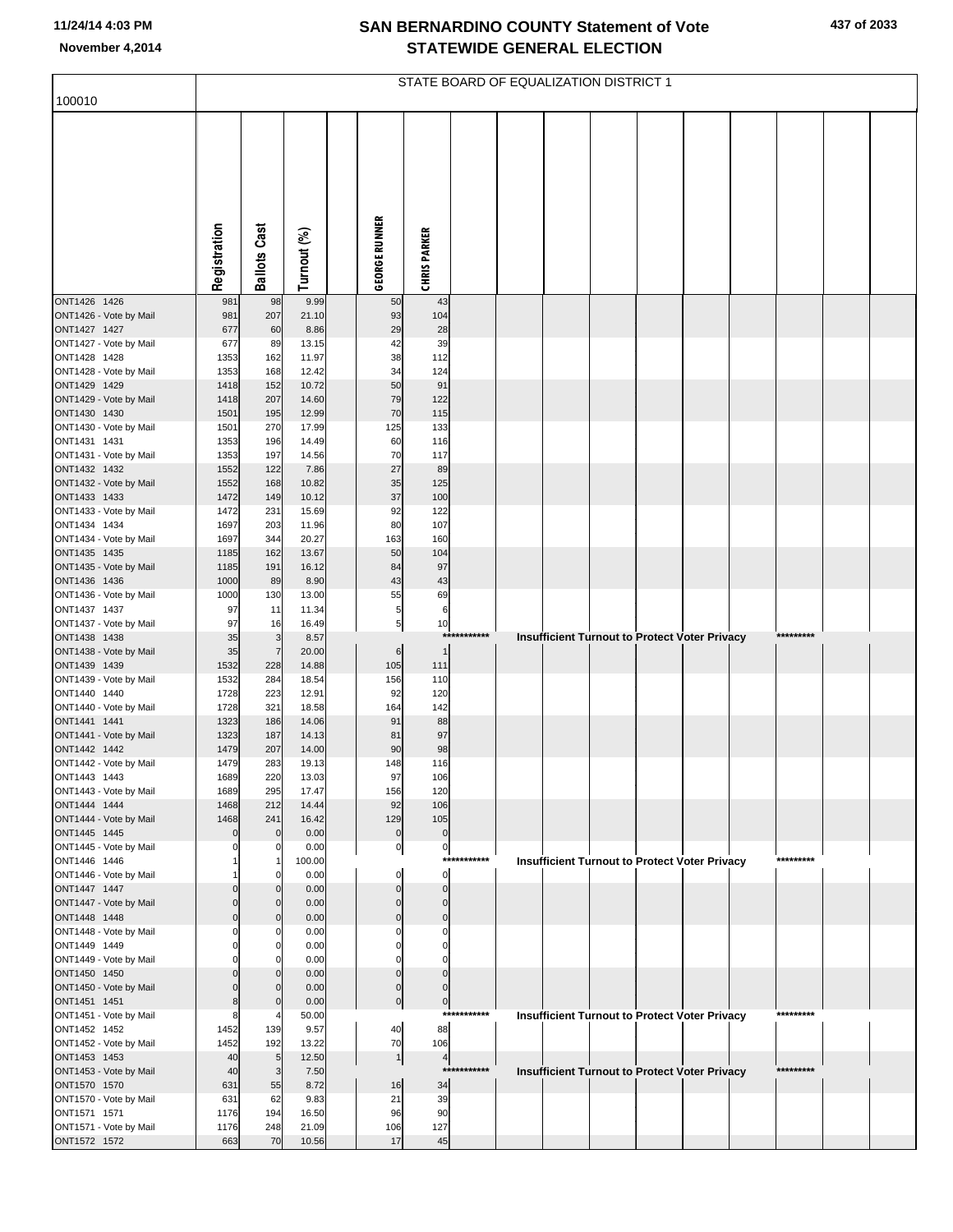| 100010                                 |                         |                         |                |                         |                            |             | STATE BOARD OF EQUALIZATION DISTRICT 1 |  |                                               |           |  |
|----------------------------------------|-------------------------|-------------------------|----------------|-------------------------|----------------------------|-------------|----------------------------------------|--|-----------------------------------------------|-----------|--|
|                                        |                         |                         |                |                         |                            |             |                                        |  |                                               |           |  |
|                                        |                         |                         |                |                         |                            |             |                                        |  |                                               |           |  |
|                                        |                         |                         |                |                         |                            |             |                                        |  |                                               |           |  |
|                                        |                         |                         |                |                         |                            |             |                                        |  |                                               |           |  |
|                                        |                         |                         |                |                         |                            |             |                                        |  |                                               |           |  |
|                                        |                         |                         |                |                         |                            |             |                                        |  |                                               |           |  |
|                                        |                         |                         |                |                         |                            |             |                                        |  |                                               |           |  |
|                                        |                         |                         |                |                         |                            |             |                                        |  |                                               |           |  |
|                                        | Registration            | <b>Ballots Cast</b>     | Turnout (%)    | <b>GEORGE RUNNER</b>    | <b>CHRISPARKER</b>         |             |                                        |  |                                               |           |  |
|                                        |                         |                         |                |                         |                            |             |                                        |  |                                               |           |  |
| ONT1572 - Vote by Mail                 | 663                     | 89                      | 13.42<br>7.30  | 27<br>$\overline{7}$    | 57<br>3                    |             |                                        |  |                                               |           |  |
| ONT1576 1576<br>ONT1576 - Vote by Mail | 178<br>178              | 13<br>25                | 14.04          | 10                      | 15                         |             |                                        |  |                                               |           |  |
| ONT1577 1577                           | 268                     | 24                      | 8.96           | 12                      | 11                         |             |                                        |  |                                               |           |  |
| ONT1577 - Vote by Mail                 | 268                     | 38                      | 14.18          | 23                      | 13                         |             |                                        |  |                                               |           |  |
| RAN1454 1454<br>RAN1454 - Vote by Mail | $\mathbf 0$             | 0<br>$\Omega$           | 0.00<br>0.00   | $\mathbf 0$<br>$\Omega$ | $\mathbf 0$<br>$\mathbf 0$ |             |                                        |  |                                               |           |  |
| RAN1455 1455                           |                         | $\Omega$                | 0.00           | $\Omega$                | $\Omega$                   |             |                                        |  |                                               |           |  |
| RAN1455 - Vote by Mail                 | $\Omega$                | $\mathbf 0$             | 0.00           | $\mathbf 0$             | $\mathbf 0$                |             |                                        |  |                                               |           |  |
| RAN1456 1456<br>RAN1456 - Vote by Mail | $\Omega$<br>$\Omega$    | $\Omega$<br>0           | 0.00<br>0.00   | $\Omega$<br>0           | $\Omega$<br>$\mathbf 0$    |             |                                        |  |                                               |           |  |
| UNI1457 1457                           | 1063                    | 114                     | 10.72          | 27                      | 77                         |             |                                        |  |                                               |           |  |
| UNI1457 - Vote by Mail                 | 1063                    | 116                     | 10.91          | 43                      | 70                         |             |                                        |  |                                               |           |  |
| UNI1458 1458<br>UNI1458 - Vote by Mail | 427<br>427              | 57<br>64                | 13.35<br>14.99 | 24<br>26                | 29<br>33                   |             |                                        |  |                                               |           |  |
| UNI1459 1459                           | 478                     | 54                      | 11.30          | 23                      | 28                         |             |                                        |  |                                               |           |  |
| UNI1459 - Vote by Mail                 | 478                     | 70                      | 14.64          | 30                      | 39                         |             |                                        |  |                                               |           |  |
| UPL1460 1460<br>UPL1460 - Vote by Mail | $\mathbf 0$<br>$\Omega$ | 0<br>$\mathbf 0$        | 0.00<br>0.00   | $\mathbf 0$<br>$\Omega$ | $\mathbf 0$<br>$\mathbf 0$ |             |                                        |  |                                               |           |  |
| CHH1461 1461                           | $\Omega$                | $\mathbf 0$             | 0.00           | $\Omega$                | $\Omega$                   |             |                                        |  |                                               |           |  |
| CHH1461 - Vote by Mail                 | $\Omega$                | $\mathbf 0$             | 0.00           | $\Omega$                | $\mathbf 0$                |             |                                        |  |                                               |           |  |
| CHH1462 1462<br>CHH1462 - Vote by Mail |                         | 0                       | 0.00<br>0.00   | C<br>$\Omega$           | C<br>0                     |             |                                        |  |                                               |           |  |
| CHH1463 1463                           |                         | O                       | 0.00           | $\Omega$                | $\Omega$                   |             |                                        |  |                                               |           |  |
| CHH1463 - Vote by Mail                 | $\Omega$                | $\mathbf 0$             | 0.00           | $\Omega$                | $\mathbf 0$                |             |                                        |  |                                               |           |  |
| CHH1464 1464                           | $\Omega$<br>$\Omega$    | $\Omega$<br>$\mathbf 0$ | 0.00<br>0.00   | $\Omega$<br>$\mathbf 0$ | $\Omega$<br>$\pmb{0}$      |             |                                        |  |                                               |           |  |
| CHH1464 - Vote by Mail<br>CHI1465 1465 | 210                     | 41                      | 19.52          | 27                      | 14                         |             |                                        |  |                                               |           |  |
| CHI1465 - Vote by Mail                 | 210                     | 50                      | 23.81          | 27                      | 21                         |             |                                        |  |                                               |           |  |
| CHI1466 1466<br>CHI1466 - Vote by Mail | 65<br>65                | 16                      | 24.62          | 13<br>12                | 3<br>3                     |             |                                        |  |                                               |           |  |
| CHI1467 1467                           | 246                     | 16<br>40                | 24.62<br>16.26 | 29                      | 10                         |             |                                        |  |                                               |           |  |
| CHI1467 - Vote by Mail                 | 246                     | 37                      | 15.04          | 18                      | 13                         |             |                                        |  |                                               |           |  |
| CHI1468 1468<br>CHI1468 - Vote by Mail | 476<br>476              | 51<br>108               | 10.71<br>22.69 | 26<br>64                | 23                         |             |                                        |  |                                               |           |  |
| CHI1469 1469                           | 159                     | 21                      | 13.21          | 16                      | 39<br>5 <sub>5</sub>       |             |                                        |  |                                               |           |  |
| CHI1469 - Vote by Mail                 | 159                     | 30                      | 18.87          | 14                      | 14                         |             |                                        |  |                                               |           |  |
| CHI1470 1470<br>CHI1470 - Vote by Mail | 301<br>301              | 34<br>63                | 11.30          | 19<br>27                | 14<br>29                   |             |                                        |  |                                               |           |  |
| CHI1471 1471                           | 1498                    | 209                     | 20.93<br>13.95 | 97                      | 104                        |             |                                        |  |                                               |           |  |
| CHI1471 - Vote by Mail                 | 1498                    | 298                     | 19.89          | 136                     | 142                        |             |                                        |  |                                               |           |  |
| CHI1472 1472                           | 1603                    | 269                     | 16.78          | 136                     | 110                        |             |                                        |  |                                               |           |  |
| CHI1472 - Vote by Mail<br>CHI1473 1473 | 1603<br>1453            | 344<br>168              | 21.46<br>11.56 | 212<br>78               | 113<br>83                  |             |                                        |  |                                               |           |  |
| CHI1473 - Vote by Mail                 | 1453                    | 257                     | 17.69          | 125                     | 120                        |             |                                        |  |                                               |           |  |
| CHI1474 1474                           | 1353                    | 212                     | 15.67          | 128                     | 69                         |             |                                        |  |                                               |           |  |
| CHI1474 - Vote by Mail<br>CHI1475 1475 | 1353<br>$\mathbf 0$     | 235<br>0                | 17.37<br>0.00  | 157<br>$\Omega$         | 66<br>$\mathbf 0$          |             |                                        |  |                                               |           |  |
| CHI1475 - Vote by Mail                 | $\mathbf 0$             | $\mathbf 0$             | 0.00           | $\mathbf 0$             | $\overline{0}$             |             |                                        |  |                                               |           |  |
| CHI1476 1476                           | 1200                    | 185                     | 15.42          | 115                     | 64                         |             |                                        |  |                                               |           |  |
| CHI1476 - Vote by Mail<br>CHI1477 1477 | 1200<br>$\mathbf 0$     | 234                     | 19.50<br>0.00  | 150                     | $71\,$                     | *********** |                                        |  | Insufficient Turnout to Protect Voter Privacy | ********* |  |
| CHI1477 - Vote by Mail                 | $\mathbf 0$             | 0                       | 0.00           | $\overline{0}$          | $\overline{0}$             |             |                                        |  |                                               |           |  |
| CHI1478 1478                           | 1001                    | 192                     | 19.18          | 113                     | 68                         |             |                                        |  |                                               |           |  |
| CHI1478 - Vote by Mail<br>CHI1479 1479 | 1001<br>1550            | 215<br>243              | 21.48<br>15.68 | 134<br>122              | 74<br>107                  |             |                                        |  |                                               |           |  |
| CHI1479 - Vote by Mail                 | 1550                    | 378                     | 24.39          | 205                     | 156                        |             |                                        |  |                                               |           |  |
| CHI1480 1480                           | 2072                    | 290                     | 14.00          | 152                     | 120                        |             |                                        |  |                                               |           |  |
| CHI1480 - Vote by Mail<br>CHI1481 1481 | 2072<br>$\mathbf 0$     | 386<br>0                | 18.63<br>0.00  | 210<br>$\pmb{0}$        | 152<br>$\pmb{0}$           |             |                                        |  |                                               |           |  |
| CHI1481 - Vote by Mail                 | $\mathbf 0$             |                         | 0.00           | $\overline{0}$          | $\overline{0}$             |             |                                        |  |                                               |           |  |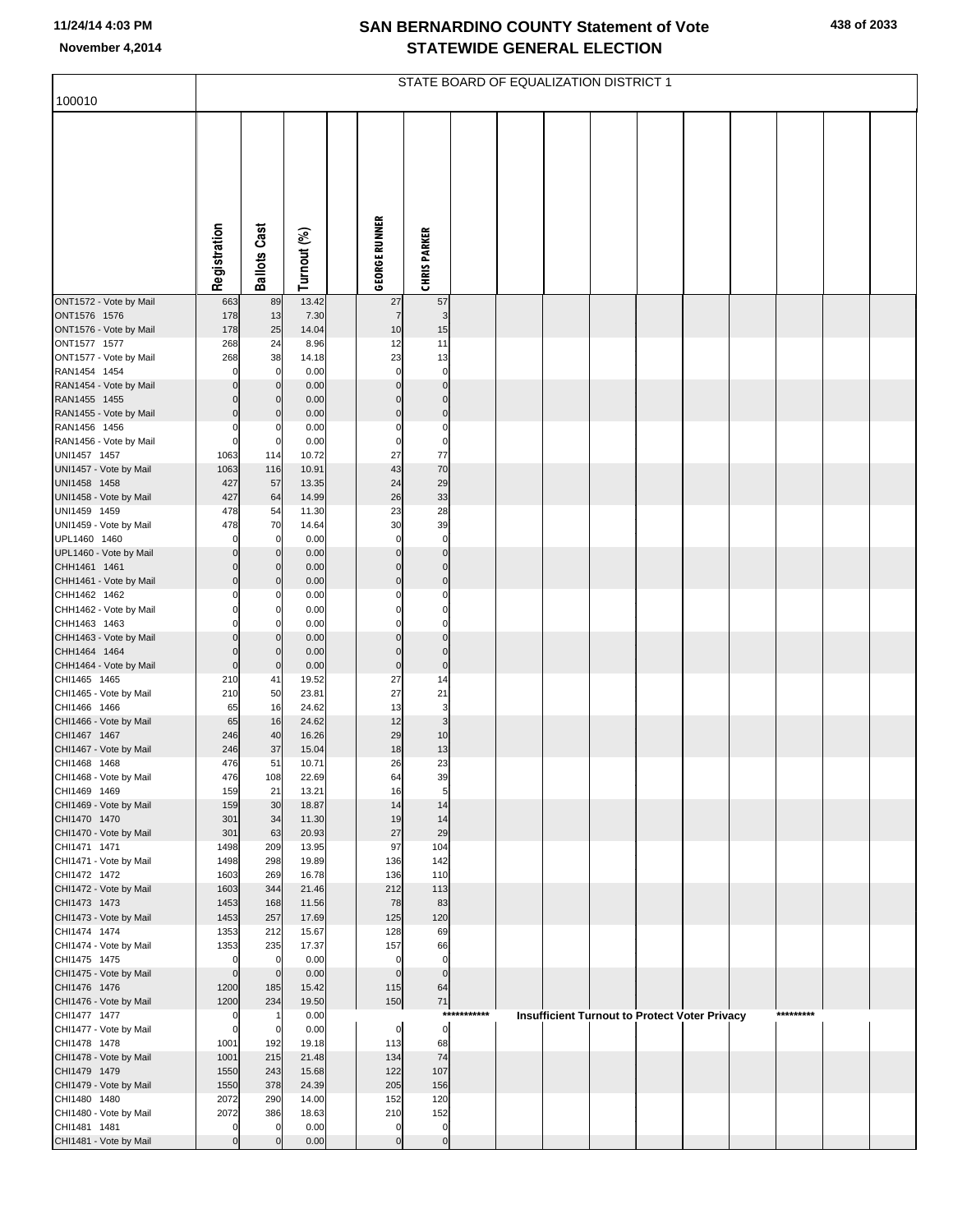|                                        |              |                     |                |                      | STATE BOARD OF EQUALIZATION DISTRICT 1        |                  |  |                                                      |  |           |  |
|----------------------------------------|--------------|---------------------|----------------|----------------------|-----------------------------------------------|------------------|--|------------------------------------------------------|--|-----------|--|
| 100010                                 |              |                     |                |                      |                                               |                  |  |                                                      |  |           |  |
|                                        | Registration | <b>Ballots Cast</b> | Turnout (%)    | <b>GEORGE RUNNER</b> | <b>CHRIS PARKER</b>                           |                  |  |                                                      |  |           |  |
| CHI1482 1482                           |              | $\mathbf 0$         | 0.00           |                      | $\pmb{0}$<br>$\mathbf 0$                      |                  |  |                                                      |  |           |  |
| CHI1482 - Vote by Mail                 |              | $\mathbf 0$         | 0.00           |                      | $\pmb{0}$<br>$\mathbf 0$                      |                  |  |                                                      |  |           |  |
| CHI1483 1483<br>CHI1483 - Vote by Mail | 0<br>0       | $\mathbf 0$<br>0    | 0.00<br>0.00   |                      | $\overline{0}$<br>$\pmb{0}$<br>$\overline{0}$ |                  |  |                                                      |  |           |  |
| CHI1484 1484                           | 37           | 4                   | 10.81          |                      | $\pmb{\mathsf{O}}$                            | ****<br>******** |  | <b>Insufficient Turnout to Protect Voter Privacy</b> |  | ********* |  |
| CHI1484 - Vote by Mail                 | 37           | 13                  | 35.14          | 11                   | $\mathbf{1}$                                  |                  |  |                                                      |  |           |  |
| CHI1485 1485                           | 553          | 76                  | 13.74          | 46                   | 25                                            |                  |  |                                                      |  |           |  |
| CHI1485 - Vote by Mail                 | 553          | 97                  | 17.54          | 45                   | 49                                            |                  |  |                                                      |  |           |  |
| CHI1486 1486                           | 14           | $\mathbf 0$         | 0.00           |                      | $\mathbf 0$<br>$\pmb{0}$                      |                  |  |                                                      |  |           |  |
| CHI1486 - Vote by Mail                 | 14           | $\mathbf 0$         | 0.00           |                      | $\pmb{0}$<br>$\mathbf 0$                      |                  |  |                                                      |  |           |  |
| CHI1487 1487<br>CHI1487 - Vote by Mail | 1072<br>1072 | 194<br>199          | 18.10<br>18.56 | 87<br>119            | 101<br>64                                     |                  |  |                                                      |  |           |  |
| CHI1488 1488                           | 1323         | 205                 | 15.50          | 95                   | 99                                            |                  |  |                                                      |  |           |  |
| CHI1488 - Vote by Mail                 | 1323         | 282                 | 21.32          | 150                  | 122                                           |                  |  |                                                      |  |           |  |
| CHI1489 1489                           | 383          | 60                  | 15.67          | 34                   | 21                                            |                  |  |                                                      |  |           |  |
| CHI1489 - Vote by Mail                 | 383          | 115                 | 30.03          | 69                   | 44                                            |                  |  |                                                      |  |           |  |
| CHI1490 1490                           | 1177         | 168                 | 14.27          | 69                   | 89                                            |                  |  |                                                      |  |           |  |
| CHI1490 - Vote by Mail<br>CHI1491 1491 | 1177<br>1140 | 219<br>142          | 18.61<br>12.46 | 126<br>77            | 86<br>53                                      |                  |  |                                                      |  |           |  |
| CHI1491 - Vote by Mail                 | 1140         | 156                 | 13.68          | 77                   | 77                                            |                  |  |                                                      |  |           |  |
| CHI1492 1492                           | 1313         | 200                 | 15.23          | 88                   | 96                                            |                  |  |                                                      |  |           |  |
| CHI1492 - Vote by Mail                 | 1313         | 298                 | 22.70          | 175                  | 113                                           |                  |  |                                                      |  |           |  |
| CHI1493 1493                           | 1533         | 194                 | 12.65          | 54                   | 120                                           |                  |  |                                                      |  |           |  |
| CHI1493 - Vote by Mail<br>CHI1494 1494 | 1533<br>1458 | 229<br>195          | 14.94<br>13.37 | 64<br>96             | 157<br>82                                     |                  |  |                                                      |  |           |  |
| CHI1494 - Vote by Mail                 | 1458         | 213                 | 14.61          | 87                   | 121                                           |                  |  |                                                      |  |           |  |
| CHI1495 1495                           | 130          | 23                  | 17.69          | 15                   | $\,6$                                         |                  |  |                                                      |  |           |  |
| CHI1495 - Vote by Mail                 | 130          | 19                  | 14.62          |                      | $\overline{7}$<br>10                          |                  |  |                                                      |  |           |  |
| CHI1496 1496                           | 1414         | 237                 | 16.76          | 107                  | 111                                           |                  |  |                                                      |  |           |  |
| CHI1496 - Vote by Mail                 | 1414         | 279                 | 19.73          | 144                  | 121                                           |                  |  |                                                      |  |           |  |
| CHI1497 1497<br>CHI1497 - Vote by Mail | 1377<br>1377 | 186<br>308          | 13.51<br>22.37 | 93<br>174            | 88<br>115                                     |                  |  |                                                      |  |           |  |
| CHI1498 1498                           | 1520         | 196                 | 12.89          | 108                  | 81                                            |                  |  |                                                      |  |           |  |
| CHI1498 - Vote by Mail                 | 1520         | 325                 | 21.38          | 205                  | 107                                           |                  |  |                                                      |  |           |  |
| CHI1499 1499                           | 1416         | 208                 | 14.69          | 121                  | 75                                            |                  |  |                                                      |  |           |  |
| CHI1499 - Vote by Mail                 | 1416         | 308                 | 21.75          | 202                  | 92<br>75                                      |                  |  |                                                      |  |           |  |
| CHI1500 1500<br>CHI1500 - Vote by Mail | 1269<br>1269 | 216<br>268          | 17.02<br>21.12 | 132<br>145           | 115                                           |                  |  |                                                      |  |           |  |
| CHI1501 1501                           | 1308         | 226                 | 17.28          | 133                  | 82                                            |                  |  |                                                      |  |           |  |
| CHI1501 - Vote by Mail                 | 1308         | 246                 | 18.81          | 137                  | 98                                            |                  |  |                                                      |  |           |  |
| ONT1502 1502                           | 5            | $\overline{0}$      | 0.00           |                      | $\mathbf 0$<br>$\pmb{0}$                      |                  |  |                                                      |  |           |  |
| ONT1502 - Vote by Mail                 | 5            | $\mathbf 0$         | 0.00           |                      | $\mathbf 0$<br>$\mathbf 0$                    |                  |  |                                                      |  |           |  |
| ONT1503 1503<br>ONT1503 - Vote by Mail | 112<br>112   | 11<br>35            | 9.82<br>31.25  | 18                   | $\overline{5}$<br>$\overline{4}$<br>17        |                  |  |                                                      |  |           |  |
| ONT1504 1504                           | 237          | 17                  | 7.17           |                      | $\overline{7}$<br>10                          |                  |  |                                                      |  |           |  |
| ONT1504 - Vote by Mail                 | 237          | 38                  | 16.03          | 16                   | 21                                            |                  |  |                                                      |  |           |  |
| ONT1505 1505                           | 1669         | 246                 | 14.74          | 114                  | 124                                           |                  |  |                                                      |  |           |  |
| ONT1505 - Vote by Mail                 | 1669         | 329                 | 19.71          | 175                  | 139                                           |                  |  |                                                      |  |           |  |
| ONT1506 1506<br>ONT1506 - Vote by Mail | 1461<br>1461 | 209<br>305          | 14.31<br>20.88 | 107<br>151           | 94<br>140                                     |                  |  |                                                      |  |           |  |
| ONT1507 1507                           | 1521         | 212                 | 13.94          | 86                   | 114                                           |                  |  |                                                      |  |           |  |
| ONT1507 - Vote by Mail                 | 1521         | 296                 | 19.46          | 174                  | 108                                           |                  |  |                                                      |  |           |  |
| ONT1508 1508                           | 1292         | 187                 | 14.47          | 99                   | 80                                            |                  |  |                                                      |  |           |  |
| ONT1508 - Vote by Mail                 | 1292         | 205                 | 15.87          | 109                  | 89                                            |                  |  |                                                      |  |           |  |
| ONT1509 1509                           | 85<br>85     | 10                  | 11.76<br>22.35 | 17                   | $\bf8$<br>$\overline{2}$<br>$\overline{2}$    |                  |  |                                                      |  |           |  |
| ONT1509 - Vote by Mail<br>UNI1510 1510 | 1343         | 19<br>196           | 14.59          | 131                  | 56                                            |                  |  |                                                      |  |           |  |
| UNI1510 - Vote by Mail                 | 1343         | 262                 | 19.51          | 184                  | 70                                            |                  |  |                                                      |  |           |  |
| UNI1511 1511                           | 35           | $\overline{4}$      | 11.43          |                      |                                               | ***********      |  | <b>Insufficient Turnout to Protect Voter Privacy</b> |  | ********* |  |
| UNI1511 - Vote by Mail                 | 35           | 15                  | 42.86          |                      | 6<br>6                                        |                  |  |                                                      |  |           |  |
| UNI1512 1512                           | 8            | $\overline{2}$      | 25.00          |                      |                                               | ***********      |  | <b>Insufficient Turnout to Protect Voter Privacy</b> |  | ********* |  |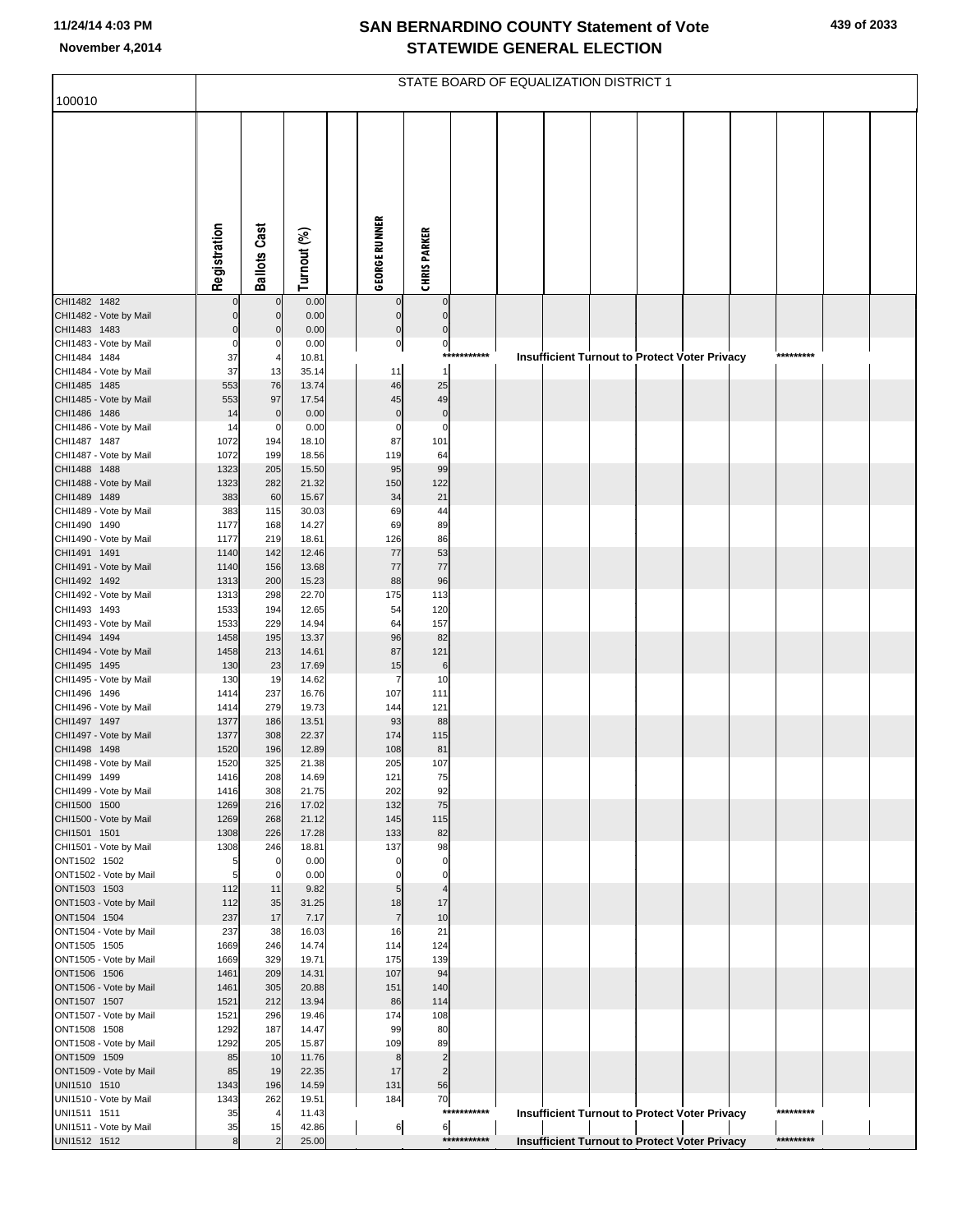| 100010                                                               | STATE BOARD OF EQUALIZATION DISTRICT 1 |                       |                |                      |                               |                            |  |  |  |  |                                                      |  |                        |  |
|----------------------------------------------------------------------|----------------------------------------|-----------------------|----------------|----------------------|-------------------------------|----------------------------|--|--|--|--|------------------------------------------------------|--|------------------------|--|
|                                                                      |                                        |                       |                |                      |                               |                            |  |  |  |  |                                                      |  |                        |  |
|                                                                      | Registration                           | <b>Ballots Cast</b>   | Turnout (%)    | <b>GEORGE RUNNER</b> | <b>CHRISPARKER</b>            |                            |  |  |  |  |                                                      |  |                        |  |
| UNI1512 - Vote by Mail<br>UNI1513 1513                               | 10                                     |                       | 0.00<br>10.00  | $\overline{0}$       | 0                             | ***********                |  |  |  |  | Insufficient Turnout to Protect Voter Privacy        |  |                        |  |
| UNI1513 - Vote by Mail                                               | 10                                     |                       | 40.00          |                      |                               | ***********                |  |  |  |  | <b>Insufficient Turnout to Protect Voter Privacy</b> |  | *********              |  |
| UNI1514 1514                                                         | 221                                    | 45                    | 20.36          | 32                   | 11                            |                            |  |  |  |  |                                                      |  |                        |  |
| UNI1514 - Vote by Mail<br>UNI1515 1515                               | 221                                    | 43                    | 19.46<br>33.33 | 18                   | 23                            | ***********                |  |  |  |  | Insufficient Turnout to Protect Voter Privacy        |  | ********               |  |
| UNI1515 - Vote by Mail                                               |                                        | $\overline{2}$        | 66.67          |                      |                               | ***********                |  |  |  |  | Insufficient Turnout to Protect Voter Privacy        |  | *********              |  |
| UNI1516 1516                                                         |                                        | $\overline{2}$        | 28.57<br>28.57 |                      |                               | ***********<br>*********** |  |  |  |  | Insufficient Turnout to Protect Voter Privacy        |  | *********<br>********* |  |
| UNI1516 - Vote by Mail<br>UNI1517 1517                               | 879                                    | $\overline{2}$<br>144 | 16.38          | 78                   | 57                            |                            |  |  |  |  | <b>Insufficient Turnout to Protect Voter Privacy</b> |  |                        |  |
| UNI1517 - Vote by Mail                                               | 879                                    | 203                   | 23.09          | 135                  | 56                            |                            |  |  |  |  |                                                      |  |                        |  |
| UNI1518 1518                                                         | 65                                     | 9                     | 13.85          | 6                    | 3                             |                            |  |  |  |  |                                                      |  |                        |  |
| UNI1518 - Vote by Mail<br>UNI1519 1519                               | 65                                     | 19<br>$\mathbf 0$     | 29.23<br>0.00  | 16<br>$\pmb{0}$      | $\overline{2}$<br>$\mathbf 0$ |                            |  |  |  |  |                                                      |  |                        |  |
| UNI1519 - Vote by Mail                                               | 5                                      | $\overline{2}$        | 40.00          |                      |                               | ***********                |  |  |  |  | Insufficient Turnout to Protect Voter Privacy        |  | *********              |  |
| UNI1520 1520                                                         | 65                                     | 5                     | 7.69           | 5                    | $\Omega$                      |                            |  |  |  |  |                                                      |  |                        |  |
| UNI1520 - Vote by Mail<br>UNI1714 1714                               | 65<br>11                               | 21<br>3               | 32.31<br>27.27 | 19                   | $\overline{\mathbf{c}}$       | ***********                |  |  |  |  | Insufficient Turnout to Protect Voter Privacy        |  |                        |  |
| UNI1714 - Vote by Mail                                               | 11                                     | $\overline{2}$        | 18.18          |                      |                               | ***********                |  |  |  |  | <b>Insufficient Turnout to Protect Voter Privacy</b> |  | *********              |  |
| MON1521 1521                                                         |                                        | $\Omega$              | 0.00           | $\Omega$             | $\sqrt{ }$                    |                            |  |  |  |  |                                                      |  |                        |  |
| MON1521 - Vote by Mail<br>UPL1522 1522                               | $\Omega$                               | $\Omega$              | 0.00<br>0.00   | C                    | $\Omega$                      |                            |  |  |  |  |                                                      |  |                        |  |
| UPL1522 - Vote by Mail                                               |                                        |                       | 0.00           |                      | C                             |                            |  |  |  |  |                                                      |  |                        |  |
| UPL1523 1523                                                         |                                        |                       | 0.00           |                      |                               |                            |  |  |  |  |                                                      |  |                        |  |
| UPL1523 - Vote by Mail<br>UPL1524 1524                               |                                        | $\Omega$              | 0.00<br>0.00   |                      | $\sqrt{ }$<br>$\sqrt{ }$      |                            |  |  |  |  |                                                      |  |                        |  |
| UPL1524 - Vote by Mail                                               |                                        | $\mathbf 0$           | 0.00           |                      | $\mathcal{C}$                 |                            |  |  |  |  |                                                      |  |                        |  |
| CHI1534 1534                                                         | 316                                    | 33                    | 10.44          | 17                   | 11                            |                            |  |  |  |  |                                                      |  |                        |  |
| CHI1534 - Vote by Mail                                               | 316                                    | 67                    | 21.20          | 46                   | 18                            |                            |  |  |  |  |                                                      |  |                        |  |
| <b>Precinct Totals</b>                                               | 446771                                 | 63714                 | 14.26          | 35375                | 24931                         |                            |  |  |  |  |                                                      |  |                        |  |
| Vote by Mail Totals                                                  | 446771                                 | 97724                 | 21.87          | 57555                | 35605                         |                            |  |  |  |  |                                                      |  |                        |  |
| Grand Totals                                                         | 446771                                 | 161438                | 36.13          | 92930                | 60536                         |                            |  |  |  |  |                                                      |  |                        |  |
| California                                                           | 446771                                 | 161438                | 36.13          | 92930<br>92930       | 60536<br>60536                |                            |  |  |  |  |                                                      |  |                        |  |
| San Bernardino County<br>State Bd of Equal 1                         | 446771<br>446771                       | 161438<br>161438      | 36.13<br>36.13 | 92930                | 60536                         |                            |  |  |  |  |                                                      |  |                        |  |
| U. S. Representative District 8                                      | 206949                                 | 77703                 | 37.55          | 49101                | 25454                         |                            |  |  |  |  |                                                      |  |                        |  |
| U. S. Representative District 27                                     | 21827                                  | 10652                 | 48.80          | 6680                 | 3341                          |                            |  |  |  |  |                                                      |  |                        |  |
| U. S. Representative District 31<br>U. S. Representative District 35 | 109671<br>108008                       | 39360<br>33623        | 35.89<br>31.13 | 21381<br>15705       | 15652<br>16060                |                            |  |  |  |  |                                                      |  |                        |  |
| U. S. Representative District 39                                     | 316                                    | 100                   | 31.65          | 63                   | 29                            |                            |  |  |  |  |                                                      |  |                        |  |
| Senatorial District 16                                               | 29714                                  | 12226                 | 41.15          | 7826                 | 3906                          |                            |  |  |  |  |                                                      |  |                        |  |
| Senatorial District 20<br>Senatorial District 21                     | 110612<br>137113                       | 34490<br>46145        | 31.18<br>33.65 | 16119<br>28377       | 16464<br>16007                |                            |  |  |  |  |                                                      |  |                        |  |
| Senatorial District 23                                               | 129999                                 | 51690                 | 39.76          | 30842                | 18049                         |                            |  |  |  |  |                                                      |  |                        |  |
| Senatorial District 25                                               | 39333                                  | 16887                 | 42.93          | 9766                 | 6110                          |                            |  |  |  |  |                                                      |  |                        |  |
| State Assembly District 33<br>State Assembly District 36             | 195354<br>9296                         | 72370<br>4221         | 37.05<br>45.41 | 45404<br>3009        | 24016<br>1071                 |                            |  |  |  |  |                                                      |  |                        |  |
| State Assembly District 40                                           | 78213                                  | 27020                 | 34.55          | 14384                | 11044                         |                            |  |  |  |  |                                                      |  |                        |  |
| State Assembly District 41                                           | 52906                                  | 23132                 | 43.72          | 13909                | 7846                          |                            |  |  |  |  |                                                      |  |                        |  |
| State Assembly District 42<br>State Assembly District 47             | 390                                    | 205<br>767            | 52.56<br>33.52 | 105<br>351           | 95<br>375                     |                            |  |  |  |  |                                                      |  |                        |  |
| State Assembly District 52                                           | 2288<br>108324                         | 33723                 | 31.13          | 15768                | 16089                         |                            |  |  |  |  |                                                      |  |                        |  |
| Supervisorial District 1                                             | 166634                                 | 58927                 | 35.36          | 37296                | 19384                         |                            |  |  |  |  |                                                      |  |                        |  |
| Supervisorial District 2                                             | 128404                                 | 52012                 | 40.51          | 30471                | 18557                         |                            |  |  |  |  |                                                      |  |                        |  |
| Supervisorial District 3<br>Supervisorial District 4                 | 23265<br>120729                        | 10217<br>37696        | 43.92<br>31.22 | 6313<br>17607        | 3405<br>17989                 |                            |  |  |  |  |                                                      |  |                        |  |
| Supervisorial District 5                                             | 7739                                   | 2586                  | 33.42          | 1243                 | 1201                          |                            |  |  |  |  |                                                      |  |                        |  |
| City of Adelanto                                                     | 9264                                   | 2231                  | 24.08          | 900                  | 1246                          |                            |  |  |  |  |                                                      |  |                        |  |